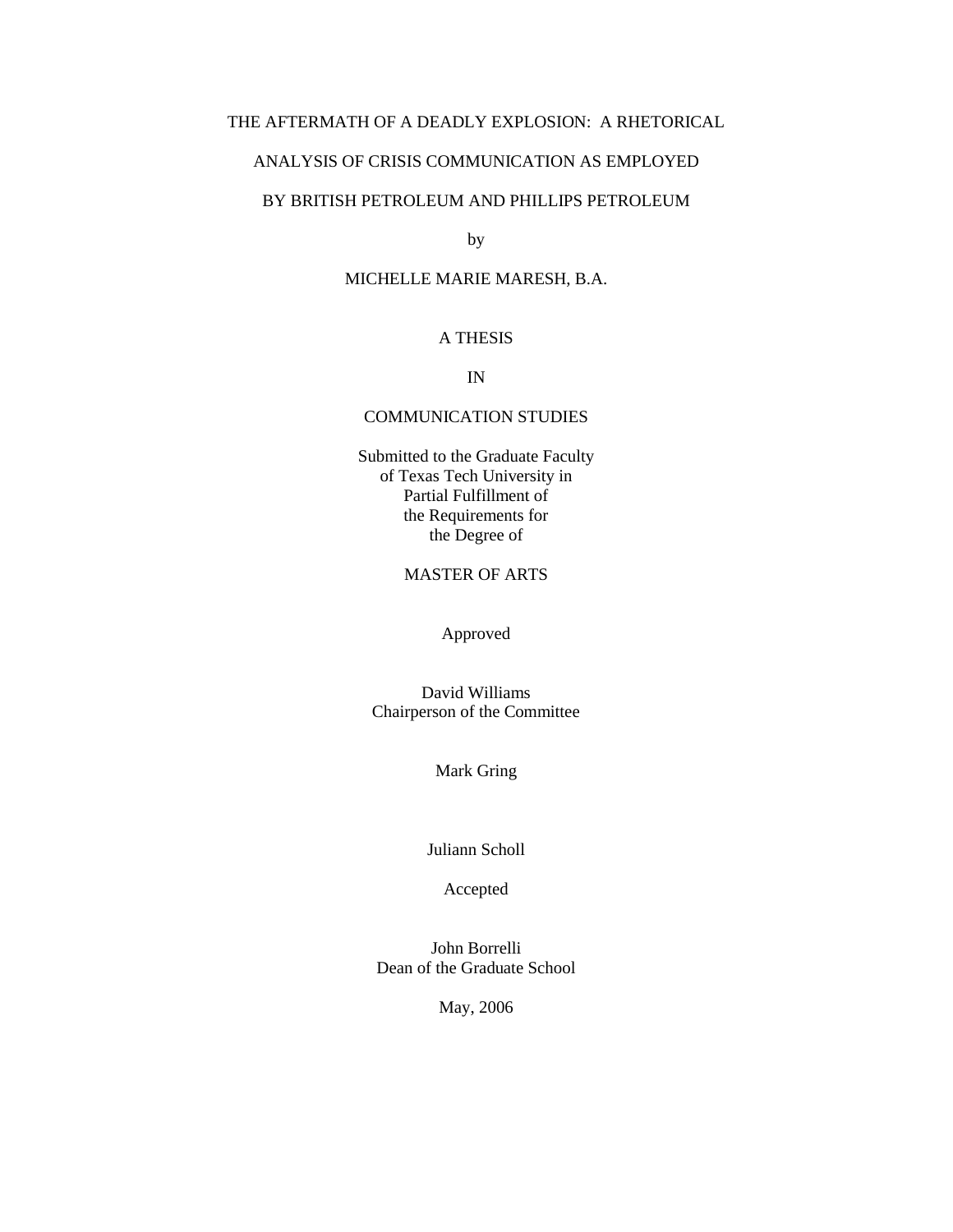© 2006, Michelle Marie Maresh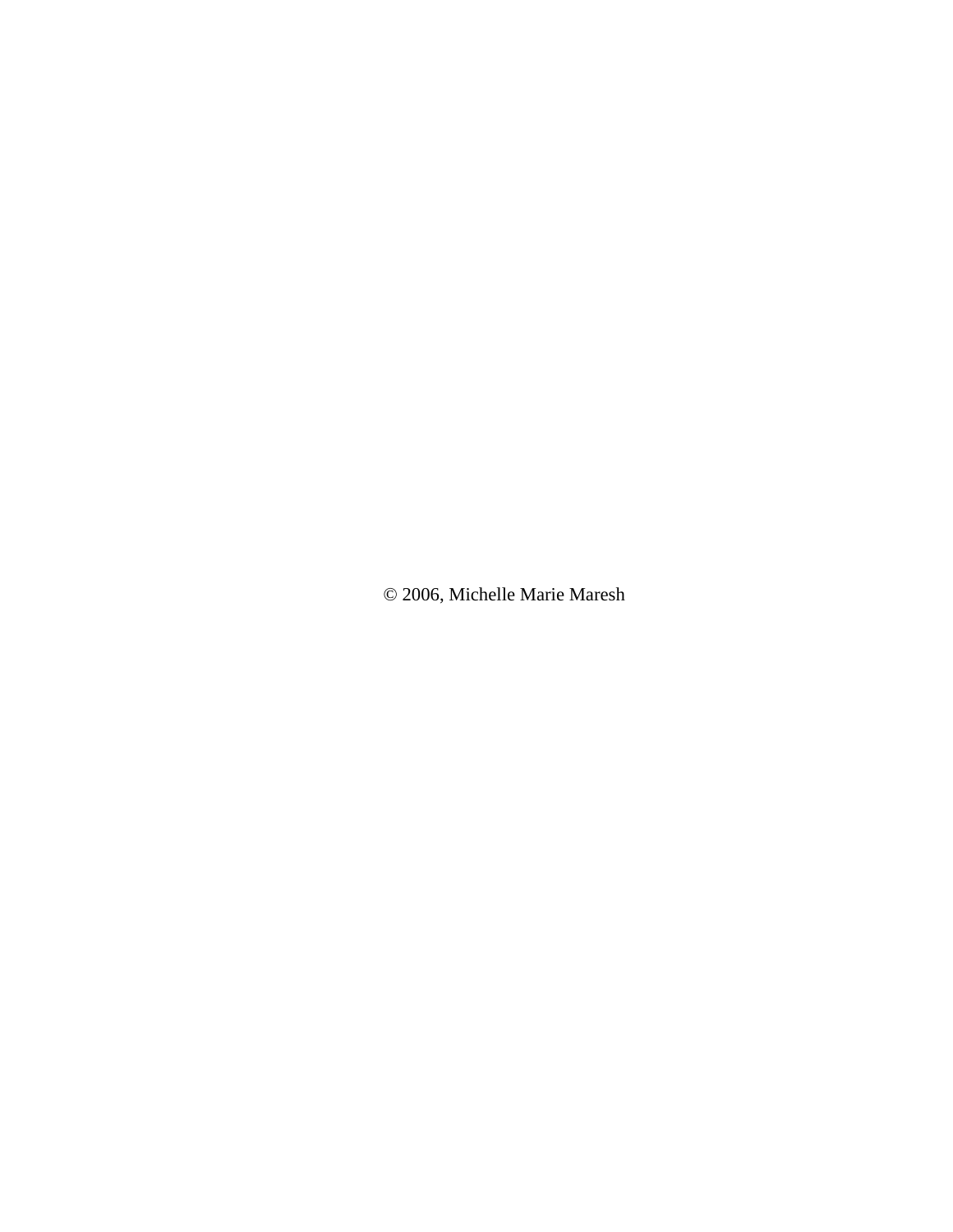#### ACKNOWLEDGEMENTS

As I near completion of such a monumental point in my life, I would like to take the time to deeply thank the various people who have supported, encouraged, and otherwise helped me through this process.

This thesis is dedicated to three very important people in my life. To my godfather and uncle, Ray Gonzalez, who passed away as a result of injuries sustained in a September 2004 accident at British Petroleum Refinery: Your accident has given me both the inspiration and passion to write this thesis. Thank you for the years of memories, laughter, and excellent Bar-B-Que. To my parents, James and Elizabeth Maresh: Your love and encouragement throughout the years has given me the strength and desire to accomplish all of my dreams. I am blessed to have two wonderful parents who have never missed a single spelling bee, dance recital, or awards ceremony that I have taken part in. Your belief in me is all that I have ever needed.

Dr. David "Doc" Williams: I cannot begin to express what a pleasure it has been receiving guidance from you. You always know how to calm me down when I am starting to stress about something not going as planned. Thank you for introducing me to my love for crisis communication, as well as for your friendship and knowledge.

Dr. Mark Gring: You have been an incredible advisor, teacher, and friend even before I officially began classes at Texas Tech. Your knowledge and enthusiasm for rhetorical theory has inspired me to pursue doctoral study in this area. Thank you for encouraging me to express my ideas even though they were often different, and for always giving me a challenge!

ii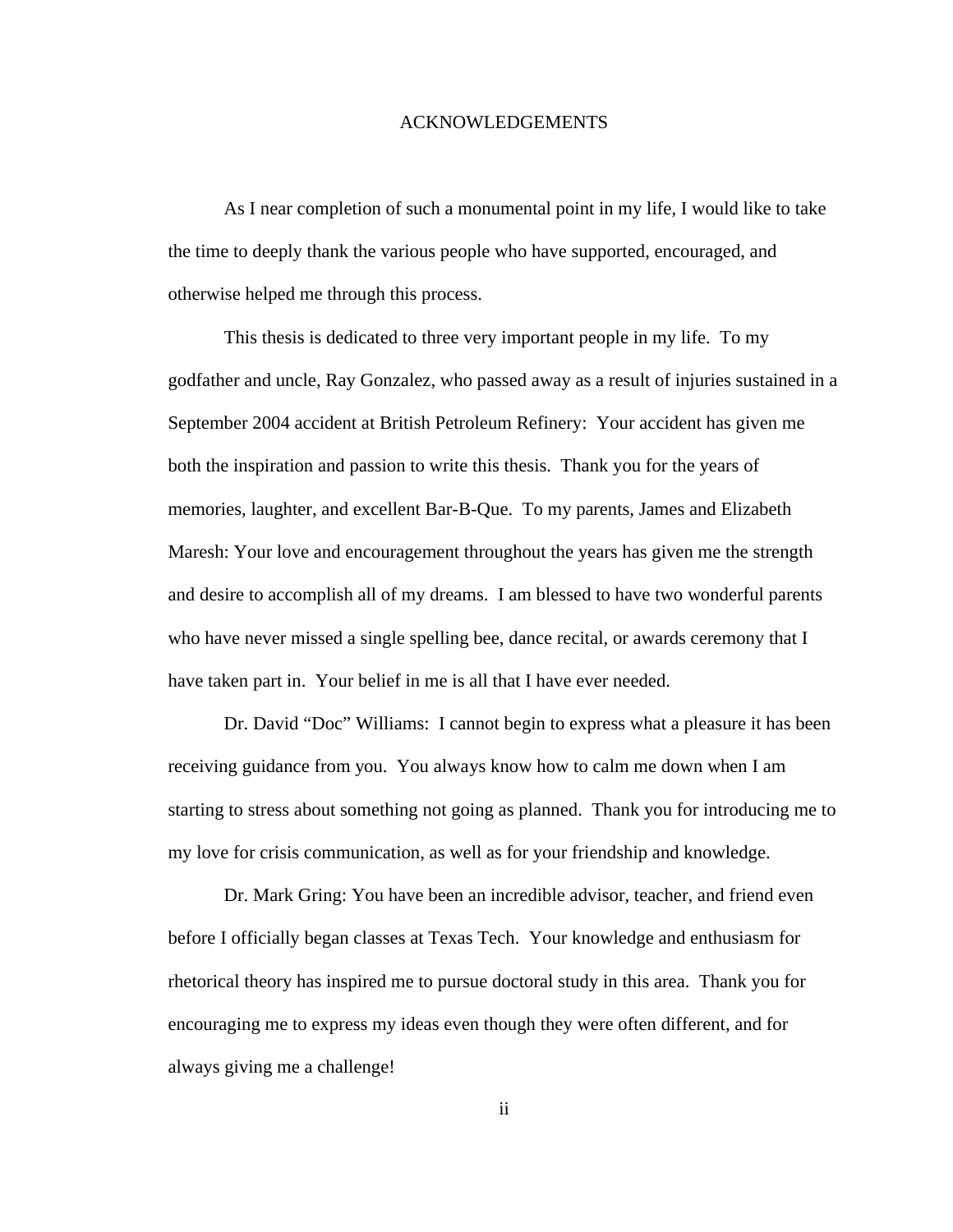Dr. Juliann Scholl: Although I never had the chance to take a class with you, I still feel as though I have learned from you. Your knowledge in crisis communication has helped shape this thesis and your questions have helped me consider avenues beyond the apparent. Thank you for easily welcoming the idea of taking time to advise a student you hardly knew.

Dr. Shawn Wahl: Thank you for being an excellent mentor, advisor, teacher, and friend. You are the person who really pushed me to pursue graduate studies at Texas Tech and I am grateful for everything you have done to help me accomplish this. Also, Dr. Brent Whitmore: Thank you for your advice and for planting the idea of graduate school in my mind. Dr. Diana Ivy: Thank you for your wisdom and continuous support. Dr. Glenn Blalock: I am thankful for your years of encouragement.

To all of my family members who have given support—whether it be silent, verbal, or financial—my gratitude for you is constant.

Finally, I must not forget friends of mine who have given me support throughout my graduate education. Michael Villanueva: My appreciation for you is beyond the words that fit in this space—thank you for countless hours reading numerous drafts of my work. Audra Ellis: You have been an excellent friend since we met here at Texas Tech thank you for our many laughs and memories, they will not be forgotten. Nicole Michaud: I cherish the friendship and support you have given me throughout the years. I am extremely blessed to have a friend like you. Frances Rivera: Thank you for your friendship, encouragement, and many hours of conversation in the hallway!

This list could continue for many more pages. Although several of you may not have been named, I am still thankful for your support.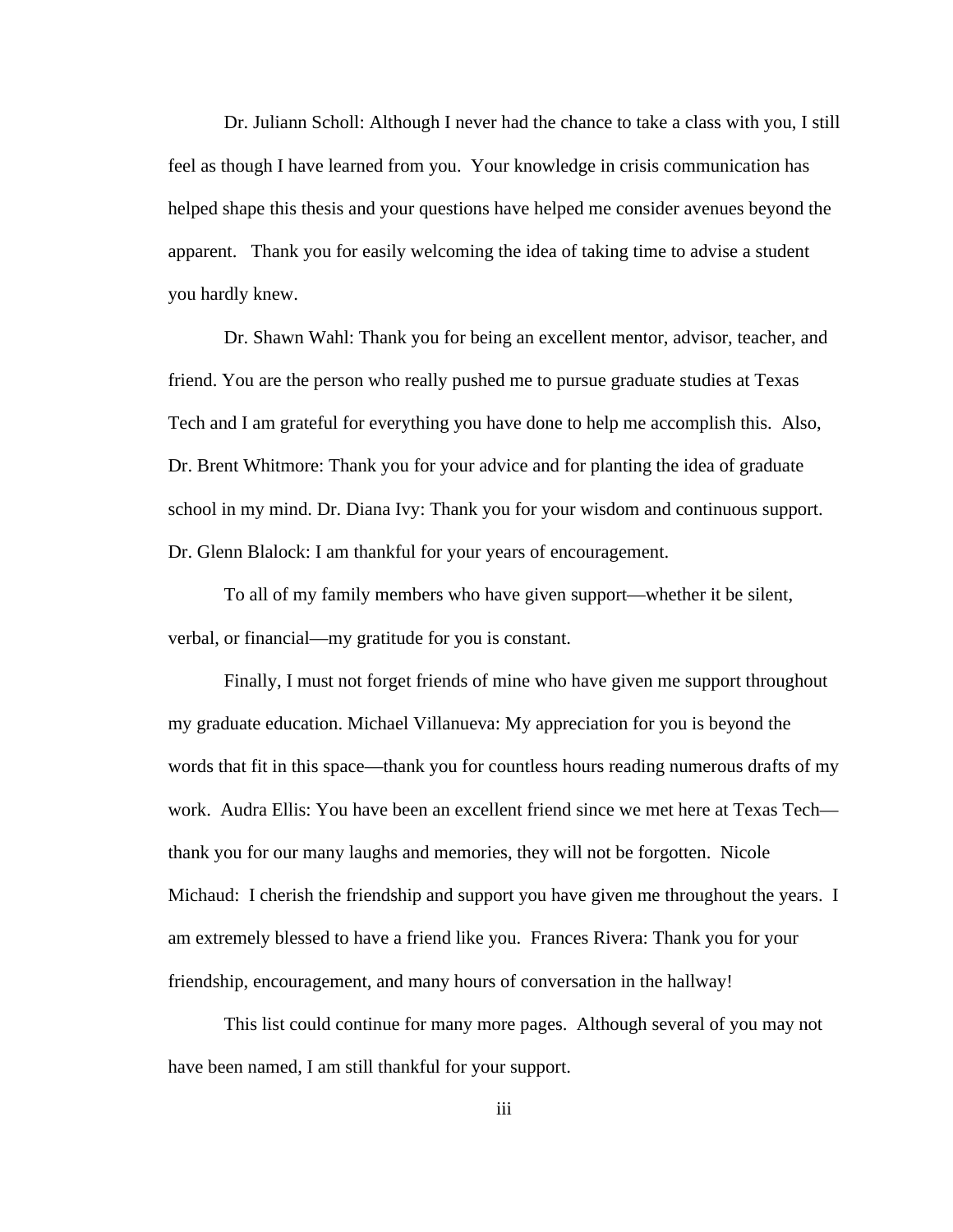# TABLE OF CONTENTS

| <b>CHAPTER</b>                                             |
|------------------------------------------------------------|
|                                                            |
|                                                            |
|                                                            |
|                                                            |
|                                                            |
|                                                            |
|                                                            |
|                                                            |
| The Merging of Rhetorical Criticism and Public Relations11 |
|                                                            |
|                                                            |
|                                                            |
|                                                            |
|                                                            |
|                                                            |
|                                                            |
|                                                            |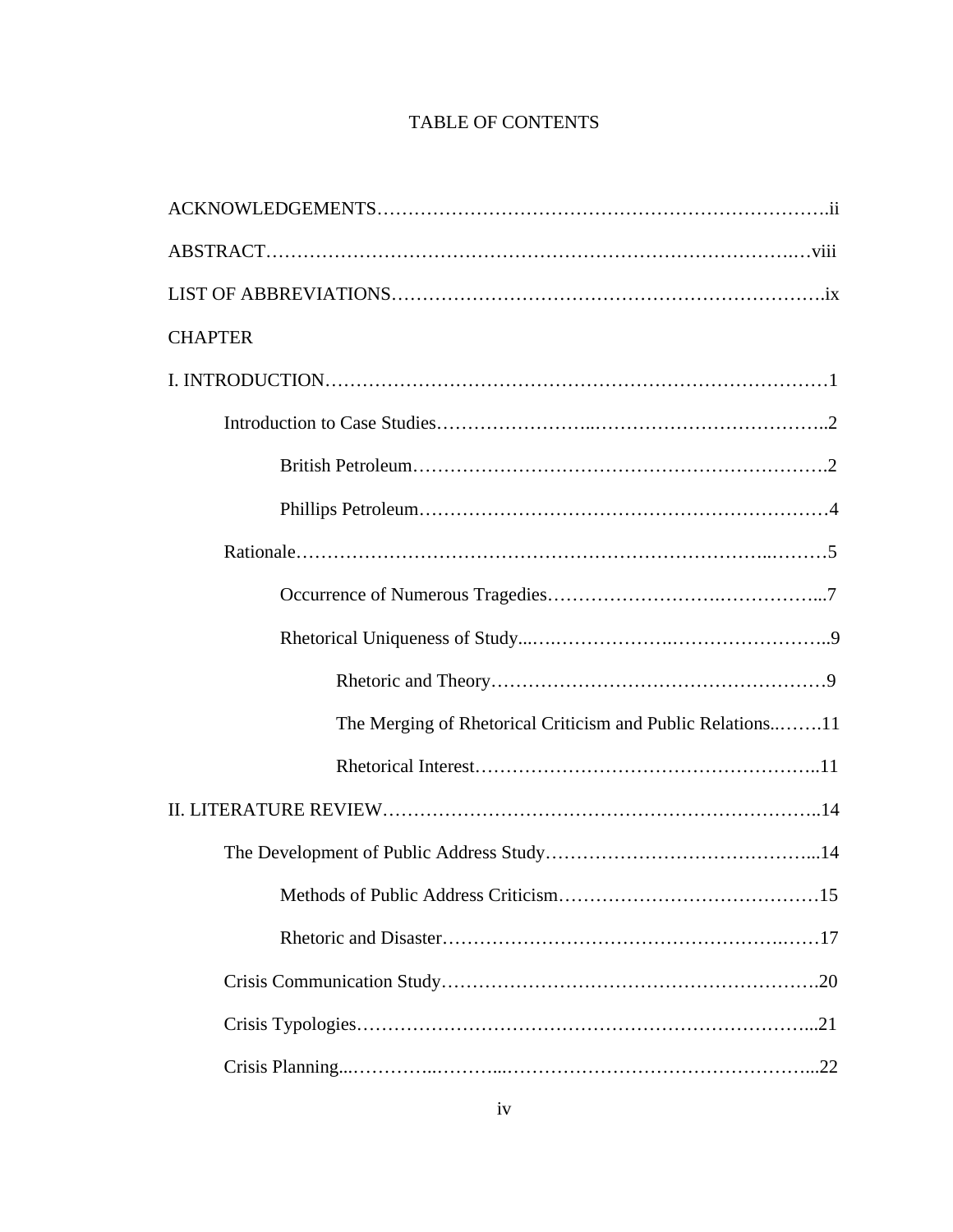| The Rhetorical and Individualistic Roots of Apologia32 |  |
|--------------------------------------------------------|--|
|                                                        |  |
|                                                        |  |
|                                                        |  |
|                                                        |  |
|                                                        |  |
|                                                        |  |
|                                                        |  |
|                                                        |  |
|                                                        |  |
|                                                        |  |
|                                                        |  |
|                                                        |  |
|                                                        |  |
|                                                        |  |
|                                                        |  |
|                                                        |  |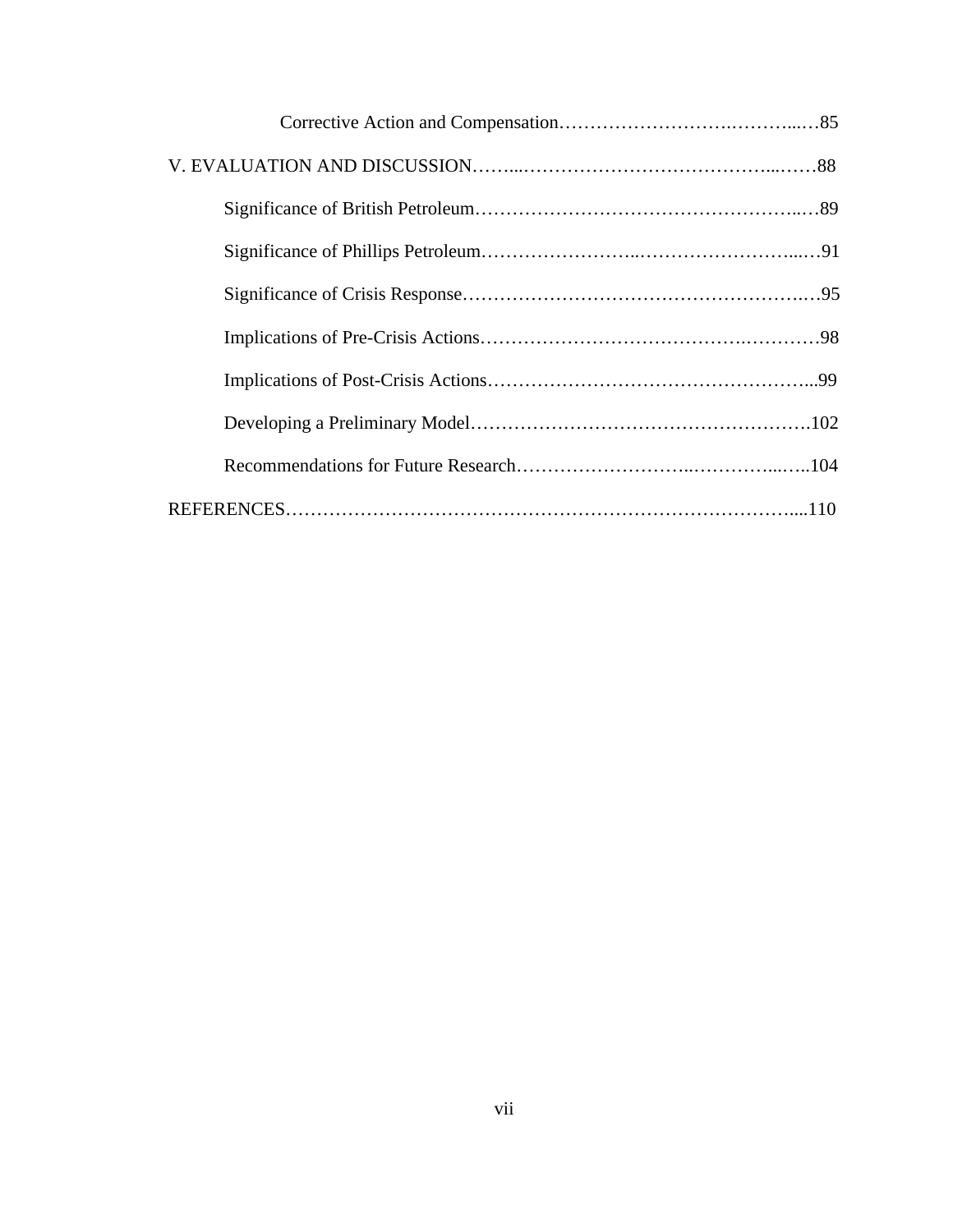## ABSTRACT

Using a rhetorical, public address approach to conducting a case study analysis, this study argues for the connection between rhetoric, specifically public address, and public relations. This study goes beyond seeking to understand the damage a crisis has caused and, rather, views the discourse as a crucial tool for the success of a crisis response method. Within this study, a working definition of the term *crisis* is created, and the possibility for developing a crisis response model for industry-specific accidents using a hybrid of the crisis communication strategies of Coombs, Benoit, and Hearit is explored. The rhetorical effectiveness of the crisis response and image restoration strategies used by British Petroleum and Phillips Petroleum in response to tragic explosions that occurred at their respective facilities is analyzed. Overall, this study is meant to be an analysis of the use of crisis response strategies in similar accidents in the industrial field and how the communication used affects the stakeholders' perception of the refineries as a whole. The results of this analysis will contribute to organizational strategy improvement and existing literature on crisis communication and rhetoric. Furthermore, aside from the airline industry, the body of crisis communication literature is lacking in the study of industry-specific crises, particularly in the refinery industry. Therefore, it should be suggested that industry-specific accidents and the crisis response strategies should be studied in hopes of developing a model that could be used for these accidents.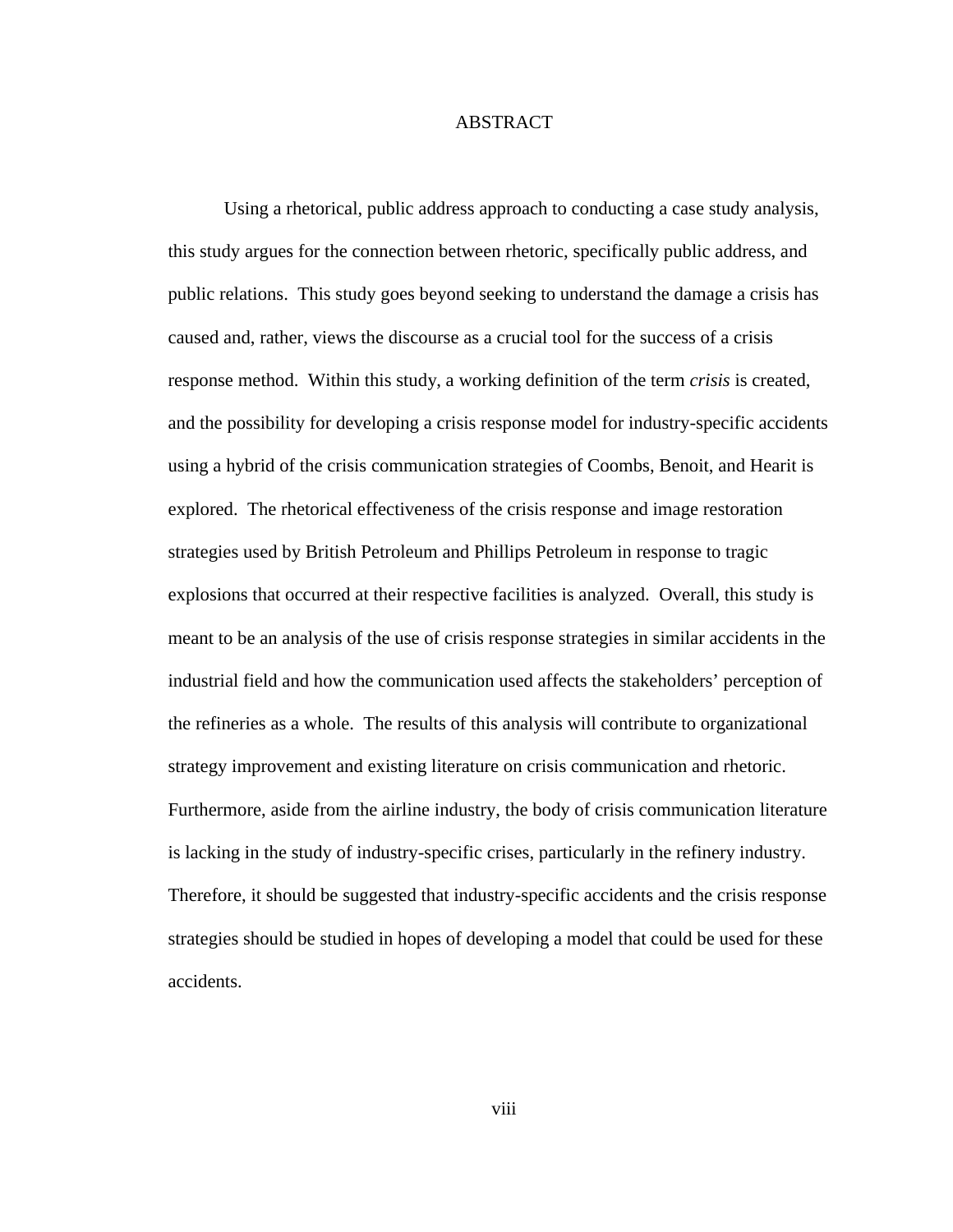# LIST OF ABBREVIATIONS

- ALPA: The Airline Pilots Association
- BP: British Petroleum
- F-20: Blowdown Drum and Stack
- NWA: Northwest Airlines
- OSHA: Occupational Safety and Health Administration
- PACE: Paper, Allied-Industrial, Chemical and Energy union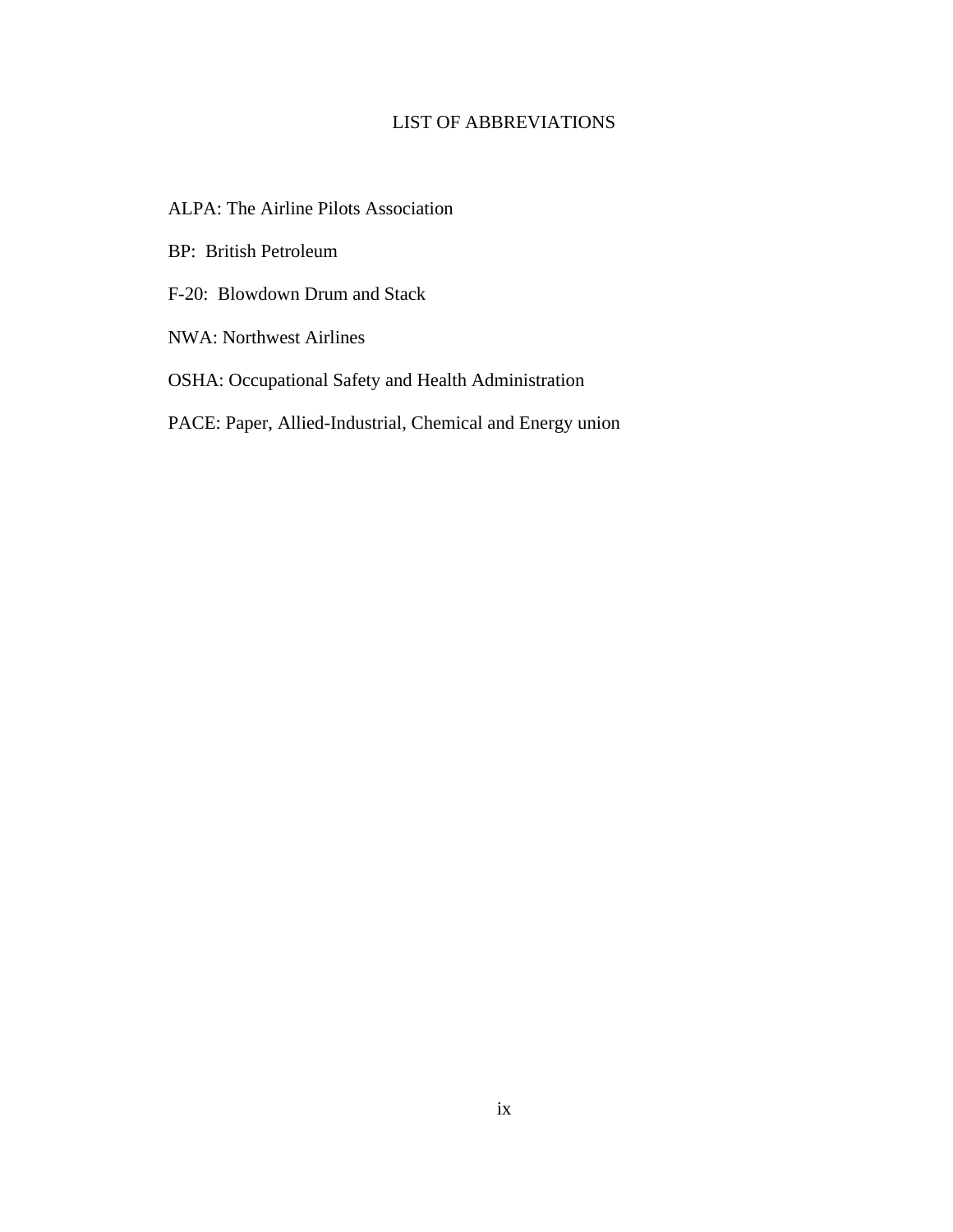#### CHAPTER I

### INTRODUCTION

An organization is a complex system with an intricate structure. This structure is not only inclusive of a hierarchy of employees, but also includes a development of personnel dedicated to assessing the potential for a crisis and, in many cases, responding to and restoring the organization's image following a crisis. A sole definition of the term *crisis* is unavailable in crisis communication literature, as a broad spectrum of possible definitions is brought forth by various authors. Fink (1986) defines a crisis as being a "[…] turning point for better or worse" (p. 15). Pauchant and Mitroff (1992) argue that organizational crises are "[…] normal events triggered by the complexity of the system itself and by faulty decisions as well by the interrelationship between technological systems and the humans who attempt to manage them" (p. 20). Barton (1993) offers an extension of the definition of crisis to include the possible negative repercussions of the crisis. Barton argues that a crisis is "[ $\dots$ ] a major unpredictable event that has potentially negative results. The event and its aftermath may significantly damage an organization and its employees, products, services, financial condition, and reputation" (p. 2). Similarly, Fearn-Banks (1996) characterize a crisis as being "[…] a major occurrence with a potentially negative outcome affecting an organization, a company or industry, as well as its publics, products, services, or good name" (p. 1).

Based on the aforementioned definitions of *crisis*, an organizational crisis has a far-reaching impact on not only the organization itself but a wide range of stakeholders, as well. Therefore, studying organizational crises and how the organizations respond to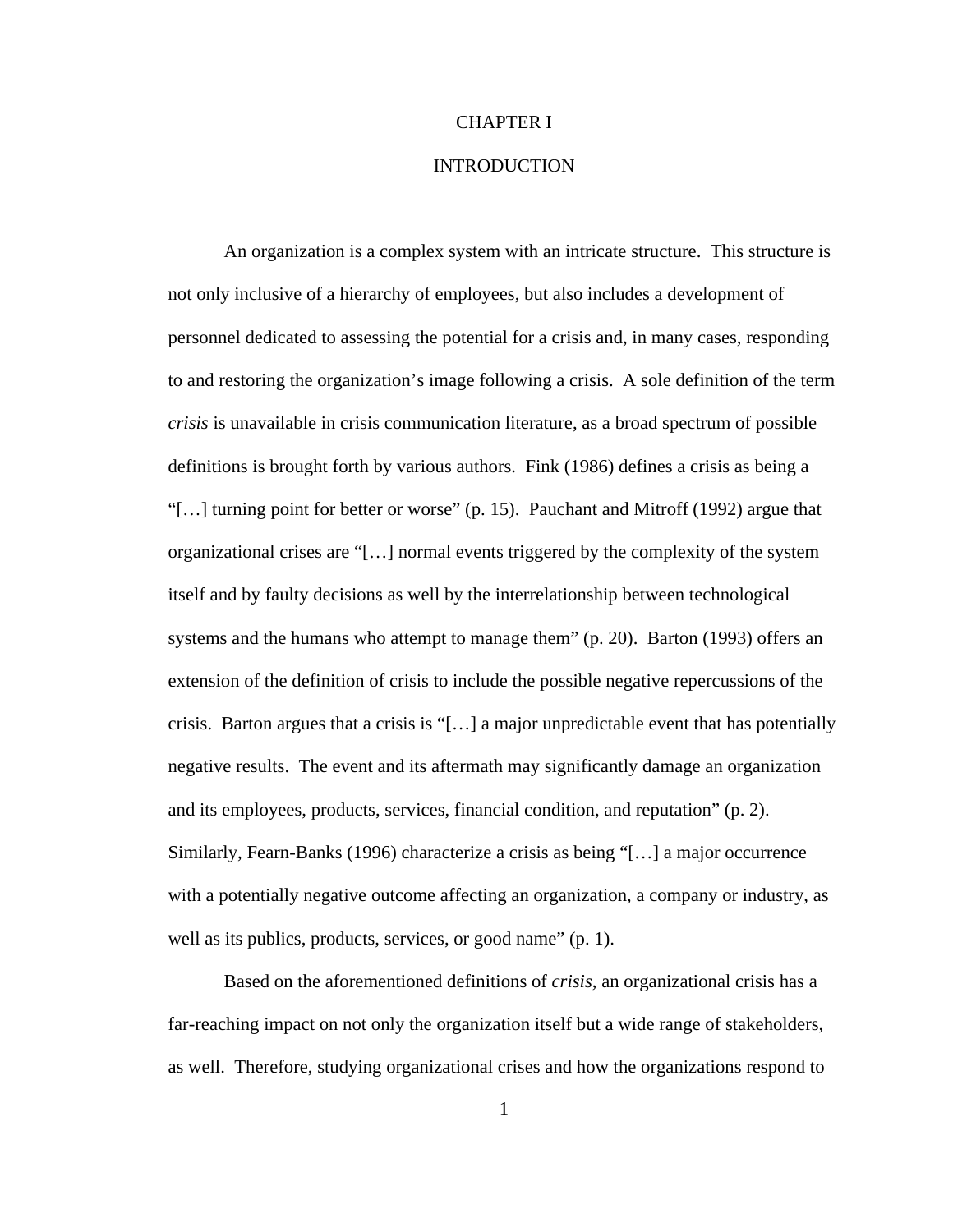these crises allow a greater understanding of the ways that this specific set of groups are touched by these events. Consequently, the following case study seeks to create a working definition of the term *crisis* to be used universally in crisis communication literature, illustrate the connection between rhetoric and public relations, while exploring the possibility for developing a crisis response model for industry-specific accidents using a hybrid of the crisis communication strategies of Coombs, Benoit, and Hearit.

### Introduction to Case Studies

In the organizational system, the occurrence of a crisis of the human breakdown type leaves an organization vulnerable not only financially, but also in terms of their image and stakeholder relationships. In the following chapters, two cases of human breakdown in the refinery industry will be explored. It is the researcher's contention that the similarity and/or difference in the crisis response strategies used by each refinery will provide an argument for the possibility of developing a crisis response model for industry-specific crises, particularly in the refinery industry.

#### British Petroleum

1

The first case is the British Petroleum Refinery<sup>1</sup> of Texas City, Texas, the third largest refinery plant in the United States. This refinery has a large impact on the nation's overall gasoline supply. As the Fatal Accident Investigation Report released by British Petroleum (2005a) notes, the refinery has the capacity to process "[…] 460,000

 $<sup>1</sup>$  It should be noted that the refinery is owned and operated by BP Products North America, Inc. BP</sup> Amoco Chemical Company does not own or operate the BP Texas City refinery and, therefore, cannot accept liability.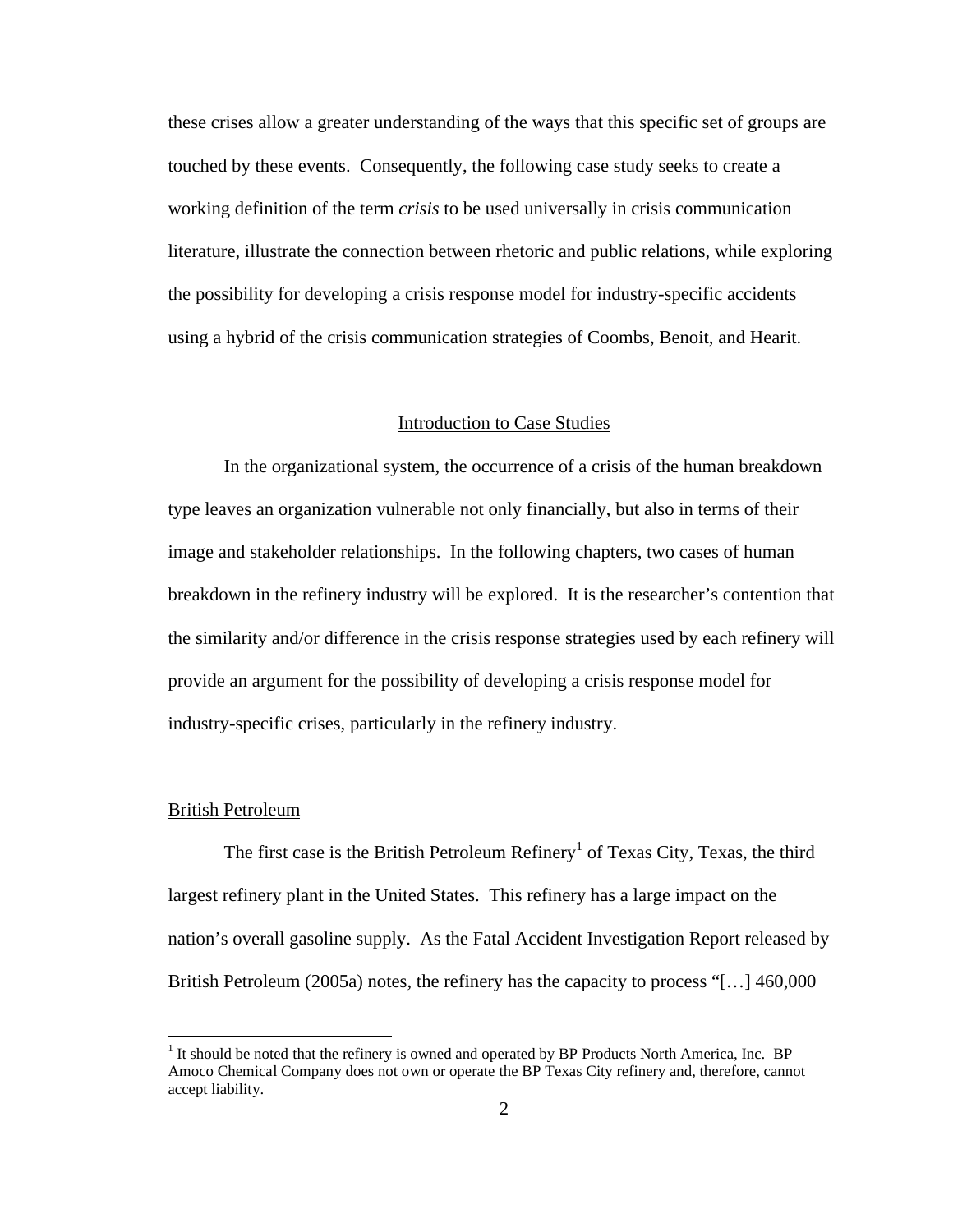barrels per day (bpd) and an ability to produce about 11 million gallons of gasoline a day" (p.7). According to Carson (2005), this amount of total production makes up roughly 3 percent of gasoline supplies in the United States.

At approximately 1:20 p.m. CT on March 23, 2005, a deadly explosion with "enough force to rock buildings 10 miles away" acquired negative national attention for the 1,200 acre British Petroleum plant (Moran & Turner, 2005). According to the aforementioned report filed by British Petroleum, the incident occurred due to an ignition of hydrocarbon vapors released from the Blowdown Drum and Stack (F-20). Furthermore, the report argues that British Petroleum unit managers and operators in the isomerization unit overfilled and overheated the raffinate splitter 20 times higher than it should have been, causing F-20 to become unable to handle all of the fluids and vapors, causing liquid to discharge from the top of the stack. It is then that an unknown ignition source ignited the vapor cloud, resulting in the explosion.

Ultimately, the explosion was responsible for the death of 15 workers and the injury of an estimated 170 other people which included plant workers and the residents of nearby neighborhoods. According to British Petroleum (2005a), "[m]any of those injured or killed were congregated in or around temporary trailers used for supporting turnaround work taking place on the nearby Ultracracker unit" (p. 7).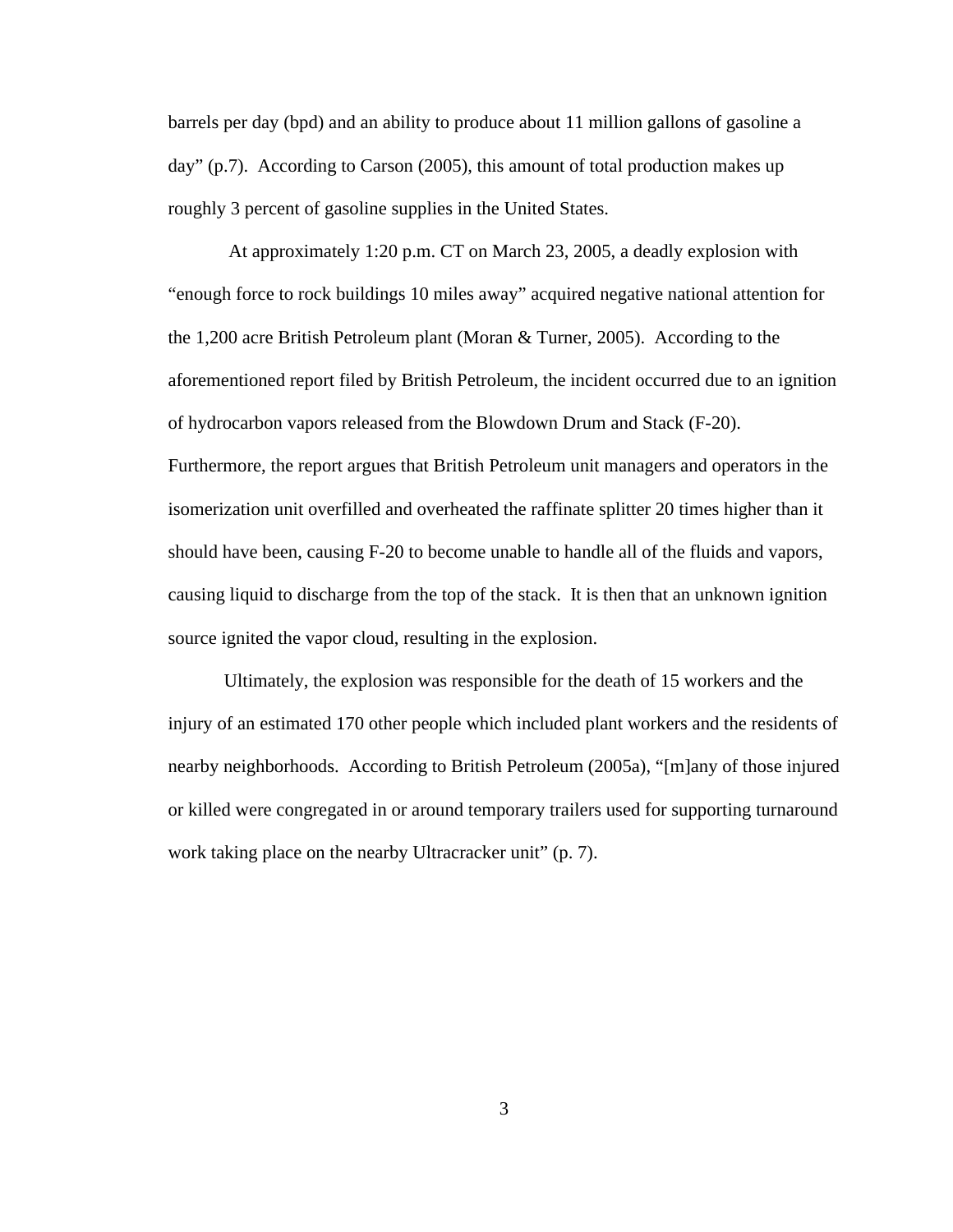### Phillips Petroleum

 $\overline{a}$ 

The second case is similar as it involves a major explosion that resulted in the death and injury of both its employees and contract employees. Phillips Petroleum<sup>2</sup>, a refinery located near Pasadena, Texas, produces over 370 million pounds per year of styrene-butadiene copolymer […]" (White, 2000). This styrene-butadiene copolymer substance is better known as K-Resin. According to Rendon, Bryant, Hopper, and Antosh (2000):

> [t]he K-Resin made at the plant is a chemical used to make an array of products including clear packaging materials such as shrink wrap, bread wrappers, bottles for drinking water, clear boxes and trays, cups, lids ,toys, shower doors, and high-quality coat hangers. (p. A1)

Furthermore, Rendon (2000a) reports that Pat Duke of DeWitt & Co., a consulting firm, states that the ability to produce over 370 million pounds per year gives Phillips the status of the "[…] nation's major manufacturer of what is basically a toughening additive" (n.p.).

At approximately 1:22 p.m. CT on March 27, 2000, an explosion and fire responsible for one death and 71 injuries occurred at the Houston Chemical Complex for Phillips Petroleum. According to White (2000), "[t]he fire produced huge plumes of black smoke that spread over the heavily-industrialized Houston Shipping Channel and neighboring residential areas" (n.p.). As a result of this explosion, workers in neighboring plants and nearby residents were urged to remain indoors, while twenty-three area schools issued a "shelter in place," turning off their air conditioning and closing doors and windows (Rendon, 2000a).

 $2<sup>2</sup>$  It is worthy of note that, at the time of this explosion, Phillips and Chevron had not yet combined their chemical operations into a joint venture. Therefore, Chevron cannot be held liable for any part in this explosion.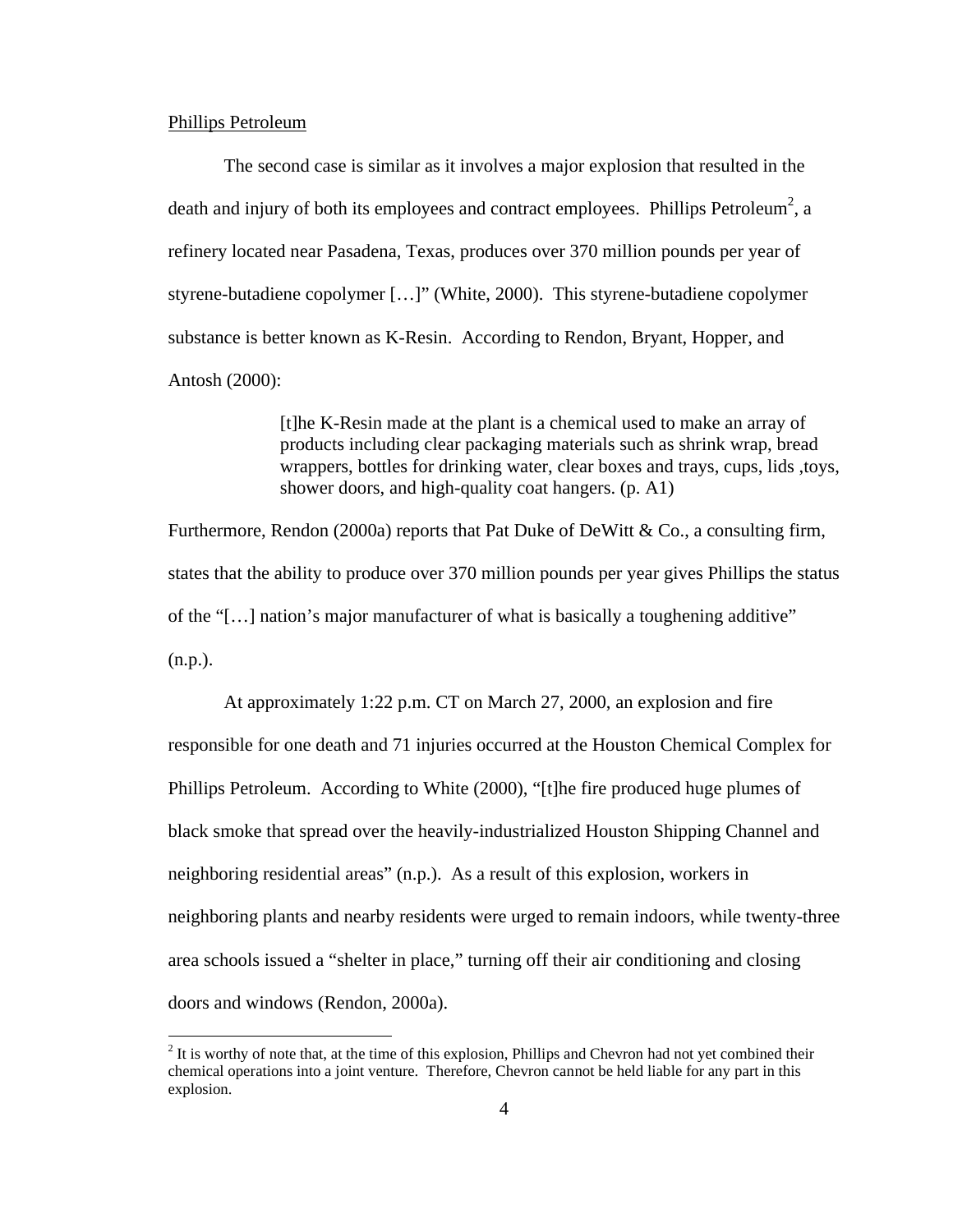The explosion occurred at the K-Resin facility and involved a type of plastic made with butadiene. At the time of the explosion, the tank was out of service for cleaning and had no pressure or temperature gauges that would have provided the workers with an alert to the approaching crisis (Antosh, 2000). Ultimately, this explosion resulted in one fatality, while 32 Phillips employees and 39 subcontractors were taken to local hospitals for sustaining burns, smoke inhalation, and cuts from debris.

#### Rationale

As common ethical assumptions would predict, the causes of the loss of life is, on its own, worthy of attention. However, the British Petroleum and Phillips Petroleum cases exemplify more far-reaching consequences than one may imagine. If one can envision an organization serving as a threat to the shelter and health of the citizens living nearby, these widespread consequences become clear. Of the reports released following the explosion, many detailed the frightening experiences community members faced, as a result of the explosion. According to Staff Reports (2005), the British Petroleum refinery explosion "[…] knocked Texas City resident William Hudson off of his barstool. He was in the Texas City Tavern, within a quarter-mile of the BP plant" (n.p.). Similarly, a woman was baby-sitting at a friend's house in the 2300 block of Second Avenue when the blast blew in the front windows of the house. The woman began feeling sick and throwing up following the exposure to the fumes in the air (Staff Reports, 2005). Others in the area reported damage to their vehicles and homes and a feeling of illness due to the fumes in the air. Therefore, the threat to two core values: shelter and health become an

5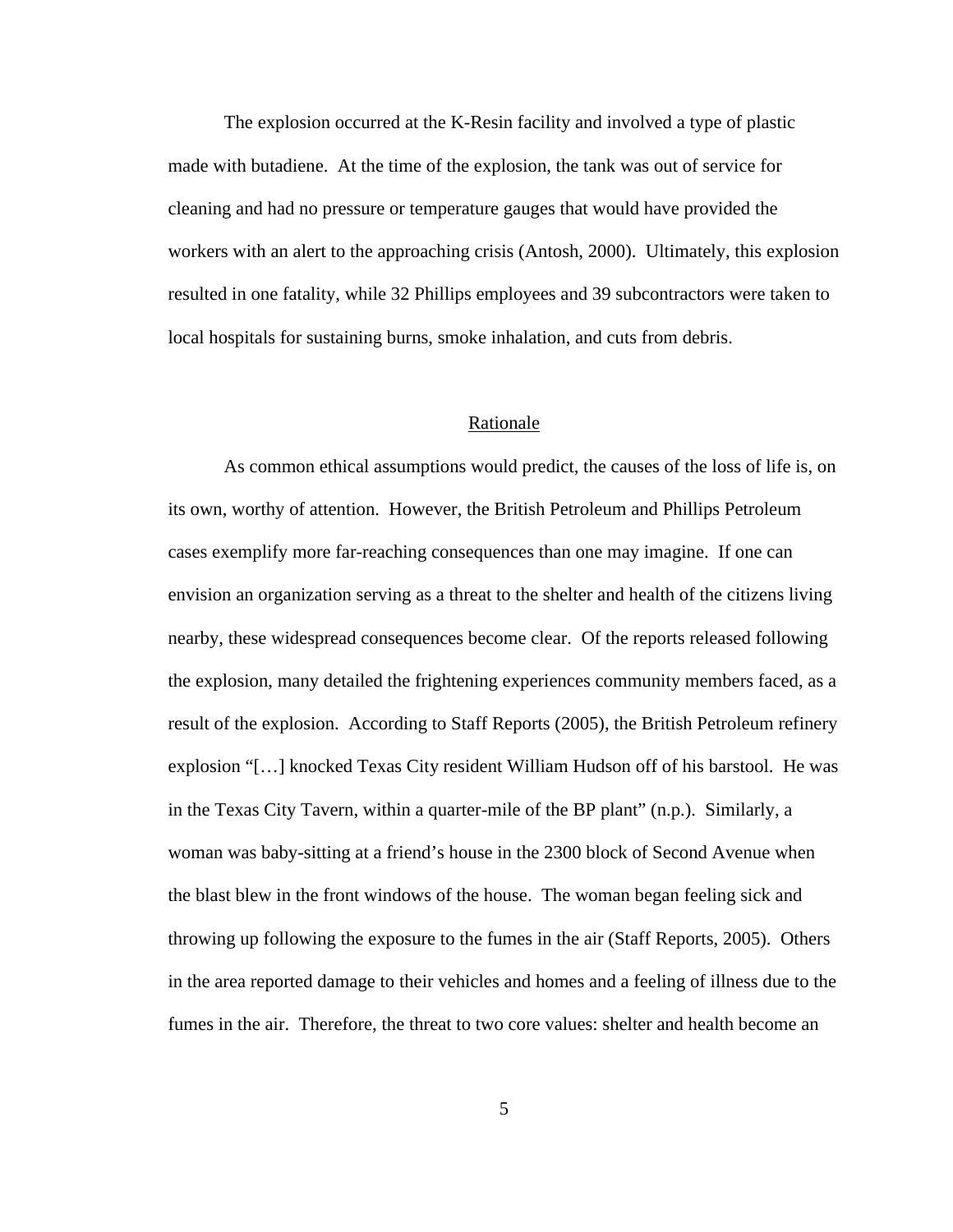additional interest to this study aside from the organizations' standpoint of a loss in profit and productivity.

As humans, we can relate to valuing life, trust, and security in addition to shelter and health. Both the British Petroleum and Phillips Petroleum cases touch each one of these values. In both cases, employees were killed and many other employees were severely injured. In the Phillips Petroleum case, millworker Roby Plemons was so badly injured that his friends did not even recognize him until he spoke. According to Lavelle (2000), Plemons recalled that one of his friends asked him to let him take his (Plemons') gloves off, but they were not his gloves—they were his hands.

Furthermore, both of the refineries were faced with the possibility of losing the trust of their stakeholders, especially employees and nearby communities, as their role in the explosions' occurrence was being questioned. Due to the occurrence of numerous tragedies at each plant before the explosion occurred, the security of workers was being questioned. Additionally, the security of stockholder's finances was in peril, as each refinery's stock prices took a momentary hit following the explosion at their individual plants.

Aside from our values, however, several other factors contribute to the importance of studying crises such as those of the British Petroleum and Phillips Petroleum explosions. Due to the recent occurrence of numerous tragedies at both the Texas City and Pasadena plants and the rhetorical uniqueness of the crisis communication strategies employed in each case, the following case studies will fulfill a need for adding to the lack of literature concerning industrial accidents in the body of crisis communication research. Furthermore, the following study will be a significant addition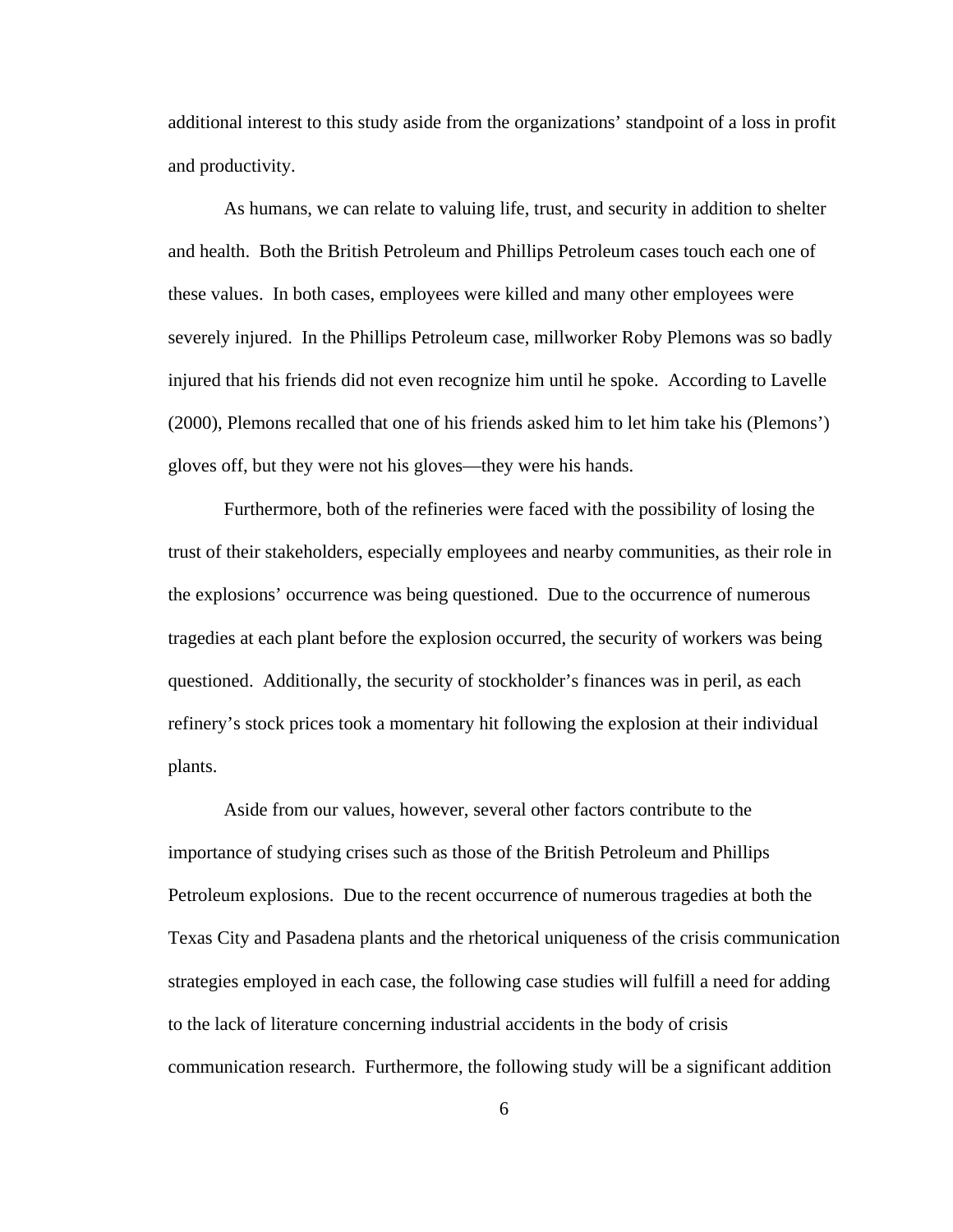to existing crisis communication research as each refinery followed an extremely similar crisis response pattern without using a particular model. Additionally, aside from the airline industry, the body of crisis communication literature is lacking in the study of industry-specific crises, particularly in the refinery industry. Therefore, it should be suggested that industry-specific accidents and the crisis response strategies should be studied in hopes of developing a model that could be used for these accidents.

### Occurrence of Numerous Tragedies

Much of the negative attention both refineries received following the major explosions was a result of the numerous tragedies that had occurred within the proximity of a year prior to the blasts. Due to this onslaught of tragedies, each refinery was criticized of neglecting safety concerns of employees, while being held accountable for misrepresenting their safety record. Therefore, the occurrence of numerous tragedies is worthy of discussion, as it provides a background for much of the public relations problem each refinery faced following the larger explosions.

Both British Petroleum and Phillips Petroleum are familiar with onsite tragedies. The March  $23<sup>rd</sup>$  explosion at British Petroleum was the third fatal accident at the Texas City plant that year. In May 2004, a worker died in a fall, while two were killed and one injured in September as scalding water burst from a pipe (Carson, 2005). Additionally, Elder (2005) reports that the Texas Public Interest Research Group claimed, in a 2004 analysis, that "BP's U.S. chemical plants and refineries had more than 3,565 accidents since 1990" making the company number one in accidents in the nation (n.p.).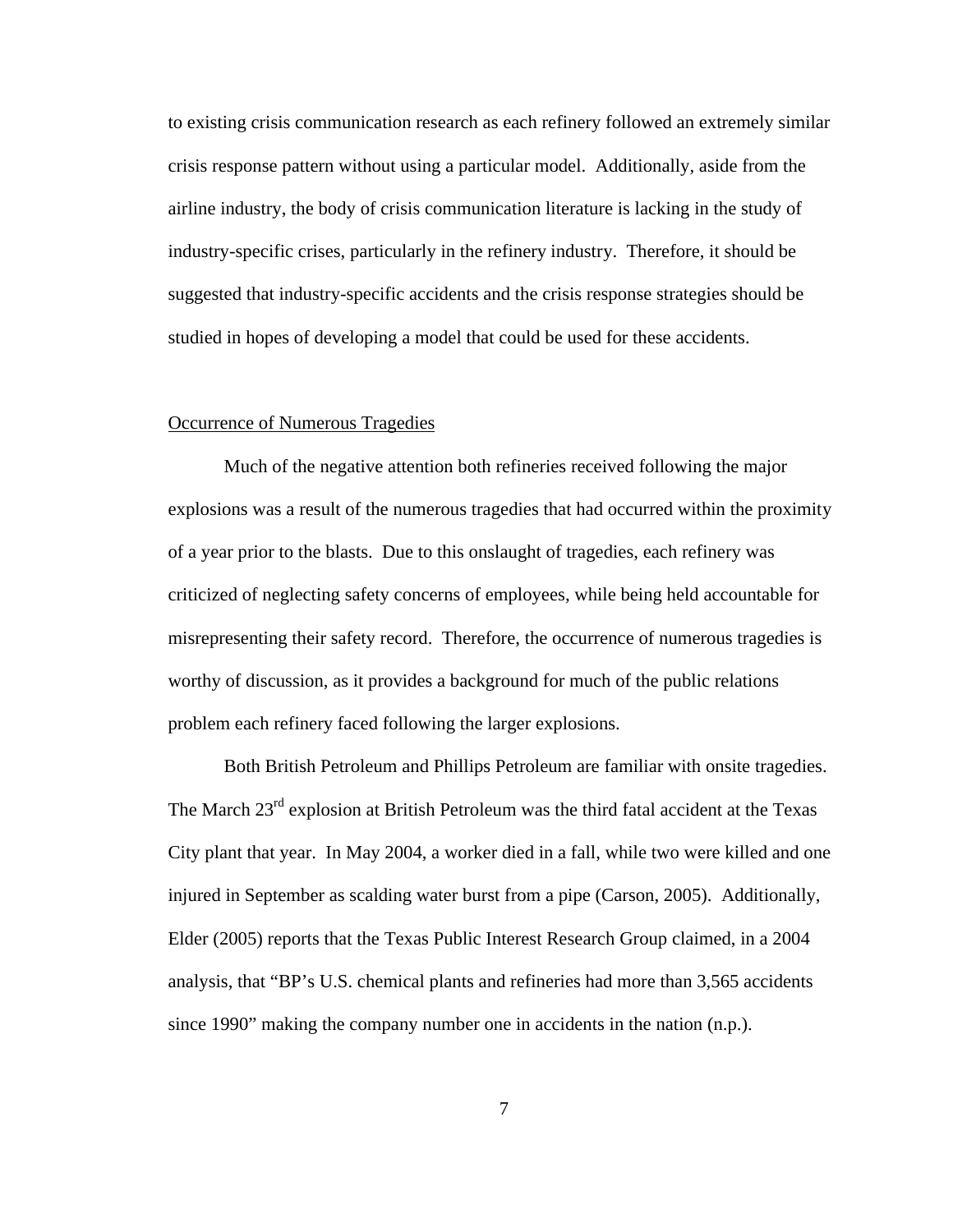Similarly, the March  $27<sup>th</sup>$  explosion at Phillips Petroleum was the second fatal accident at the Pasadena plant within a year, as well. Antosh (2002) states that, "[i]n June 1999, an explosion at the plant killed two people and injured four others there" (n.p.). According to White (2000), "[t]he Phillips complex also had explosions in April 1999, when a rail car containing polypropylene blew up, and in August, when there was an explosion in the polypropylene section of the plant" (n.p.). Additionally, Mokhiber and Weissman (2001) of CorpWatch list both British Petroleum and Phillips Petroleum as two of the ten worst corporations of 2000, specifically citing that the March  $27<sup>th</sup>$  Phillips Petroleum explosion was "[…] the third fatal accident at the sprawling petrochemical complex in the last 11 years" and "[…] the fourth within the last year at the facility" (n.p.)

Despite the evidence of lackadaisical safety practices and numerous resulting accidents, both refineries contend that they are exceptionally safe and that the prior events that have occurred within their own refineries are unrelated to the larger explosions focused on in the following case studies. However, it is possible that the credibility of such a statement is weak in the eyes of the shareholder who notices that, although the events are unrelated in a direct sense, they still serve as contributing factors to an overall perception of both the British Petroleum and Phillips Petroleum plants as being unsafe and ill-supervised.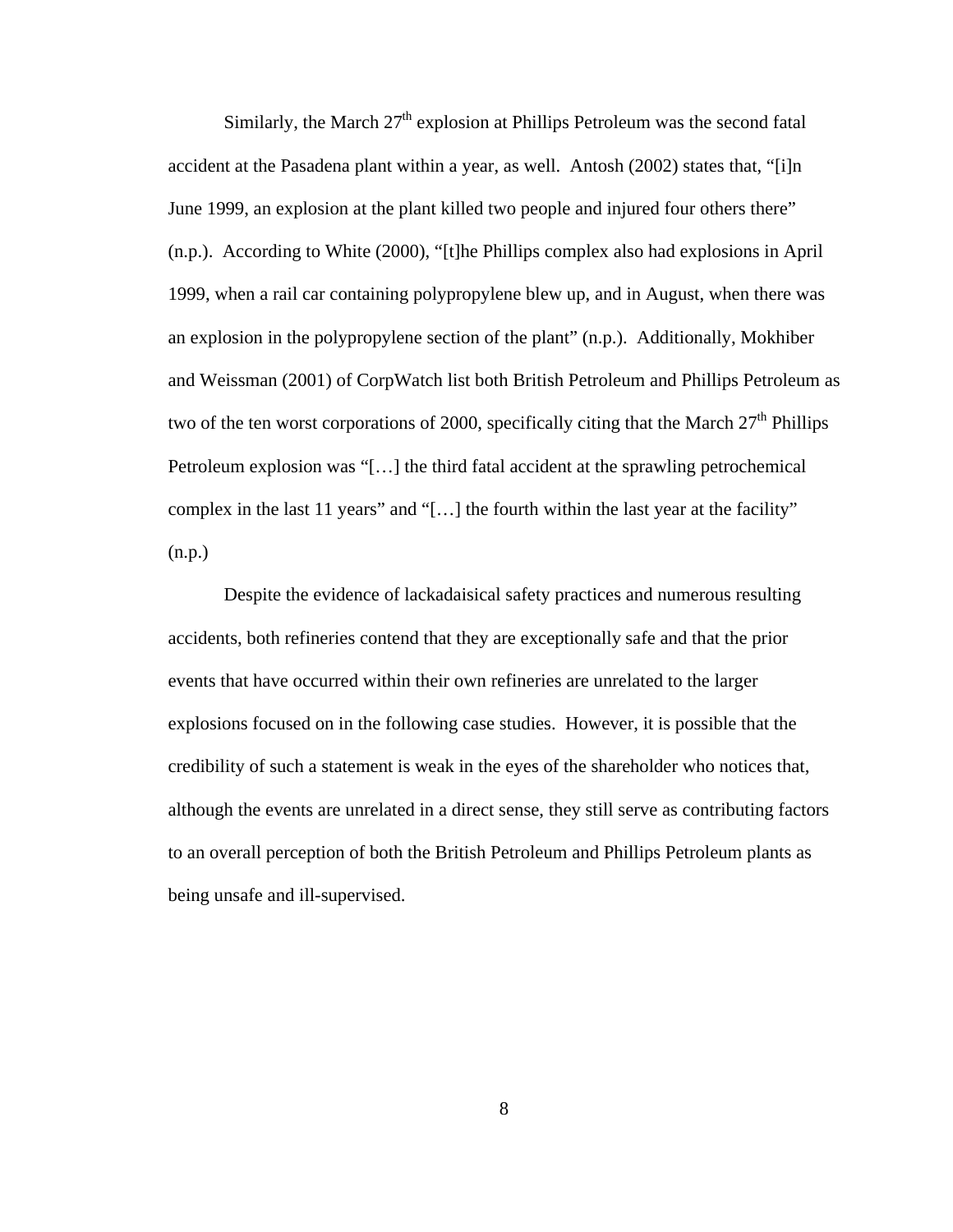#### Rhetorical Uniqueness of Study

#### Rhetoric and Theory

Within the development of the study of public address, rhetorical scholars began to examine rhetorical artifacts in a broad sense, focusing on general principles and building theory, rather than examining the artifacts for their individual worth. However, in response to a 1986 essay by Hart, Darsey (1994) argued against Hart's claim that theory is richest when it examines multiple studies of similar catastrophes. Darsey advanced the claim that rhetorical study does not have to be limited to building theory, as an individual artifact can still contribute a distinct understanding of certain rhetorical events. Similarly, Toulmin (1993), argued:

This is not to deny that theory has any part to play in deepening our grasp of the humanities; it does. But this part is not universal or foundational; it is local, occasional, and limited. Some characters in history or literature behave in ways that are so bizarre and unexpected that we look with relief to a cultural anthropologist, a psychoanalyst, a sociologist, or an economist, who will give us insight into particular actions that would otherwise remain mysterious to the point of unintelligibility. But the virtue of this insight is the fact that it addressed the particular issue that concerns us in the particular situation. (p. 83)

In his article "Must we all be rhetorical theorists?" Baskerville (1977) examines the complementary relationship between history and rhetorical criticism. Baskerville claims that one does not need to be an historian to study public address, as the historical method does not belong to any one academic discipline; each discipline develops its own historians. History is considered a supplement to scholarship and, similarly, criticism may contribute to the enrichment of historical writing. According to Baskerville:

> [...] given the practical nature of rhetorical discourse, its close relationship with audience and situation, it is inevitable that 'history'—the weaving of facts regarding speaker, audience, and occasion into some kind of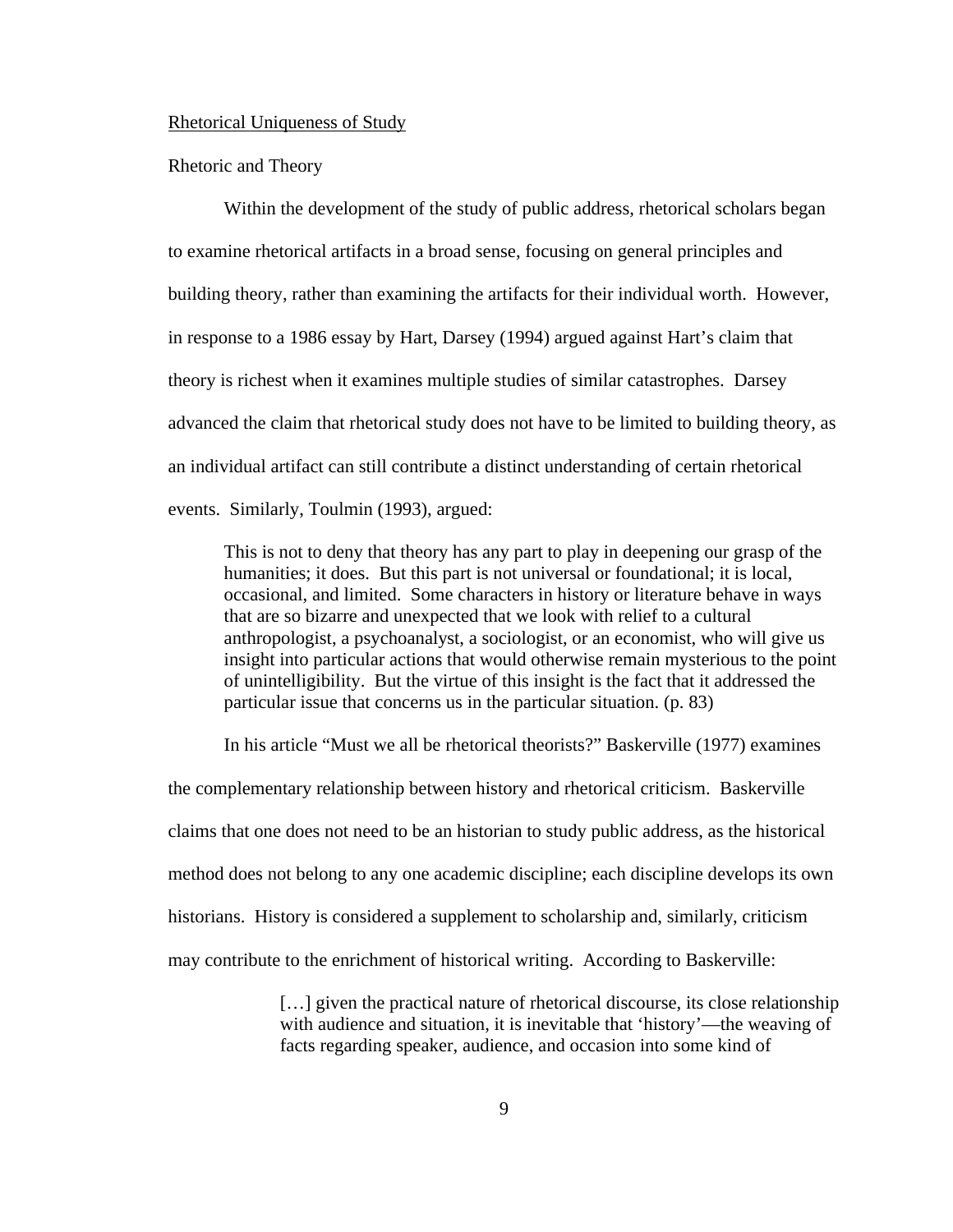meaningful narrative—will constitute a part of, or a preliminary to, an essay in rhetorical criticism. (p. 116)

Although criticism and history appear to be interwoven in this regard, one may study public address without being a historian. Similarly, as Baskerville noted, not all significant scholarship about public address must be criticism and not all scholars need to be rhetorical critics.

It should be argued that rhetorical study that does not function solely to create theory is still worthy to contribute to the study of rhetoric, how rhetoric is used, and provides insight into the artifact under examination. As explained by Darsey (1994):

> Why should we not expect great themes to be built as mosaics out of tiny pieces of individually colored tile? […] The writer of the individual essay, like the maker of tiles, is obligated, within his or her defined compass, to tell us something worthwhile, something that clarifies confusions, illuminates heretofore dark places in our science, in our histories, or in our souls, something that increases our understanding and facilitates our functioning in the world. (p. 176)

Therefore, just as one does not need to be an historian to study public address, one need not focus solely on building theory to produce a meaningful rhetorical study.

In sum, although the following rhetorical case study approach to crisis communication examines individual cases to generate an understanding of the crisis response used by each organization, it remains a valid rhetorical study. Furthermore, it should be argued that, through this study, the merging of rhetorical criticism and public relations is exemplified by this examination of individual cases, rather than that of multiple events.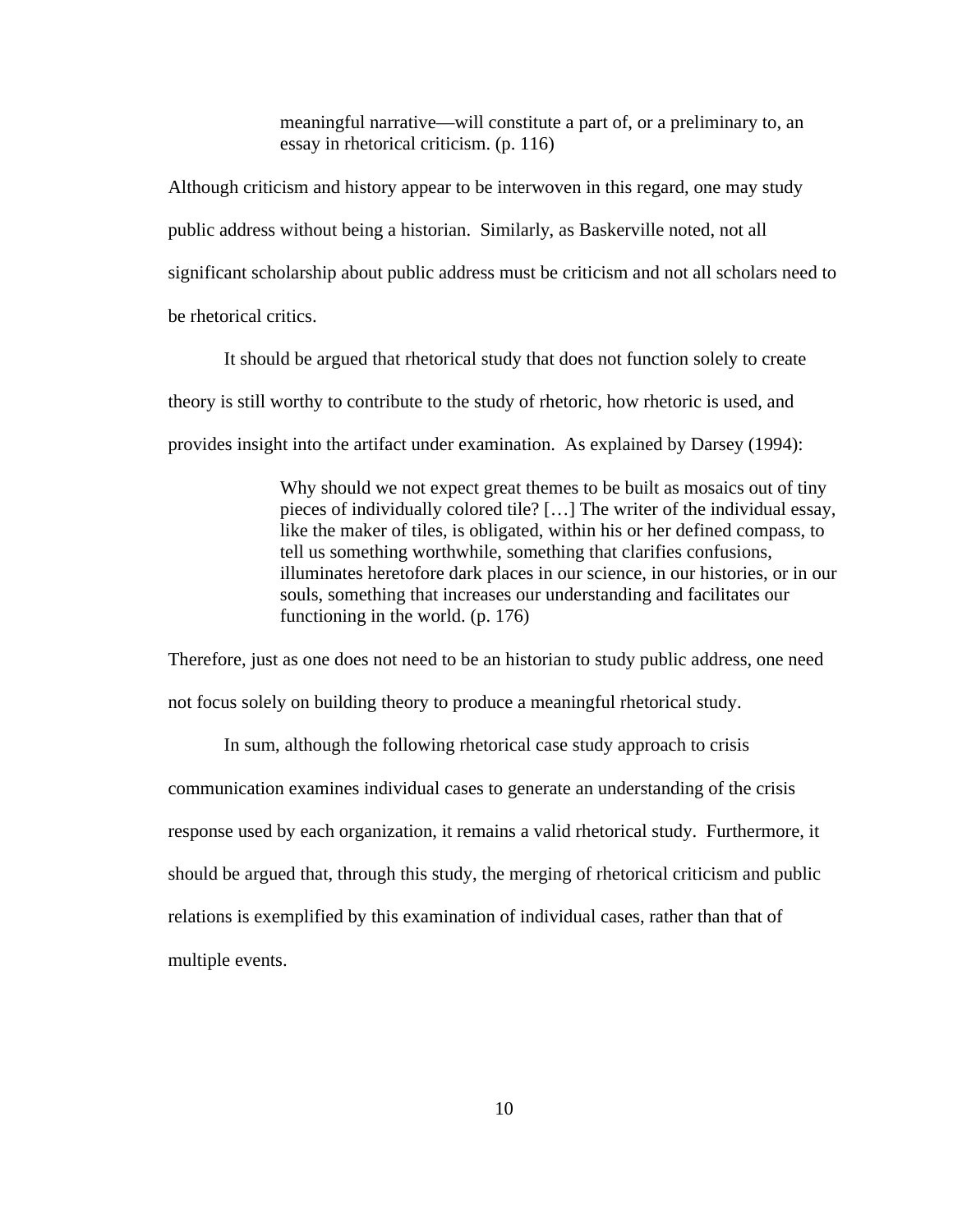The Merging of Rhetorical Criticism and Public Relations

The typical approach to a crisis communication case study analysis is considered to be a part of public relations literature, attempting to understand how an organization suffered damage to its services and reputation due to inadequate preparation and response to the crisis. However, the following study is unique in that is takes a rhetorical, public address approach to conducting a case study. This study goes beyond seeking to understand the damage a crisis has caused and, rather, attempts to view the discourse as a crucial tool for the success of a crisis response method. According to Heath and Millar (2004):

> [a] rhetorical approach to crisis [...] stresses the message development and presentation part of the crisis response. It underscores the role that information, framing, and interpretation play in the organization's preparation for a crisis, response to it, and postcrisis comments and actions. It features discourse, one or more statements made over time. (p. 5)

Therefore, the study of crisis communication in an organization can be connected to rhetorical theory via public address, as the rhetorical approach to crisis communication becomes an understanding of what needs to be said throughout the evolution of a crisis and how it must be said. As stated by Heath and Millar (2004), "[a] rhetorical perspective focuses on the meaning that is co-created or is expected of the organization in advance of a crisis, during a crisis, and after a crisis" (p. 14).

# Rhetorical Interest

The use of a rhetorical approach to crisis communication is present in this study due to the interesting sequence of events in each case, as well as the use of an almost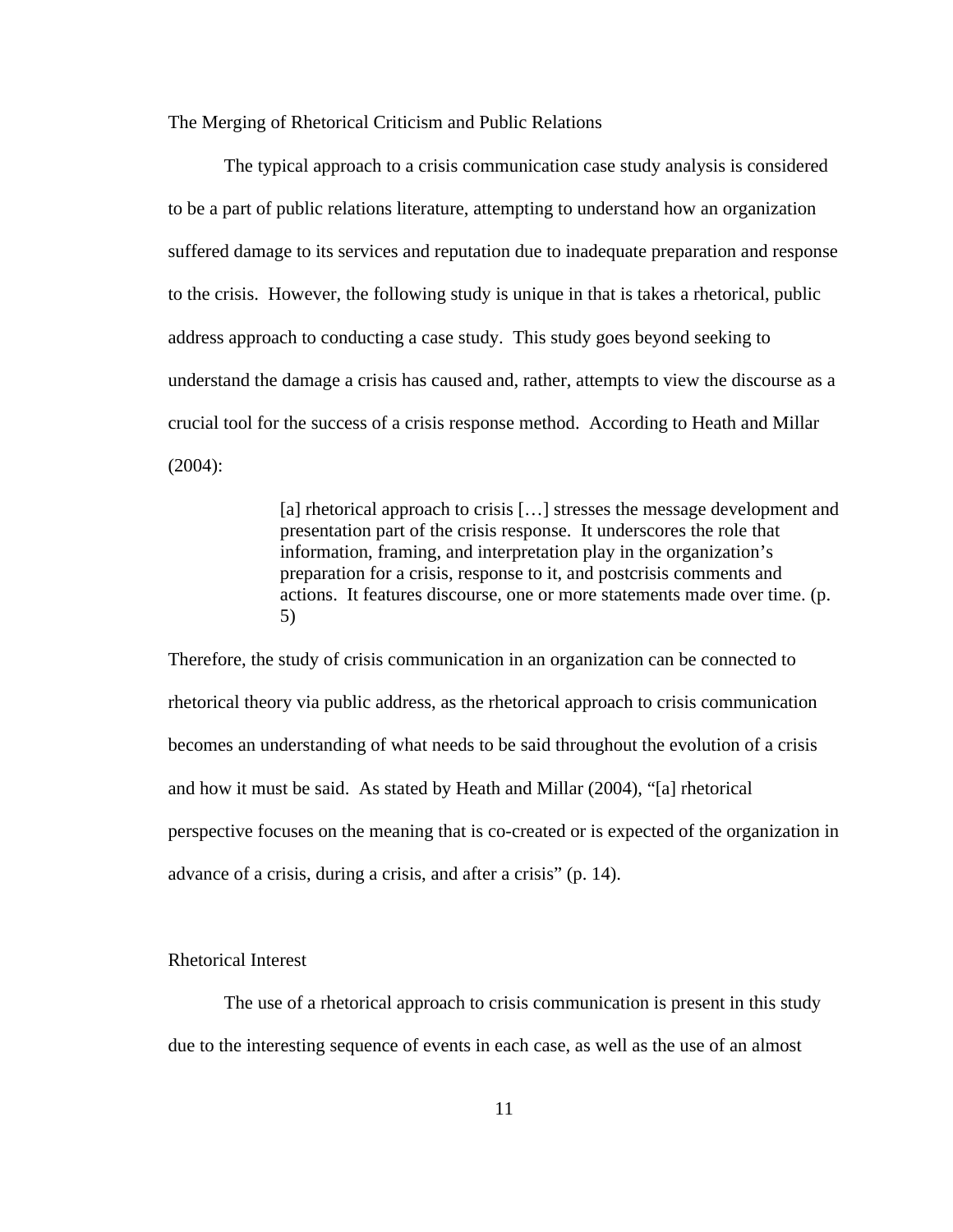formulaic combination of strategies in the crisis response efforts made by British Petroleum and Phillips Petroleum. Between each case, there is an unusual similarity in the organizational history preceding the explosions. In each case, lesser-known fatal incidents occurred but did not receive much, if any, media coverage until the larger fatal explosion occurred. Also, although it is unknown whether the 2005 case merely mimicked the crisis response efforts in the 2000 case, there appears to be an interesting use of a combination of crisis response strategies that merges those coined by Benoit (1997), Coombs (1999), and Hearit (1994). Not only are these strategies combined, but they are used in almost the exact same order throughout early and later crisis communication efforts suggesting that, either the later case perceived the earlier case as being effective in their efforts so they mimicked their response or, an interesting possibility exists for the merging of these three popular types of crisis communication strategies to create an overall effective model for industry-specific crises.

Furthermore, there is a common use of inclusive language present in the discourse used by both refineries. Inclusive language, in this sense, is in reference to language that creates a connection between the organization and the employees/employees' families beyond that of just employer/employee. It is the use of words such as "we," "our," and "family" to simulate this emotional closeness between the audience and the spokesperson. This rhetorical function brings about the possibility of considering the use of inclusive language as being an addition to the strategies founded by Benoit, Coombs, and Hearit.

Therefore, in order to understand how the techniques used to manage each crisis has affected the organization, particularly the stakeholders' perception of the reputations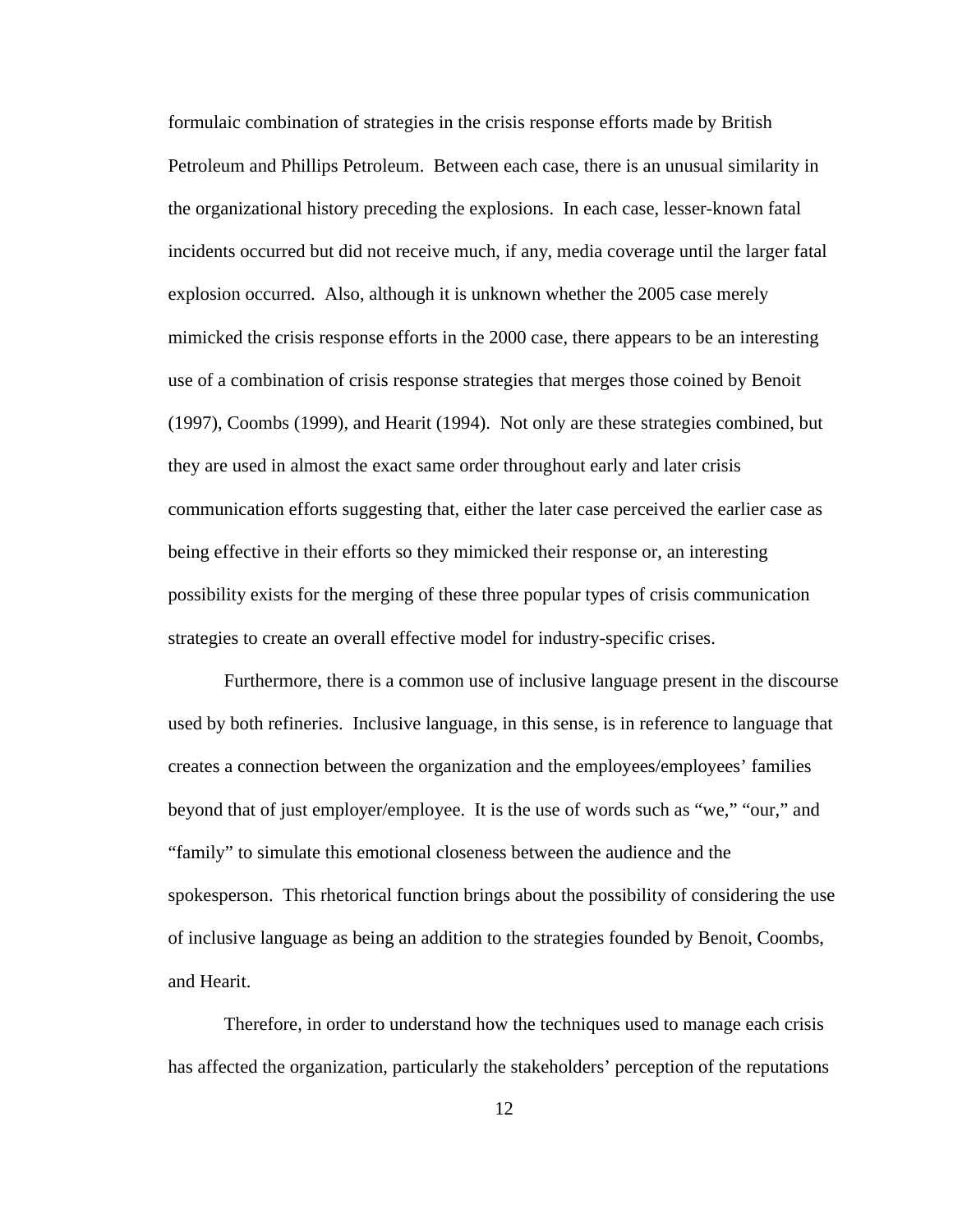of British Petroleum and Phillips Petroleum, each instance of discourse released by the refineries must be analyzed rhetorically. Based on the rationale for this study, this analysis will lend itself to future research and a much broader analysis of crisis response strategies of industrial accidents can be studied. In this sense, this set of analyses can, in turn, be utilized to contribute to organizational strategy improvement, existing literature on crisis communication, and the merging of rhetorical criticism and public relations.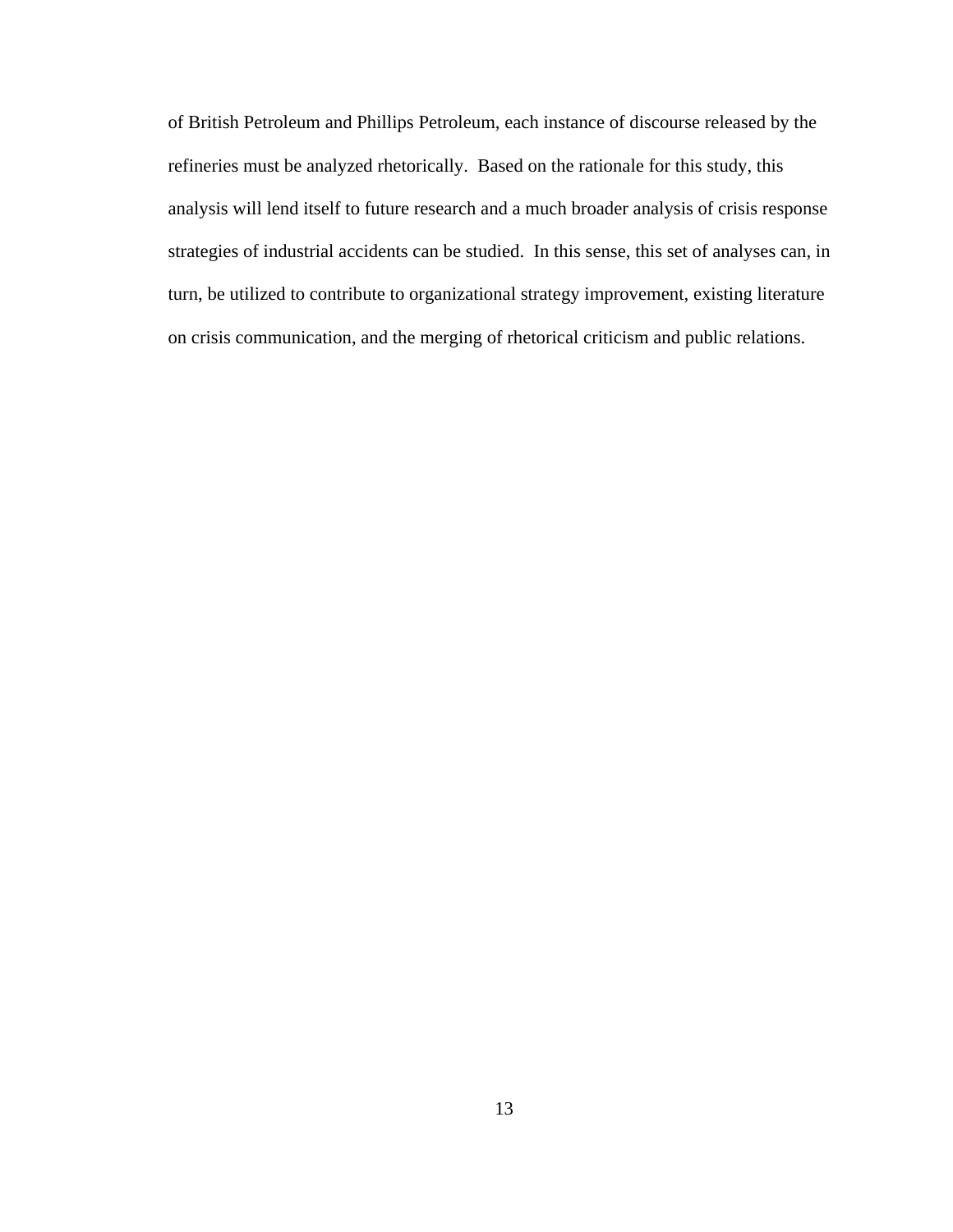### CHAPTER II

# REVIEW OF LITERATURE

Necessary to any literature review included in a study that considers the merging of two fields is an overview of the relevant components of each field. Included in this chapter is an overview of the development of public address study, as well as an in-depth look at crisis typologies, crisis planning, communicating with stakeholders, and crisis communication strategies. It is significant to note that the study of public address alone is extensive; however, only the research that relates specifically to this study will be included in the overview. The concepts of crisis communication will be given the most attention, as the analysis of this study is primarily concerned with these elements.

### The Development of Public Address Study

The study of public address has had its roots in history as long as public oratory has existed. Since a specific function of studying public address is to understand the event that was taking place at the time of the address, it is safe to say that studying public address gives insight into history and may be applied to the current period, as well. According to Wrage (1947), "[b]ecause speeches are instruments of utility designed in the main for the popular mind, conversely and in significant ways they bear the impress of the popular mind" (p. 30). To understand the popular mind at the moment a speech was delivered, is to understand why the content of a speech includes the elements it does. Furthermore, according to Parrish (1954):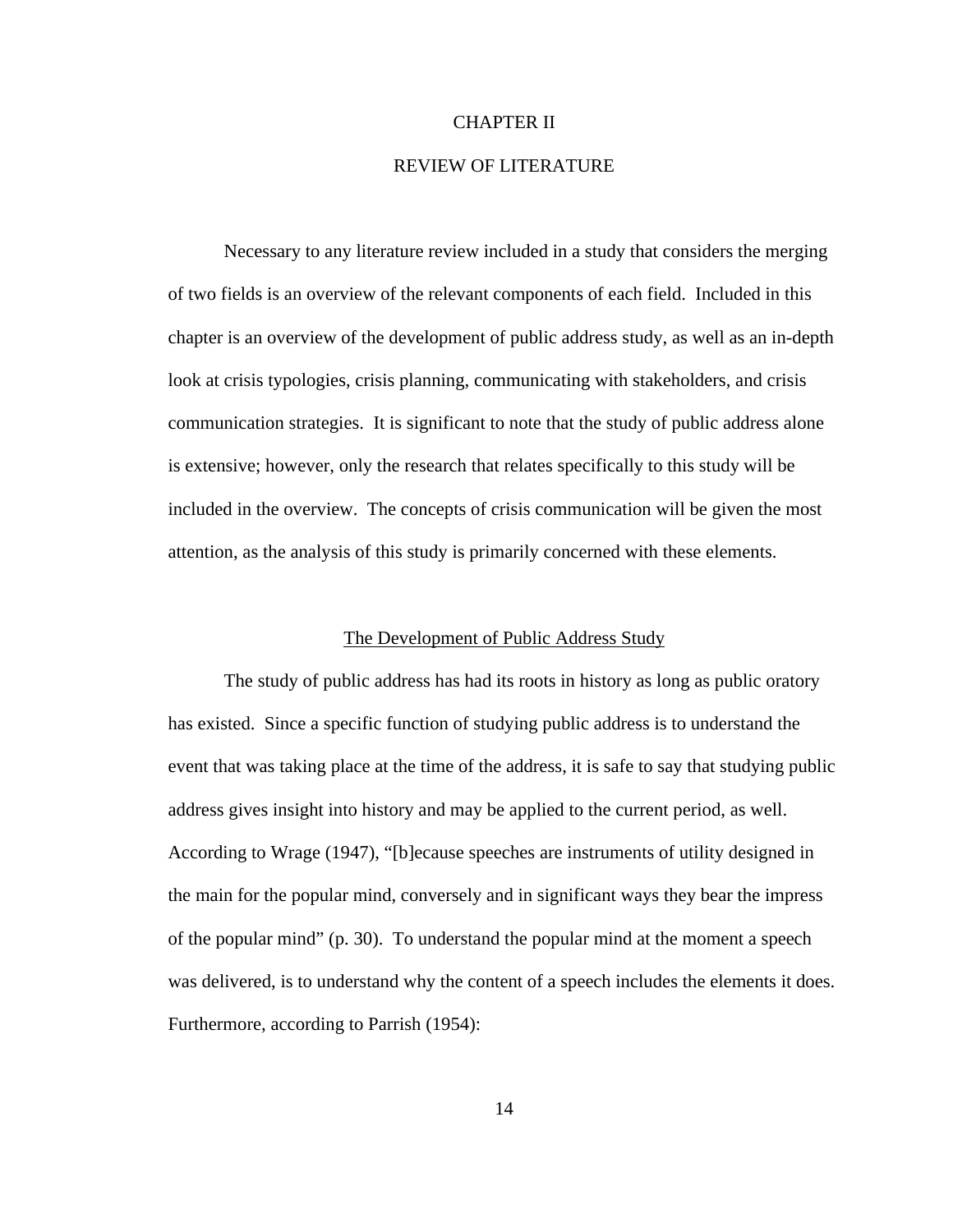Rhetoric deals in the main with man's motives and desires and, whether we like it or not, basic human nature has not changed essentially in two thousand years. The way to a man's heart in ancient Athens is still the way to a man's heart today. Styles and modes of speaking may change in different ages, but wherever the fundamental purpose of speaking is to influence human conduct its essence will remain the same. (p. 40)

Therefore, by understanding the changes in the production of public address and the development of new techniques to study public address, we may learn important lessons from the past. These lessons may merely be to not repeat a certain oratorical practice; however, lessons in what practices work for certain audiences may also be learned through this study. As explained by Wrage (1947), "[…] the rhetoric of public address does not exist for its own sake, that its value is instrumental, and that its meaning apart from application to something is sterile" (p. 30).

#### Methods of Public Address Criticism

In order to learn lessons from instances of public address, speeches must first be analyzed, as:

> [t]he interpretation of a speech calls for complete understanding of what goes into a speech, the purpose of the speech and the interplay of factors which compromise the public speaking situation, of nuances of meaning which emerge only from the reading of a speech in the light of its setting. (Wrage, 1947)

The methods for analysis have changed throughout the development of the study of public address. As the needs of the audience change, the techniques used to persuade the audience change, as well. For instance, during the women's liberation movement of the 1960s and 1970s, feminist criticism was born. These methods of rhetorical criticism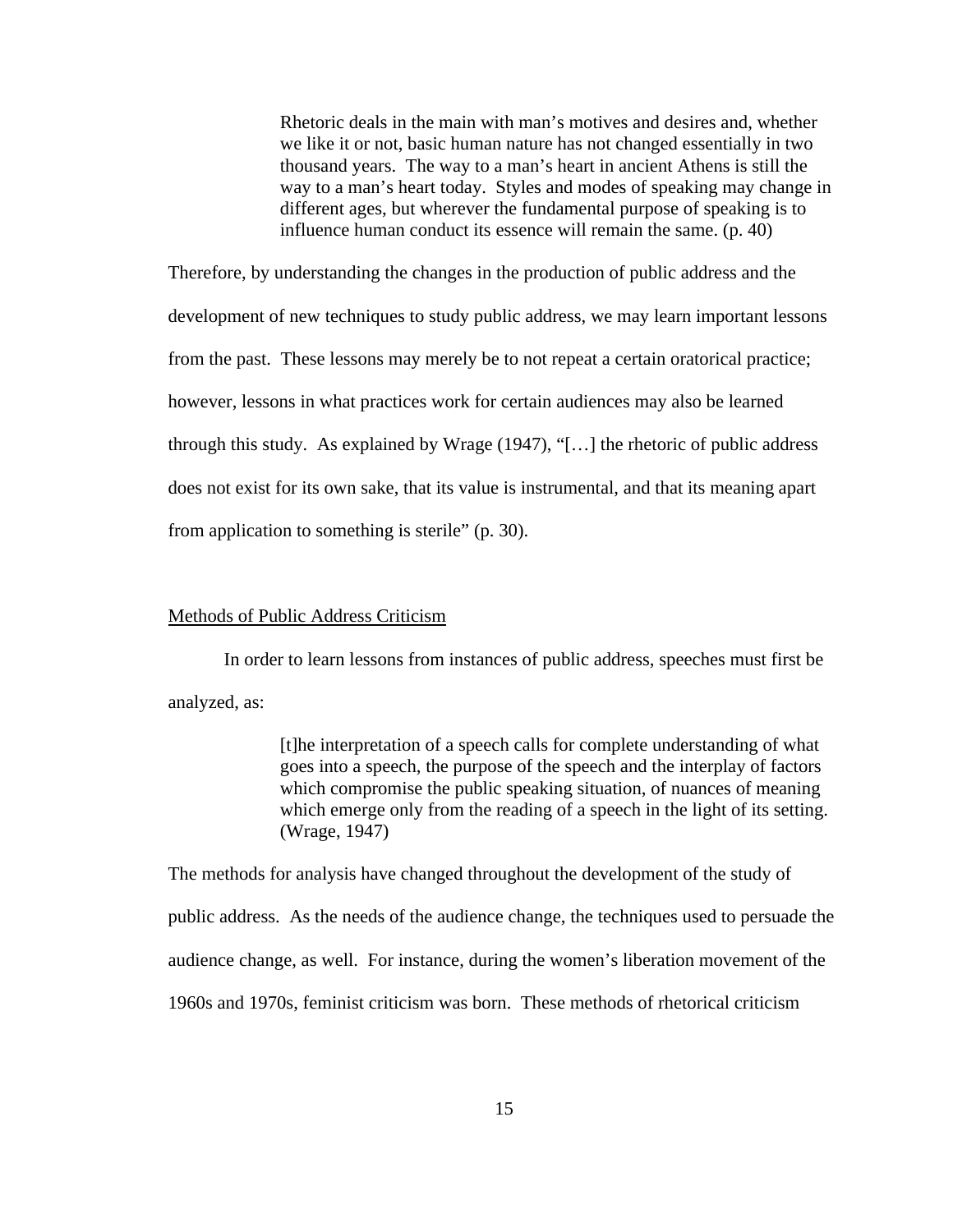include: traditional, or Neo-Aristotelian; dramatistic; narrative; metaphoric; social movement; genre; ideographic; feminist; and close textual analysis.

The traditional, or Neo-Aristotelian, method of rhetorical criticism dominated speech criticism from 1925 to the 1960's, until Edwin Black and others led a movement to break away from its constraints—particularly that it was too formulaic. This form of criticism consists of analyzing a speaker's audience, emotional appeals, arguments, and arrangement of ideas, style, and delivery. Dramatistic criticism is a way to analyze human symbolic interaction. According to Burgchardt (2005),

> [w]hile traditional criticism seeks to understand how persuasive techniques function to bring about specific results, dramatism is more concerned with philosophical, psychological, and sociological questions: What does rhetoric reveal about human motivation, action, and linguistic reality? (p. 187)

To answer this question, the five key elements of drama, as coined by Burke (1945), are examined: act, agent, scene, agency, and purpose.

Narrative criticism assumes that "[…] stories are fundamental to communication because they provide structure for our experience as humans and because they influence people to live in communities that share common explanations and understandings" (Burgchardt, 2005). In this form of criticism, the characters, setting, plot, and theme are elements that are analyzed. Metaphoric criticism views metaphors as ornamentation that provides insight into a speaker's possible motives. According to Burgchardt (2005), "[t]he metaphoric critic focuses on describing, evaluating, and understanding such metaphors as vital rhetorical phenomena" (p. 305).

Social movement criticism was the first step in the belief that multiple speakers, audiences, and occasions could be analyzed as effectively as a single orator. Leland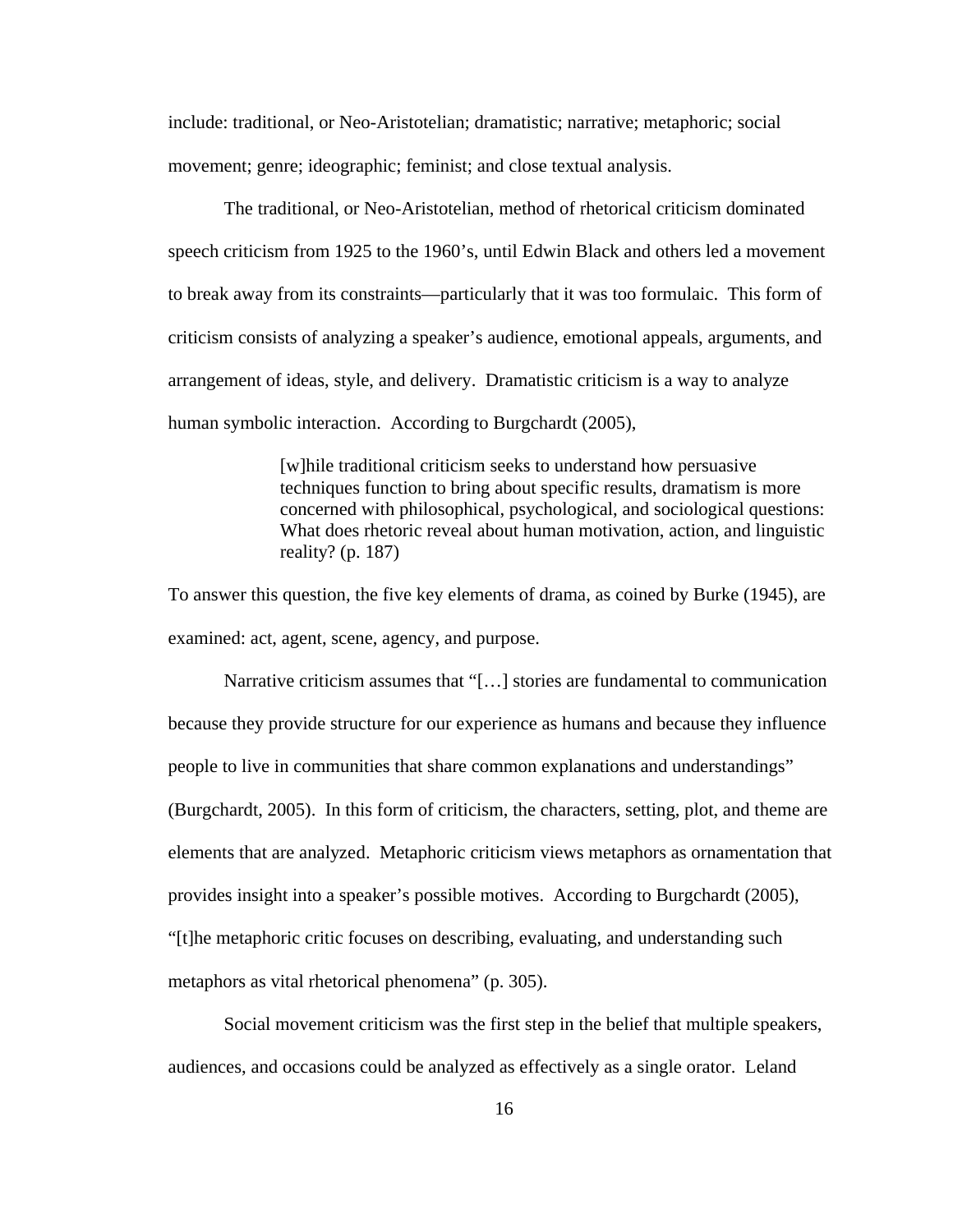Griffin made this observation in 1952 and theorized that social movements were either pro or anti movements. According to Burgchardt (2005), "[t]he rhetoric produced by such movements, he maintained, fell into corresponding phases: 'inception,' 'development,' and 'consummation.'" (p. 355). Also examining multiple speeches and forms of discourse is genre criticism. The purpose of this is to determine the categories of rhetoric that exist.

Ideographic criticism exists to examine the centrality of ideology in discourse. Wrage was an advocate of investigating the use of ideology in discourse and, by identifying ideographs in discourse, the speaker can analyze ways that the ideographs used may reflect a speaker's motives. Feminist criticism, on the other hand, looks at how language oppresses or marginalizes women and may further hegemonic ideals. Whereas, "[c]lose textual analysis studies the relationship between the inner workings of public discourse and its historical context in order to discover what makes a particular text function persuasively" (Burgchardt, 2005). So, to analyze an artifact under close textual analysis would seek to reveal the hidden mechanisms that act as a rhetorical device.

In relation to the present study, there are more recent, relevant developments in the study of public address. Namely, stemming from generic criticism research is the idea, proposed by Hikins (1996), of the creation of a possible genre of disaster rhetoric. This research shall be examined more extensively in the following section.

#### Rhetoric and Disaster

In this literature review, it seems appropriate to position a section on rhetoric and disaster between that of the development of public address study and the study of crisis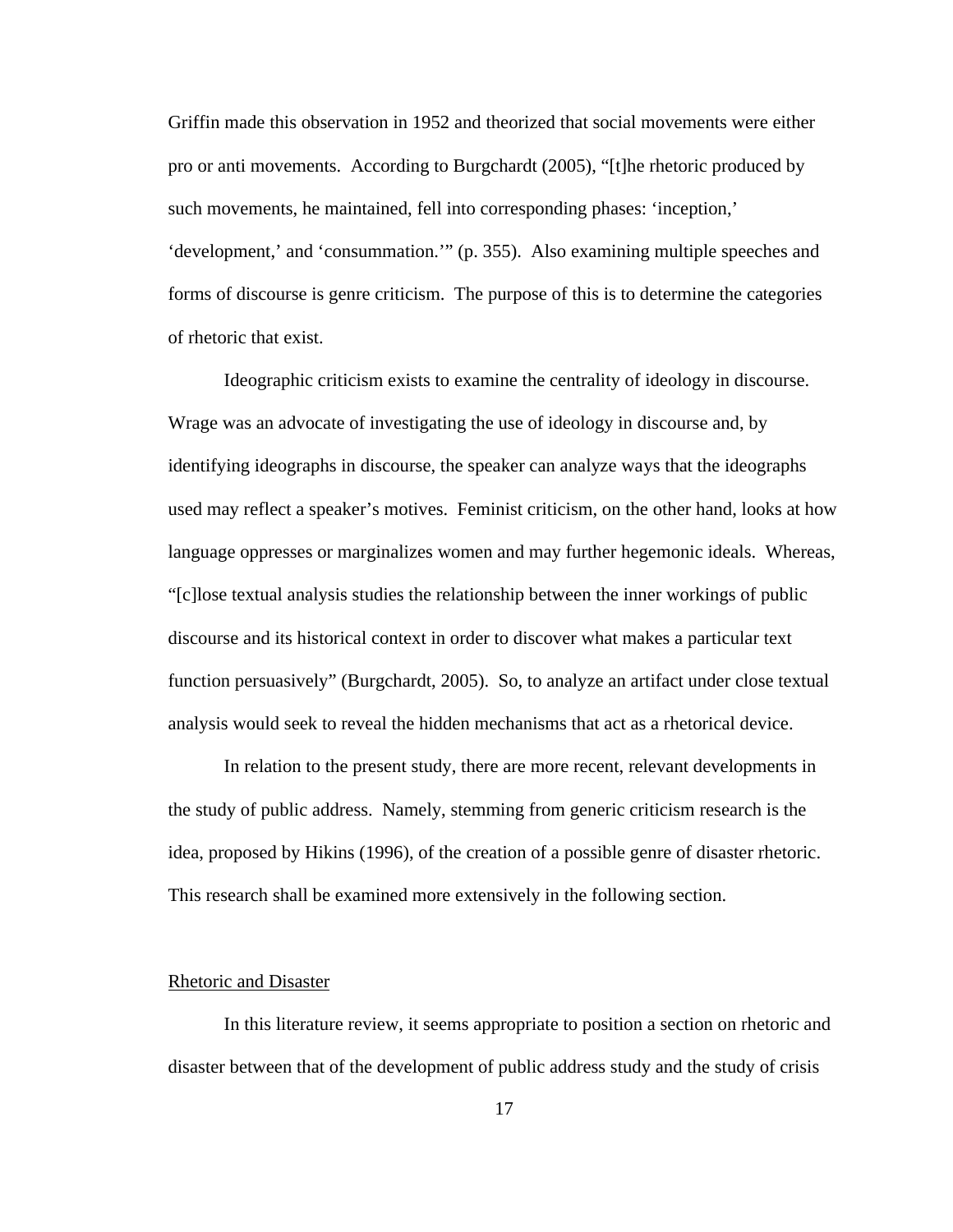communication, as the notion of the rhetoric of disaster acts as a bridge between the two fields. Because numerous rhetorical responses accompany the aftermath of a crisis, Hikins (1996) argues that rhetoric plays an "[…] indispensable role […] in preventing unraveling of the social fabric in the face of disaster" (p. 109). Therefore, as crisis communication seeks to understand the effects of crisis response strategies on a target audience, public address seeks to understand the way that discourse is used within the crisis response strategies to meet the needs of the organization.

Hikins (1996) argues that the discourse that occurs following a disaster exists to interpret and reinterpret the traumatic event, while embedding the occurrence of the event within the audiences' individual and collective knowledge and beliefs. In other words, disaster discourse seeks to help the audience come to terms with the crisis event by explaining it in more socially acceptable language. In order to achieve this, Hikins identifies seven functions that constitute the possibilities from which rhetors can choose when framing discursive responses. Taxonomies of these functions are: consolation, theology, prescription, heurism, didactic, preservative, and adjudicative.

The first function is that of consolation. Disaster rhetoric seeks to illustrate common socio-cultural bonds within the audience through emotions such as sympathy and empathy. By reminding the audience that suffering is communal, the sense of loss is altered as the audience is reminded that other valued entities remain unharmed. The theological function, on the other hand, is used as a way to inspire the audience and explain the disaster. In this sense, religion is used to offer the audience a source of relief and understanding, as the crisis becomes placed in the hands of a higher being, such as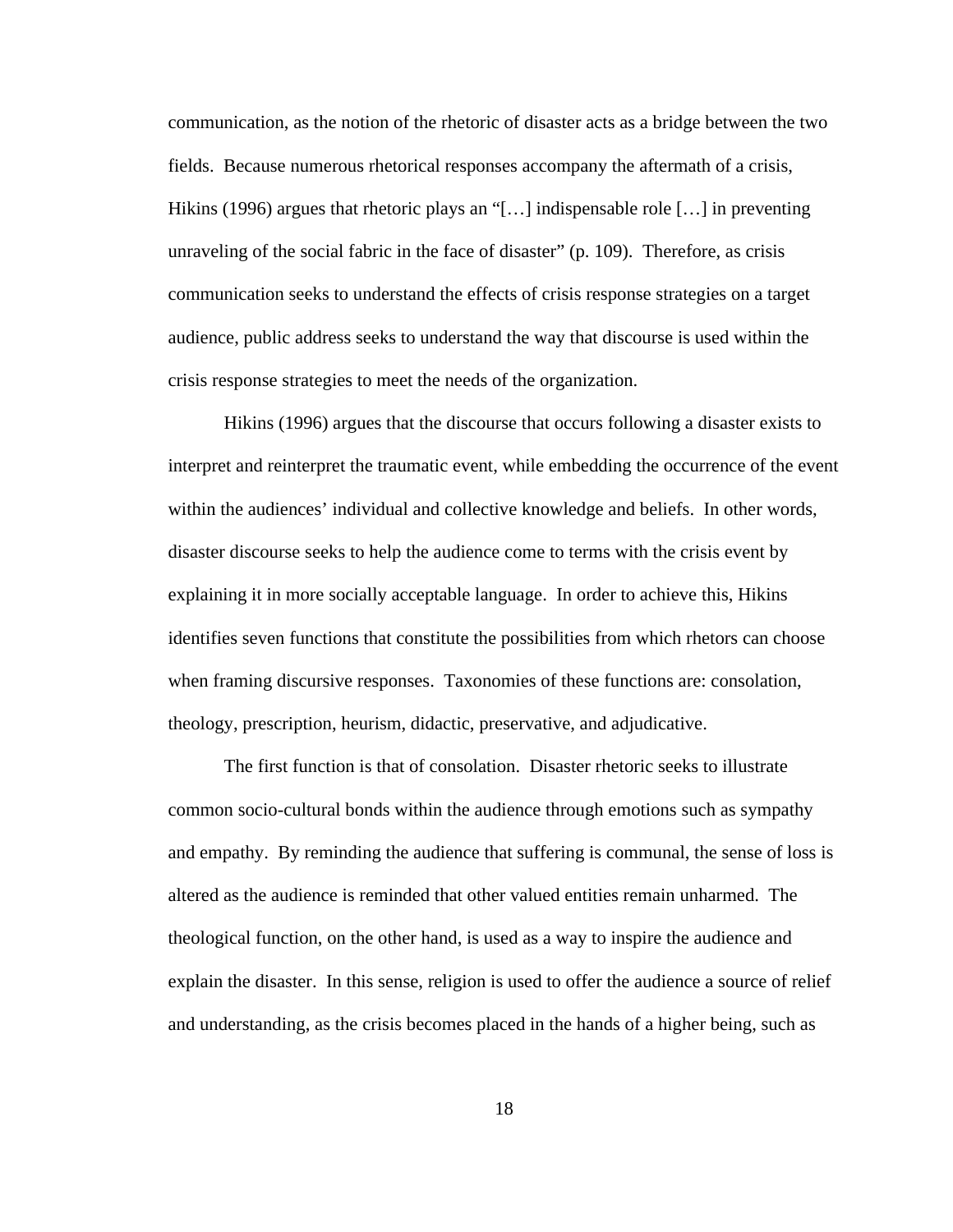God. Thus, the theological function contributes to the goal of preserving the social fabric, as the audience comes to terms with the crisis as being inevitable.

Another function of disaster rhetoric is to act as a prescription, teaching others how to act in similar situations by praising the roles played by certain actors in the crisis. Therefore, by showing members of society that certain social responses were appropriate and commendable, it should be expected that the same members of society would respond the same way if placed in a similar situation. Heurism, however, functions as a way to offer an explanation of the crisis with the notation that the crisis served a purpose and could have been worse. In this sense, heurism is quite similar to Benoit's image restoration strategy of minimization, whereas the damage from the crisis is argued to be less severe than claims argue that it may be.

Disaster rhetoric exhibits a fifth function of being didactic. The didactic function uses the tragedy to teach lessons. If the crisis occurred because of some particular reason, the audience will learn this reason and, hopefully, put into place actions to prevent another crisis from occurring. The preservative function of disaster rhetoric treats various pieces of the crises historically. With this function, the crisis is articulated in such a way where future generations will remember factual components, such as the severity, of its occurrence. Finally, the seventh function—the adjudicative function serves as a catalyst to assess blame for the crisis. According to Hikins (1996), this function allows the repair of social fabric as it will "[…] deter future disaster insofar as the one in question is the result of human negligence" (p. 122).

In sum, it is no secret that rhetoric plays a pivotal role in the assembly and effectiveness of crisis communication. As Hikins (1996) asserts that "[…] disaster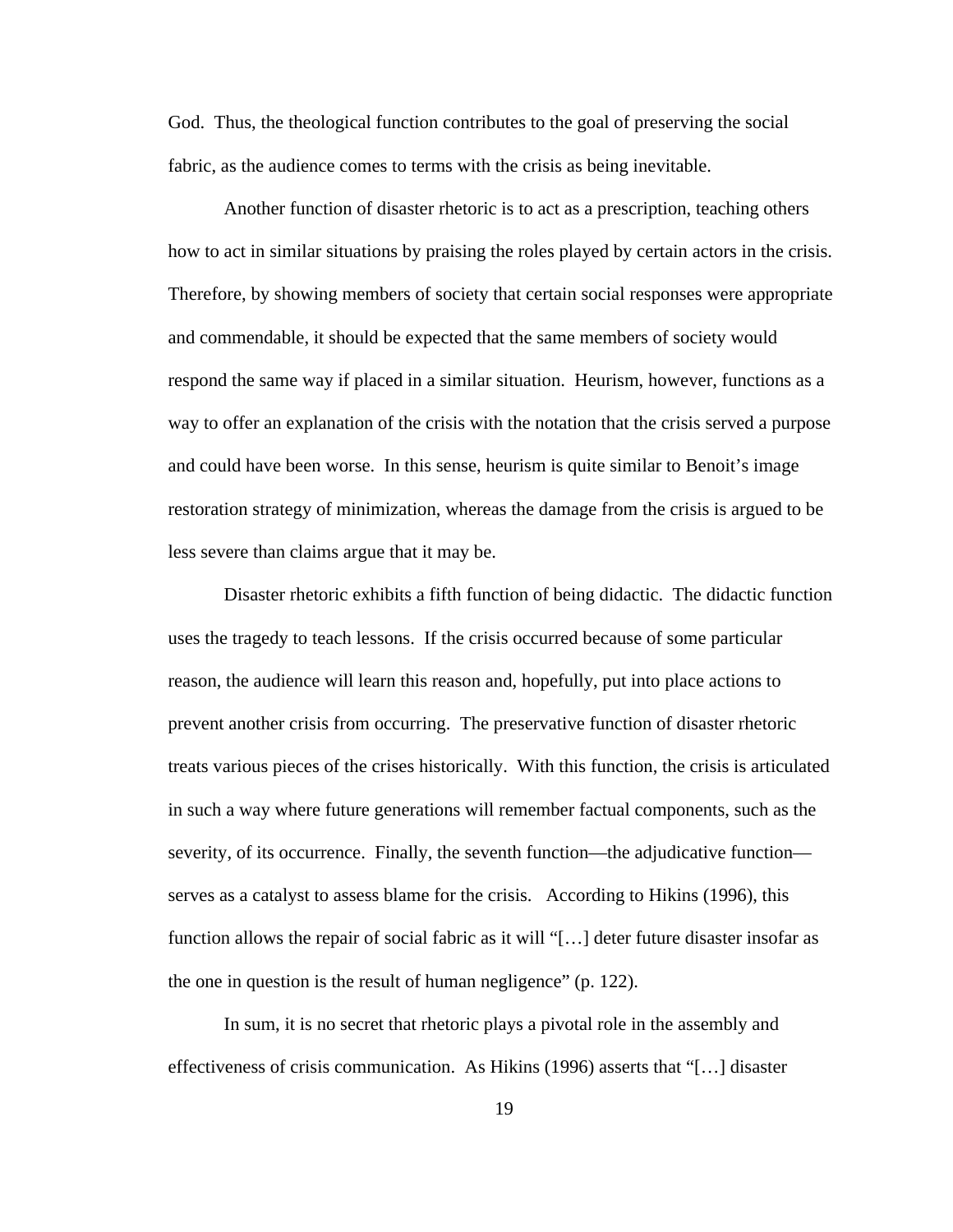rhetoric represents an important genre of rhetoric" as "[…] viewing disaster rhetoric from the perspective of rhetorical criticism enables us to assess the effectiveness of the genre's discursive strategies and reveals as well the rhetorical possibilities afforded by disaster" (p. 109). Therefore, it should be argued that the study of public address is continuously growing as it reflects the change in the values of the audience and the motives of the speaker. Current studies in public address argue that oratory may not be the only object that can constitute a text, as some critics have begun to argue that images and other objects can be political in nature. However, by understanding the development of the study of public address through its methods, the connection between history and the rhetoric produced for it argues for a stronger connection between the study of crisis communication and public address. In order to understand this connection better, a discussion of crisis communication study and its components is warranted.

#### Crisis Communication Study

Perrow (1984) argued that "[…] human-made catastrophes appear to have increased with industrialization as we build devices that could crash, burn or explode" (p. 9). With this onslaught of potential for tragedy, it is important to understand the relationship between communication and crisis. According to Seeger, Sellnow, and Ulmer (1998), "[c]ommunication is increasingly recognized as an important process in organizational crisis and crisis management" (p. 231). The body of literature concerning crisis communication demonstrates this importance as various crisis typologies as well as steps from planning how to handle a crisis before one has occurred, how to communicate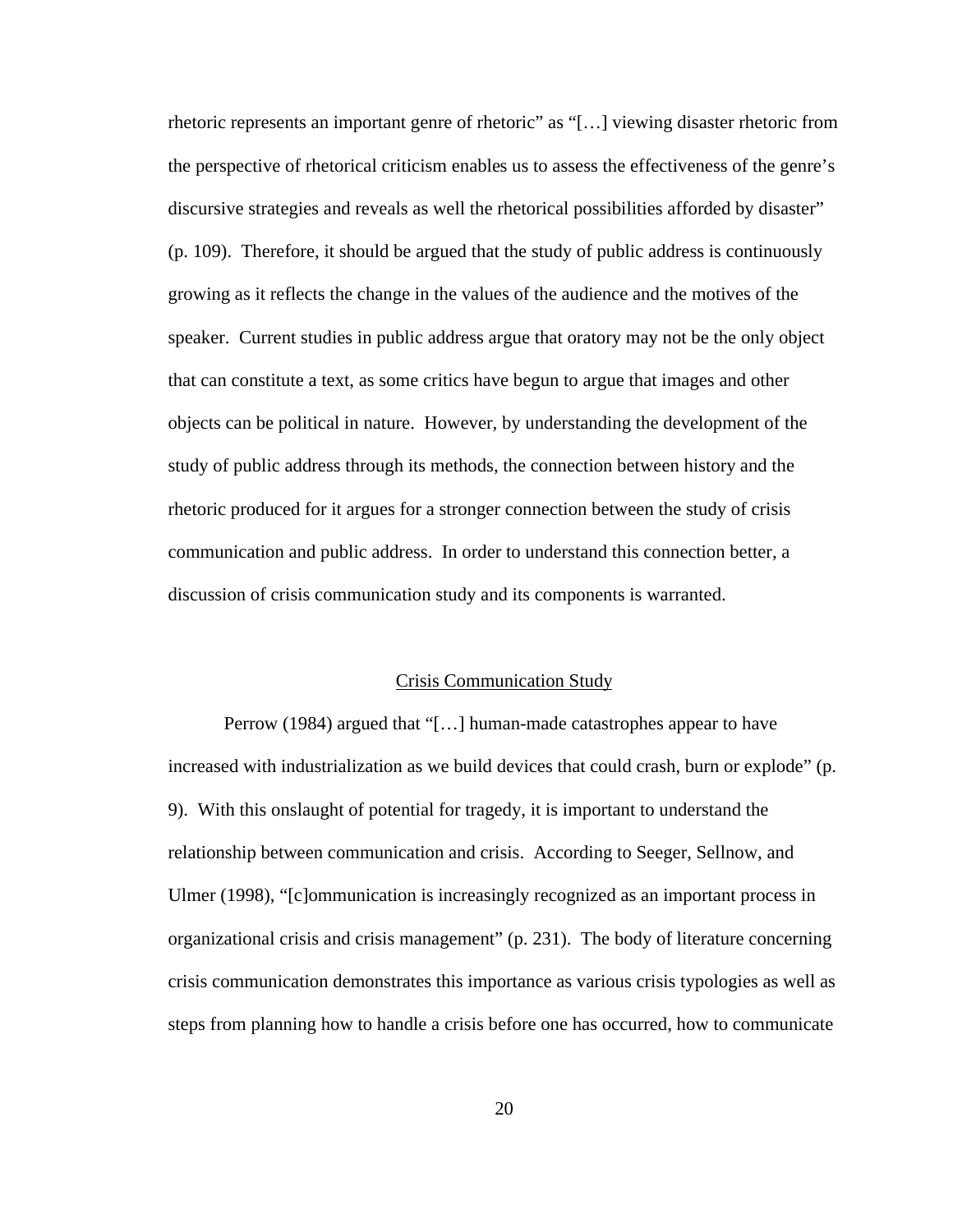with stakeholders before, during, and after a crisis and, finally, how to respond to the crisis once it has occurred are thoroughly researched.

#### Crisis Typologies

As one may imagine, the potential types of crises that any one organization may face are numerous; nevertheless, the most frequent typologies include challenge, human breakdown, malevolence, megadamage, natural disaster, organizational misdeeds, rumors, technical breakdown, and workplace violence (Coombs et al., 1995; Egelhoff & Sen, 1992; Fearn-Banks, 1996; Lerbinger, 1997; Marcus & Goodman, 1991; Pauchant & Mitroff, 1992). A challenge occurs when an organization is confronted by its stakeholders (Pauchant & Mitroff, 1992). When human error causes an event to occur, it is considered a human breakdown (Coombs et al., 1995). Malevolence is when an outsider to the organization employs an extreme tactic to generate change or express anger toward that organization (Egelhoff  $\&$  Sen, 1992). Cases of megadamage occur when an accident causes considerable environmental damage (Fearn-Banks, 1996). When an organization is damaged by the weather or an act of God, a natural disaster has occurred (Coombs et al., 1995). Organizational misdeeds are within an organization, occurring when management takes actions it knows will place stakeholders at a risk for harm (Marcus & Goodman, 1991). Another type of crisis is the rumor or dissemination of false information about an organization and/or its products (Fearn-Banks, 1996). When the technology used by an organization breaks down it is considered a technical breakdown (Lerbinger, 1997). Finally, workplace violence is when an employee (or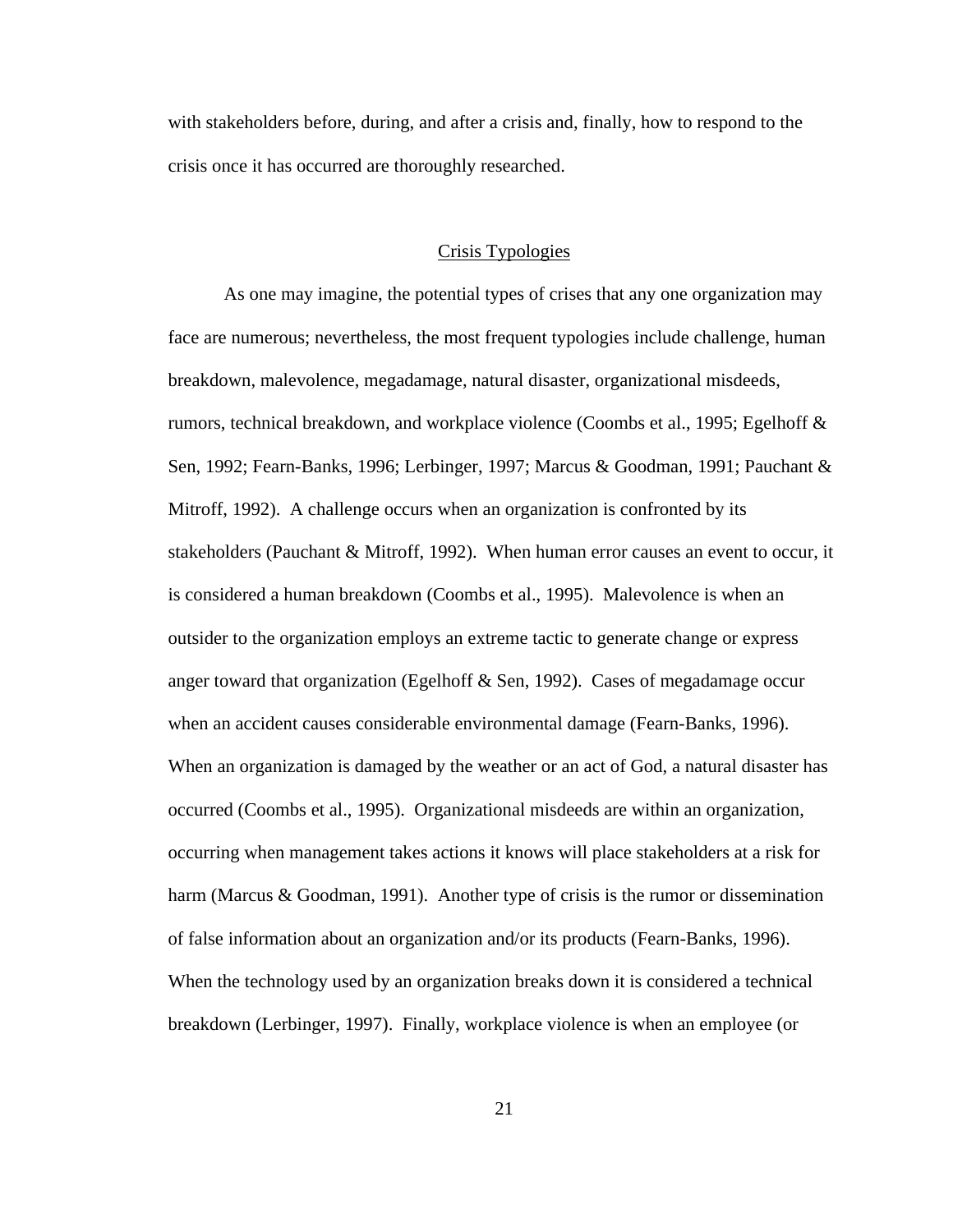former employee) commits an act of violence against other employees at the organization (Coombs et al., 1995).

#### Crisis Planning

Each organization is vulnerable to its own specific types of crises; however, all organizations may benefit from developing leadership skills and designating leaders to handle a crisis situation. Additionally, it would be advantage for organizations to begin planning how to respond to a crisis should one occur. Designated leaders are important to any step of crisis planning, as the individual's competence can make or break any crisis response method. According to Schoenberg  $(2005)$ , "[...] it is apparent that the situation often determines the leader" (p. 3). A crisis leader for an industrial accident, for example, will need to have different skills than a leader responding to the tampering of an organization's product. Before choosing a leader for crisis response, the leaders' skill set must be evaluated, as well as their ability to influence key audiences, gain trust, and use their value set (Schoenberg, 2005).

It is worthy to note that the skills discussed by Schoenberg (2005) as necessary to a legitimate crisis response effort are based on the notion that certain leaders have the ability to connect with their audiences on various levels. In a sense, as we may often decipher the term *skill* as an ability gained by training to produce a solution to a problem, the term is used differently in crisis response. In crisis communication, the necessary skill would consist of the leader having the ability to adapt and/or relate to the audience in a way that satisfies the needs of both the audience and the organization, thus maintaining the organization's credibility.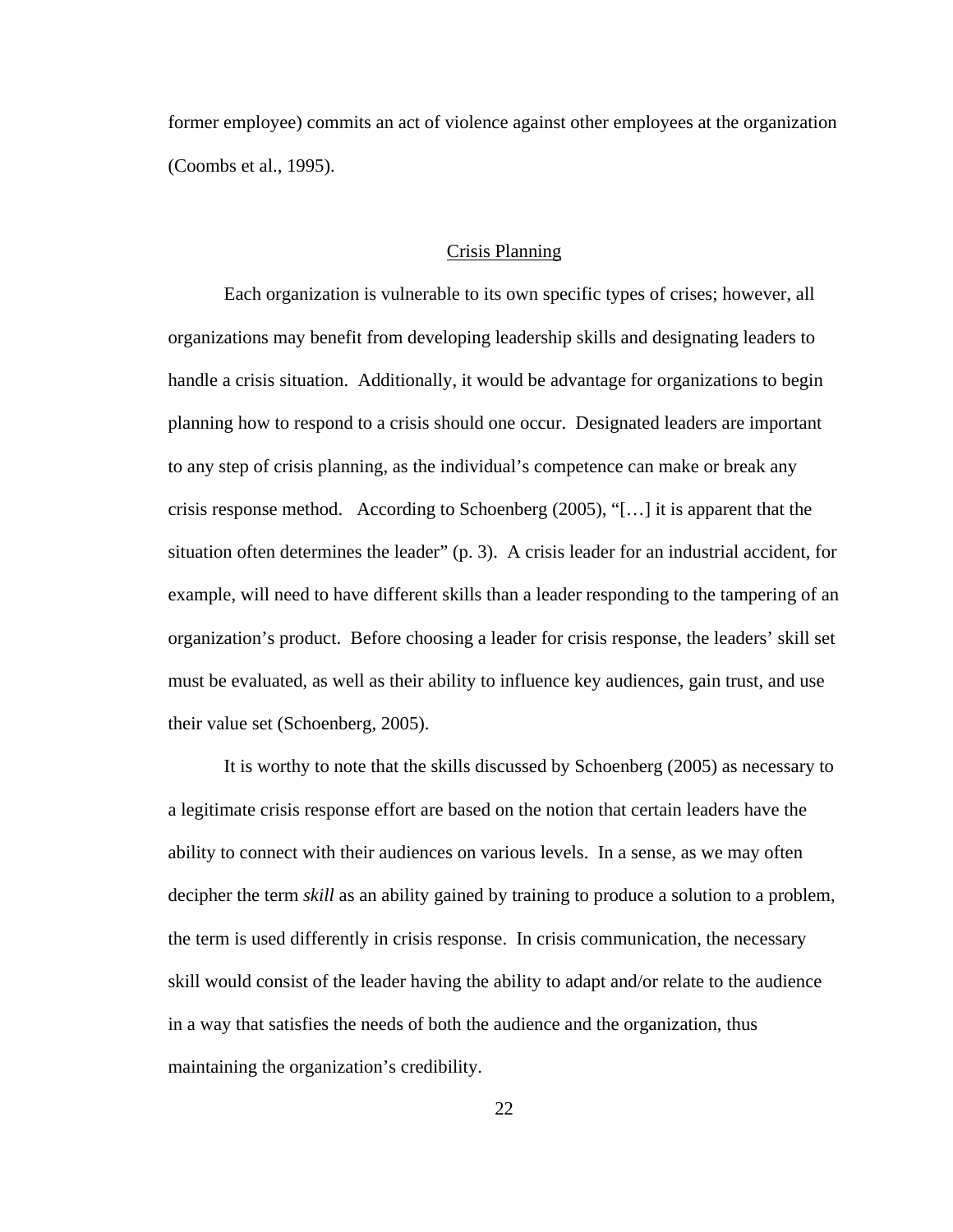This notion of the ability to adapt and relate to the audience for the sake of maintaining organizational credibility further justifies the rhetorical dimension to approaching a study that would otherwise be considered belonging to the field of public relations. As Aristotle argued in *Rhetoric*, the ability to persuade an audience depends on the speaker's artistic proofs otherwise known as logos, pathos, and ethos. According to Bizzell and Herzberg (2001), "[l]ogical or rational appeals stress the reasonableness of the rhetorician's argument. Pathetic appeals raise emotions favorable to the rhetorician's position. Ethical appeals raise emotions favorable to the rhetorician's moral character" (p. 171). Therefore, the goal of the crisis leader in his response messages is parallel to the artistic proofs defined by Aristotle.

Similarly, just as the designated leader and his/her skills must be different for each situation; the ideal response to a crisis must be different, as well. An ideal response would be that which successfully utilizes logos, pathos, and ethos in a way that allows the speaker to persuade the audience that the organization s/he represents should not be further scrutinized. It is a response that touches an audience in a way that they connect with the speaker, thus, minimizing damage to the credibility of an organization. In order to produce this ideal response, as part of planning for a crisis, designated leaders should be able to identify the type of crisis that has occurred and match it to possible responses for that particular crisis type. According to Coombs and Holladay (1996), "[c]risis response strategies can lessen the reputational damage by mitigating the affective feelings generated by the attributions and/or altering the attributions themselves" (p. 292). The intentionality for a crisis, as well as whether the crisis was internal or external has quite a bit to do with the preparation a leader must have in order to choose the optimal response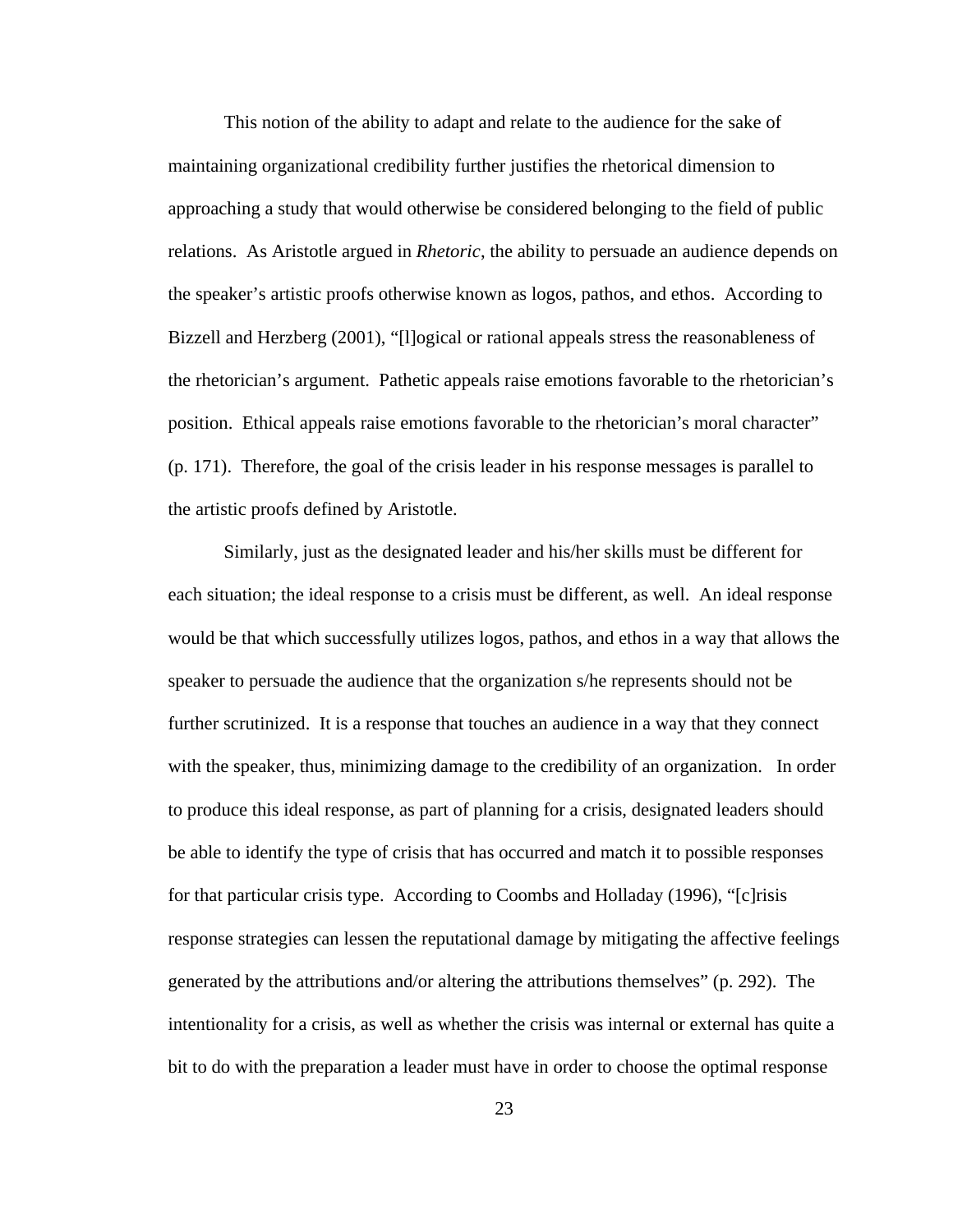strategy. For example, in this study, Coombs and Holladay also note that "[t]ransgressions are perceived as more intentional than accidents, because the organization is perceived to have greater control over a transgression than an accident" (p. 293).

Coombs and Holladay (1996) urge to the merging of neoinstitutionalism, or the granting of legitimacy to an organization if stakeholders believe the organization is good, and attribution theory, or the relation of a situation and the selection of the communication strategy. This merge would be considered a symbolic approach, helping to shape an organization's image by relating the crisis response strategy to the type of crisis that has occurred. As predicted by the symbolic approach, Coombs and Holladay found that "[o]rganizations suffered the least reputational damage when a matched crisis response strategy from the symbolic approach was used" and, "[o]rganizations that might be perceived as being able to prevent a crisis should have a more negative image than an organization perceived to have little or no control over a crisis" (p. 293). Therefore, when planning for a potential crisis, organizations should be aware of the potential for stakeholder backlash and negative image due to their perceived control over the situation.

Coombs (2004) studied the extent to which reputational threat of victimization or accidental crisis increased when the organization had similar crises occur in the past. It was hypothesized that the history of similar crises increased perceptions of crisis responsibility and intensified negative reputation perceptions of the organization. According to Coombs, "[t]he results revealed a weak link between crisis history and perceptions of crisis responsibility and a strong link between crisis history and organizational reputation in the victim and accident clusters" (p. 282). Similarly,

24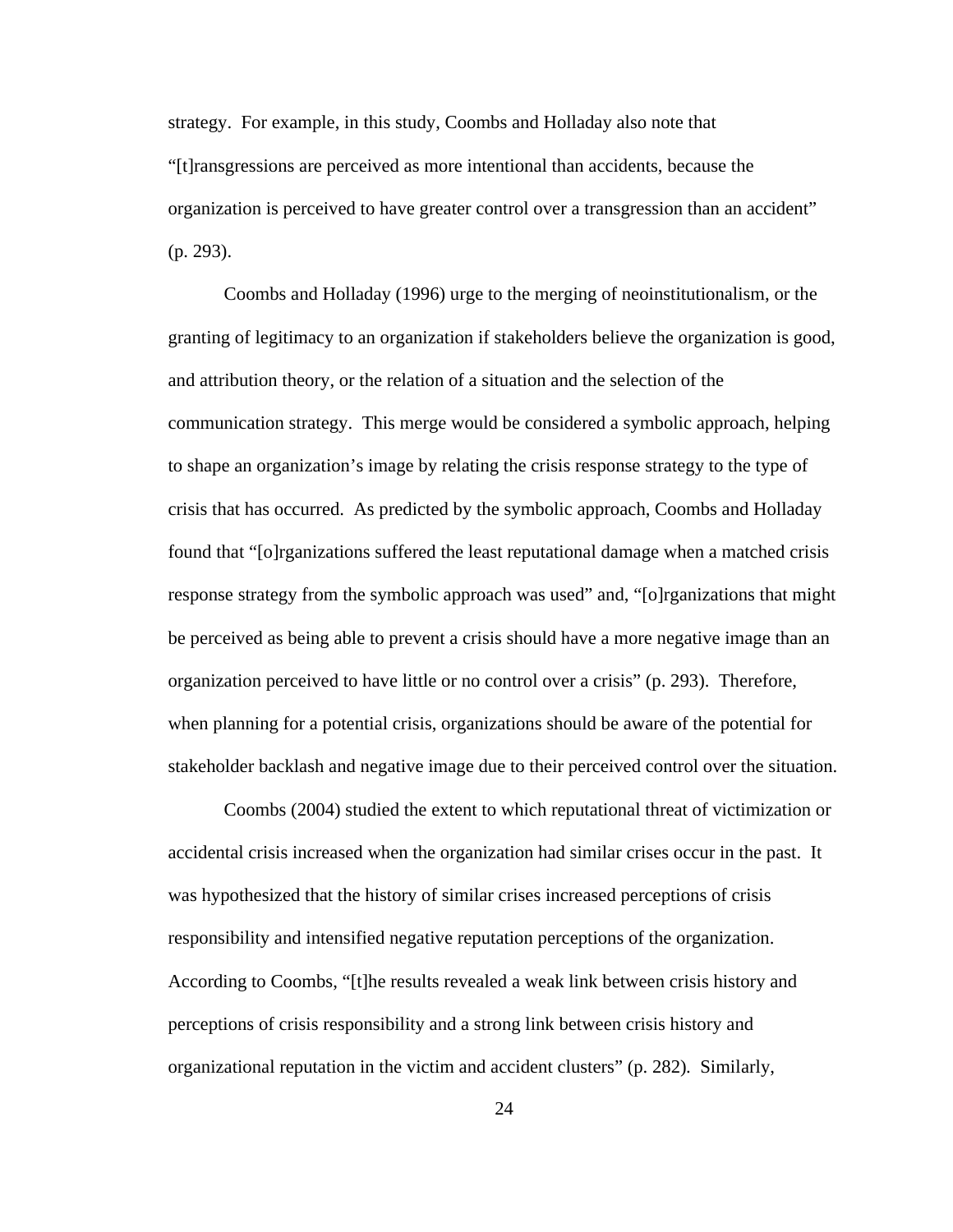Coombs and Holladay (1996) had reported the connection between crisis history and organizational image stating that, "[o]rganizations with a history of many crises (poor performance history) were perceived more negatively than organizations reporting one crisis (positive performance history)" (p. 293).

Two of the most crucial phases of crisis planning are explained using a four-phase model. The four phases involve issues management, planning-prevention, the crisis, and the post-crisis. According to Gonzalez-Herrero and Pratt (1995), issues management includes scanning the organizational environment looking for trends that may be important in the future, collect and evaluate data on troublesome issues, and develop a communication strategy to concentrate on preventing the occurrence of a crisis. Planning-prevention is a time to set policies on issues, prepare contingency plans, designate members of the crisis management team, identify media/public relations representatives, determine the outlets that would be used to implement the crisis communication plan, and the options the organization can choose from in the development of a crisis plan (Gonzalez-Herrero & Pratt, 1995).

#### Communicating with Stakeholders

Although part of crisis planning focuses heavily on choosing media and public relations representatives and preparing for media statements, the media are not the only public to consider. According to Fisher and Briggs (1989), there are two key publics to consider when a crisis strikes an organization: the media and the organization's employees. Communicating with stakeholders is a large part of crisis planning as it builds a relationship between the organization and the stakeholder to help establish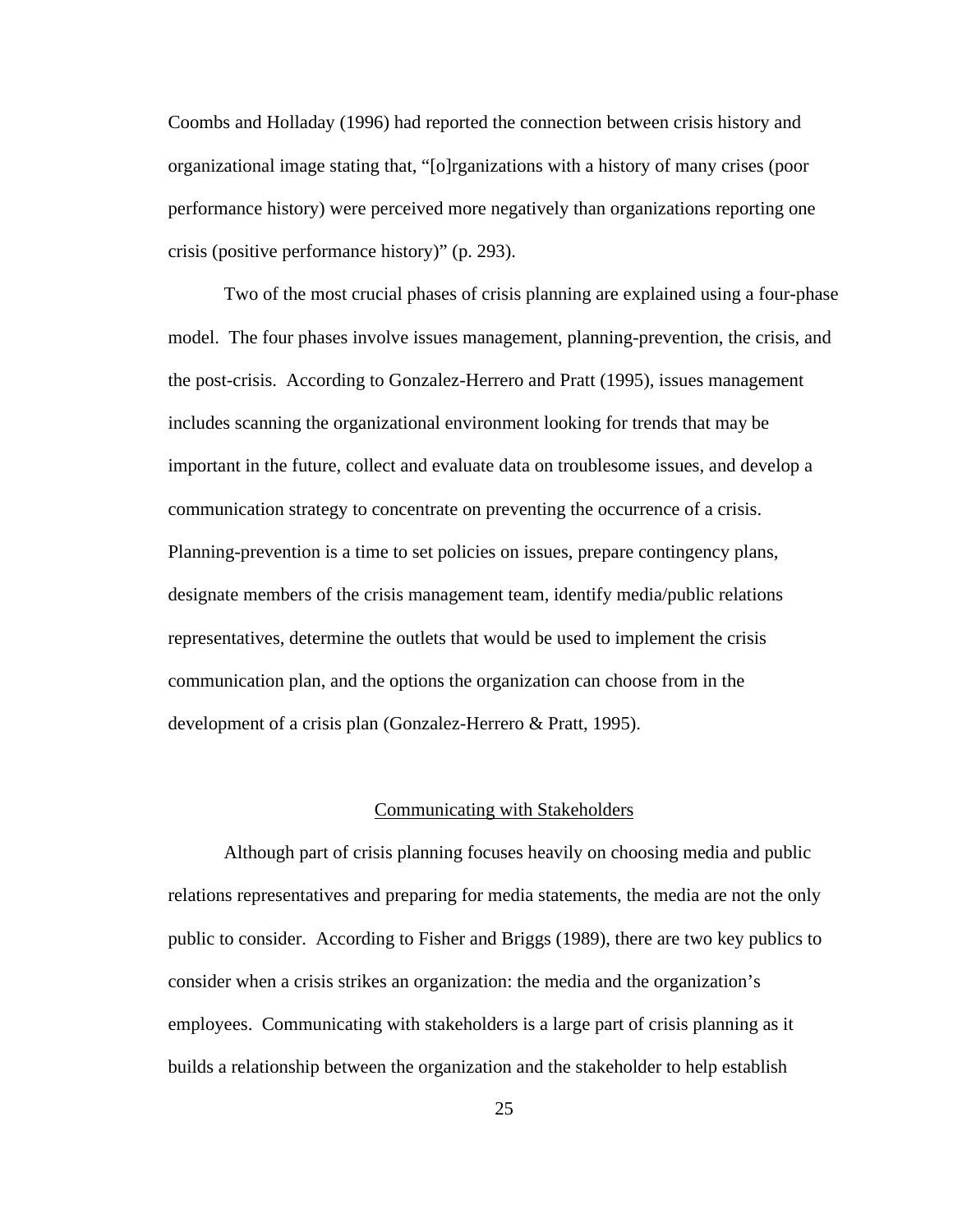credibility; however, communicating with stakeholders is also an important step to take or reinforce once a crisis has occurred. According to Schmidt (2005), "[e]mployees are a key stakeholder group that must be communicated with during a business crisis. Any company that fails to do so puts the entire crisis response at risk" (p. 8).

During an organization's crisis, employees must be well-informed. Schmidt (2005) suggests ten steps for an organization to take to ensure effective employee communication during a crisis. These steps include:

> developing and implementing a crisis communication plan, maintaining ongoing dialogue with employees long before a crisis occurs, informing employees of a crisis and what the organization is doing about that crisis before external crisis communication occurs, eradicating employee uncertainty, answering employee's questions, creating allies by encouraging employees to speak up for the company, being consistent with sending messages, convincing employees to give feedback and paying attention to that feedback, involving senior management by allowing them to talk to distressed employees, and considering external help. (pgs. 8-9)

Similarly, Fisher and Briggs (1989) suggest that organizations strive for decentralized communication amongst management and employees, allowing a more open communication channel. The authors also advise managers to evaluate messages for relevance to what employees need to know, as well as supporting this communication with counseling and other services.

Unfortunately, since there are two key publics for crisis leaders to address in their response, challenges arise when a leader must accommodate two target audiences with differing needs. According to Stephens, Malone, and Bailey (2005), organizations often target different messages to different stakeholders. In their study, the authors found:

> […] the emphasis on rectification, bolstering, endorsement of an outside expert, transcendence, and deny volition when addressing the public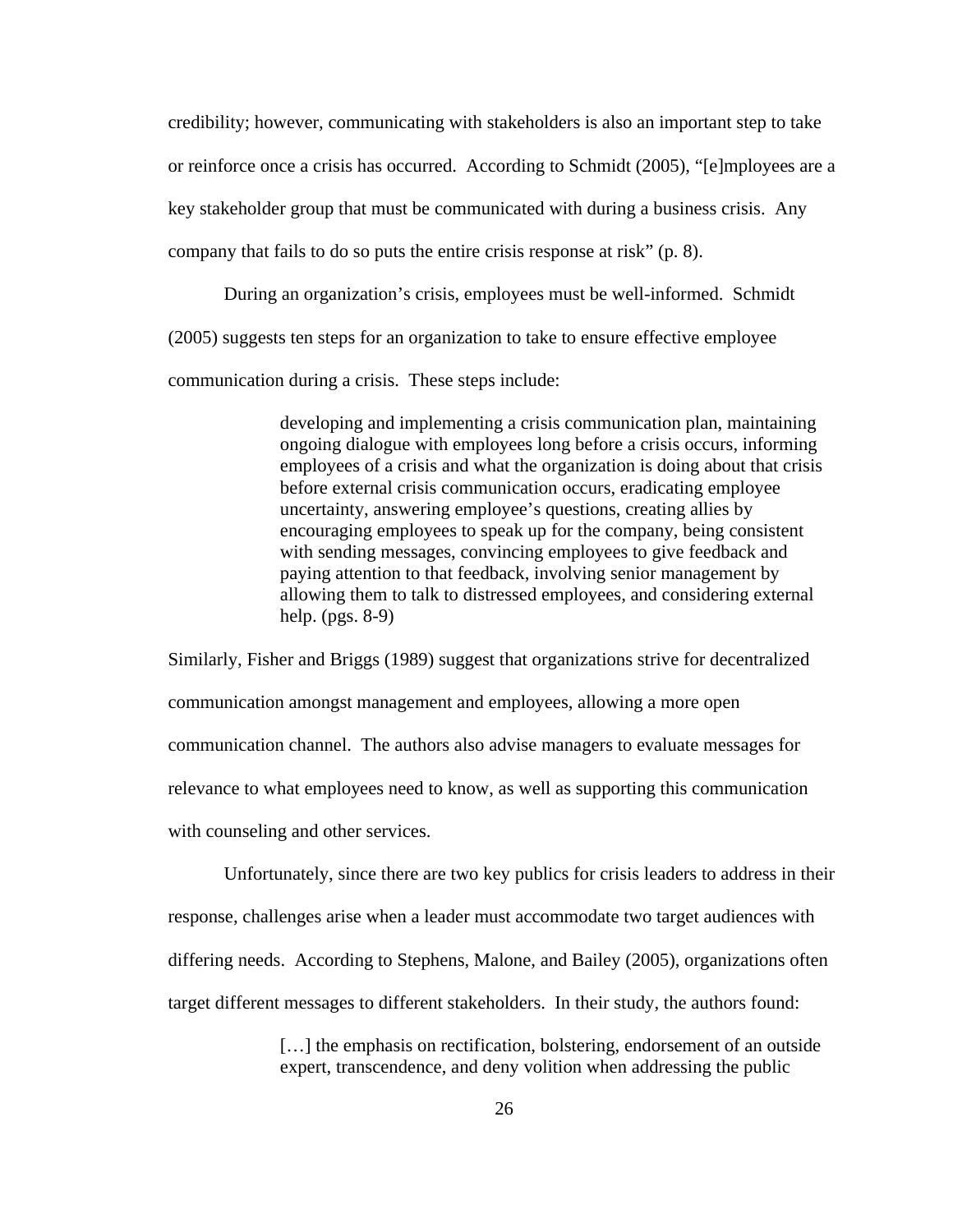clearly demonstrates how organizations may be more concerned about maintaining reputations and public image rather than explaining, clarifying, or acknowledging the crisis at hand. (p. 409)

Furthermore, Stephens et al. contend that organizations are inconsistent when targeting their messages to different stakeholders, which may be "dangerous" when stakeholders find inconsistencies in the message strategies. With the onslaught of easily accessible technology, such as the Web, it is easy for stakeholders other than the intended recipient to retrieve various differing messages concerning the crisis.

The conclusions made by Stephens et al (2005) were similar in contention to those made by Massey (2001) in a study focusing on consistent crisis communication strategies and stakeholder relationships. According to Massey:

> [t]he findings indicate that (a) consistent crisis-response strategies are more effective than inconsistent ones for legitimacy management; (b) generalist organizations are perceived as being more legitimate than specialist organizations; and (c) both generalist and specialist organizations that produce consistent crisis responses are perceived as being more legitimate than generalist or specialist organizations that produce inconsistent ones. (p. 168)

Thus, it should be concluded that stakeholder relationships are important to build and manage before a crisis should occur; however, once a crisis has occurred stakeholders should be treated with respect and crisis response messages should be consistent across varying target audiences.

### Crisis Communication Strategies

To date, quite a bit of research concerning crisis communication focuses on the strategies that organizations and, less often, individuals use to maintain or restore their image following a crisis. Crisis communication strategies and image restoration, as well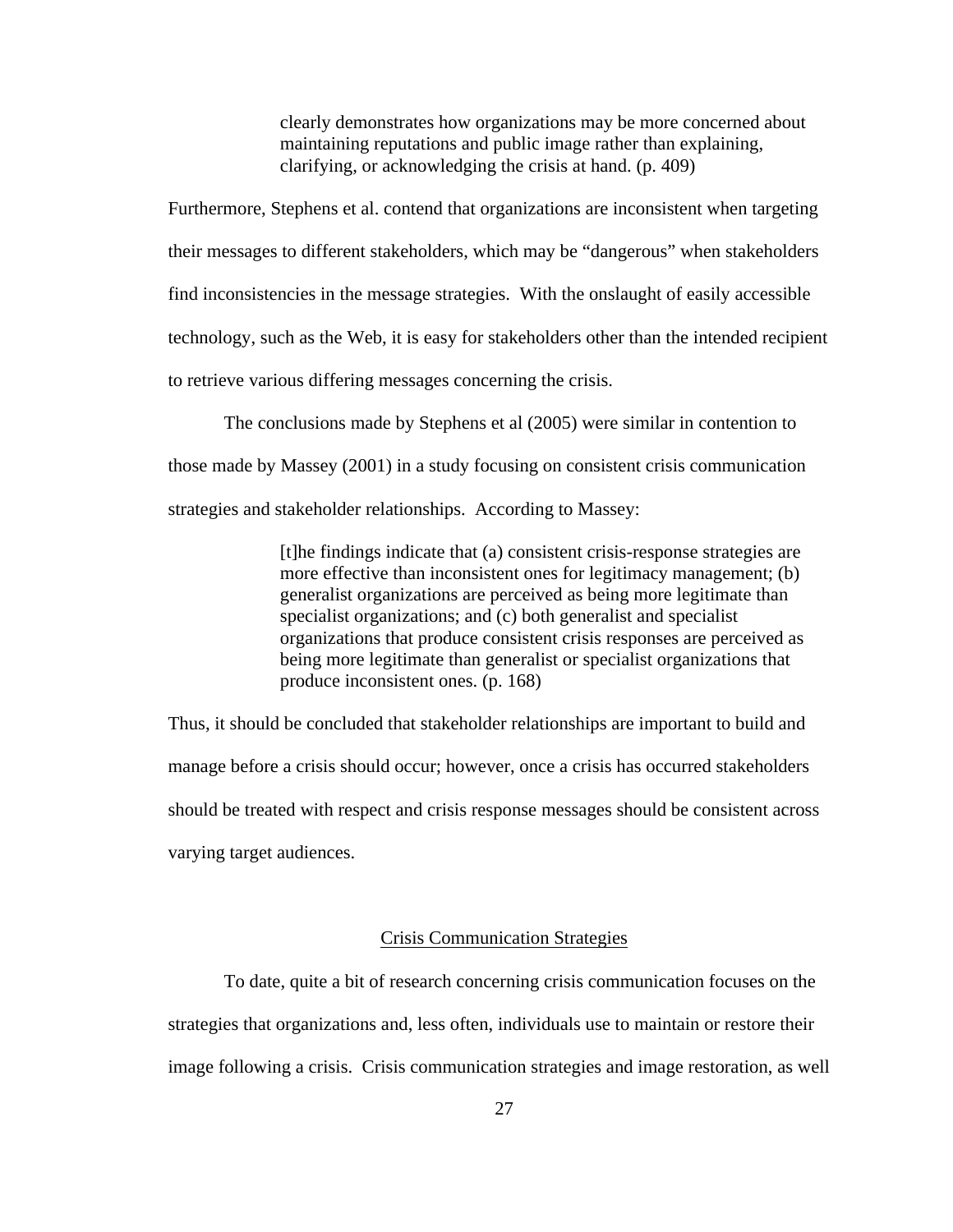as corporate apologia are plentifully used in regard to case studies seeking to understand how organizations and individuals attempt to rebound from a crisis.

## Crisis Communication and Image Restoration

Examples of literature focusing on crisis communication and the image restoration of organizations include that of Odwalla fruit juices, Texaco, Northwest Airlines, to name a few. Literature focusing on the image restoration strategies attempted by individuals includes that of Lee Iacocca, Tonya Harding, and Oliver Stone. Research on each of these cases resulted in the idea that proper image restoration strategies change based on the crisis genre and the organization or individual's initial reputation and prior offense.

#### Image Restoration and Organizations

The first example occurred in 1996 with the Odwalla juice company. Odwalla's juices were said to be different than other manufacturers because they did not pasteurize or heat-treat the juices as this process was thought to remove flavor and nutrients. However, it was this lack of pasteurization and heat-treatment that eventually led to e.coli contamination of the juices and, ultimately, the death of a 16-month old infant and many severe illnesses across the United States and British Columbia (Thomsen & Rawson, 1998). Upon notification of the illnesses being potentially linked to their juices, Odwalla voluntarily recalled beverages and underwent a series of Benoit's (1997) techniques for image restoration. According to Thomsen and Rawson, "[…] Odwalla made effective use of bolstering, corrective action, and defeasibility in the early stages of the crisis" thus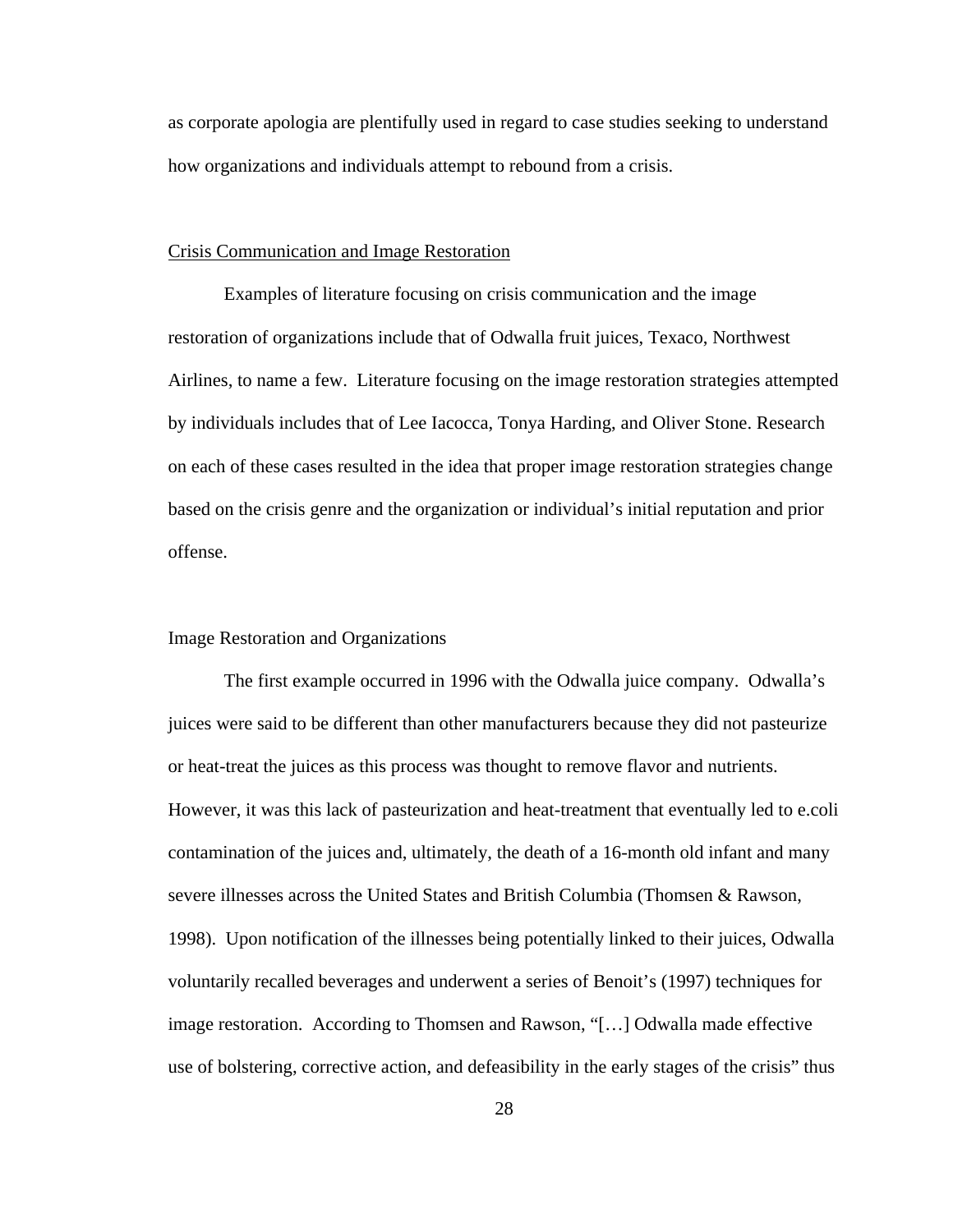leading to "[…] a favorable short-term resolution of the crisis and the company's ability to maintain its goodwill" (p. 44).

Another well-known organizational crisis is that of Texaco which, also in 1996, faced a controversy concerning the release of "[…] secret tape recordings that revealed racist language used by top executives and plans to destroy evidence related to a racial discrimination lawsuit pending against Texaco" (p. 166). Coombs and Schmidt (2000) used this case in an effort to test claims advanced by Benoit's image restoration theory by specifically studying the claims of effectiveness of various image restoration strategies employed by Texaco in this incident. The authors found that "[n]either mortification or separation were more effective than the other image restoration strategies at protecting the organizational image, winning acceptance of the account, or facilitating potential supportive behavior" (p. 173). Respondents were shown to view all five strategies used by Texaco (shifting blame, corrective action, bolstering, mortification, and separation) as positive steps taken by the organization. Coombs and Schmidt also found that shifting the blame was significantly lower than corrective action, bolstering, mortification, and separation—showing that "[d]emonstrating concern for victims and regret may be a key indicator that an organization has learned its crisis lesson" (p. 174).

Northwest Airlines (NWA) is another example of an organization faced with a crisis. In 1998, pilots of NWA went on strike, causing an estimated two million passengers to be displaced and 31,000 NWA employees to be temporarily laid off (Cowden & Sellnow, 2002). During this time, Northwest Airlines' image restoration strategies consisted of using advertising via newspaper, radio, and television to publicly defend its position. Cowden and Sellnow analyzed these advertisements in an attempt to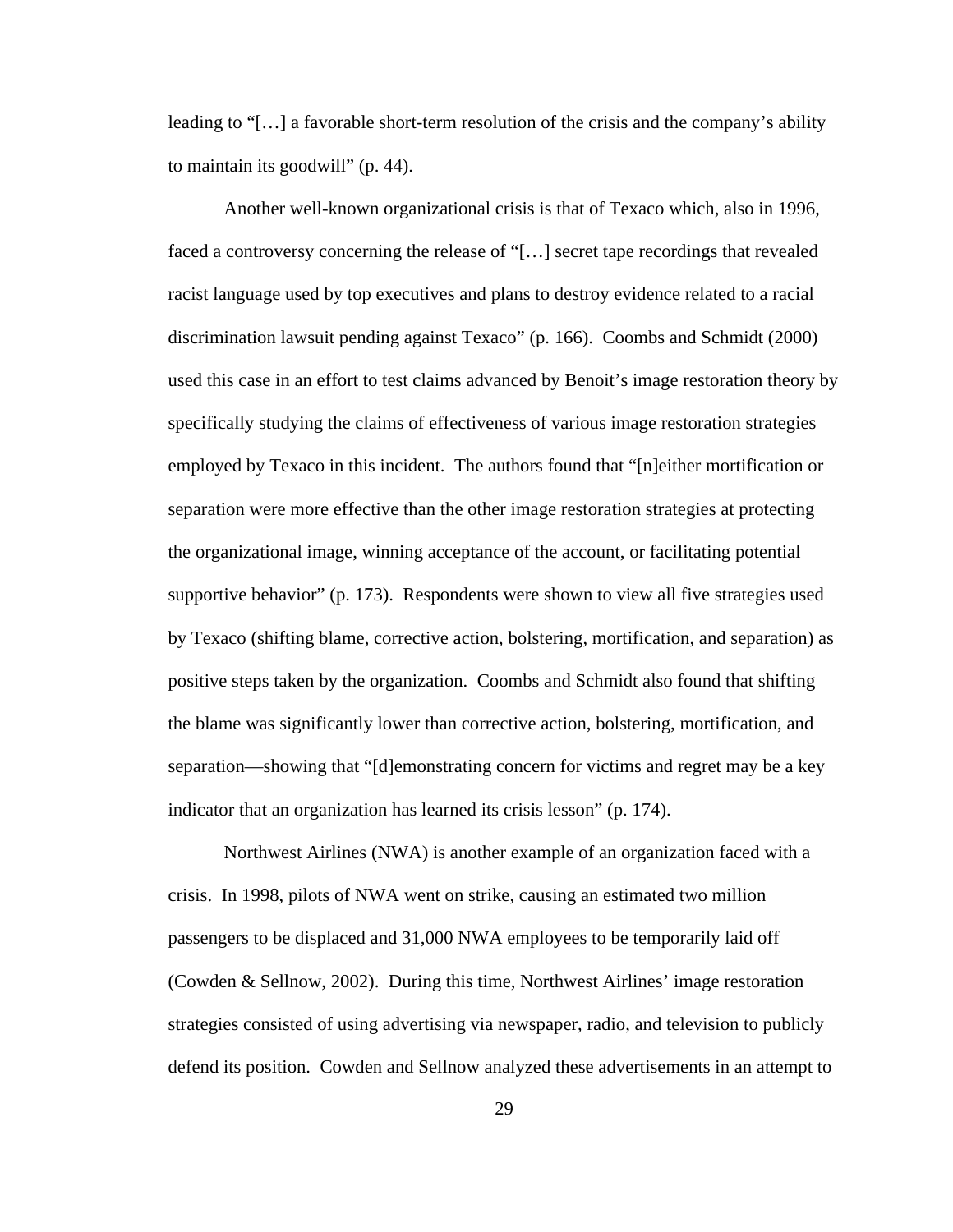understand the effectiveness of these strategies and to determine whether issues advertising could serve as a primary channel for an organization's crisis response.

In terms of Benoit's image restoration strategies, NWA's advertisements collectively used corrective action, compensation, simple denial, shifting the blame, provocation, bolstering, transcendence, attack accuser, and mortification. According to Cowden and Sellnow (2002), this issues advertising campaign was ineffective as "[t]he company conceded on nearly all of ALPA's demands; lost more than \$200 million; and, due to the increased wages paid to pilots and other personnel, has still not returned to the profit levels it enjoyed prior to the strike" (p. 209). As far as issues advertising, the authors argue that it may be an effective approach for other companies facing similar crises if the organizations could prepare in advance the use of issues advertising as a channel of communication (p. 215).

#### Image Restoration and Individuals

Although research on image restoration is primarily focused on organizations, research does exist concerning the image restoration strategies used by individuals. Examples of cases concerning individuals include former figure-skater Tonya Harding and Oliver Stone. Similar to organizational image restoration research, the success of an individual's image restoration techniques is a result of the crisis type and the individual's reputation prior to the occurrence of the crisis.

One example of an individual's image restoration discourse occurred in 1994 with then-figure skater Tonya Harding presenting her case on *Eye-to-Eye with Connie Chung.* Accused of attacking her rival, Nancy Kerrigan, Harding used this popular television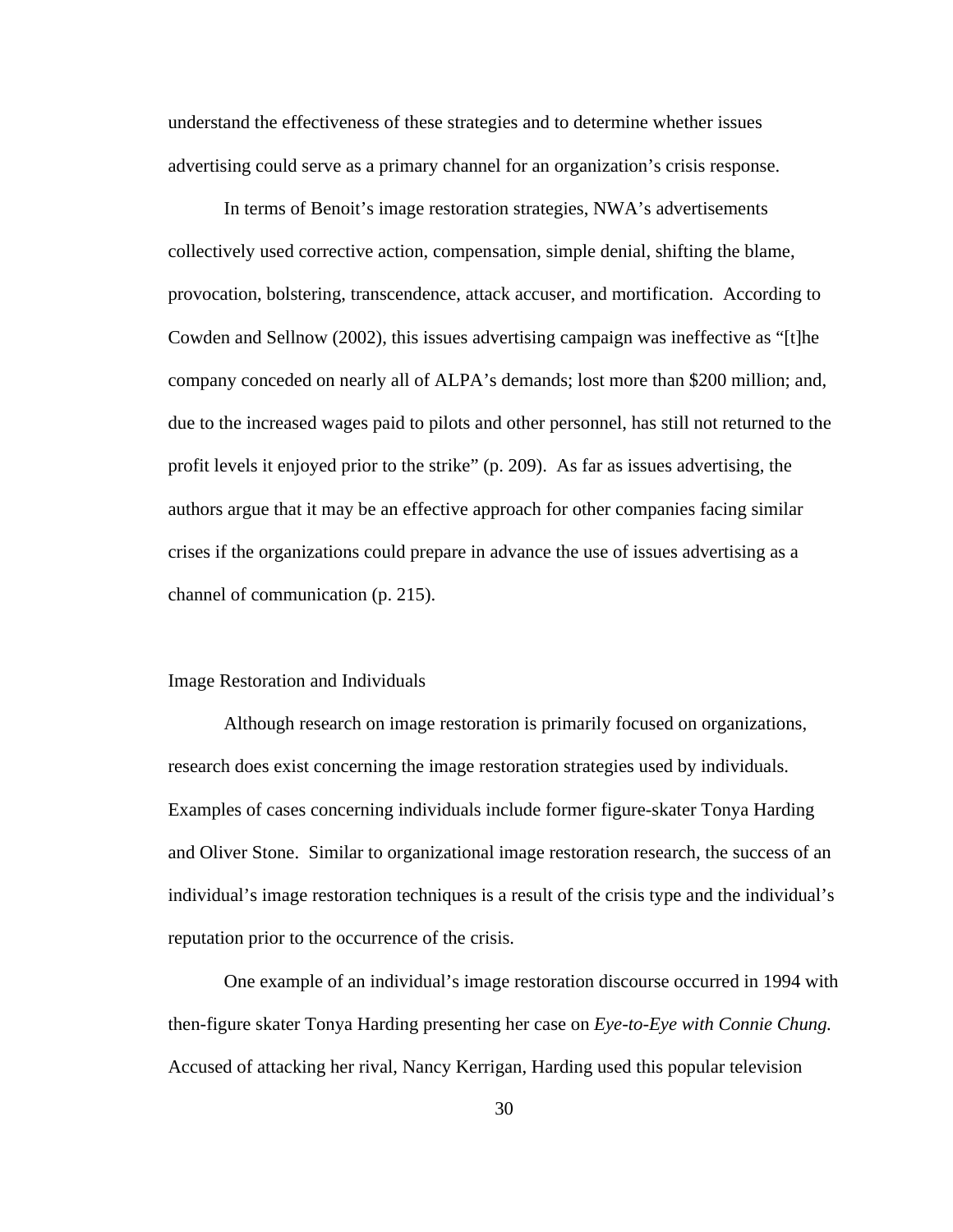program as an outlet to employ the image restoration strategies of bolstering, denial, and attacking her accuser (Benoit & Hanczor, 1994). In a discussion of the implications of the analysis of techniques used by Harding, Benoit and Hanczor (1994) argue that, "[…] when one commits wrong-doing, it is often better to admit it and express remorse than to attempt to lie about it" (p. 429). Furthermore, the authors contend that a person's lack of credibility may be worsened by attempting to lie about their responsibility for the crisis in the initial stages of response. Instead, they argue that "[a]pologizing for making a mistake and asking for forgiveness (mortification) [….], as well as making a commitment to fully cooperate with the investigation (corrective action)" would help an individual with their image (Benoit & Hanczor, 1994).

Oliver Stone also offers an example of an individual's image restoration discourse in his defense of his film *JFK*. Stone's film was attacked for being filled with errors, distorting reality, using poor sources for information-gathering, and was also attacked because of the conspiracy theory posited in the film. This onslaught of criticism caused Stone to respond with various forms of self-defense including attacking his accusers, bolstering, and denial (Benoit & Nill, 1998). According to Benoit and Nill, "[t]he defensive strategies were generally appropriate and the attacks failed to prevent *JFK* from attracting millions of movie-goers, provoking a public re-examination of Kennedy's assassination, and spurring renewed calls for release of classified documents" (p. 140).

### Apologia

Another example of a crisis response strategy is corporate apologia. Although apologia shares the same etymological root as the term apology, the two are not the same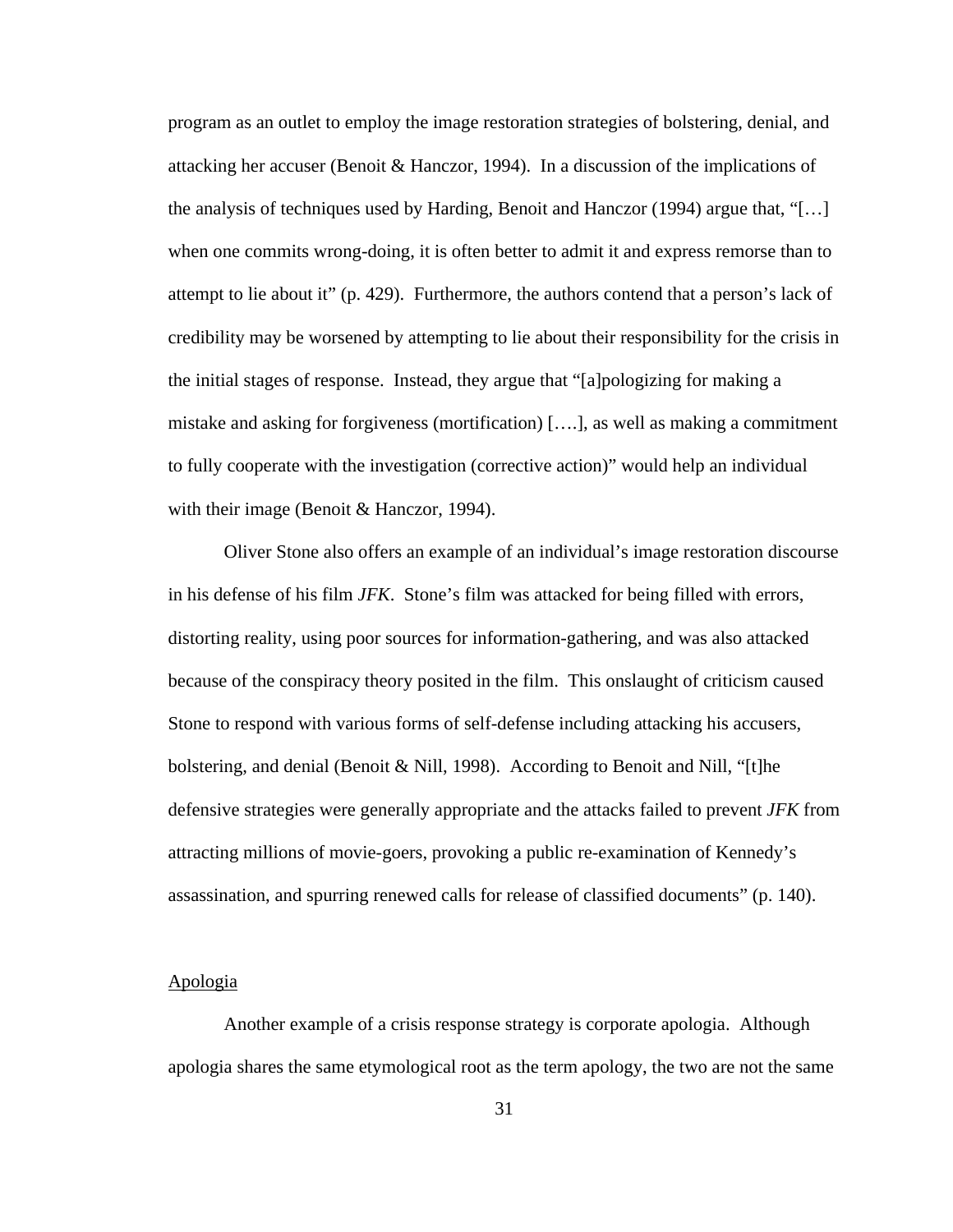(Tavuchis, 1991). Rather, corporate apologia is seen as a self-defense tactic for organizations who have been accused of wrongdoing. According to Hearit (2001), "[…] apologiae are, at root, character-based defenses in which people measure the degree to which individuals have changed  $[\dots]$ " and "[ $\dots$ ] if apologiae fail, then there are readymade scapegoats of individuals (i.e., the CEOs) who have publicly taken responsibility for the situations" (p. 508). According to Schultz and Seeger (1991), apologia "[…] occurs when an individual rhetor speaks in self defense seeking to justify actions or salvage a damaged reputation" (p. 50). Apologists, or those who enact the strategy of apologia, use such techniques as denial, counterattack, differentiation, apology, and legal action in their crisis response (Hearit, 2001).

While the foundation for apologia, as a strategy, can be seen implicitly in literature dating as far back as Aristotle's *Rhetoric*, it has progressively been applied to organizational contexts. According to Hearit (2001), "[…] a number of theorists have argued that the nature of discourse during the  $20<sup>th</sup>$  century changed, undergoing a paradigmatic shift from an individualist form to a corporate one" (p. 502). However, before corporate apologia can be understood, a brief discussion of its rhetorical and individualistic roots must take place.

### The Rhetorical and Individualistic Roots of Apologia

The word apologia derives from classical Greek language, as the classical Greek legal system consisted of a prosecutor delivering *kategoria* and the defendant replying with *apologia*. With this use, apologia is a formal speech used to rebut charges against the defendant. Effective apologia must embody certain elements and, as previously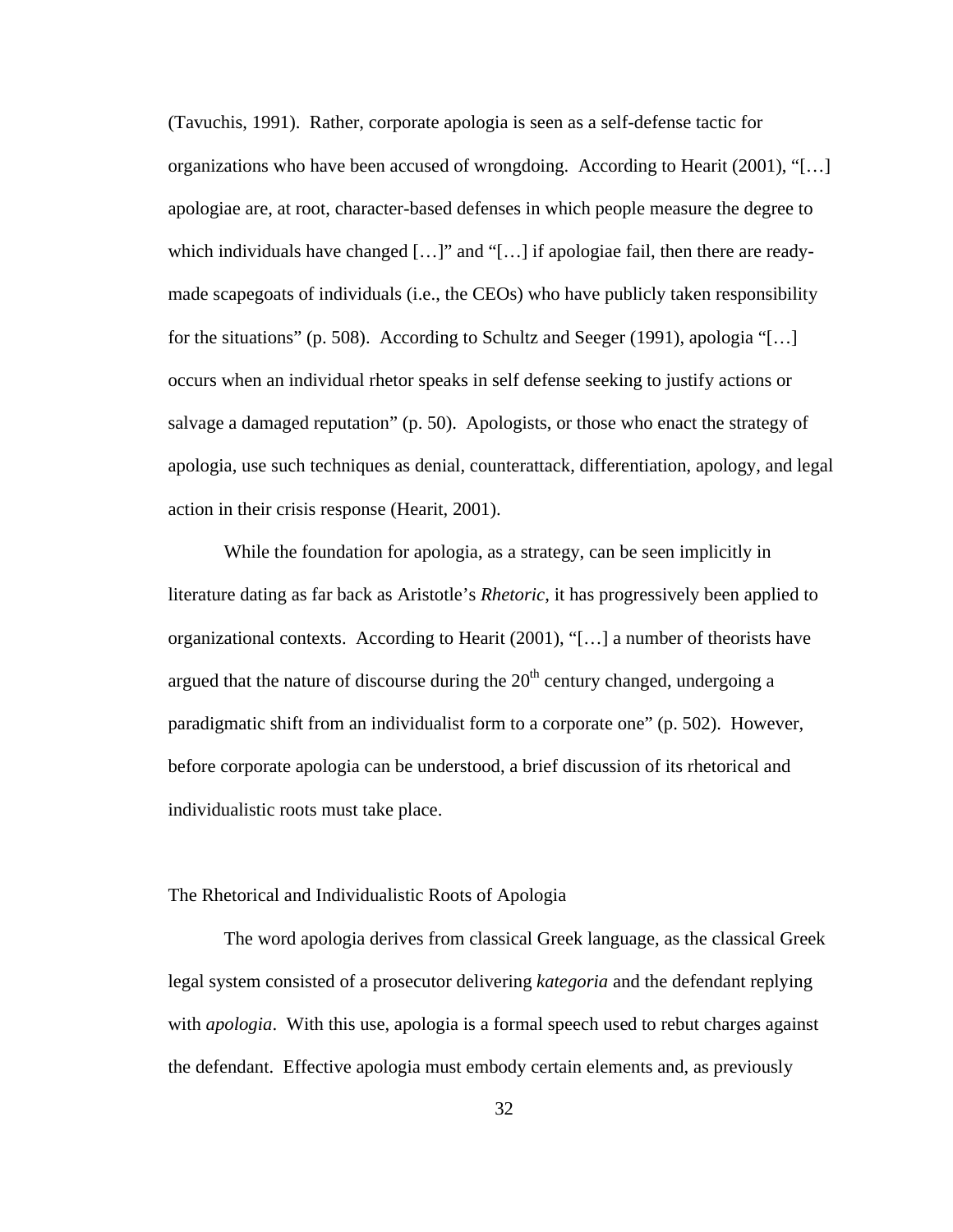mentioned, these elements are implied in literature as early as that of Aristotle. In *Rhetoric*, Aristotle identifies ethos as one of the three artistic proofs a speaker must have to persuade an audience. Ethos deals with the character, or credibility, or a speaker specifically, a speaker's good will, good moral character, and sense. Considering an apologetic situation, in which an individual is charged with wrongdoing and must enact self-defense, the speaker must exhibit ethos in order to persuade the audience of his/her innocence. Contemporarily speaking, an organization must also exhibit ethos in the use of corporate apologia in order to be effective in its persuasion attempt.

In addition to the rhetorical background of apologia affirmed by Aristotle, Fisher (1970) examined apologia in terms of the situation that motivated the speaker. This concept of motivation is known as exigence in rhetorical literature. He categorized a speaker's motives into four types: affirmation, reaffirmation, purification, and subversion—all of which are concerned with an individual's image and the repair or undermining of that image. Just as Fisher's study of a speaker's motives was concerned with an individual speaker, this idea of individualism was still evident in literature published as late as the 1980's. For example, Kruse (1981), argued that three factors must be present to consider a situation to be apologetic: an ethical charge of wrongdoing, the need for purifying one's reputation as the primary reason for response, and the person being accused must deliver his/her own defense. Kruse argued that apologia can be attributed only to an individual person, as it is a response to character attacks and is only applicable to humanity.

Since the roots of apologia are in individualistic use of the strategy, it is clear that apologia was first studied by looking at individual cases. Rosenfield (1968) analyzed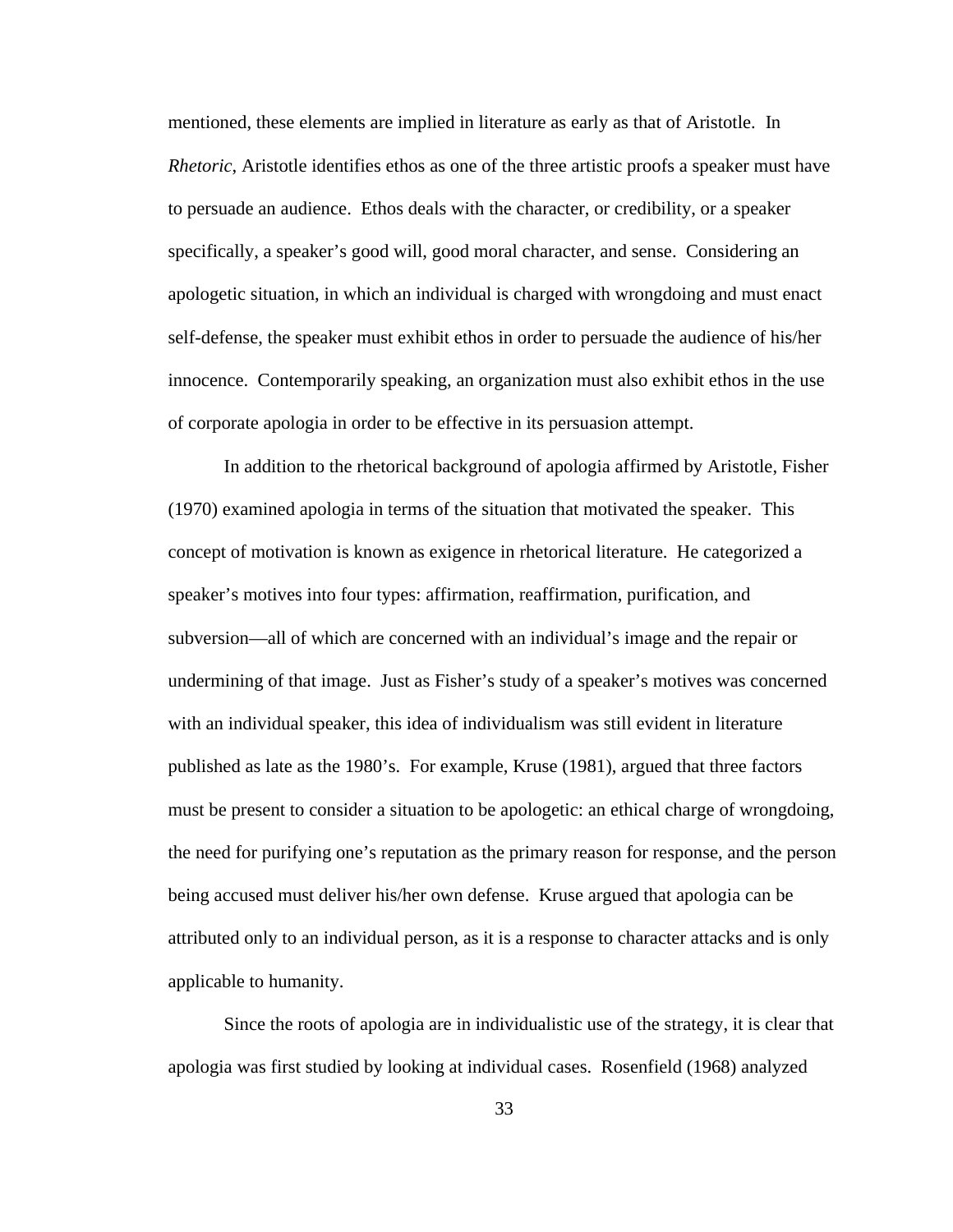dialog between Nixon and Truman and found examples of apologia in these defensive speeches. Rosenfield argued, from the results of his analysis on the Nixon-Truman dialog, that apologia is composed of: situation, evidence, previous arguments, and attacks on the accuser (p. 446). Furthermore, Ware and Linkugel (1973) categorized individualist apologetic strategies as: denial, bolstering, differentiation, and transcendence.

### Contemporary Corporate Apologia

Although Kruse (1980) argued that apologia could not be corporate, Hearit (2001) supports the idea that "[c]orporate apologiae are a response to ethical charges in which organizations have as their primary motive the defense of their reputations and to which they offer discourse in *self-*defense that explains, denies, or justifies their actions" which argues for the possibility of corporate apologia (p. 502). Benoit (1997) further supplemented this idea of corporate apologia as he refined the advances made by Ware and Linkugel (1973). Benoit (1997) developed the theory of image restoration, with the strategies categorized into three categories that are hybrids of those created by Ware and Linkugel. These categories are: denial, evasion of responsibility, and reducing the offensiveness.

An example of the use of apologia that is, in a large part, organizationallycentered is that of Lee Iacocca. With Lee Iacocca serving as a spokesperson for Chrysler, his image restoration strategies are considered to be in the realm of the individual who cannot be removed from the organization he represents. At a press conference held concerning the closing of the Kenosha, Wisconsin, Assembly Plant, Iacocca uses non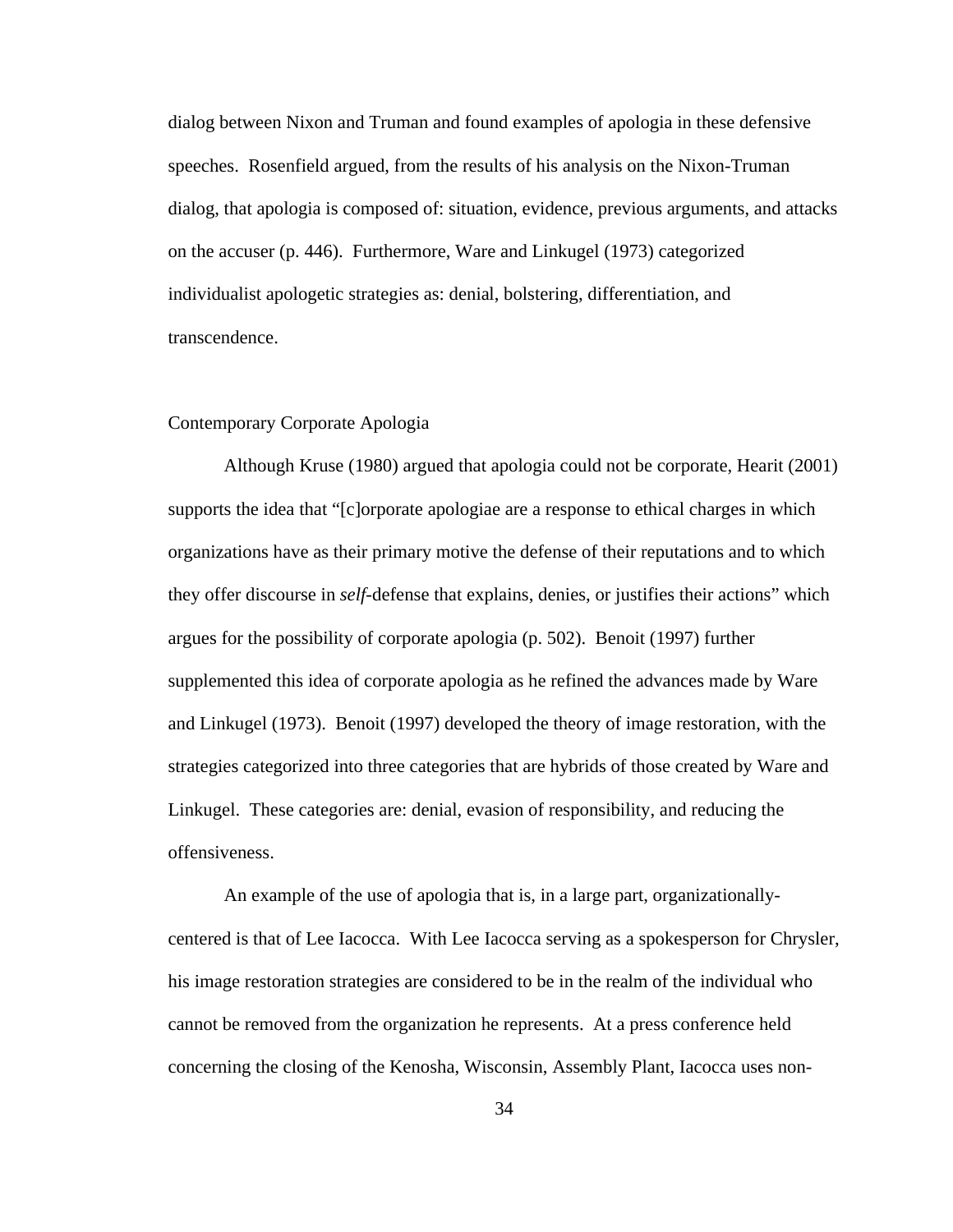denial and transcendence, while taking on the genre of apologia. Schultz and Seeger (1991) found that the personal image that Iacocca built with his revitalization of Chrysler did not match that of closing a major plant. This inconsistency was an unsuccessful strategy for Iacocca. Furthermore, Schultz and Seeger argue, in consistency with literature on apologia, that the effectiveness of non-denial and transcendence "[…] depends on the degree to which it can be plausibly argued that causality is beyond the organization's control" (p. 59).

Therefore, as crisis communication literature takes its roots in rhetorical tradition, it is evident that public relations crisis response strategies cannot be separated from rhetoric. Motives are still evident in a crisis leader's defense of the organization affected by the crisis and a crisis leader's success in persuading their target audience is largely dependent on how these motives are delivered in crisis response via strategies used defined by Coombs, Benoit, and Hearit.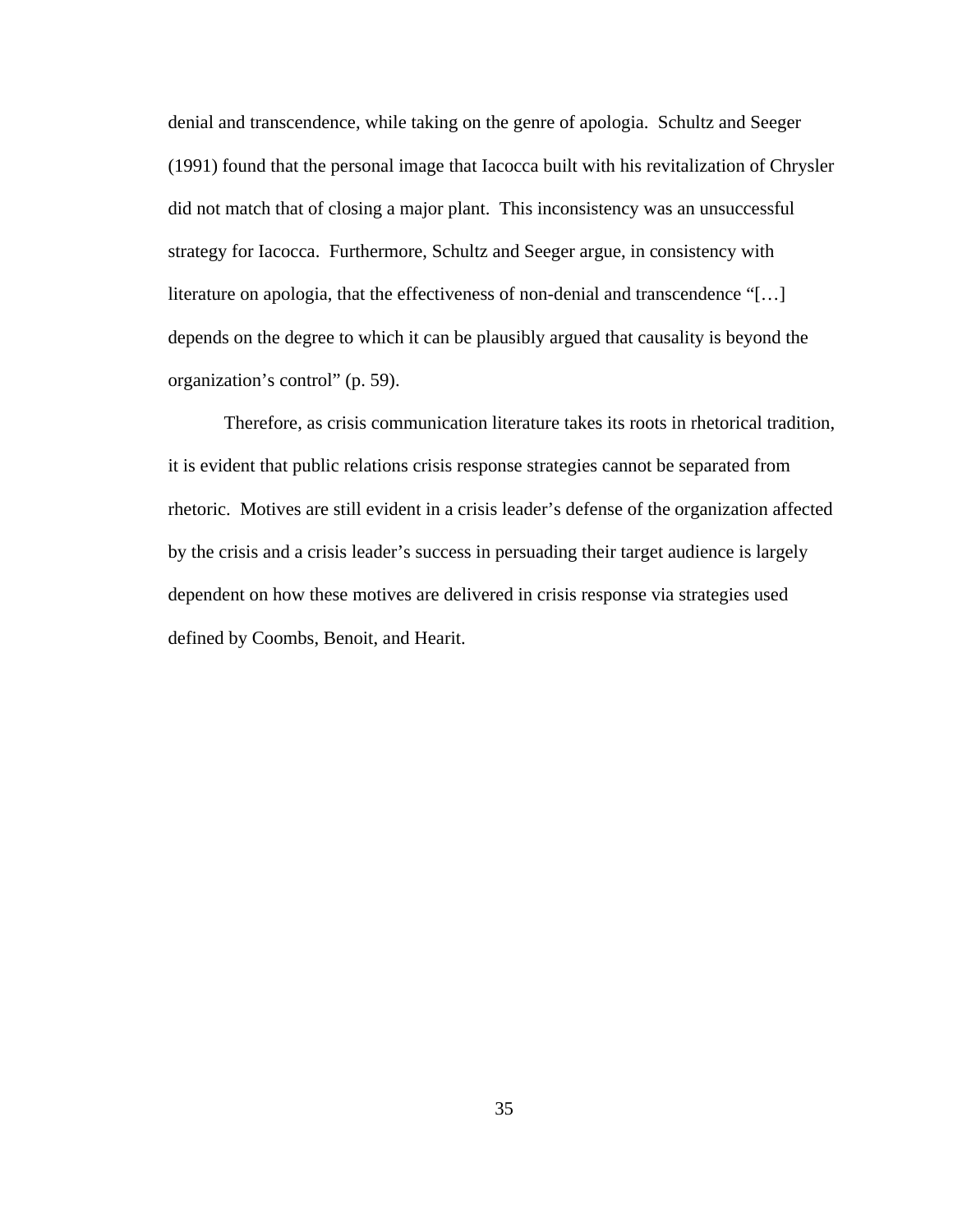## CHAPTER III

# METHODOLOGY

When faced with a crisis, organizations tend to rely on strategic methods to respond to the incident. The levels of a crisis for any given organization may begin as early as pre-crisis preparation and continue during the crisis to eventually end at a postcrisis decision. Pre-crisis action strategies, as defined by Coombs (1999), include issues management, risk assessment, and stakeholder relations. During a crisis, not all organizations utilize the same response strategies. Possible responses to a crisis include those communication strategies defined by Coombs, image restoration strategies by Benoit, and Hearit's corporate apologia and any combination thereof. However, before an understanding of the crisis response methodologies can take place, we must first look at the development of the definition of *crisis* and the idea that the study of crisis communication is rooted in Neo-Aristotelian rhetorical criticism.

## Defining Crisis

Before a study on crisis communication can be conducted, it is important to familiarize oneself with the definition of crisis. Often in crisis communication literature, it is a common assumption that the audience has some conceptualization of what constitutes a crisis, so a standard definition is rarely, or never, given. However, according to Coombs (1999), "[h]aving a specific definition is important because how we define a subject indicates how we approach it" (p. 2). Therefore, sample definitions must be considered as well as other components of crisis, such as what constitutes a crisis and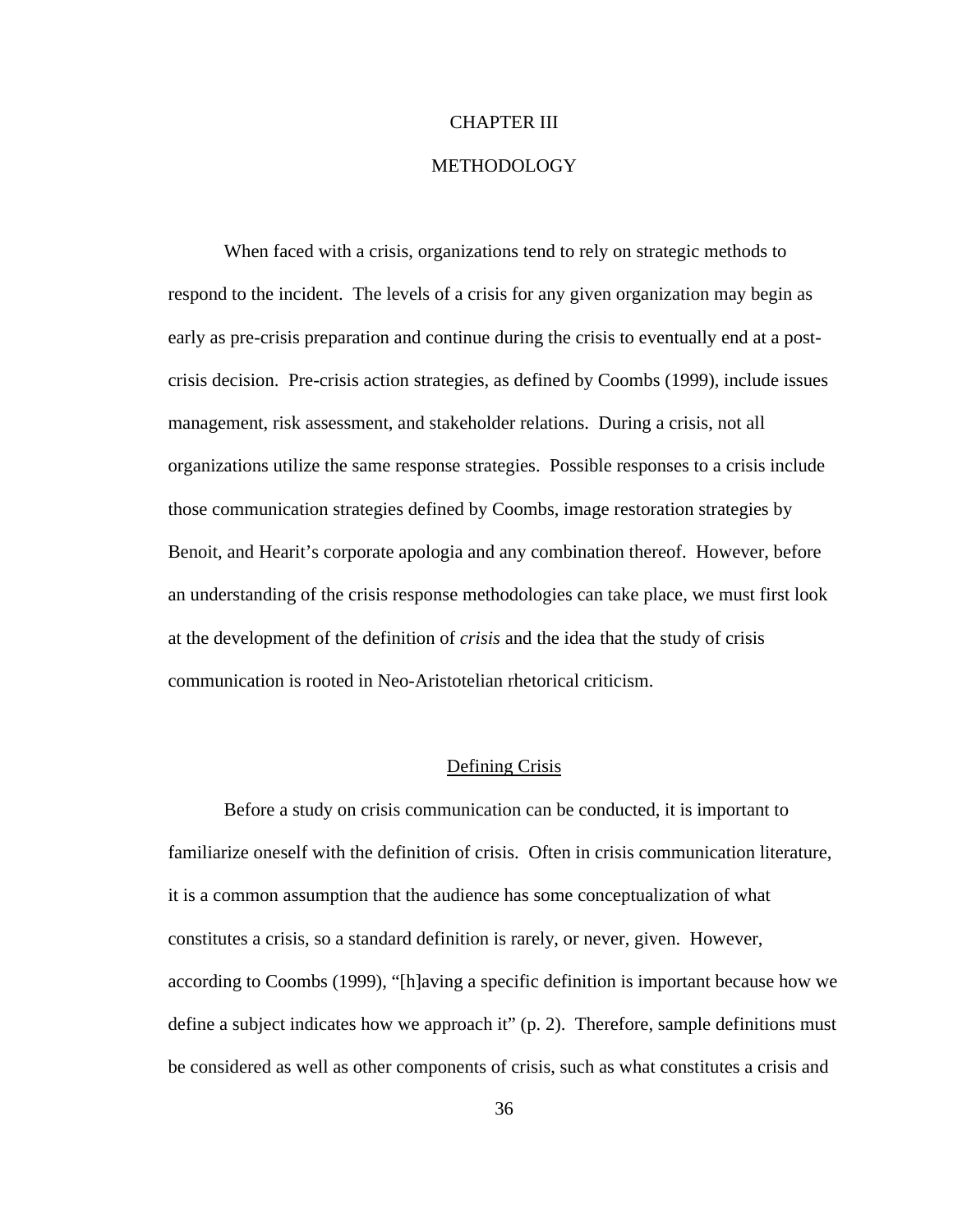who deems it as such. Coombs (1999) states that an option for developing a specific definition is "[…] to survey the existing definitions to develop a foundation for a viable definition" (p. 2). Therefore, we shall begin by examining three common definitions of crisis and the common traits and underlying assumptions of these definitions.

Some examples of the definition of crisis from crisis communication literature include that of Weick, Paschall, and Lerbinger. According to Weick (1988), "[c]rises are characterized by low probability of high consequence events that threaten the most fundamental goal of an organization" (p. 305). Paschall (1992) contends that "[…] a crisis is simply a sudden, unexpected event that poses an institutional threat suggesting the need for rapid, high level decision-making" (p. 4). Similarly, Lerbinger (1997) defines crisis as "[…] an event that brings, or has the potential for bringing, an organization into disrepute and imperils its future profitability" (p. 4).

Some common traits emerge from these three differing definitions of crisis. The first of these traits is financial threat. The idea of an effect of a crisis on an organization's profitability is evident in each of the definitions, even if not explicitly stated. In Weick's definition, crisis is considered to be an event that threatens an organization's most fundamental goal, which can be argued to be profitability, favorable stakeholder relations and organizational reputation since an organization cannot function without each of these variables. Similarly, this idea of an organizational "threat" is also in Paschall's definition, whereby financial peril is explicitly mentioned in the definition coined by Lerbinger.

Similarly, another common trait in crisis definitions is that of a crisis being improbable, or sudden. Therefore, although an organization can prepare for potential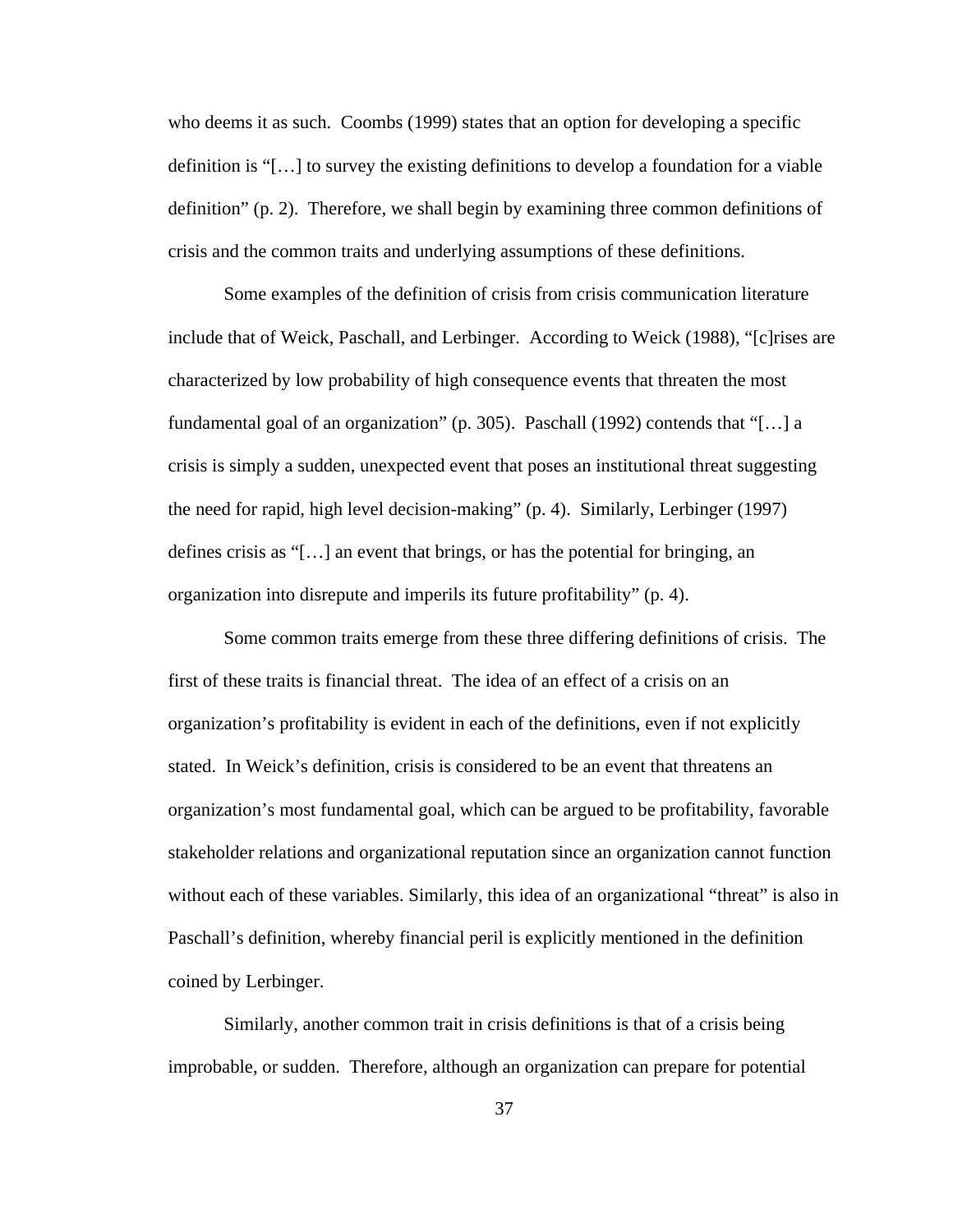crises, these crises are not considered to be a likely event. The inclusion of the variable of crisis being improbable may certainly affect our understanding of crisis communication efforts produced by organizations and the lack of proper risk assessment. If an organization views the probability of a crisis occurring being less important than the cost of putting measures in place to prevent that crisis, the crisis communication effort may need to compensate for this deficiency.

Coombs (1999) attempted to define crisis in the same manner using definitions by Fink, Fearn-Banks, and Barton. Similar themes emerged in Coombs' explication of these definitions, such as a crisis being unpredictable but not expected, and a threat to create negative outcomes for an organization via financial loss, losses for stakeholders, and reputational damage. Therefore, it is evident that the similarity of themes found in two different surveys of six different common definitions of crisis argues for a working definition from an organizational standpoint of what a crisis is. This definition should consider a crisis as being an improbable threat with the potential to severely damage various aspects of an organization (such as: reputation, profitability, and stakeholder relations) unless a rapid, well-formed response is delivered to the affected audience.

#### Crisis and Exigence

Another important part of defining a crisis is to determine what constitutes a crisis. One way to address this question is by looking at the debate between Lloyd Bitzer and Richard Vatz as to how we define the rhetorical situation. According to Bitzer (1968):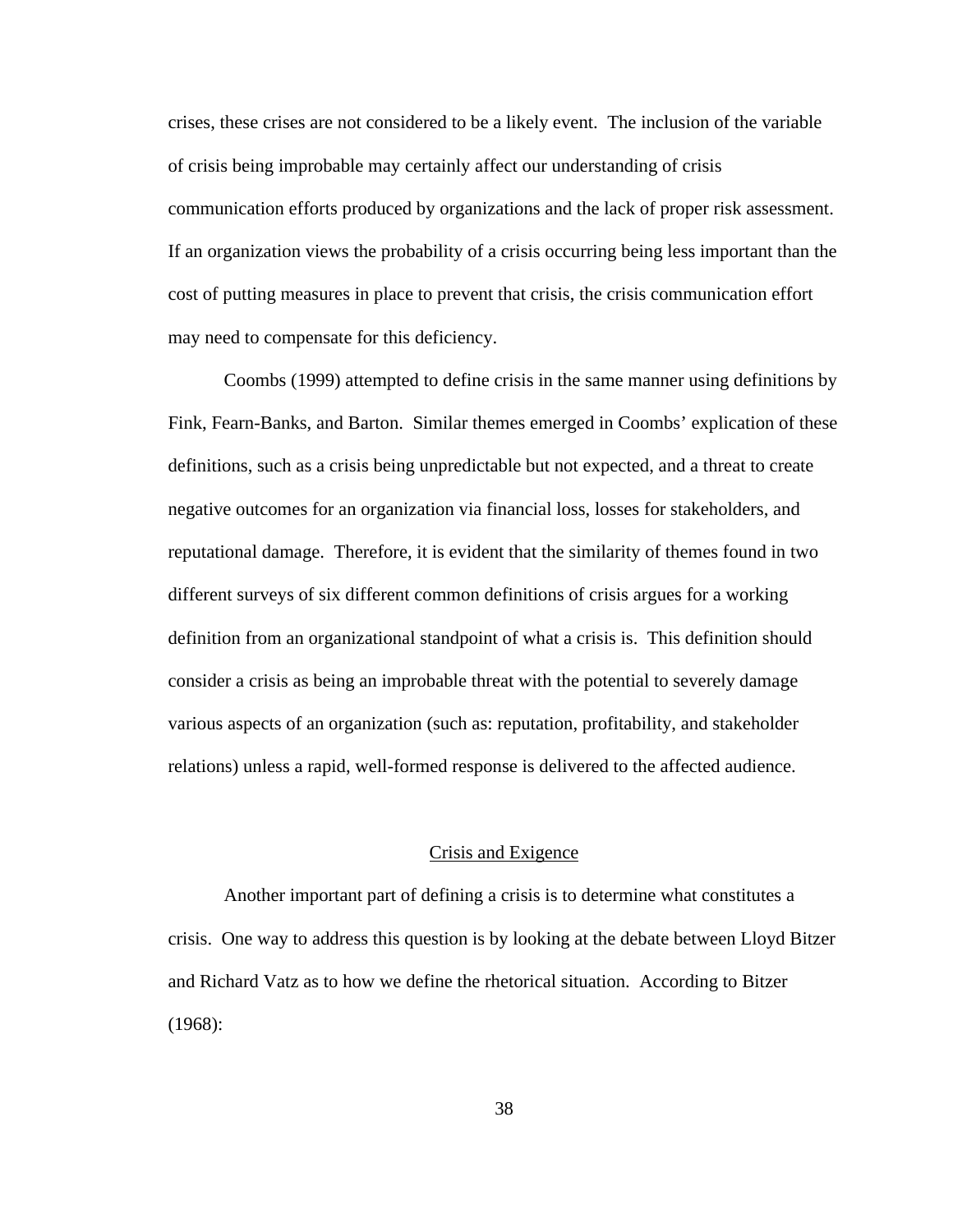[a] work of rhetoric is pragmatic; it comes into existence for the sake of something beyond itself; it functions ultimately to produce action or change in the world; it performs some task. In short, rhetoric is a mode of altering reality, not by the direct application of energy to objects, but by the creation of discourse which changes reality through the mediation of thought and action. (pgs. 3-4)

Therefore, rhetorical discourse comes into existence in response to a problem—the situation exists before the rhetoric.

This situation that Bitzer speaks of consists of three parts: the rhetorical exigence, rhetorical audience, and constraints. An exigence, according to Bitzer, is "an imperfection marked by urgency" (p. 6). An exigence is rhetorical "[…] when it is capable of positive modification and positive modification requires discourse or can be assisted by discourse" (p. 7). According to Bitzer, the rhetorical audience "[...] consists only of those persons who are capable of being influenced by discourse and being mediators of change" (p. 8). Finally, constraints "[…] have the power to constrain decisions and action needed to modify the exigence" (Bitzer, 1967).

Vatz, however, argues against situation-based rhetoric and for rhetor-based rhetoric, instead. According to Vatz (1973), "[…] situations obtain their character from the rhetoric which surrounds them or creates them" (p. 159). Vatz argues that there are two steps to any communicative act: choice and translation. Choice deals with the rhetor's ability to determine which facts are to be presented, whereby translation is how these facts are to be presented and understood. For Vatz, this choice of which facts and events are relevant is arbitrary, rather than called for based on a situation's need. Therefore, "[…] utterance strongly invites exigence" and "[…] the rhetoric controls the situational response" (Vatz, 1973).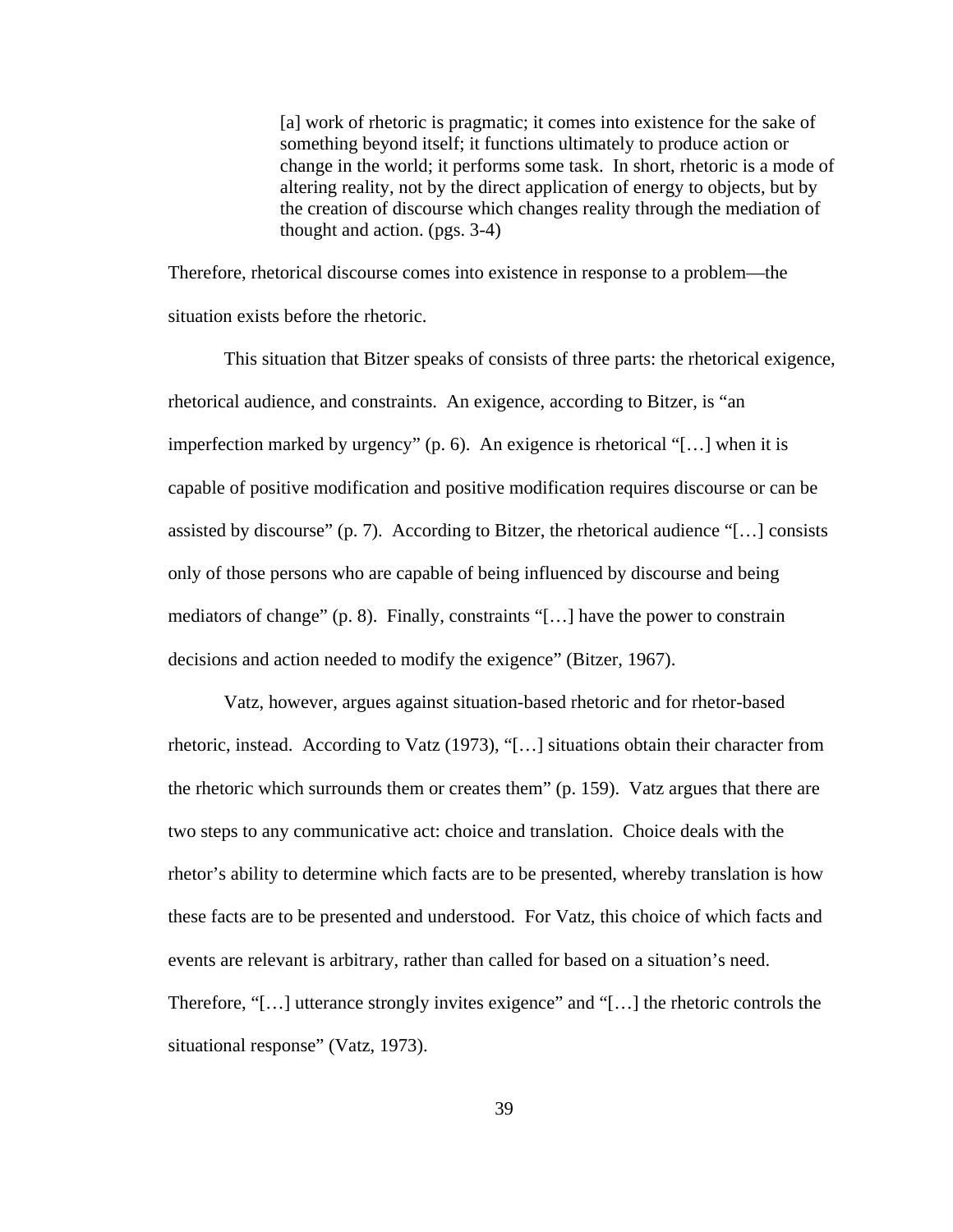The debate between Bitzer and Vatz on what constitutes a rhetorical situation can be applied to our discussion of what constitutes a crisis. It is arguable that Bitzer's idea of rhetorical exigence may be considered a crisis. As previously stated, an exigence is defined as an "imperfection" that is "capable of positive modification," which is similar to the idea of a crisis being improbable and in need of a well-formed response to keep an organization from being furthered harmed from its effects. A rhetor, or crisis leader, is placed at the forefront of the crisis to address stakeholders and attempt to use discourse in a way that will keep the stakeholder from developing negative perceptions of the organization. However, the discourse itself cannot dismiss the occurrence of a crisis. Regardless of what the crisis leader says during crisis response, it is still fact that an explosion has occurred and/or people have died; therefore, the discourse cannot "talk away" the crisis.

Therefore, Bitzer's argument that an exigence is real, or objective, in that it is external is congruent to the idea that the crisis exists independent of the discourse that is produced because of it. The idea that a crisis cannot be dismissed by discourse is in strong opposition of Vatz' contention that an exigence is subjective, or rhetorically constructed through talk. Consequently, crisis communication has the potential to add to the objective/subjective debate in the field of rhetoric.

#### Neo-Aristotelian Rhetorical Criticism

Although crisis communication research is often seen as a public relations approach, it should be argued that it is rooted in rhetorical criticism. An illustration of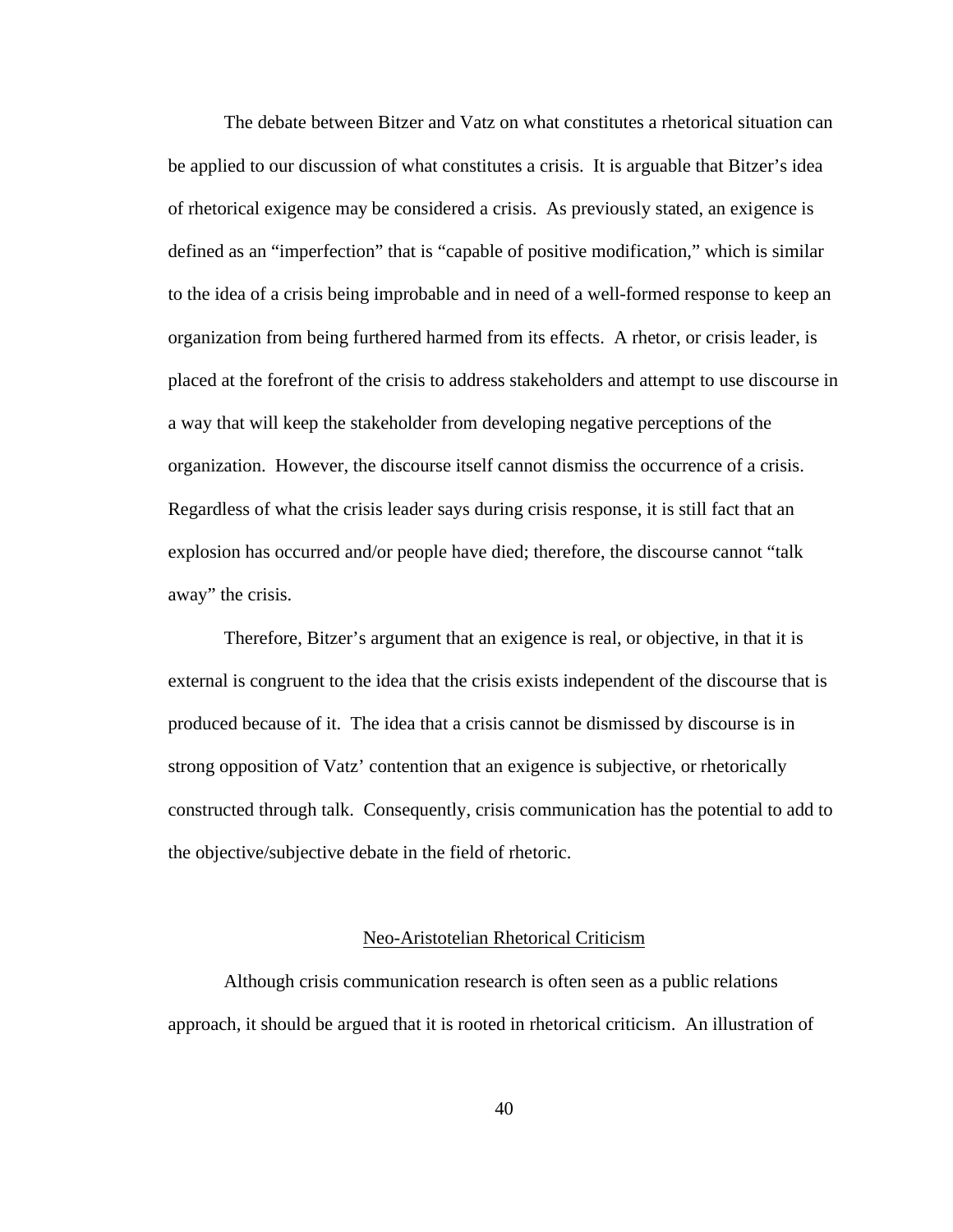this argument can be made with the connection between crisis communication research and the Neo-Aristotelian, or traditional, approach to rhetorical criticism.

Just as the aim of crisis communication is to understand how an organization's crisis leaders, or spokespersons, managed the public's perception of the crisis through the use of certain methods to respond to crises, Neo-Aristotelian criticism seeks to understand the same elements. According to Hill (2005), "[a] traditional rhetorician assumes that criticism entails both explication of what went on when speakers engaged listeners or readers and evaluation of how well the speakers performed the task of changing these receivers' understanding of reality" (p. 57). Not only are the goals of Neo-Aristotelian criticism and crisis communication research the same, but the techniques used to critique and analyze the discourse produced in an event are similar, as well. Therefore, as Neo-Aristotelian criticism argues that we can evaluate a few cases and use the results of this evaluation to understand a whole rhetorical event, crisis communication analyses have made the same assumption in the method used to evaluate crisis response.

#### Formulation and Evaluation

First, Neo-Aristotelian, or traditional, criticism often begins with recreating the context (physically or socially/politically), recreating the audience (forensic, legislative, or epideictic), describing the source of the message (who created the message?), analyzing the message, and evaluating the discourse (using invention, disposition, and style). Crisis communication case studies are formulated in the same way. Most of these studies begin with the explanation of the history of the event, the stakeholders and/or key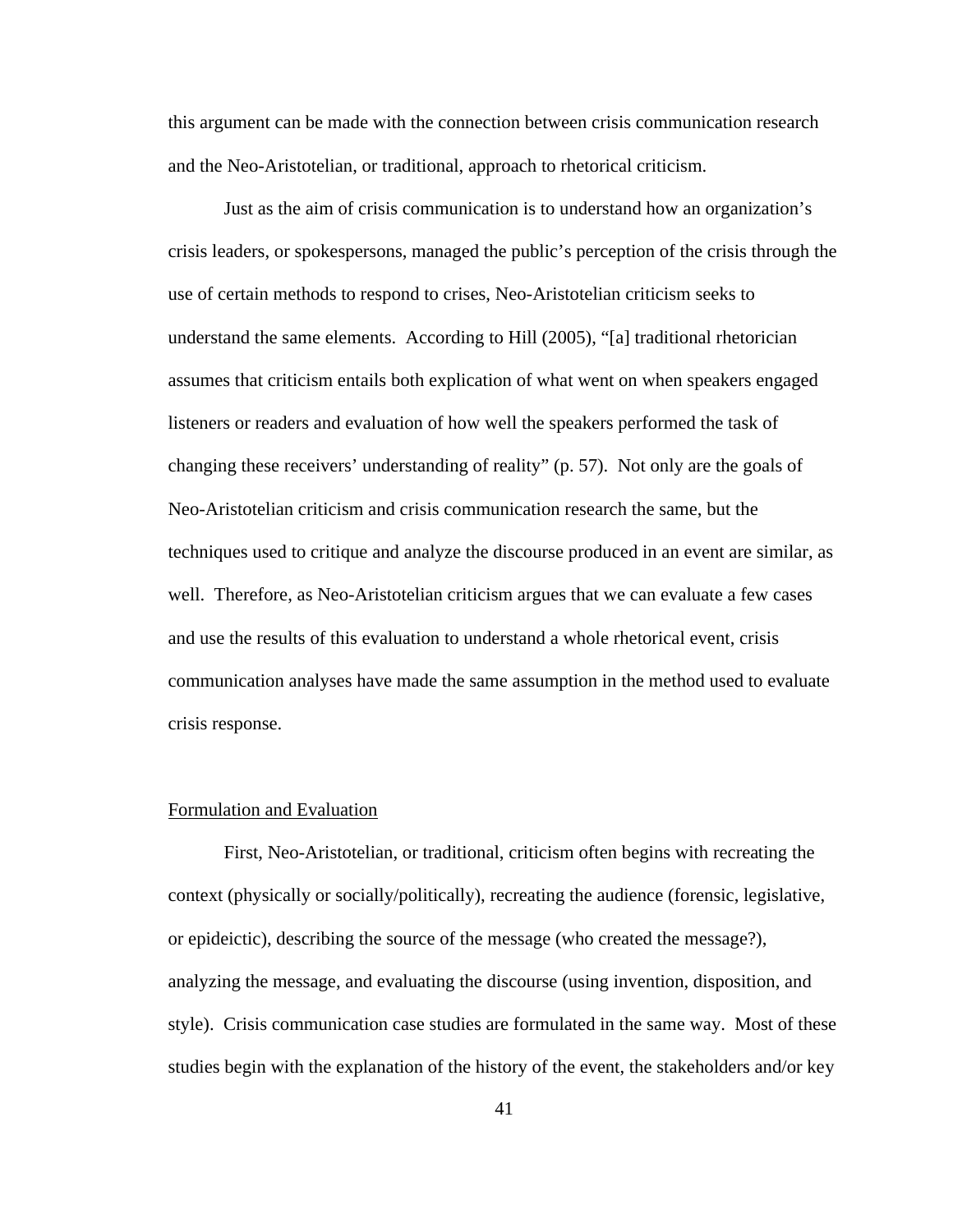players affected by the crisis, and an analysis and evaluation of various statements made by the spokespersons of the organization. Although the categories are not labeled using the same terminology, the elements of the basic Neo-Aristotelian analysis are the same as that of the basic public relations analysis of crisis communication.

Neo-Aristotelian analysis of a message begins with obtaining the message and considering the possibilities of manipulation that may occur with that message. According to Hill (2005), "[w]e should be alert if the recording or document is available only from the source. Texts are often edited  $[\dots]$ " (p. 64). Therefore, it is important to obtain the primary document in which the message was released, and abstain from relying on secondary accounts of the message. Crisis communication research differs in this respect as it looks at the message as documented by various sources with the understanding that the different responses are significant. As one response may be presented to one set of stakeholders, it may be presented in a different way to another set. Furthermore, in crisis communication research, what is not said in the crisis response is equally important to what has been said.

#### Invention, Disposition, and Style

Once the document(s) have been obtained, Neo-Aristotelian criticism evaluates the message under the categories of invention, disposition, and style. Invention is a measure of whether the speaker has used all of the available means of persuasion. In disposition, attention is given to the arrangement of the materials, whereby style looks at the language used in the argument. Although not the main function of crisis communication studies, these categories of Neo-Aristotelian message analysis and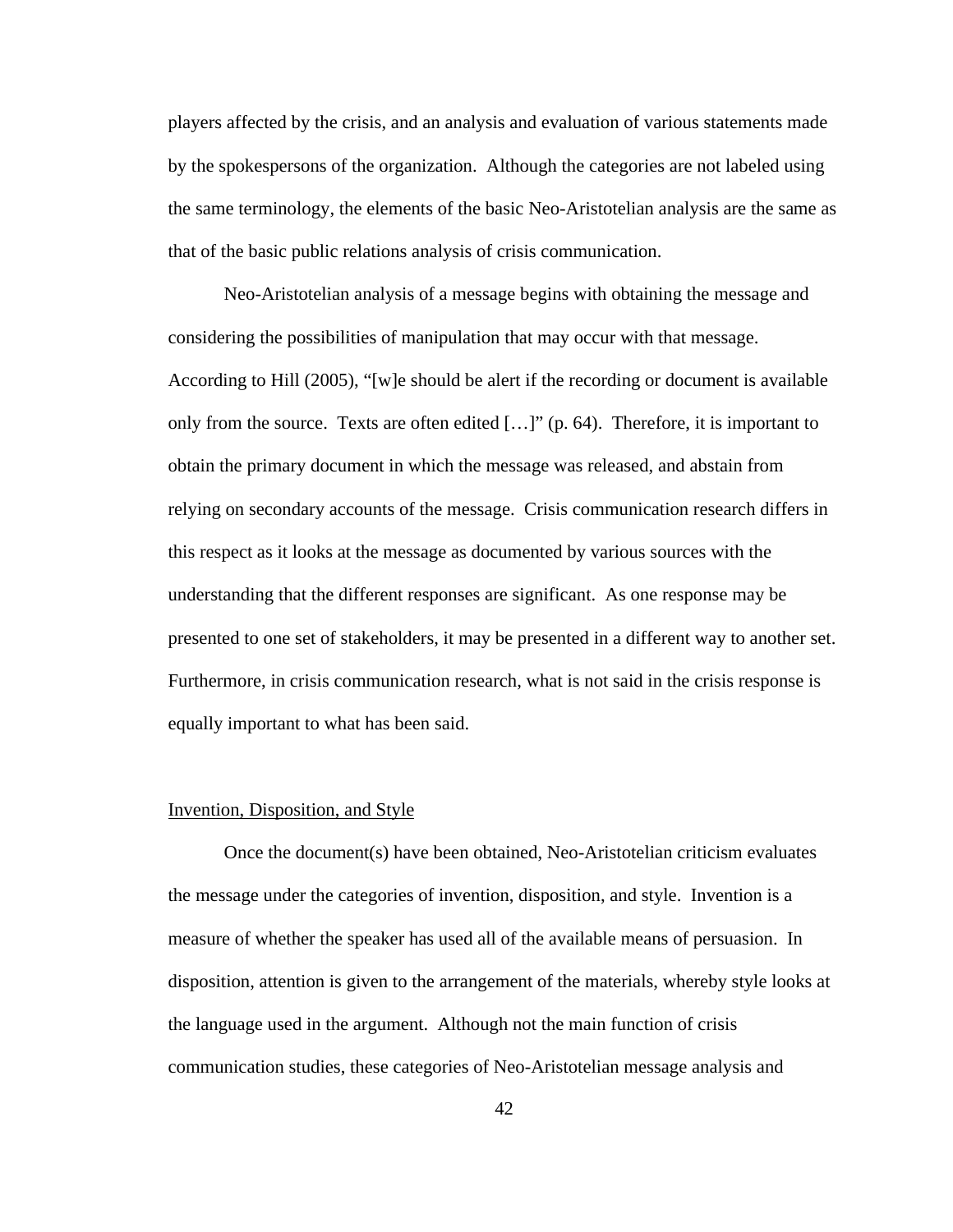evaluation are deemed an important part of understanding the success of the crisis response strategy used.

In a crisis communication study, the terms invention, disposition, and style are not used, but they are certainly discussed. Under the umbrella of invention are the Aristotelian notions of logos, pathos, and ethos. In a crisis communication incident, syllogisms are often studied when analyzing a response detailing the cause of a crisis or the emotional state of employees who have lost a coworker or family member in the crisis. For example, a syllogism used by Don Parus in a statement made in reference to the British Petroleum case is, as follows:

- Emotional overload puts employees at risk.
- Employees are in deep pain because of the incident.
- Therefore, employees are at risk.

In a crisis communication study, this syllogism may be used to discuss Parus' statement as being a blame-shifting strategy as he argues that accidents are inevitable but are greatly caused by carelessness—even if it is unintentional carelessness.

Similarly, an organization's credibility as perceived by stakeholders is often analyzed in a crisis communication case study. Looking at how an organization's crisis response affects this perceived credibility is largely a discussion of the Aristotelian notion of ethos. Furthermore, pathos is important in a crisis communication study, as the emotion behind the message often contributes to understanding a strategy such as regret or apology. Pathos is also an important component to understanding what made a crisis response technique successful, once again showing the connection between Neo-Aristotelian rhetorical criticism and crisis communication research.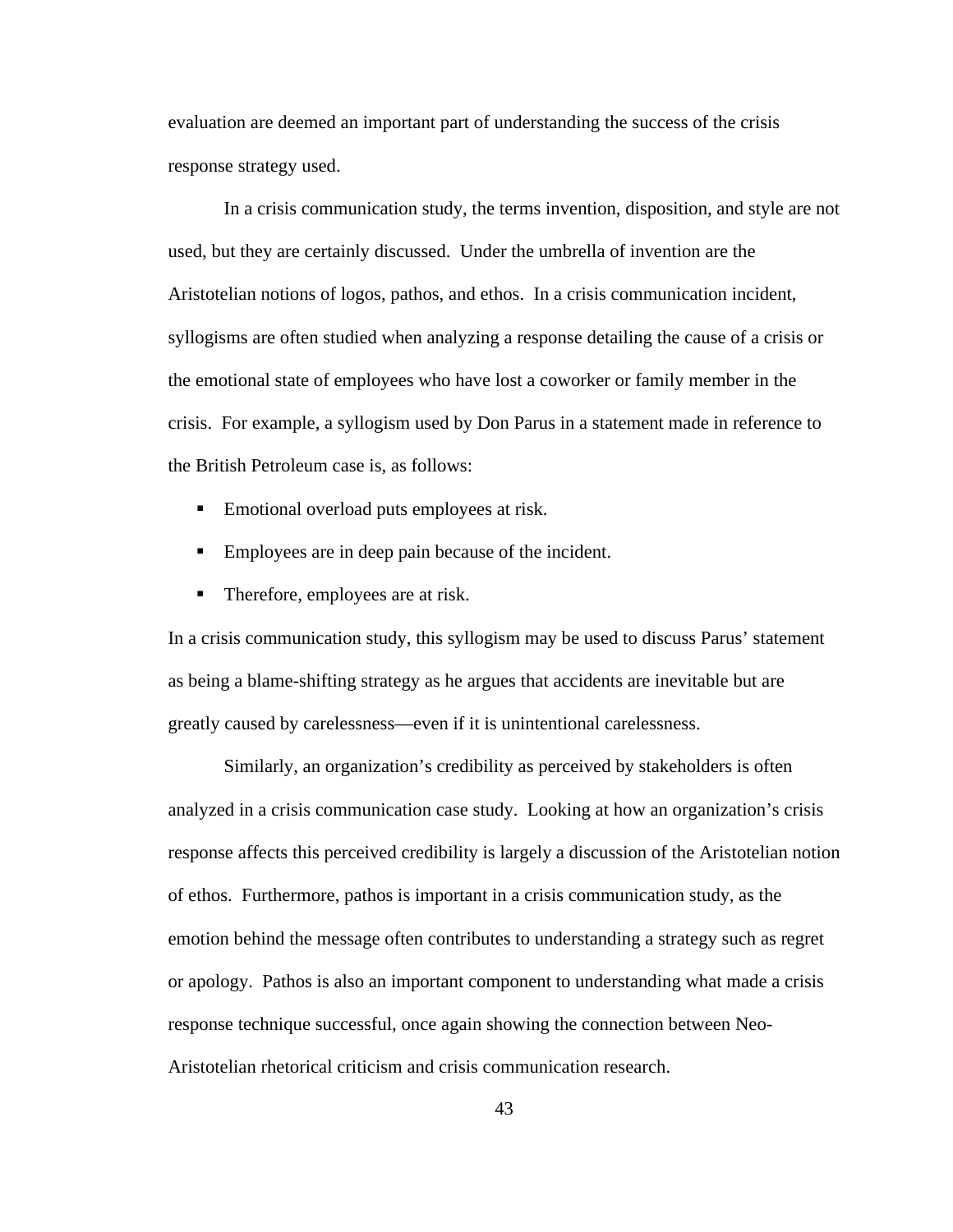Disposition is another way to set the tone or context of the message in Neo-Aristotelian criticism. In crisis communication literature, the history portion of the study is parallel to disposition. This is the introduction of the crisis, the amount of people affected and how they are affected, as well as what measures are being taken to help control the crisis or repair the damage caused by it. It is a tactic to keep the audience involved and further connecting the crisis leader or spokesperson to their target audience.

Finally, style is the Neo-Aristotelian evaluation of the presentation of the discourse used in the message. In crisis communication literature, this is done by matching the language used to the crisis response technique. Language may be used informatively, expressively, and inclusively but its appropriateness will determine its effectiveness. Therefore, it should be argued that the way a message is presented in the event of a crisis response is just as important as what is said in the message. Once the connection between Neo-Aristotelian rhetorical criticism and crisis communication literature is understood, the types of crisis response strategies must be overviewed. A discussion of these strategies should begin with those that are used by an organization before a crisis occurs, in hopes of preventing a potential crisis situation.

#### Coombs' Pre-Crisis Action Strategies

According to Coombs (1999), three pre-crisis action strategies exist for determining whether a crisis is likely to occur based on an organization's current state. By identifying the possible risks within an organization, crisis managers enable an organization to avoid crises by taking action to reduce these risks. These strategies are as follows: issues management, risk assessment, and stakeholder relationships.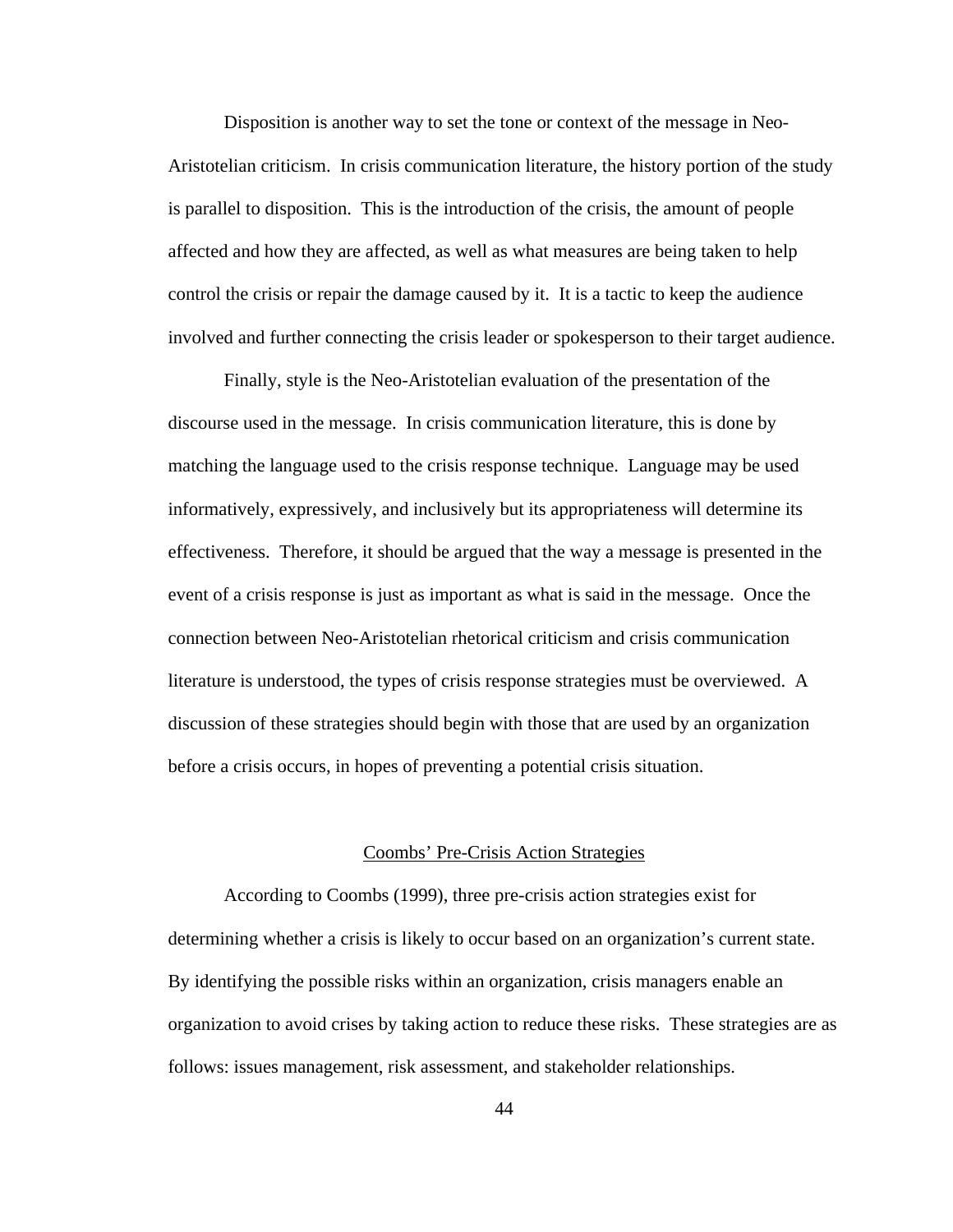Issues management contends that an organization can better anticipate when the organization is ripe for a crisis, by staying aware of issues as they evolve. According to Coombs (1999), "[i]ssues management can also involve changing the organization itself" (p. 41). Therefore, rather than attempting to change stakeholder opinions of a controversial issue, the organization would discontinue the cause of the issue altogether.

Risk assessment is the attempt of an organization to identify weaknesses and assess the likelihood that those weaknesses may result in a crisis. Risk management strategies are driven by cost and technical factors such as whether the risk can be eliminated or reduced. Coombs (1999) argues that organizations may not take action when the cost of risk reduction outweighs the cost of the risk itself, however "[...] ignoring risk can be a more costly move than anticipated. If stakeholders discover that their safety was sacrificed for profit, a different and much worse type of crisis erupts" (p. 43).

Finally, stakeholder relationships aid in the prevention of risks becoming a crisis. If an organization stays close in quality to its stakeholders, it will be able to identify problems at an earlier point in time and, thus, have the ability to prevent those problems from developing into a crisis. Coombs (1999) discusses the organization staying close to its customers, remaining credible and/or developing credibility, and meeting the expectations of its stakeholders as being directly involved in maintaining a positive organization-stakeholder relationship.

45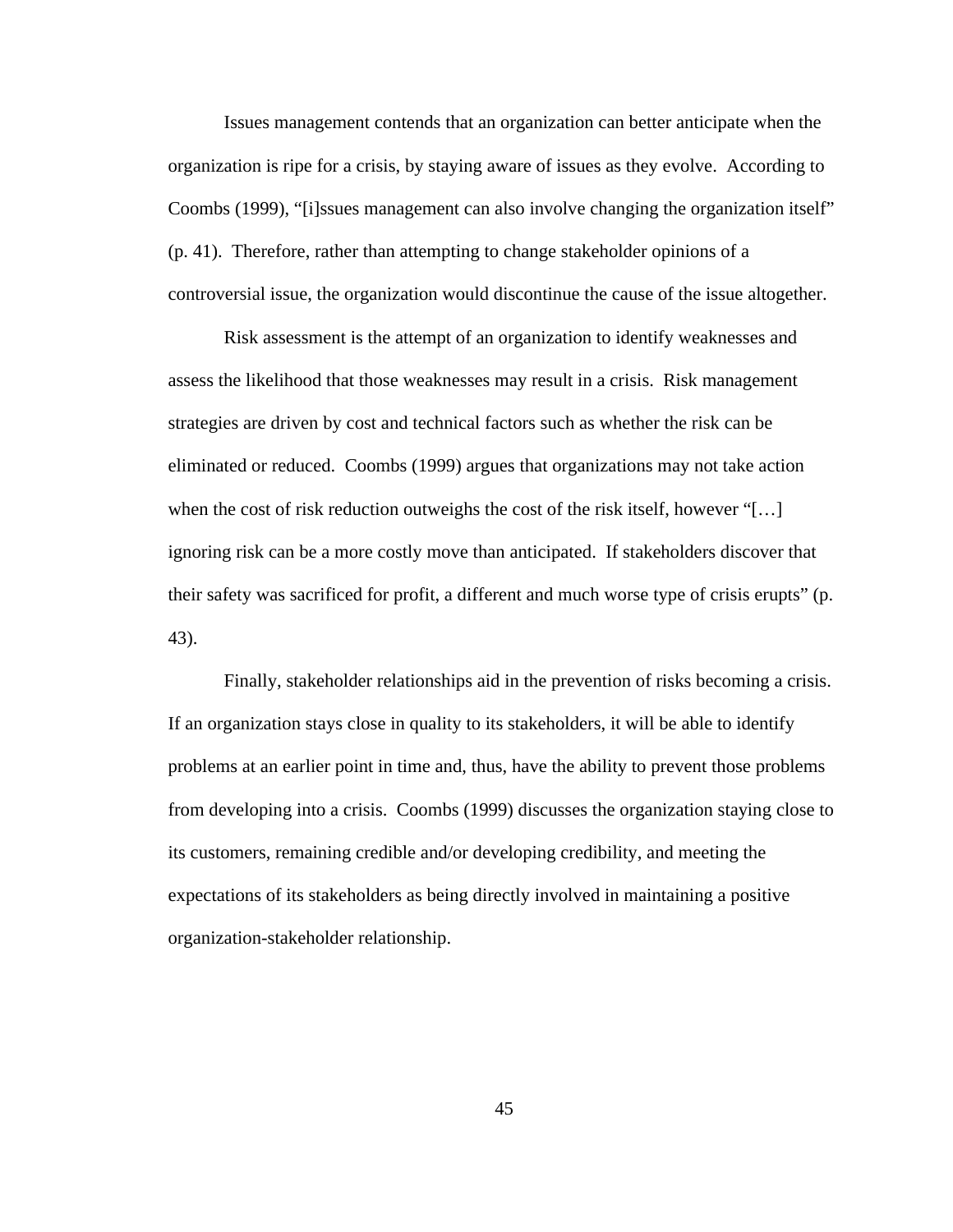#### Coombs' Crisis Communication Strategies

Once a crisis has occurred in an organization, how the organization chooses to respond is a large factor in determining how quickly, if at all, an organization will recover from its occurrence. Although spokesperson appearance and ability to answer questions is important, much of the success of a crisis response is in the documents and statements released in regard to the crisis. Coombs (1999) has identified four categories of crisis communication strategies that may be used in the organization's response. These categories include: nonexistence, distancing, ingratiation, and mortification.

Nonexistence strategies are generally employed when a crisis is the result of a rumor or challenge. Strategies included in nonexistence are: denial, clarification, intimidation, and attack the accuser. Nonexistence allows an organization to confront and threat force against the group or to deny the existence of a crisis and provide an explanation as to why no crisis has occurred (Coombs, 1999).

Distancing strategies are typically used when an organization has little responsibility for the crisis or if damage is minimal. These strategies include: excuse, justification, misrepresentation, minimizing injury, and deserving victim. Distancing allows an organization to minimize their responsibility for a crisis or the perceived damage of the crisis (Coombs, 1999).

In addition to nonexistence and distance strategies, organizations may use ingratiation strategies. These strategies include bolstering, transcendence, and praising others. Ingratiation allows a crisis manager to praise stakeholders and place the organization's good deeds at the forefront during any type of crisis (Coombs, 1999).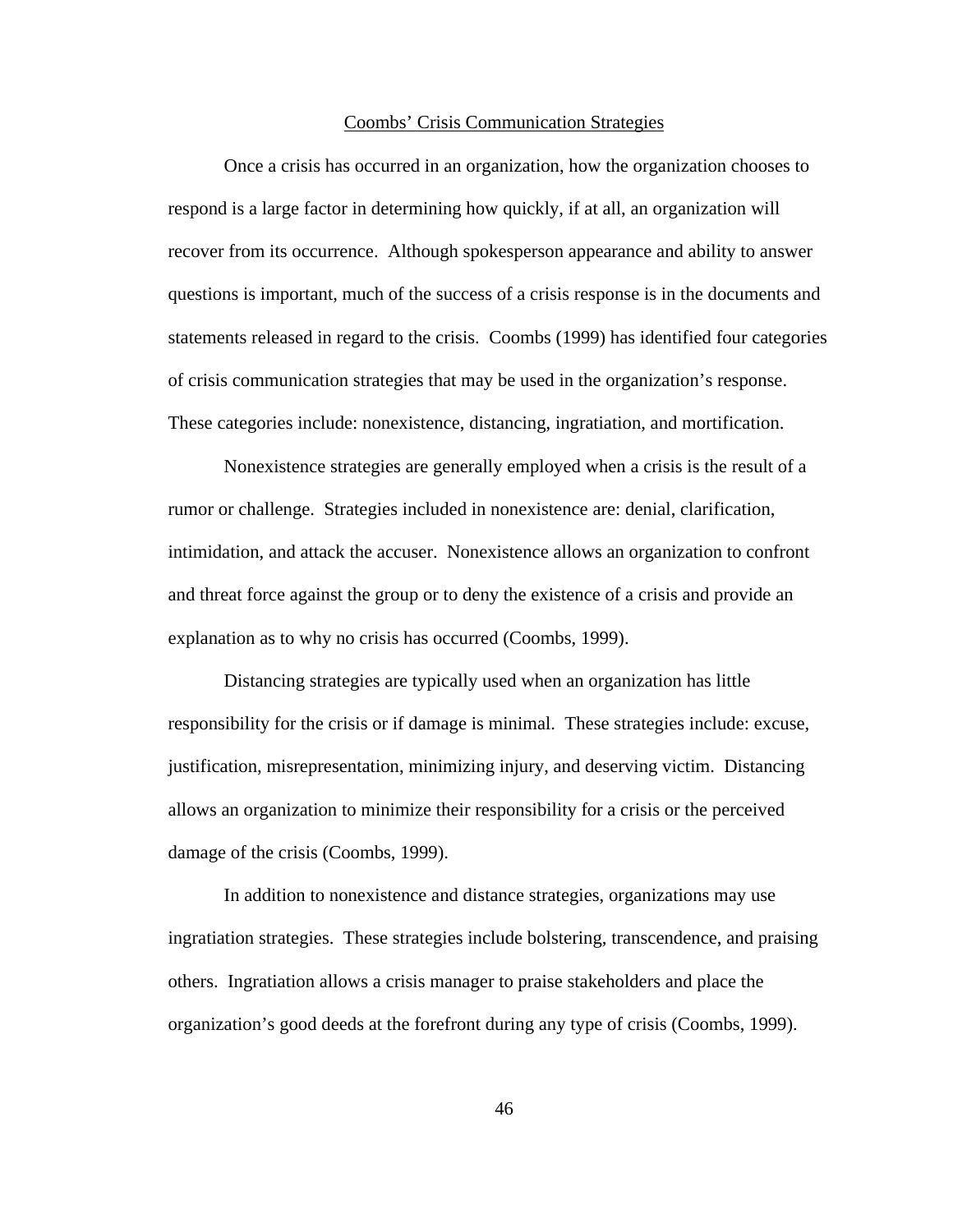Mortification is a final series of strategies consisting of corrective redemption, repentance, and rectification. These strategies are mostly used when an organization has a history of crises or if the crisis is a result of an organizational misdeed. Mortification allows organizations to take responsibility for the crisis and repair the damage and/or take steps to prevent repeat crises (Coombs, 1999).

### Benoit's Image Restoration Strategies

Once an organization has been faced with a crisis and delivered its respective set of responses, more than finances are at stake. In many situations, organizations risk losing credibility in the eyes of the stakeholder, leaving the organization vulnerable to failure in the business industry. According to Benoit (1997), "[c]orporations may take both preventive and restorative approaches to cope with image problems" (p. 263). These image restoration approaches, as defined by Benoit, can be placed in three categories: denial, evasion of responsibility, and reducing the offensiveness.

Denial consists of simple denial and shifting the blame. Simple denial occurs when an organization refuses to take responsibility for the situation, stating that the crisis did not occur or that the organization did not perform the crisis. Shifting the blame, on the other hand, occurs when an organization places the responsibility of the situation on someone or something else. These strategies are a way for the organization to evade responsibility for the crisis and, thus, maintain or restore their current image (Benoit, 1997).

Evasion of responsibility is comprised of provocation, defeasibility, accident, and good intentions. This strategy is an organization's way to lessen the severity of the crisis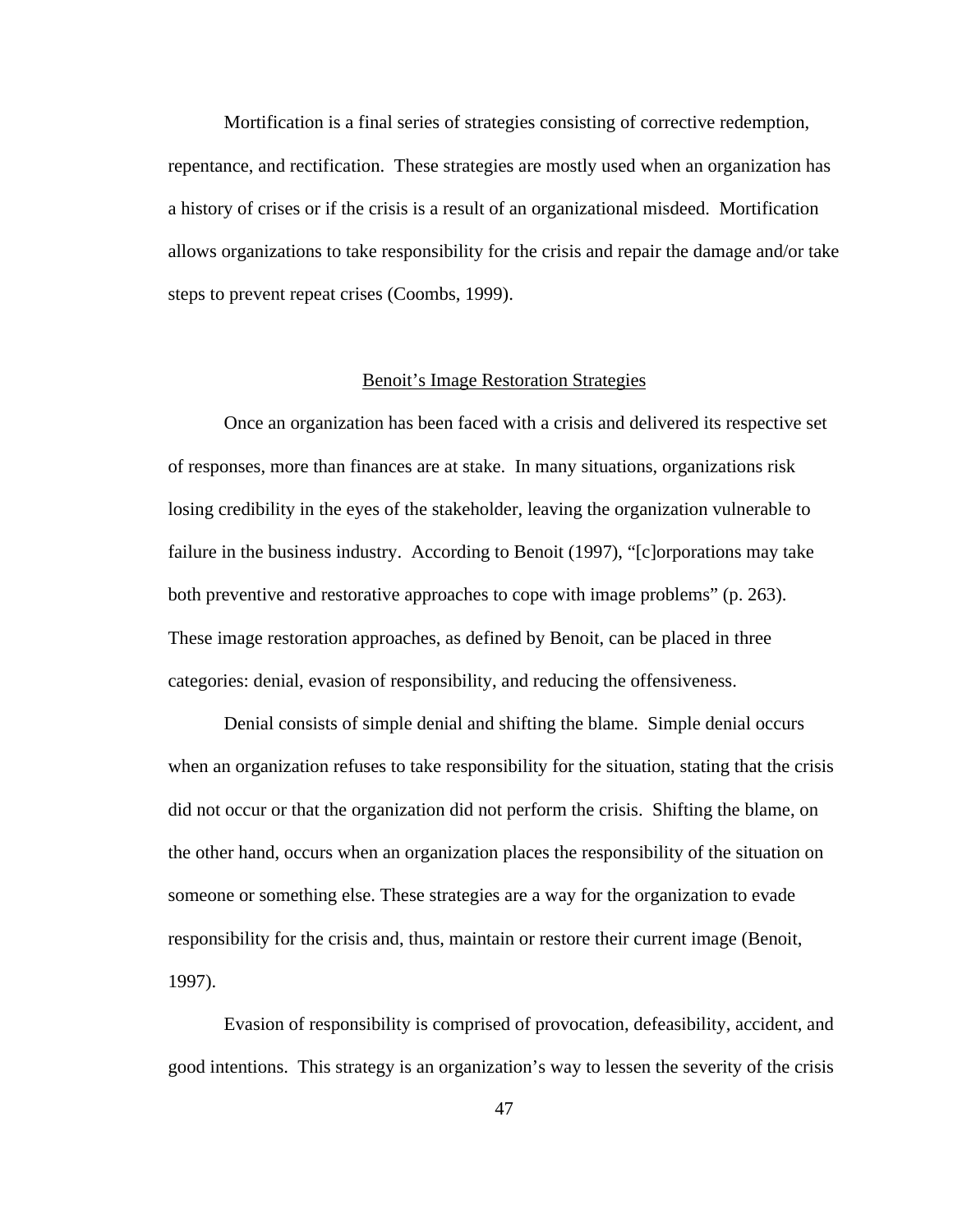and their responsibility for it. Provocation occurs when the crisis manager for an organization reasons that its behavior is a reaction to another's offensive act. Defeasibility argues that the accuser is lacking in proper information to make a judgment about the situation. When an organization's crisis manager claims the crisis occurred by accident, it is a way to restore the organization's image by showing that the situation was beyond its control. Finally, in some situations, organizations can claim that the incident was done with good intentions and that the negative repercussions were accidental (Benoit, 1997).

Reducing the offensiveness of the crisis is a way for organizations to repair their image by contributing to a lessened perceived offensiveness of the event. Reducing the offensiveness consists of: bolstering, minimization, differentiation, transcendence, attacking one's accuser, and compensation. Bolstering is a way for the organization to remind the public of the positive accomplishments of the organization, whereas minimization is an attempt to illustrate that the damage from the crisis is not as severe as claims argue that it may be. Differentiation is a comparison to a more severe situation, showing that the crisis could have been much worse. Additionally, transcendence is a strategy used to broaden the public's perspective to make the crisis appear to look smaller as compared to a larger perspective. In attacking one's accuser, on the other hand, an organization argues for the lack of credibility in an effort to show that the accuser is not trustworthy and is attempting to harm the organization for some other reason. Finally, compensation is a way for an organization to accept blame for the crisis but make a reimbursement to those who were affected, either supply-wise or monetarily (Benoit, 1997).

48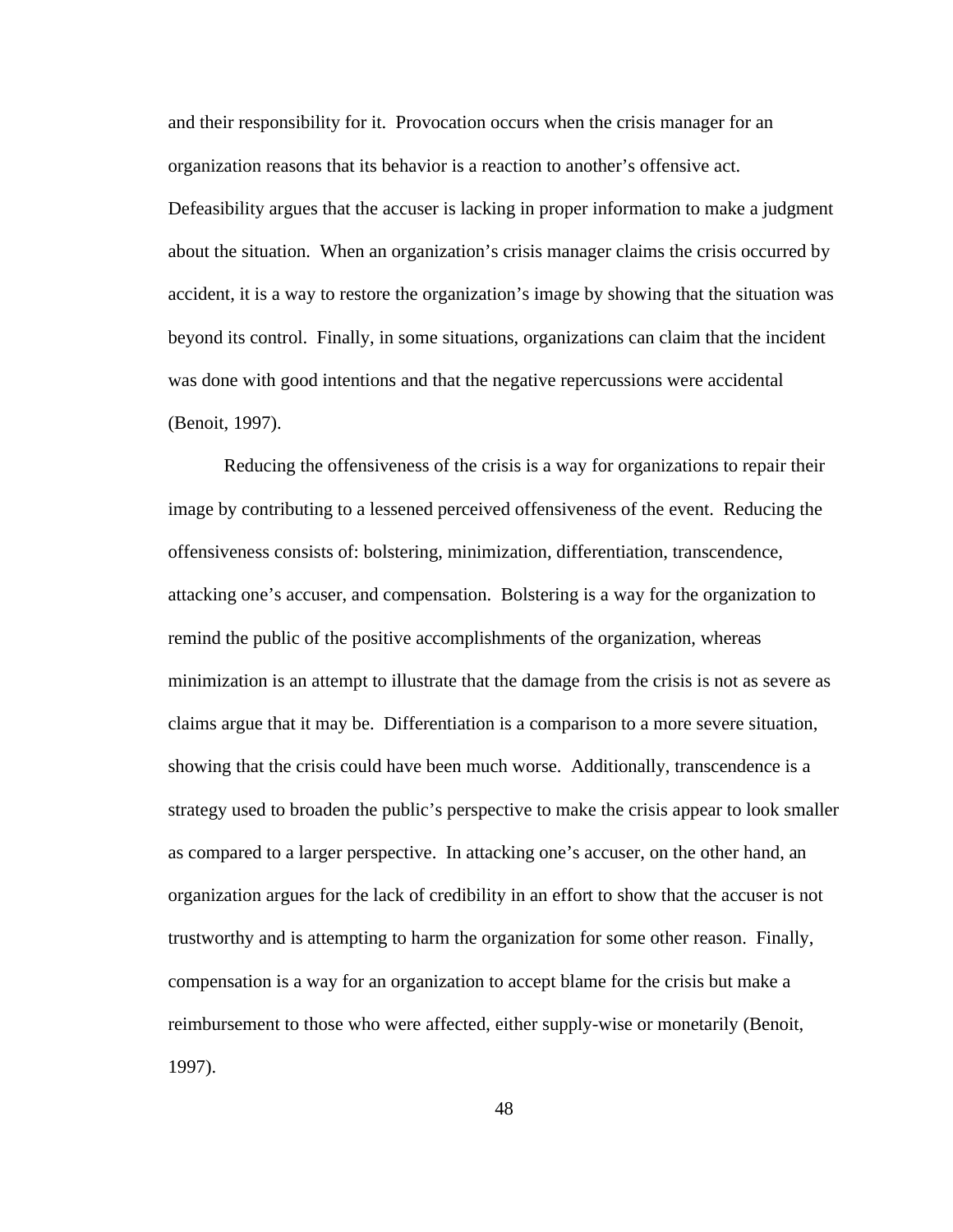Two final strategies include corrective action and mortification. Corrective action is when an organization takes responsibility for a crisis and plans ways to solve the problem or prevent future occurrences thereof. In mortification, an organization confesses to being responsible for a crisis and begs for forgiveness. In both of these strategies, organizations hope that the public will pardon the wrongful act based on the organization's perceived sincerity (Benoit, 1997).

#### Hearit's Corporate Apologia

Many organizations, when faced with a crisis, opt to deliver a communicative response to the occurrence of the crisis in a strategy that is meant to afford the organization a quick recovery from the incident. This particular five-strategy response type, as discussed by Hearit (1994), is known as "apologia." Apologia is a characterbased defense and its success largely depends on the persona of the spokesperson.

The five strategies of apologia consist of denial, counterattack, differentiation, apology, and legal. Denial is an organization's attempt to avoid liability by stating that they are not responsible for the crisis. If an admission of guilt is present, however, it is argued that the crisis was unintentional. Counterattack is a challenge of the ethics of the allegers, arguing that the individual or group accusing the organization of wrong-doing is incorrect and that there is something wrong with that individual or group. Differentiation is the most common strategy. In differentiation, organizations distance themselves from the crisis by utilizing a scapegoat. Apology is used when an organization has no other choice but to apologize. However, organizations typically claim that they regret the incident's occurrence rather than asking the audience for forgiveness. Finally, when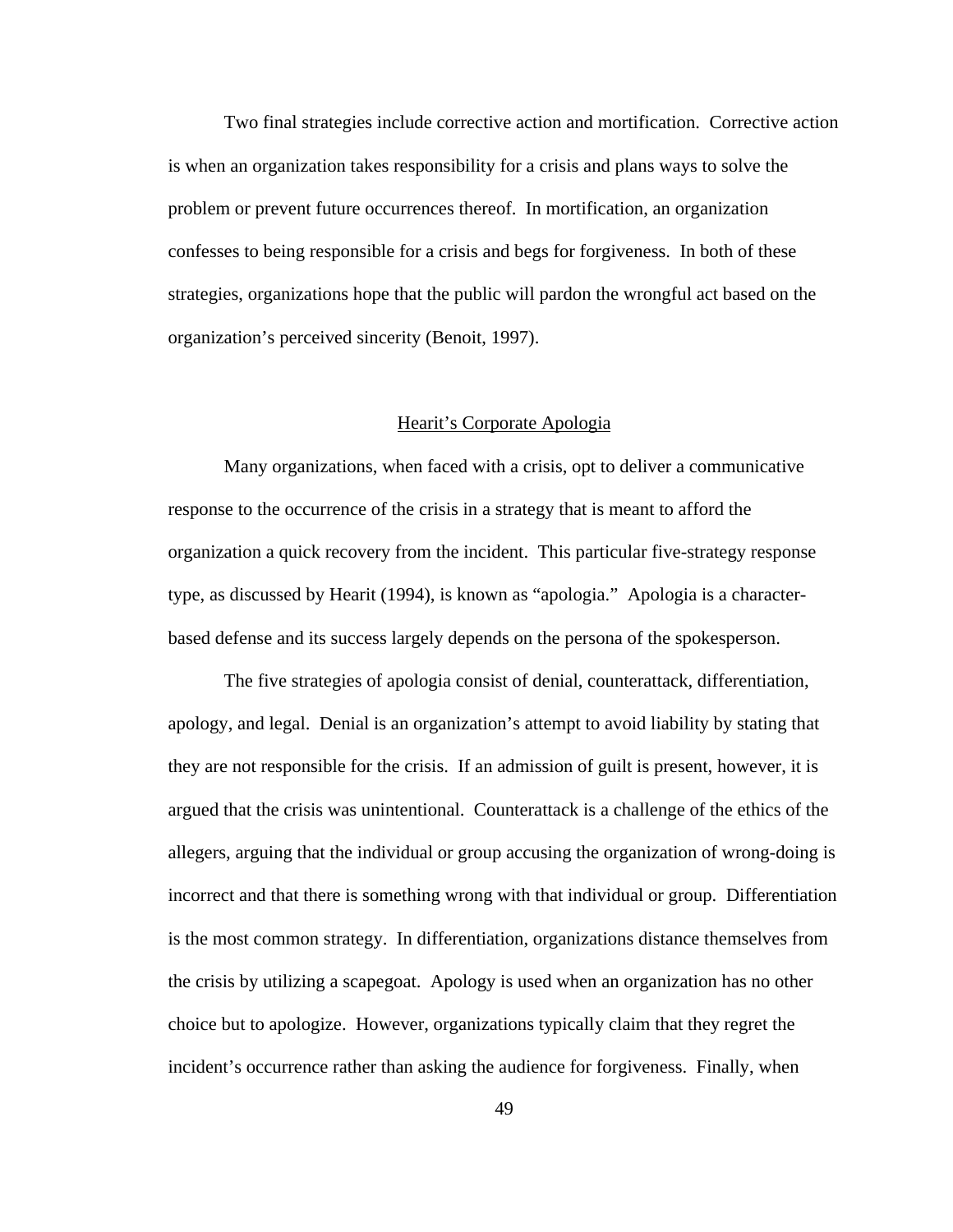threats of liability are present, the legal strategy is used. This strategy may be used in an extreme way, such as the organization not speaking about the event, or it may be used by saying as little as possible, denying guilt, shifting or sharing guilt, or suggesting that those who are bringing the charges do not have all of the necessary information to bring those charges about (Hearit, 1994).

## Data

The data used in this study consists of any oral or written statements released by the Chemical Safety Board, the Occupational Safety and Health Administration, British Petroleum, and Phillips Petroleum following the occurrence of the crisis. Items for analysis in the British Petroleum case include: an oral statement to the media delivered by Don Parus, the Texas City refinery manager, on the evening the explosion occurred; a letter distributed to refinery employees by Parus approximately three hours after the oral statement was delivered; a letter from John Browne, British Petroleum's Chief Executive, inserted in copies of British Petroleum's annual sustainability report in April 2005; a speech delivered by Tony Hayward, Chief Executive of Exploration and Production, to the International Regulators' Offshore Safety Forum; a statement made by Ross Pillari, British Petroleum America's President; a statement released by BP America; a personal reflection letter to British Petroleum employees released by Parus on the day following the explosion; a statement delivered by Pillari at a press briefing following the release of the Fatal Accident Interim Report; a statement made by British Petroleum clarifying a news report made by the Houston Chronicle; a personal interview with spokesperson Hugh Depland; reports and other information releases from the British Petroleum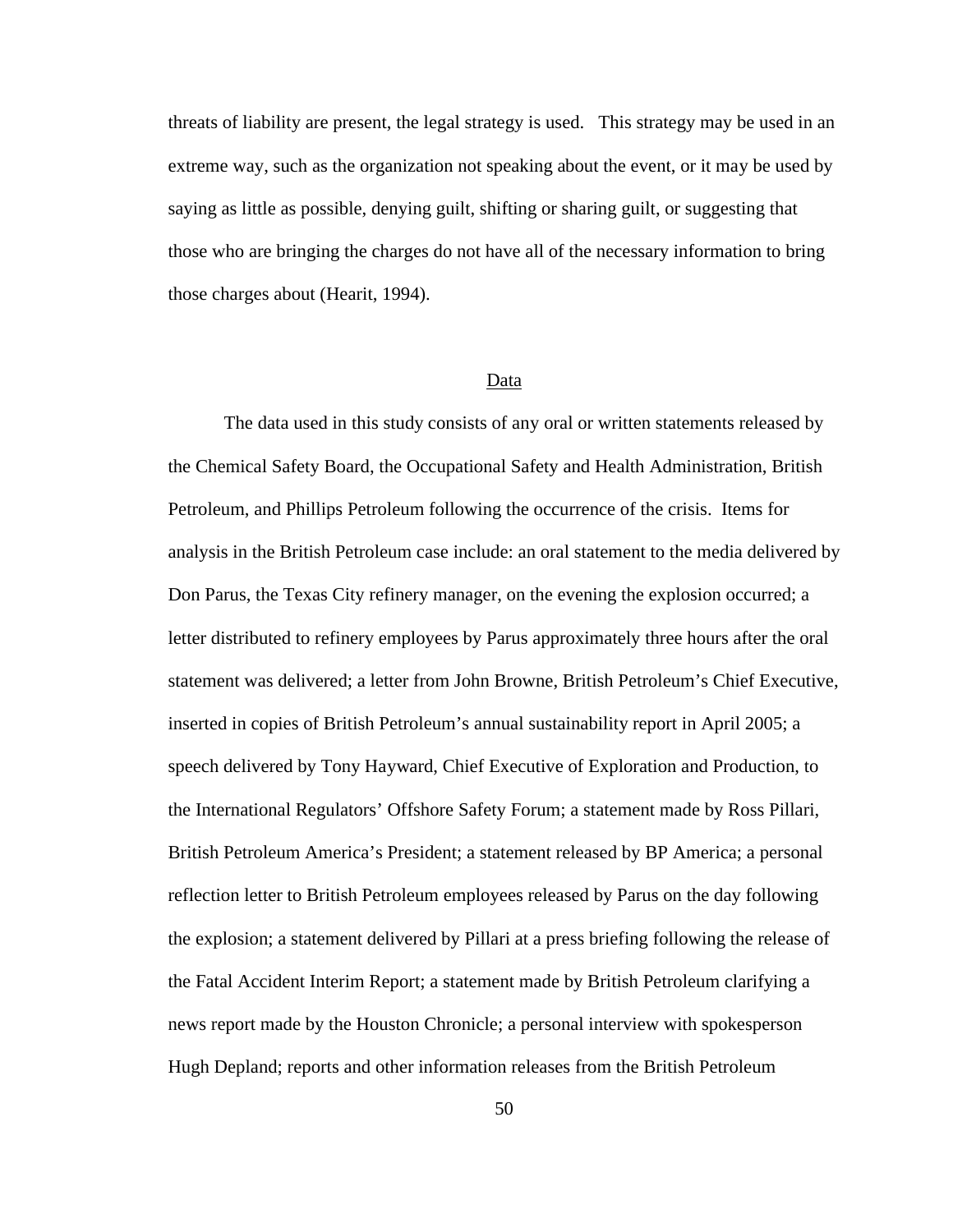response website; as well as media coverage found in local newspapers quoting plant officials and spokespersons and detailing factors resulting from the explosion, such as changes in stock prices, citations given by OSHA, lawsuits and settlements, changes in operational procedure, and stakeholder responses..

In regard to the Phillips Petroleum case, the following items were used in the analysis: an oral statement delivered by plant general manager Jim Ross and spokesperson Norm Berkley on the evening of the explosion; a statement to the public made by Ross; a statement to the public delivered by Berkley; a written statement released by spokesperson Kevin Collins on the day following the explosion; a written statement released by Berkley on the same day as Collins' statement; an oral statement made by James J. Mulva, chairman and chief executive officer of Phillips Petroleum Co., in a visit to the site of the explosion; written statements made by spokesperson Jere Smith; two statements delivered by Ross following the release of the preliminary investigation report; a statement made by spokesperson Mike Catt; as well as media coverage found in local newspapers quoting plant officials and spokespersons and detailing factors resulting from the crisis, such as citations given by OSHA, settlements arrived through lawsuit, and stakeholder responses.

### Procedures

In the following analyses, risk assessment and Coombs' pre- and post-crisis strategies are studied through the statements made by the Chemical Safety Board, the Occupational Safety and Health Administration, as well as statements from spokespersons from each refinery regarding the technological state before and during the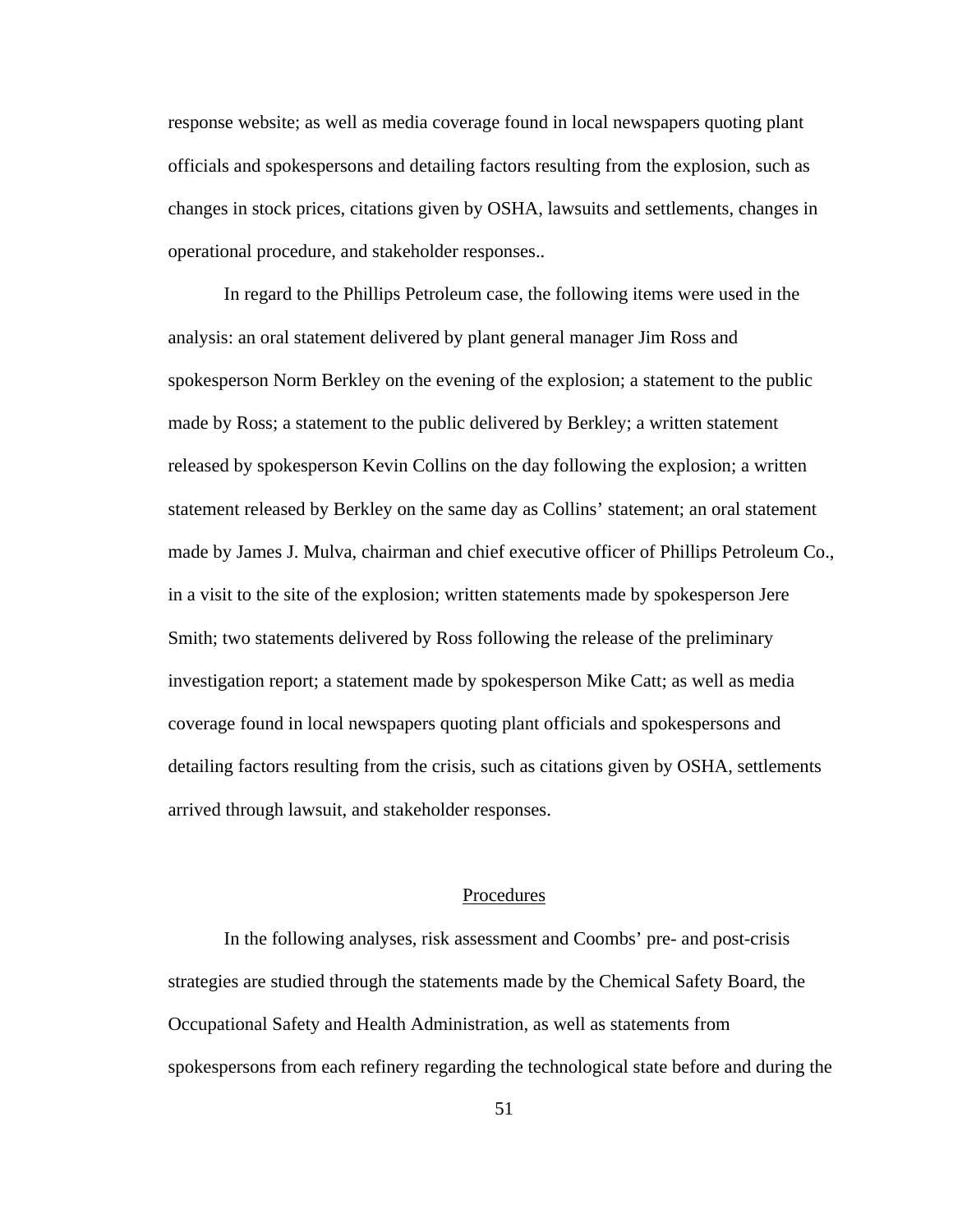explosions. Additionally, data concerning stakeholder response and corrective actions taken by each refinery is used to gauge the extent of the damage incurred by each organization, contributing to an analysis of post-crisis actions.

Immediately following the pre-crisis risk assessment, each refinery's crisis response is divided into two categories: the early and later stages of crisis communication. The early stages category is all of the crisis communication conducted before the release of a report indicating the probable cause of the explosion. As follows, the later stages category consists of all of the crisis communication conducted following the release of the investigation reports. The division of early and later stages of crisis communication is logically made, as it is inferred by the author that the release of a report detailing the cause of the crisis will significantly impact an organization's crisis response. Upon categorizing the crisis communication efforts, all communication correspondence items released by each refinery regarding the respective explosions will be examined using the crisis communication strategies defined by Coombs, Benoit, and Hearit.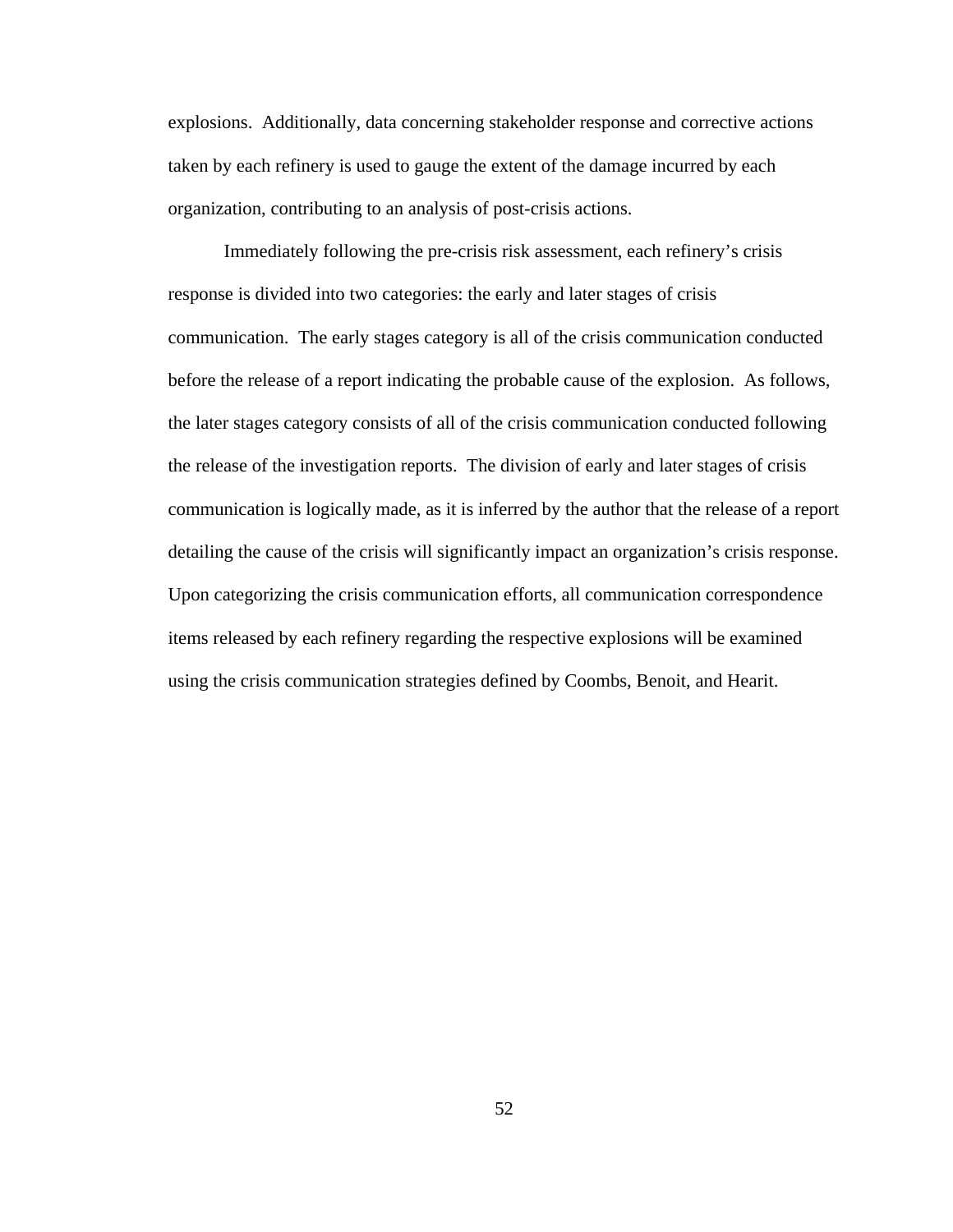#### CHAPTER IV

## CASE STUDY ANALYSES

## British Petroleum Case History

According to British Petroleum (2005a), the Investigation Team identified at least 15 hydrocarbon leaks, vapor releases, and/or fires in the Isomerization Unit from 1986 through 2005, citing that incident records are "less than complete," as "[i]ncident records before 1999 were difficult to locate apart from logs from the site Fire Department" (p. 8). Perhaps most notable are the two incidents that occurred less than a month before the March 23, 2005 explosion. In February 2005, British Petroleum cites an incident in which liquid hydrocarbons leaked into the sewer during a de-inventory of the Raffinate Splitter. In addition to this, a fire broke out as a  $\frac{3}{4}$  valve on a furnace line caught fire on March 22, 2005, hours before the explosion occurred. According to Aulds (2005a), British Petroleum officials "[…] downplayed any direct connection between the small blaze and the blast  $[...]$ " (p. 1).

Details surrounding the March 23 explosion are plentiful. As previously stated, the explosion occurred at approximately 1:20 p.m. at British Petroleum's Isomerization Unit. According to Moran (2005), the blast rattled homes as far as 5 miles away and covered the skies in ash and debris at the refinery complex located off of Texas 146 (p. 4). According to Aulds, T. J., Huron, D., Smith, N., Williams, S., & Viren, S. (2005), and an alert summary provided by the NC4 Incident Monitoring Center (2005), the massive plume of black smoke sent into the air by the explosion prompted Texas City Emergency Management to issue a shelter-in-place order for the city and declared the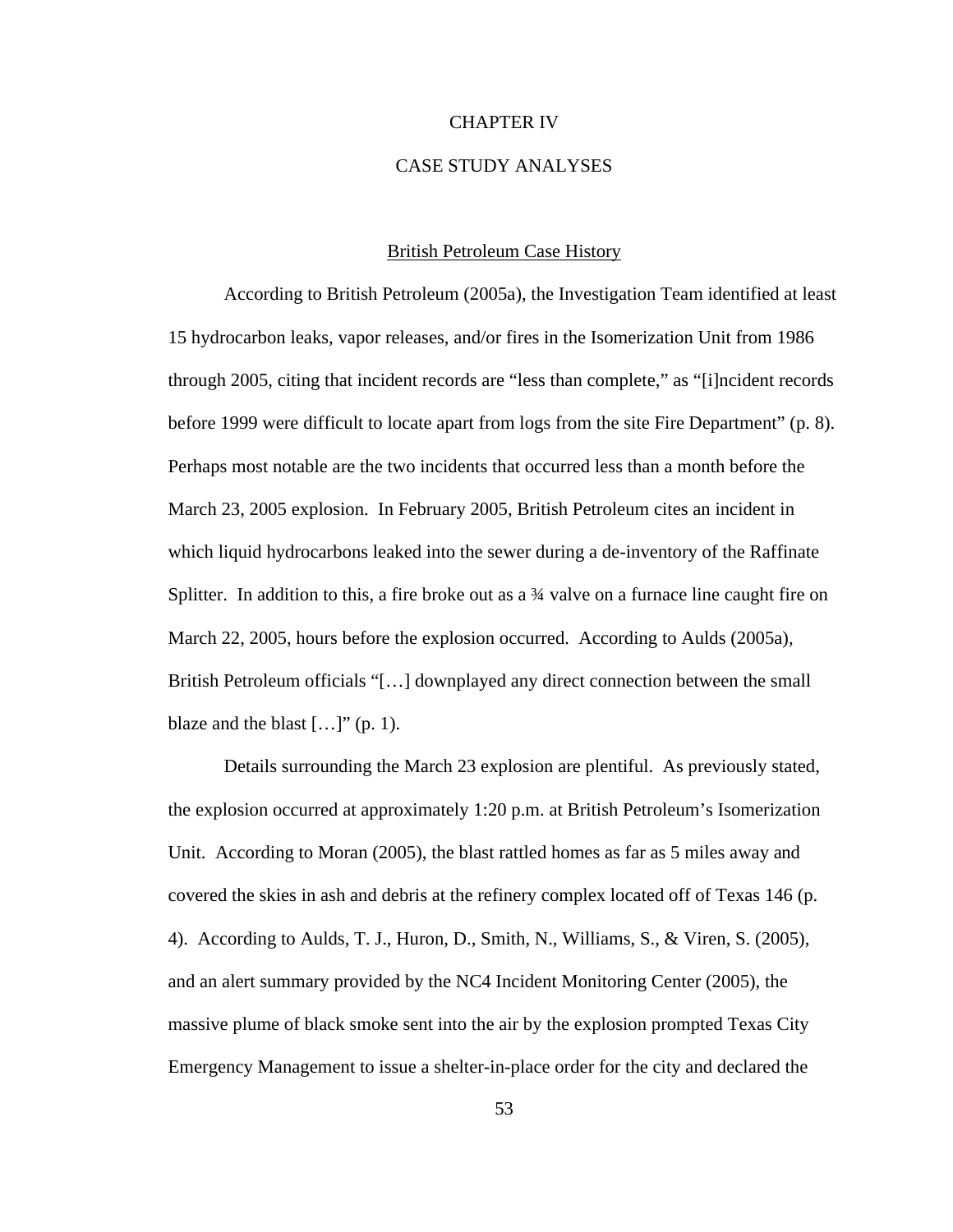explosion a level 3 alert at 1:28 p.m. At 2:10 p.m., the city lifted the shelter-in-place order and reduced the alert to a level 2. Approximately five minutes later, city first responder units called for backup and additional ambulances from across the county. At 3:22 p.m., the British Petroleum fire crews doused the fire and by 3:30 p.m. the rescue and recovery mission began. During this time period, the Texas Department of Transportation temporarily closed all eastbound lanes of FM 1764 and FM 519 entering Texas City. In addition to this, local school facilities were locked down and several nearby buildings and vehicles were greatly damaged by the explosion. By 7 p.m., British Petroleum officials had confirmed at least 14 dead and more than 70 company employees injured, but cautioned that both totals could rise (pgs. 1-6). Additionally, one oil refinery worker had not been accounted for by 7:18 p.m.

Aulds, T. J., Huron et. al. (2005) also accounted for the hospital admissions of workers and community members. As of 8 p.m., 22 patients were admitted to University of Texas Medical Branch: three in critical condition, three in serious condition, and 16 in fair condition. At Clear Lake Regional Medical Center, 120 patients were seen, 45 were treated and released, 2 were admitted, and the remainder was still in process. Finally, 59 patients were admitted and reported in fair condition at Mainland Medical Center. Additionally, one man was taken by helicopter to Memorial Hermann Hospital in Houston, Texas (p. 5). According to Viren (2005), one of the trailers at the plant lost all of its windows to the explosion, while all workers inside of the trailer "[…] had their faces sliced by shards of glass" (p. 1).

According to Moran (2005), the missing worker was found dead in the plant's rubble on March 24, bringing what would eventually become the final death toll to 15.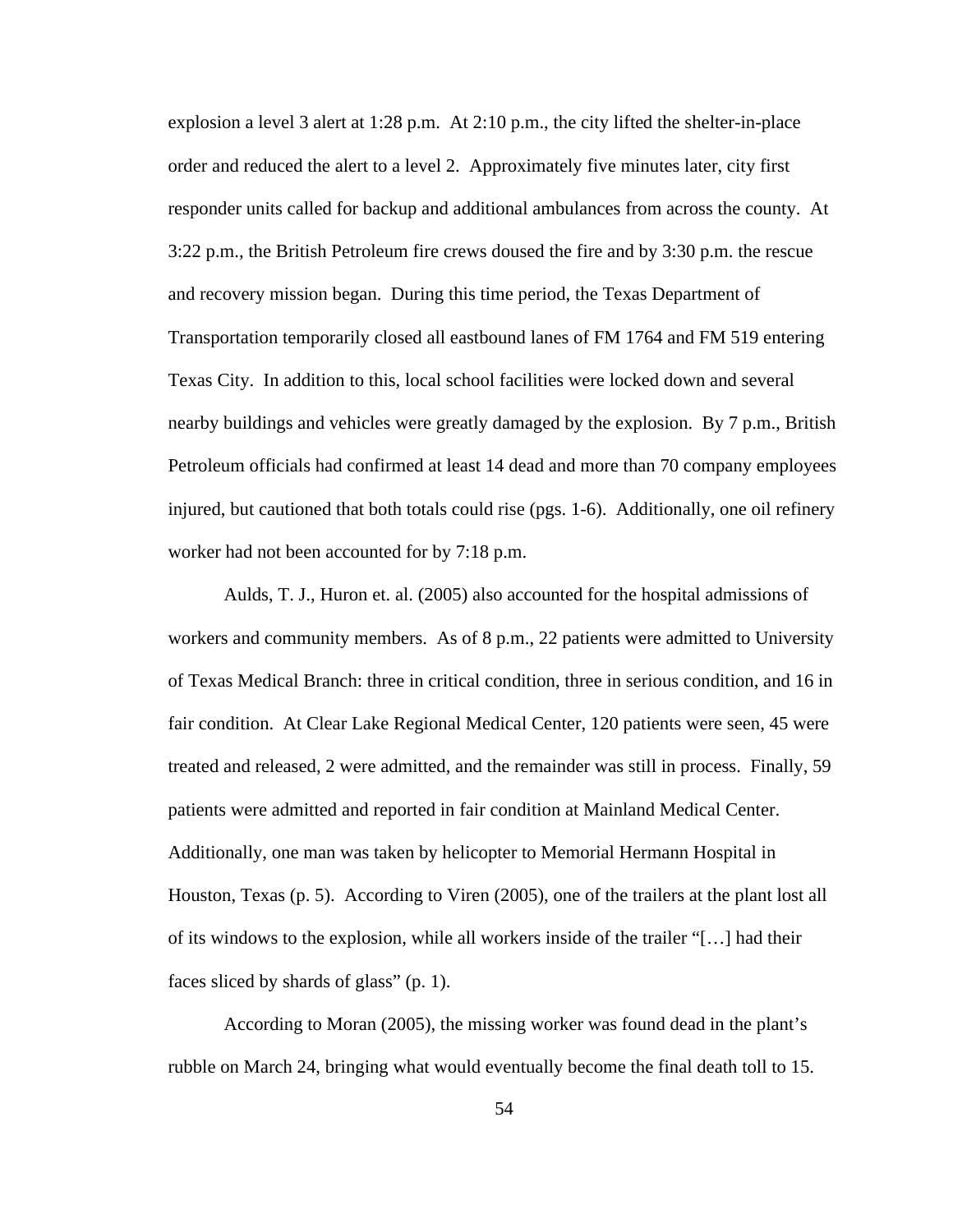As of this date, Galveston County Chief Medical Examiner Stephen Pustilnik identified six of the victims and it was reported that two of the victims' families identified the bodies by visual inspection (p. 2). Moran also reported that British Petroleum said that at least some of the dead were contractors from J.E. Merit, a subsidiary of Jacobs Engineering of Pasadena, California. Jacobs confirmed that 11 of its employees died in the explosion. It was later reported that Fluor Corporation lost three workers in the explosion. Additionally, Moran states that "[t]he price of oil used to manufacture gasoline climbed today despite BP's assurances that supplies were in no danger […]" (p. 5). Newratings (2005) also reported a rise in crude oil prices, stating that they "[…] climbed more than \$1 per barrel on Thursday, following the news of a fatal blast at a Texas refinery" (p. 1). Williams (2005a) also reported:

> [t]he BP explosion helped trigger an overnight rally in energy futures as traders worried about the loss of gasoline supplies ahead of the summer driving season. April gasoline futures closed 2.43 cents higher at \$1.599 a gallon, after climbing to a record high of \$1.608 a gallon in overnight trade following news of the BP refinery fire. (p. 2)

Also on March 24, State District Court Judge Susan Criss issued a temporary restraining order barring British Petroleum, its affiliates, and government officials from disturbing the explosion site or beginning cleanup.

On March 25, the Galveston County Medical Examiner released the names of all 15 people killed in the explosion after identifying the remains of the victims through "[…] fingerprint analysis, dental records and visual identifications" (Williams, 2005b). In reference to the hospitalized blast victims, as of March 26, Williams also reported that of the 60 that Mainland Medical Center treated, 53 had been released and six remained in the hospital. The man who was flown to Memorial Hermann Hospital was taken to Ben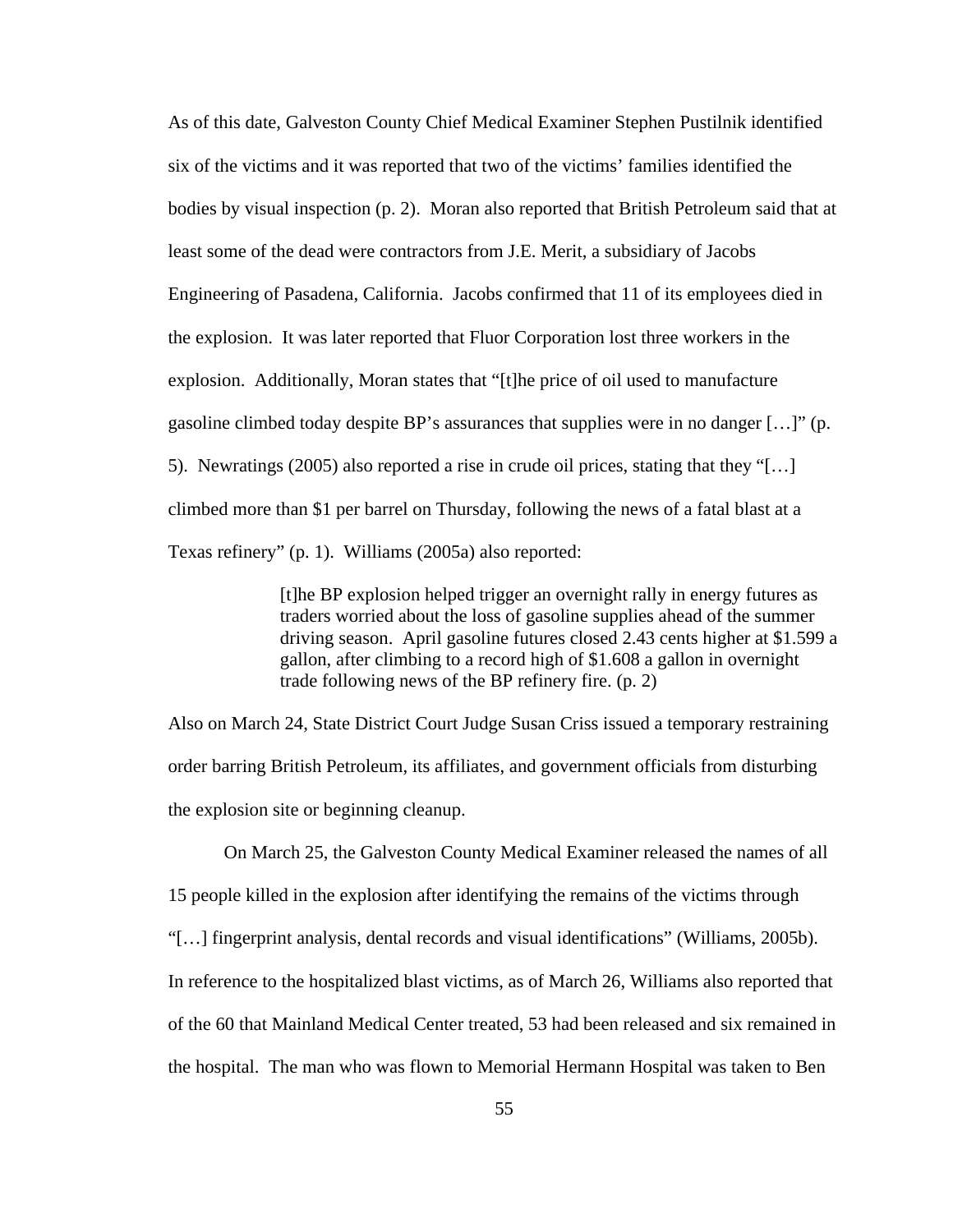Taub Hospital, also in Houston, Texas, but no condition report was available. Of the 23 treated at Clear Lake Regional Medical Center, two were admitted to the hospital and were listed in stable condition. Finally, of the 23 admitted to University of Texas Medical Branch, nine had been discharged, seven were in critical condition, and seven were in good condition. According to Carson (2005), the U.S. Chemical Safety Board and the U.S. Occupational Safety and Health Administration were investigating the explosion and, while the cause had not yet been pinpointed, British Petroleum ruled out the possibility of the explosion being the result of a terror attack.

Blunt force trauma was cited as the cause of the deaths, with blast injuries also playing a role in all but one of the deaths according to the final autopsy reports that were released during the week of June 15, 2005. Smoke inhalation was listed as another factor in the death of one of the workers, as well. All of the 15 workers that were killed were contract workers for J.E. Merit and appear to have been killed instantly (Smith, 2005).

At a news conference held on May 17, 2005, Ross Pillari, president of BP Products North America, Inc. discussed the release of British Petroleum's Fatal Accident Investigation Report. According to Pillari (2005b), the blast was caused by "surprising and deeply disturbing" staff errors and stated that supervisors and hourly workers face disciplinary action ranging from written reprimands to termination. According to Easton (2005), Pillari stated:

> […] supervisors seemed to be absent at times during the startup, meaning crews didn't know who was in charge, and supervisors and workers failed to follow written procedures […] and that […] there was a six minute window when any of six supervisors could have sounded an emergency alarm to evacuate the area, but that alarm was never sounded. (p. 1)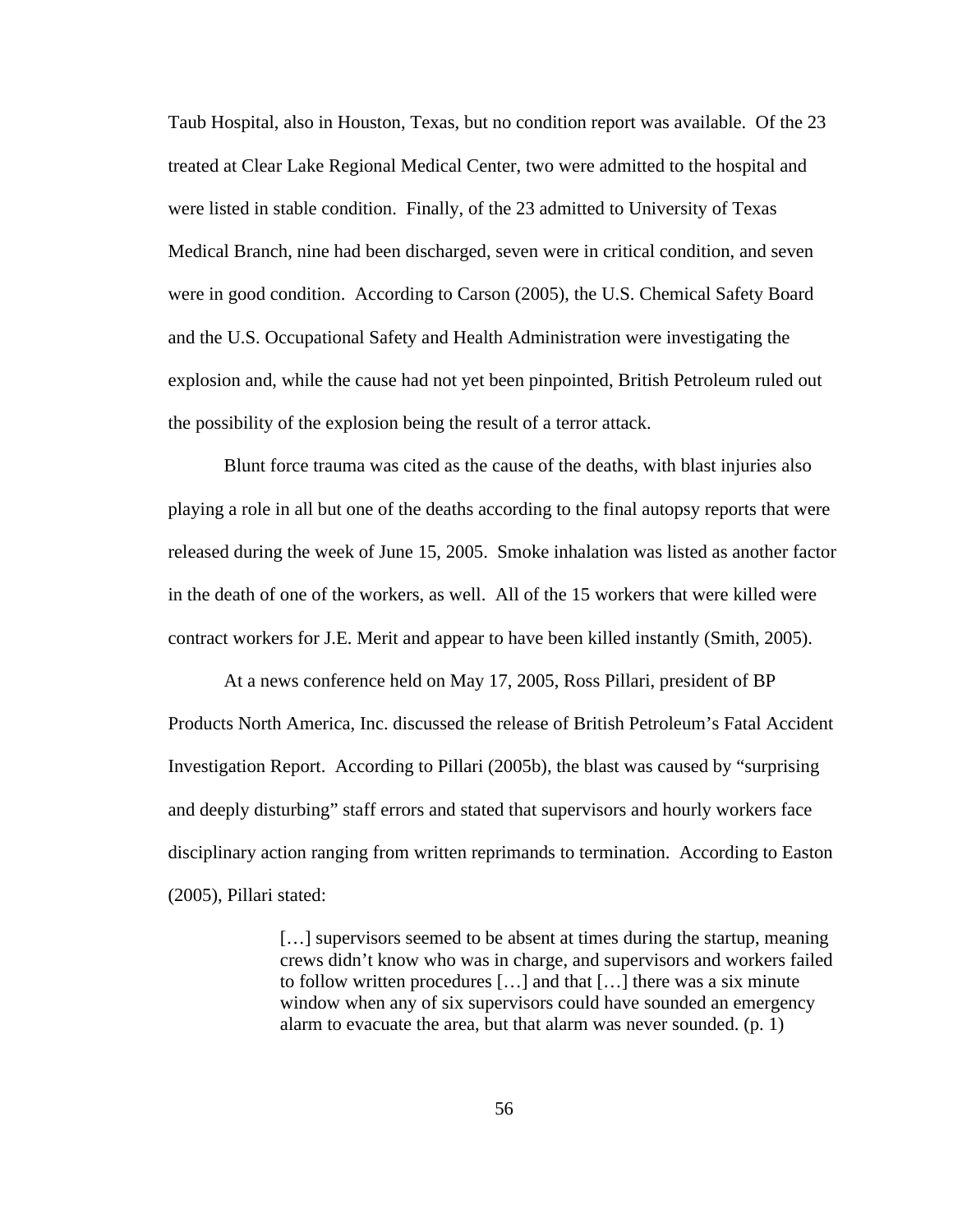It was also reported that union leaders and victims are claiming that the report is an illustration of British Petroleum scapegoating low- and mid-level workers and ignoring management responsibility for the explosion. According to Aulds (2005h), "[t]he union contends that the company spent more time blaming workers than facing up to its own missteps" (n.p.). As of June 22, 2005, in an effort to take responsibility for the incident, British Petroleum reached settlement with many of the lawsuits that were served against them on behalf of the workers that were killed and severely injured. Confidentiality agreements have restricted the release of information on how much money British Petroleum paid the injured workers and the families of the deceased (Aulds, 2005b).

### British Petroleum Stakeholders

As the history of this crisis unfolds, it is clear that the stakeholders of this organization are, as follows: British Petroleum and its employees; the employees of contracting firm Jacobs Engineering Group/J.E. Merit; the families of the deceased victims and the injured workers of past and present British Petroleum crises; the Texas City, Texas community; the British Petroleum stockholders (ticker: BP.NYS); and the United States citizens who utilize crude oil.

British Petroleum and its employees are stakeholders due to the fact that the organization is impacted financially along with their image. As accidents at the Texas City plant are not few, especially in the past year, the families of British Petroleum employees and the employees themselves are stakeholders in the fight for safety. Jacobs Engineering Group/J.E. Merit becomes a stakeholder as their contracted employees are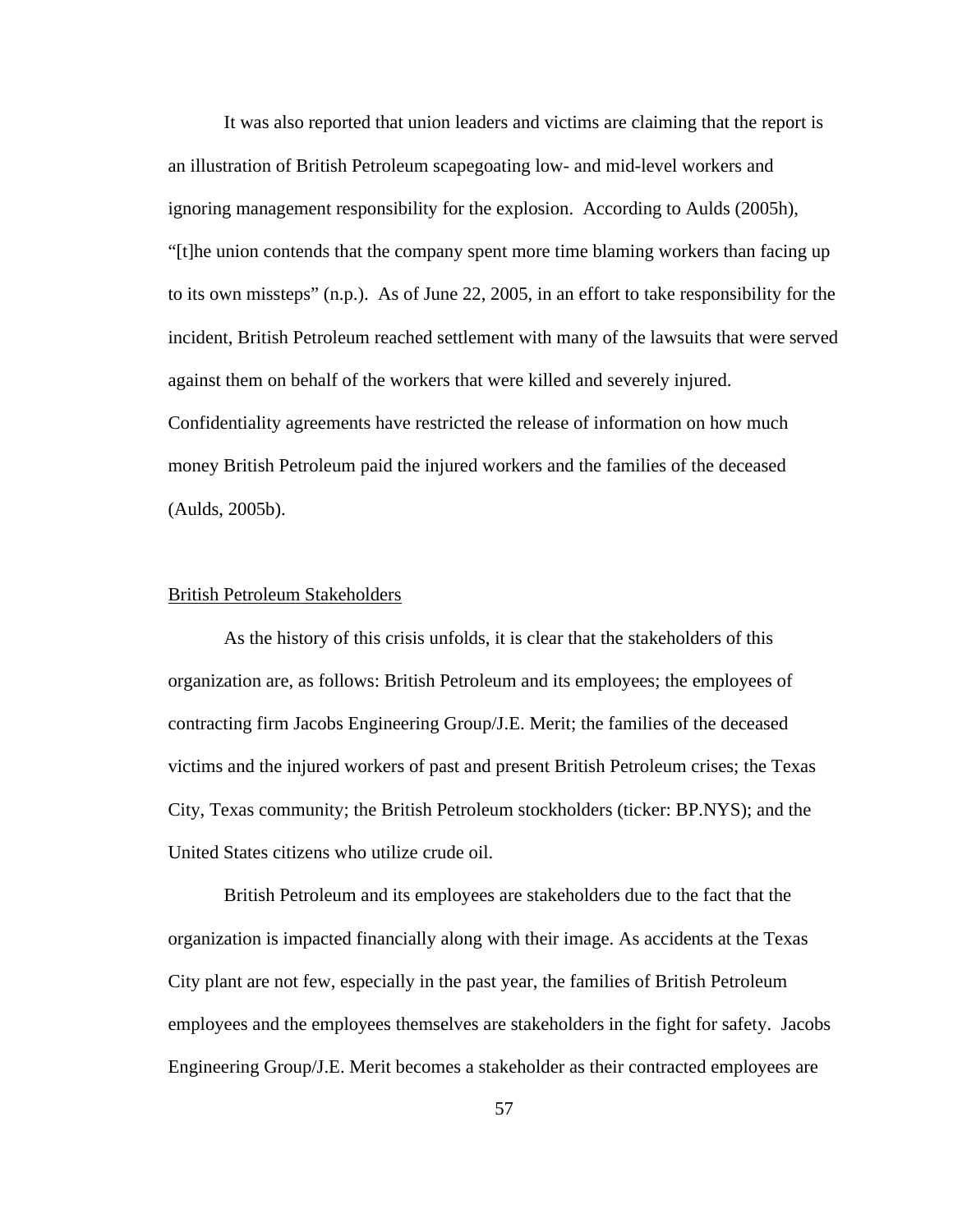shared with the British Petroleum plant and are at risk for injury. Based on the damage done to nearby homes and the possibility of unhealthy toxins being present in the air, the citizens of Texas City and its surrounding areas are all affected by an explosion of this magnitude. As stated earlier, British Petroleum stockholders reacted quickly to news of the explosion because of the possibility of an escalation in crude oil prices, showing the importance of their status as stakeholders. Finally, the United States citizens who utilize crude oil are considered stakeholders in this case, as they make up much of British Petroleum's success and had to face an increase in crude oil prices as these prices climbed more than \$1 per barrel just two days after the explosion (Newratings, 2005).

## British Petroleum Key Players

Several key players exist in the British Petroleum tragedy. In any organizational crisis, a spokesperson must be present to handle inquiries from the media and the stakeholders. It is apparent that, as this crisis unfolds, there are several different spokespersons representing British Petroleum, J.E. Merit, as well as the victims of the explosion and their families.

British Petroleum's Texas City Refinery Manager Don Parus served as the initial spokesperson for the company. In his exchanges with the media and the employees of British Petroleum, he details the incident and confirms fatalities. British Petroleum Chief Executive John Browne (sometimes referred to as Lord Browne) serves as an international spokesperson and contacts employees and also provides statements to the media. Once an investigation report was released, BP Products North America President, Ross Pillari; the new Texas City Refinery Manager, Colin Maclean; and General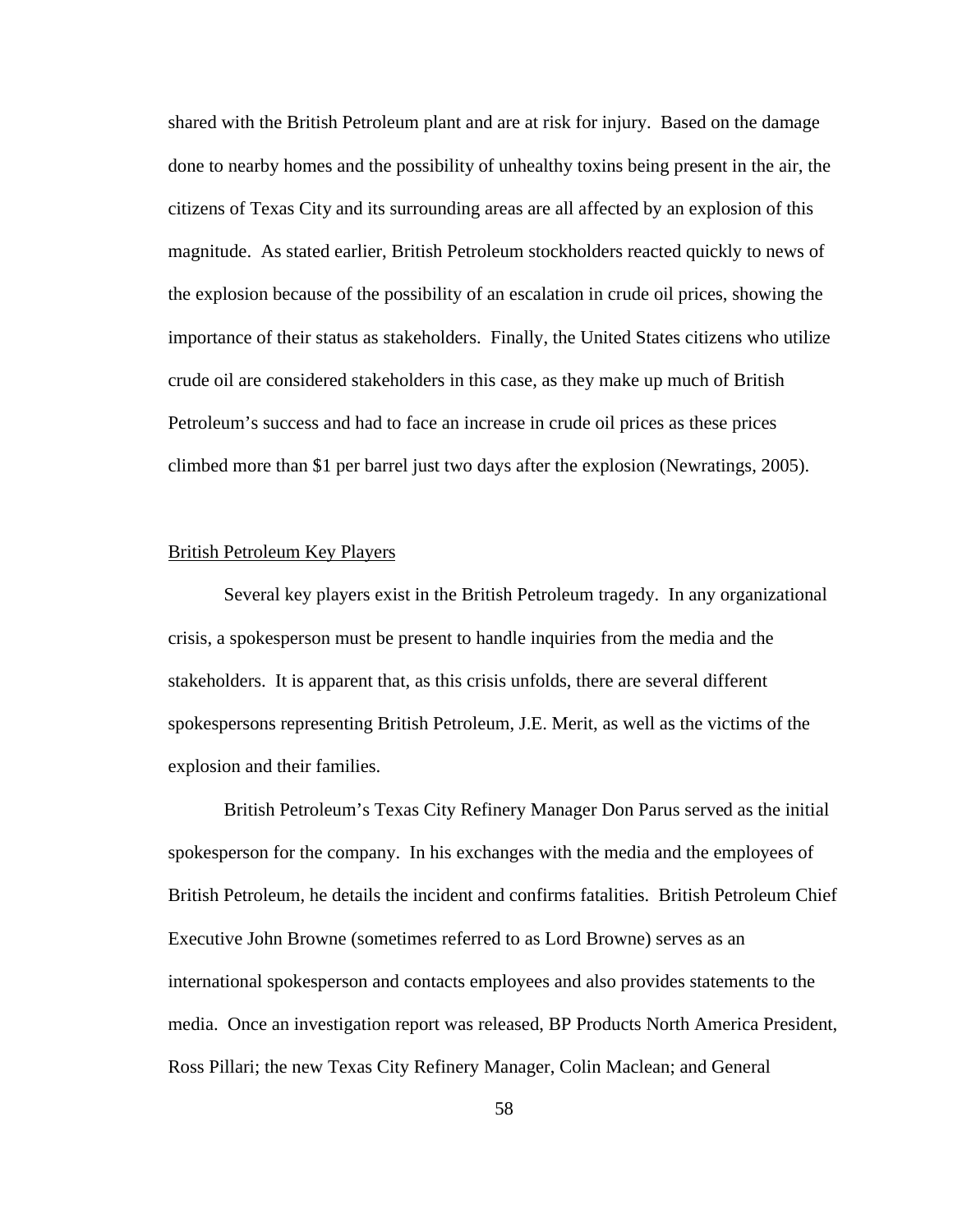Manager of Public Affairs, Hugh Depland, began to serve as spokespersons for the company during press briefings. Rod Sharp serves as a main spokesperson for J.E. Merit but declines to discuss the explosion in many articles. Sharp only provides confirmation for the fatalities belonging to J.E. Merit.

In addition to the aforementioned spokespersons, the United States Chemical Safety and Hazard Investigation Board have investigated whether state and federal regulations protect workers in cases like this. The United States Chemical Safety and Hazard Investigation Board's investigation is led and discussed to external audiences by their spokesperson, Angela Blair. Along with this investigation, the Occupational Safety and Health Administration have conducted an investigation and prepared a 100 page report, with Charles Williams serving as a spokesperson for their organization. Finally, several law firms in the state of Texas have begun to handle cases on behalf of workers killed or injured in the explosion. These lawyers include Brent Coon, Terry Bryant, and Williams Bailey.

### Pre-Crisis Risk Assessment

The opportunity for British Petroleum to use risk assessment to identify the possibility of the occurrence of this explosion was present. According to British Petroleum (2005c), at the time of the explosion "[t]he Isomerization unit was undergoing a scheduled maintenance plan called a 'turnaround'. The unit was in the process of being restarted after undergoing a two week work program" (p. 1). Additionally, Aulds (2005c) cites Brown as saying that the unit had been taken off and reconditioned and was being brought online at the time of the explosion. Aulds also quotes John Miles, regional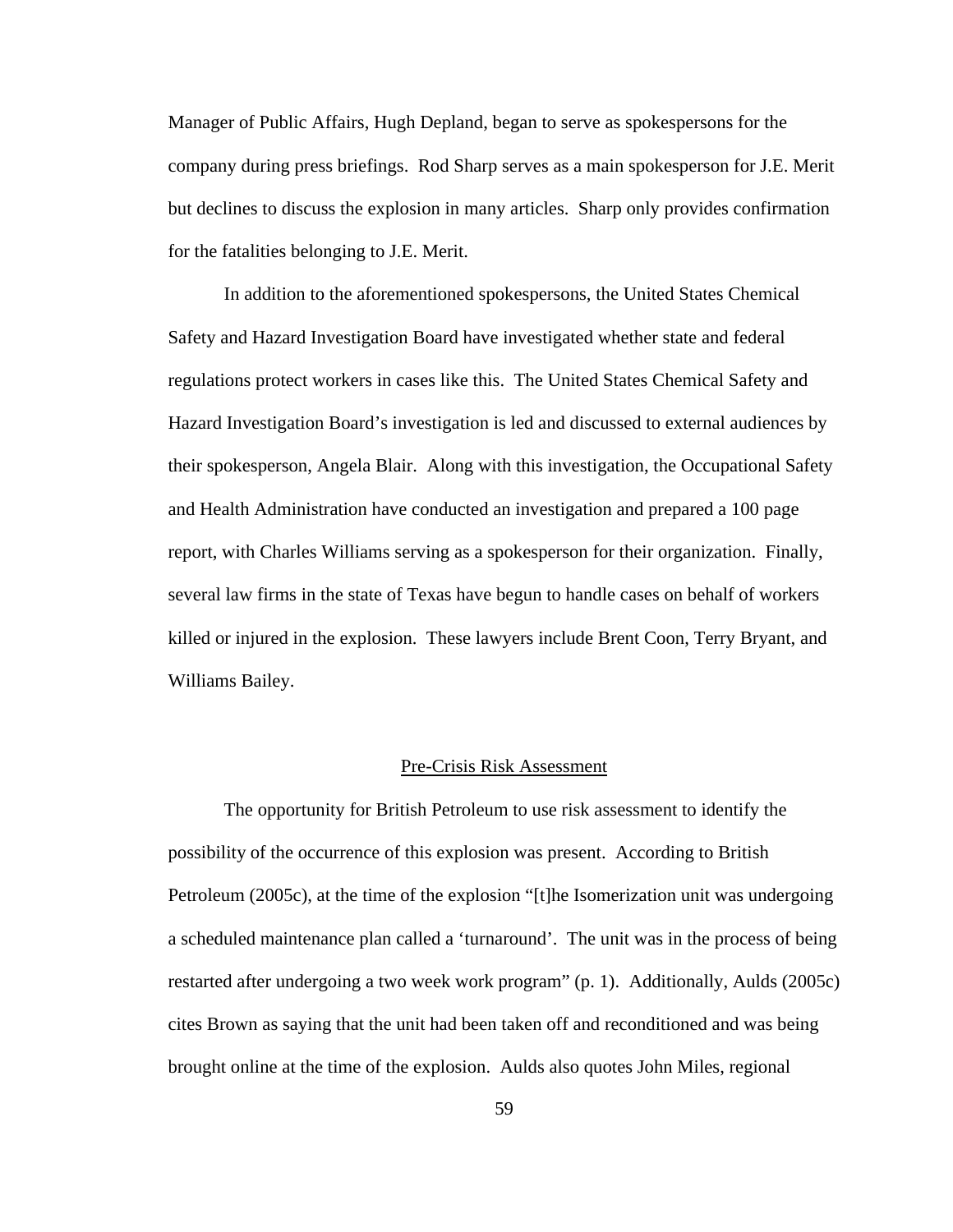director for Occupation Safety and Health Administration, as saying that this particular period "[…] is a time when it's very vulnerable," and that "[i]t's a critical time" (p. 2).

Evidence for the vulnerability of the unit in this particular maintenance plan is illustrated by Angela Blair, lead investigator for the Chemical Safety Board. In a statement made by Blair cited by CBS News (2005), she argues that "[h]istory has shown that many of these kinds of accidents tend to happen before, during or after a maintenance turnaround" (p. 1). CBS News (2005) also reports that "[a]n explosion happened during a maintenance period the same time last year, but no one was injured" (p. 1). Therefore, it can be argued that British Petroleum had the necessary information contending that maintenance periods are weaknesses in the unit and could easily cause a crisis. Since an explosion had previously occurred at their plant during this turnaround, British Petroleum should have assessed this risk and taken the necessary preventative precautions.

### Crisis Communication and Management

Crisis communication and management begins with the initial response from the representatives of an organization and continues with each statement and action delivered by these representatives throughout the period following the crisis. Although first impressions are often considered the most important, an organization must be cautious in their response. An organization's spokespersons should be consistent with their initial responses throughout the stages of crisis communication in order to maintain a positive image in the eye of the stakeholder.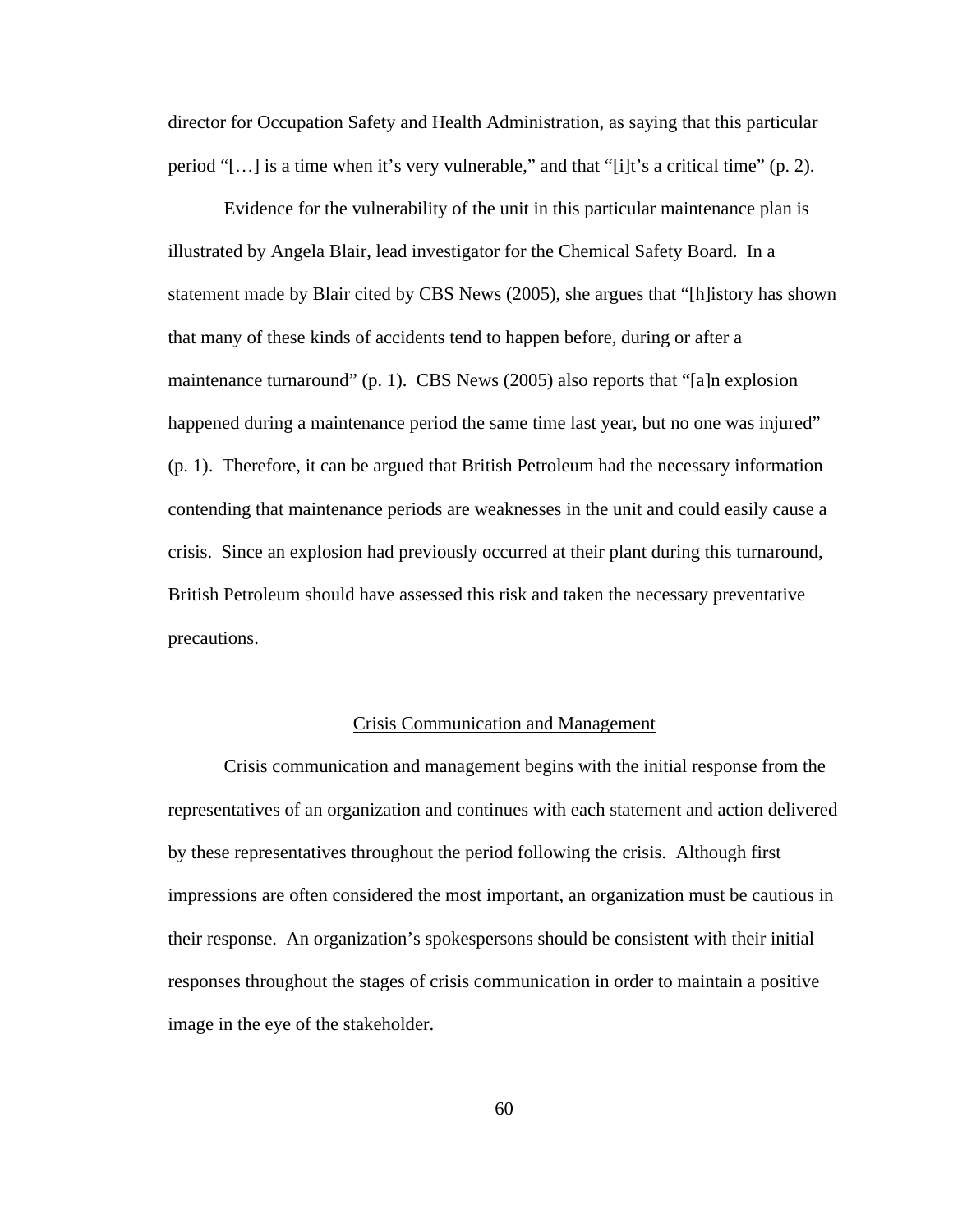British Petroleum is generally consistent with the communication strategies that they employ throughout the duration of the crisis. From the initial response to the early stages of crisis communication, defined as those statements made before the release of the Fatal Accident Interim Report, British Petroleum frequently uses Coombs' ingratiation and excuse, Hearit's apology/regret, and Benoit's corrective action and bolstering. However, following the release of the Fatal Accident Interim Report, labeled the later stages of crisis communication, British Petroleum moves into full image restoration through the use of Benoit's full apology and compensation, accident, and corrective action strategies.

## The Initial Response

In times of crisis, the initial response made by a spokesperson is crucial to the public and stakeholders' perception of the organization. According to Coombs (1999), "[c]risis managers are encouraged to be quick, consistent, open, sympathetic, and informative" (p. 114). Clearly, first impressions are everlasting and must be handled with care. British Petroleum's initial response to the public occurred at 7:29 p.m. (CT) and was delivered by Don Parus, the Texas City refinery manager in the form of a written statement distributed by PR Newswire.

Parus begins the response with expressing the sorrow that he and British Petroleum are experiencing concerning the crisis. Parus (2005c) states, "[w]ords cannot begin to express how I and the people of BP feel right now. This is an extremely sad day for Texas City and BP" (n.p.). He also uses this response to provide information about the explosion, detailing the time that the explosion occurred and the time that the fire was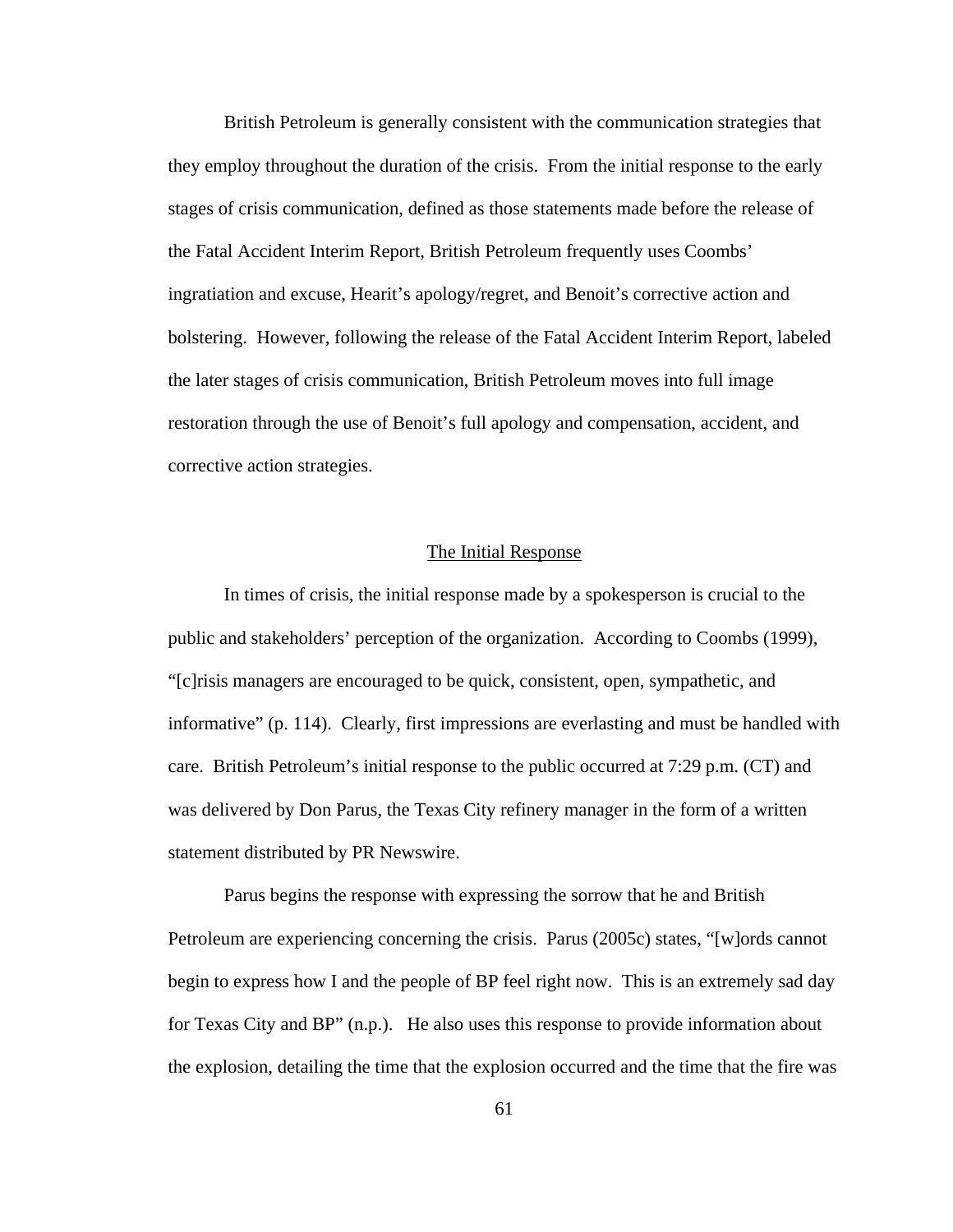extinguished. The process of accounting for workers and an unofficial fatality and injury report is discussed, as well. Finally, Parus continues by discussing actions that are being taken by British Petroleum, specifically:

> [w]e are providing employee assistance program (EAP) counseling and pastoral help to responders, employees, workers, and families. We are continuing to work to account for all personnel. We are continuing to secure affected areas, and helping ensure that proper humanitarian assistance is available at the site and area hospitals. We are also calling more people to help. The company also is working with officials to mobilize the incident investigation team. (n.p.)

This initial response follows the guidelines given by Coombs in that it is quick,

sympathetic, and informative based on the above-detailed summary.

# Early Stages of Crisis Communication

## Ingratiation and Excuse

In a letter to refinery employees written by Don Parus and released at 10:16 p.m. (CT) on the day of the explosion, ingratiation and excuse are embedded in the expression of sorrow for the loss and injury of workers. Parus (2005a) writes, "[w]e have made strides in safety and felt we were making progress. These events must remind us that whatever we have done it is just not enough" (p. 1). In many ways, this statement serves as a combination of ingratiation and excuse as Parus reminds employees of the improvements in safety that have been made while, at the same time, arguing that even these improvements could not keep the tragedy from happening, thus excusing British Petroleum from the ability to control the event.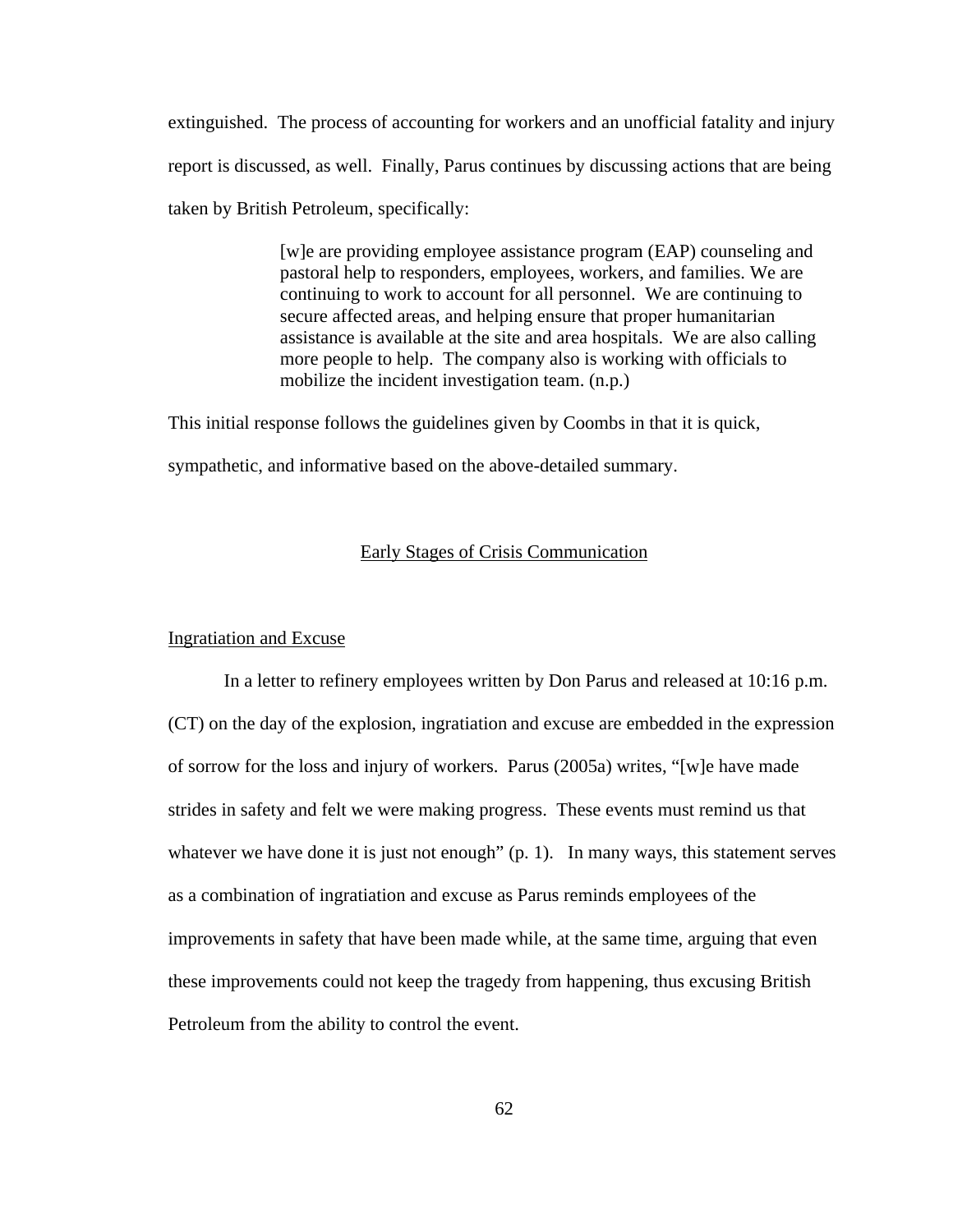It is worthy to note that, embedded in this act of ingratiation and excuse is the use of inclusive language, such as referring to employees and management collectively as "we," "family," etc. The use of inclusive language allows British Petroleum to set a common ground between the speaker and audience, connecting an otherwise divided audience. Parus establishes this common ground using the word "family." According to Parus (2005a), "[m]ere words are inadequate to describe the tragedy that struck the BP Texas City family Wednesday afternoon" (p. 1). Additionally, he states "[o]ur loss is full and personal  $[...]$ " (p.1). He then continues to use further inclusive language as he suggests, "[w]e must spend the time ahead watching out for one another and allowing each of us to work out our feelings in our own way. It is vital that we do not let this emotional overload put any more of us at risk" (p. 1). By using words such as "our" and "we," Parus establishes a common ground of the audience, showing that he is feeling the same emotions and is grieving in the same way as they are.

Additionally, British Petroleum's annual sustainability report had gone to press prior to the explosion. Upon delivery of the report, a letter from John Browne was inserted into copies. This letter, dated April 2005, was similar in pattern to Don Parus' letter to employees in that it combined ingratiation and excuse in a simple statement. Browne (2005b) writes, "[t]his incident comes at a time when BP's overall safety record has been on an improving trend. It is a forcible and tragic reminder of how things can go wrong, and how safety is something which has to be newly secured every day" (p. 1). Once again, this strategy allows Browne to remind stakeholders of the positive accomplishments that British Petroleum has made, while showing that these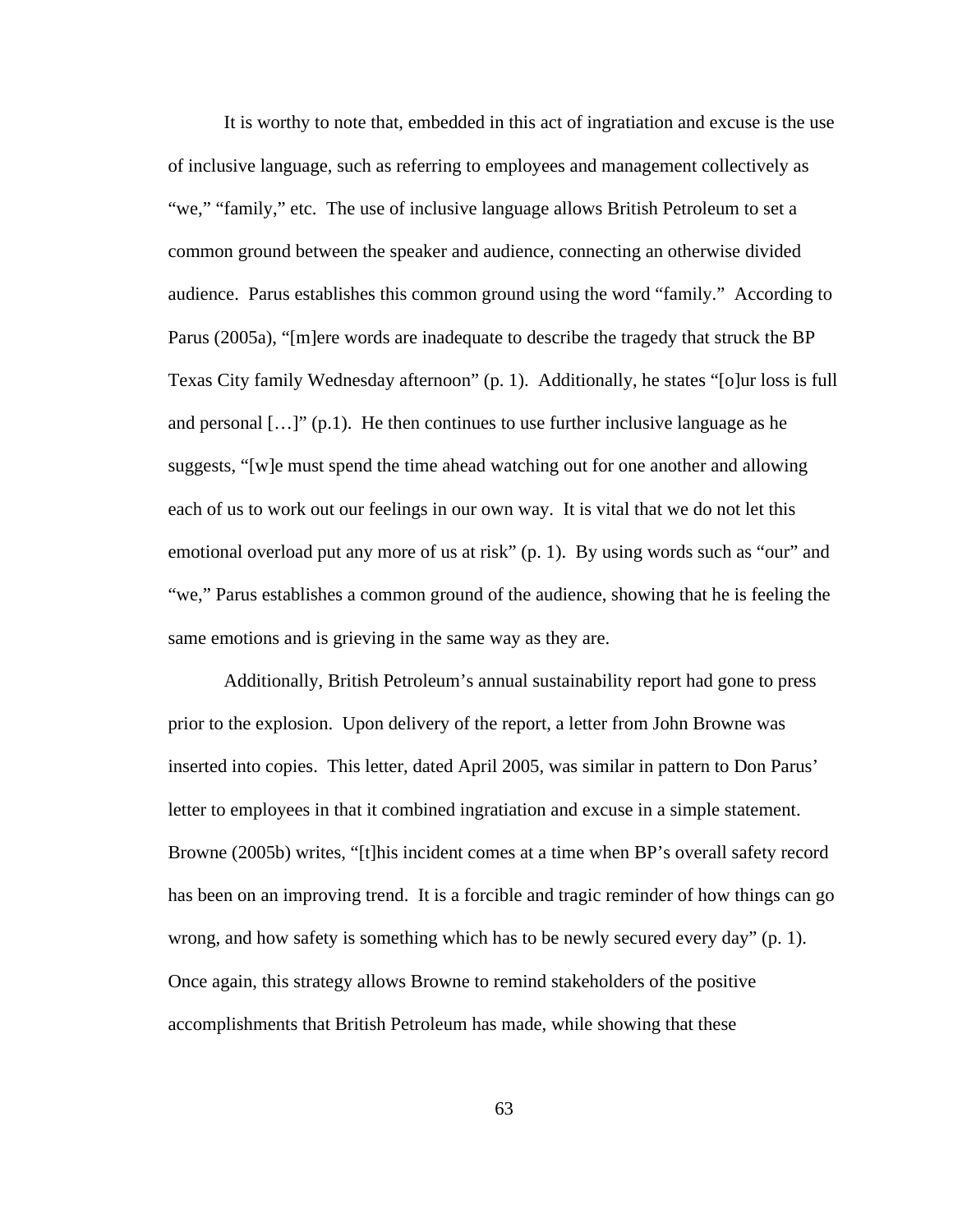accomplishments could not prevent the explosion, once again excusing British Petroleum from the ability to control the incident.

In a March 24 statement to the media given by Chief Executive John Browne, ingratiation is employed as Browne reminds the public of the positive measures taken by British Petroleum during the crisis. In reference to British Petroleum, Browne (2005a) states:

> [u]nder the most difficult of circumstances they kept the rest of the refinery safe. They contained the incident, extinguished the fire, stabilized and arranged for the transport of the injured to the hospital, accounted for those working in the facility at the time of the explosion and provided information and support to concerned family members" (p. 1)

Using this strategy in this way allows British Petroleum to appear to be successful in times of crisis and to have the ability to sustain what could have easily become a larger crisis.

Similarly, in a speech delivered to the International Regulators' Offshore Safety Forum in London, Tony Hayward, Chief Executive of Exploration and Production uses ingratiation to incorporate the Texas City, Texas, explosion into a speech about British Petroleum's safety. Hayward (2005), discusses the improvement of British Petroleum's safety record by arguing:

> [...] our safety performance has improved significantly, though not as far as we would wish. However, compared with 1999, not only are fewer people being harmed, but we have achieved a significant reduction in the number and severity of incidents (p. 1)

Along with this statement, Hayward goes on to detail safety record improvement ratings and the implementation of standards and programs to improve safety. Considering that this speech is being delivered to stakeholders at a convention, it is a prime example of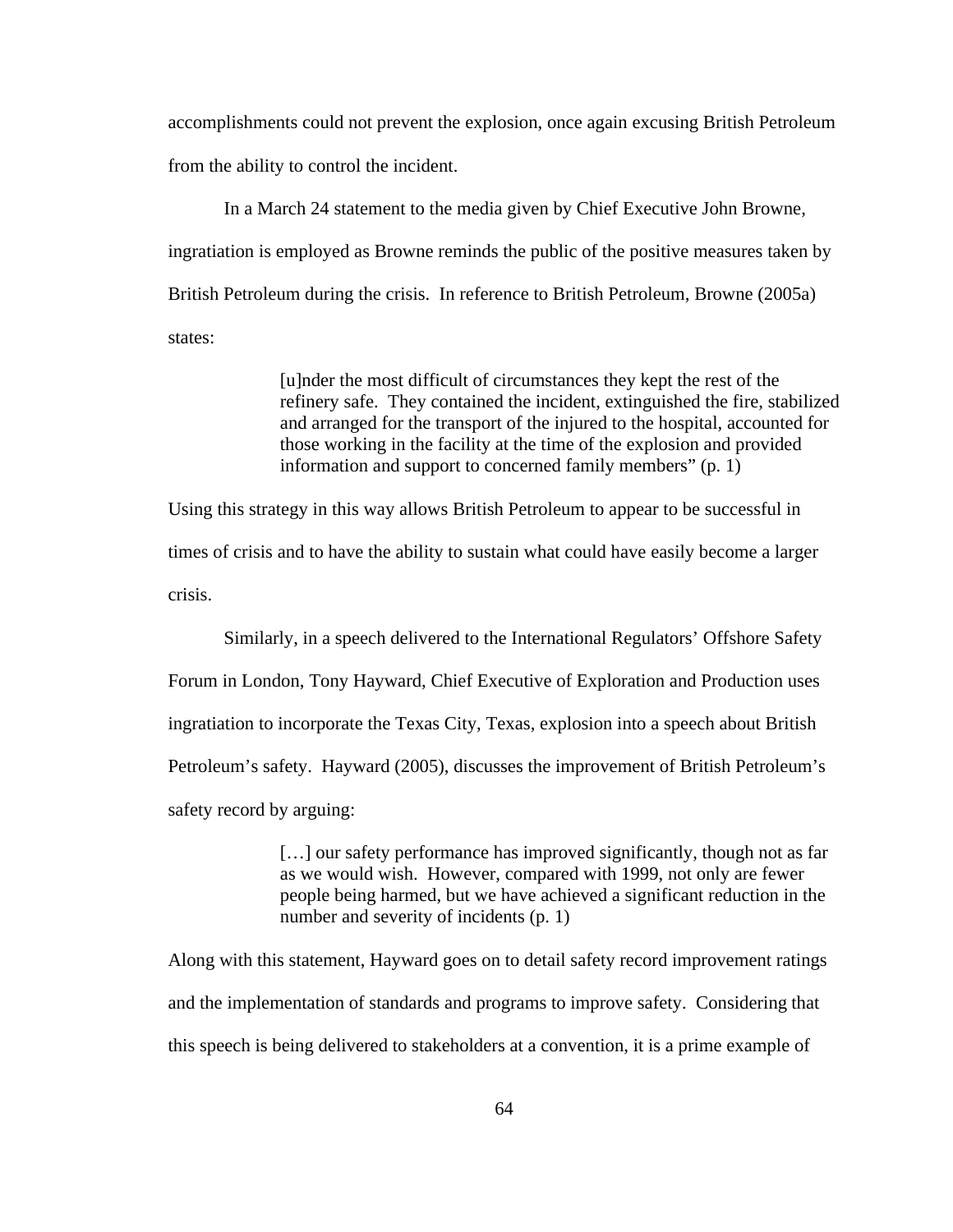ingratiation, highlighting the positive achievements of British Petroleum to overshadow the threat to safety that has occurred.

# Apology/Regret

British Petroleum America's President, Ross Pillari, arrived in Texas City on March 24, 2005 to visit the site of the explosion. During this visit, Pillari issued a quick statement of apology to the media. In this statement, Pillari (2005a) says, "I am here today to express BP's deep regret over yesterday's accident" (p. 1). Similarly, in a question and answer session following Browne's statement to the media, Browne replies to one question stating that British Petroleum regrets all of the incidents that have occurred this year. Additionally, apology is also used in a letter to employees signed by Browne and distributed on March 24. Browne (2005c) ends the letter with the following statement: "[o]n behalf of BP, I express my own deep regret for this tragedy" (p. 1). The coupling of apology and regret in this stage of crisis communication is used as a strategy by British Petroleum to avoid asking for forgiveness, while giving the illusion that they are doing so to their stakeholders.

#### Corrective Action and Bolstering

Corrective actions were employed by British Petroleum as early as six hours after the explosion occurred. By 7:10 p.m., a set of phone numbers were released for family members to call to retrieve information about the explosion and their loved ones. A property claims number was also released for those community members whose property was damaged by the explosion. Support personnel were made available to provide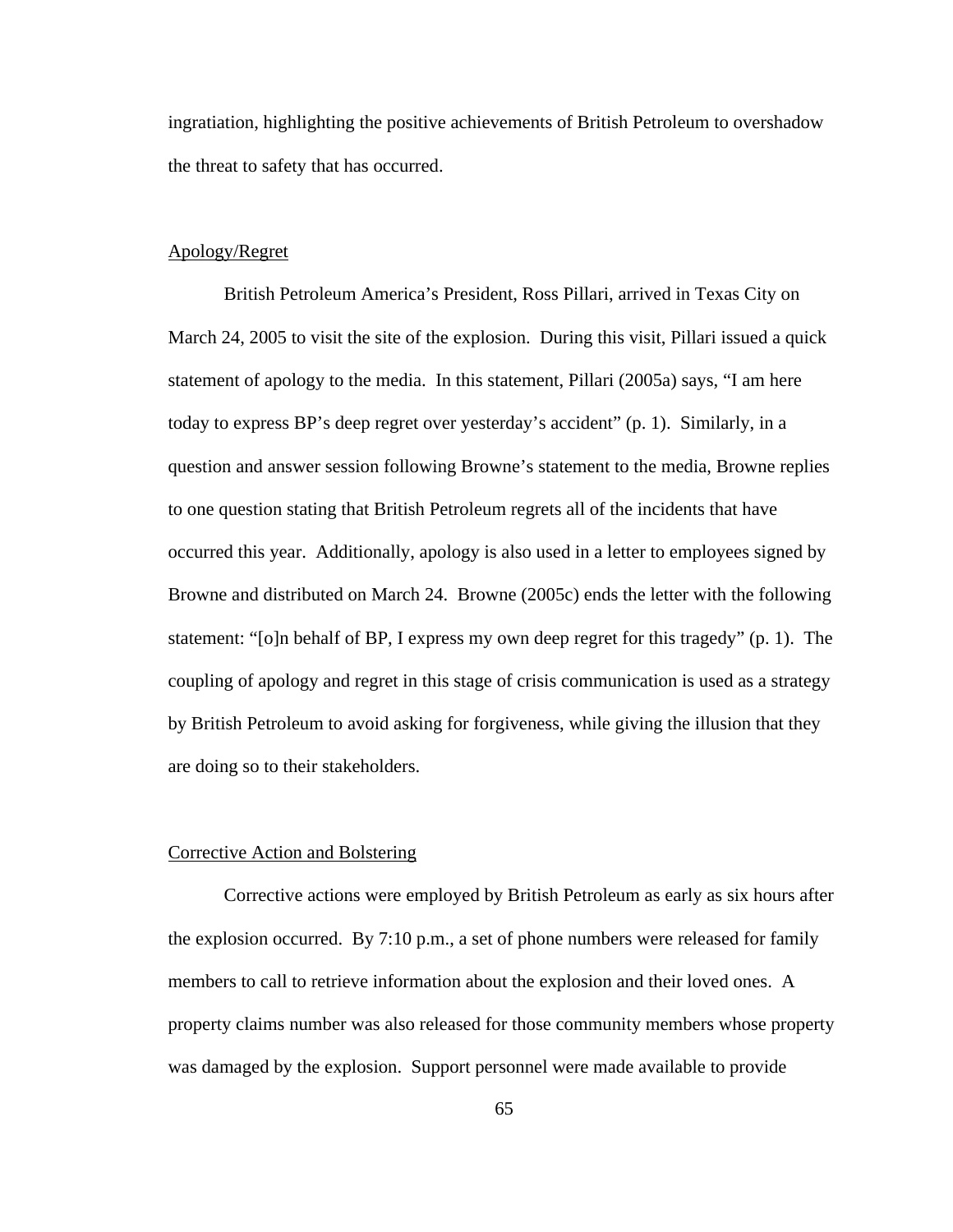assistance to the victims' relatives and hotel accommodations were provided for families who had traveled to the area (British Petroleum, 2005c). By the following day, British Petroleum set up a website (http://www.bpresponse.org) to relay information about the explosion to community members and other stakeholders. This website has boosted British Petroleum's availability to stakeholders through the inclusion of press releases, incident fact sheets, videos and, most importantly, a questions/comments form where inquiries about specific information concerning the explosion can be answered by British Petroleum spokesperson, Hugh Depland.

In addition to the early corrective actions, the corrective action strategy is used in conjunction with ingratiation in the earlier mentioned statement to the media given by John Browne. Browne (2005a) says, "[f]inally, I am here to assure those who work in the Texas City refinery and those who live in the community that we will leave nothing undone in our effort to determine the cause of this tragedy and prevent similar events in the future"  $(p,1)$ . Browne, although not yet taking corrective action, vows to do so in order to prevent similar tragedies. Moreover, in an investigation update, Depland (2005) states that, in addition to mourning those whose lives have been lost, "[…] we are determined to learn from this tragedy and make our sites safer places to work" (p. 1).

Also, in a statement released by BP America (2005), corrective action is illustrated as British Petroleum lists the steps they have taken to reinforce safety and prevent similar incidents from occurring. The actions employed include a review of every process unit's safety protection system, a relocation of personnel from trailers within 500 feet of blowdown stacks and flares, relocation of those whose jobs do not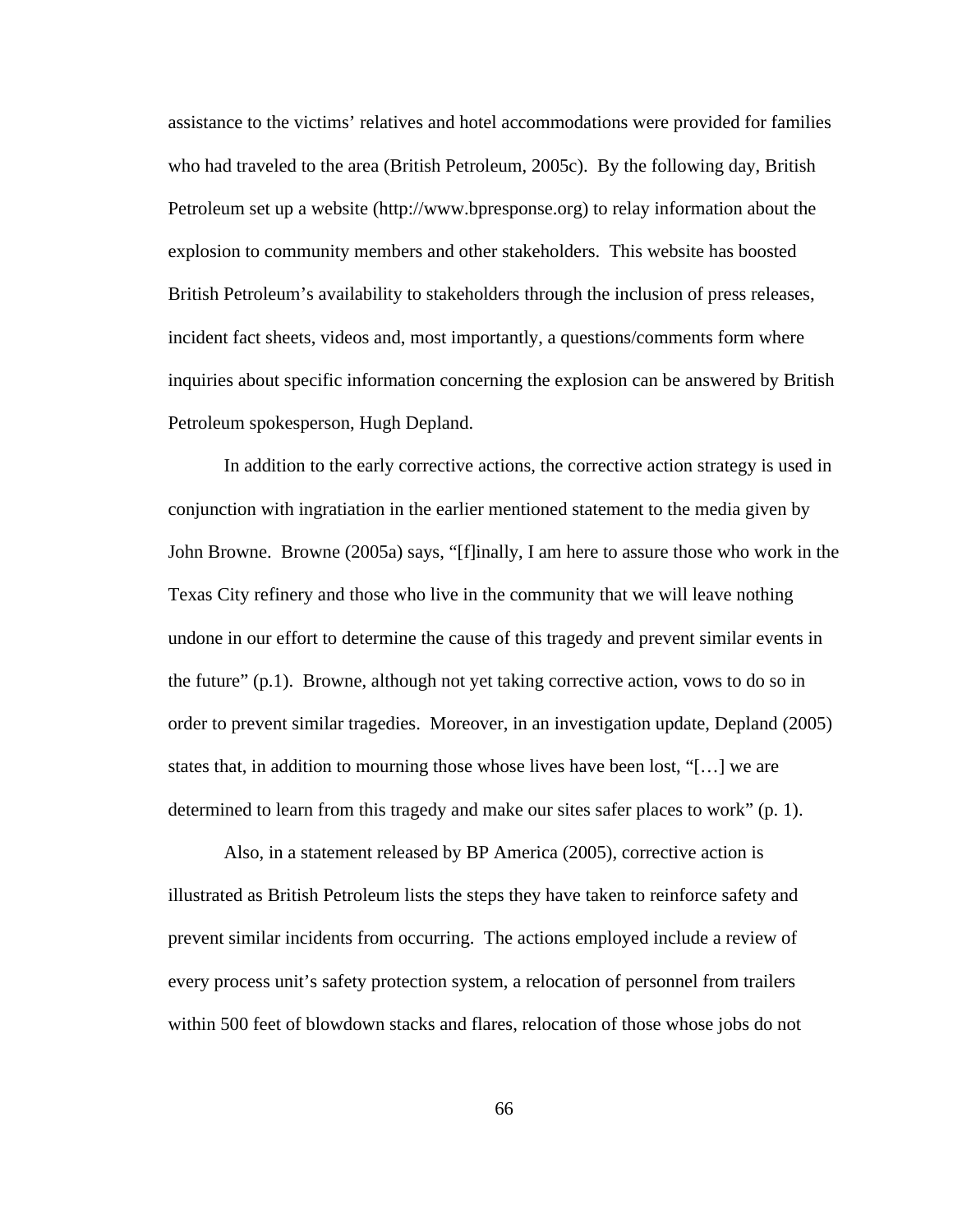require them to be located near refinery equipment, improved internal emergency communication, and a review of all safety emergency systems (p.1).

Bolstering is also evident in the early stages of crisis communication, as a personal reflection letter from Don Parus to British Petroleum employees dated March 25, 2005 illustrates. In this letter, Parus (2005b) says, "Texas City Mayor Matt Doyle stood by Group Chief Executive John Browne and publicly praised BP, the Texas City site and our work to contain this emergency, care for the injured and prevent further damage to the community" (p. 1). He goes on in the letter to say, "[w]e have been making good improvement in our safety and we do not want to lose these gains" (p. 2). By highlighting the praise of the mayor and the improvement in the company's safety record, Parus uses bolstering to remind the employees of the positive occurrences within the organization.

#### Later Stages of Crisis Communication

## Full Apology and Compensation

Following the release of the Fatal Accident Interim Report, Ross Pillari delivered a statement at a press briefing. In this statement, Pillari quickly changed his apology strategy from solely a regret-filled tactic to a statement of regret followed by a full apology with remarks on compensation. According to Pillari (2005b), "We regret that our mistakes have caused so much suffering. We apologize to those who were harmed and to the Texas City community" (p. 2). This statement now moves British Petroleum into accepting full responsibility for the explosion.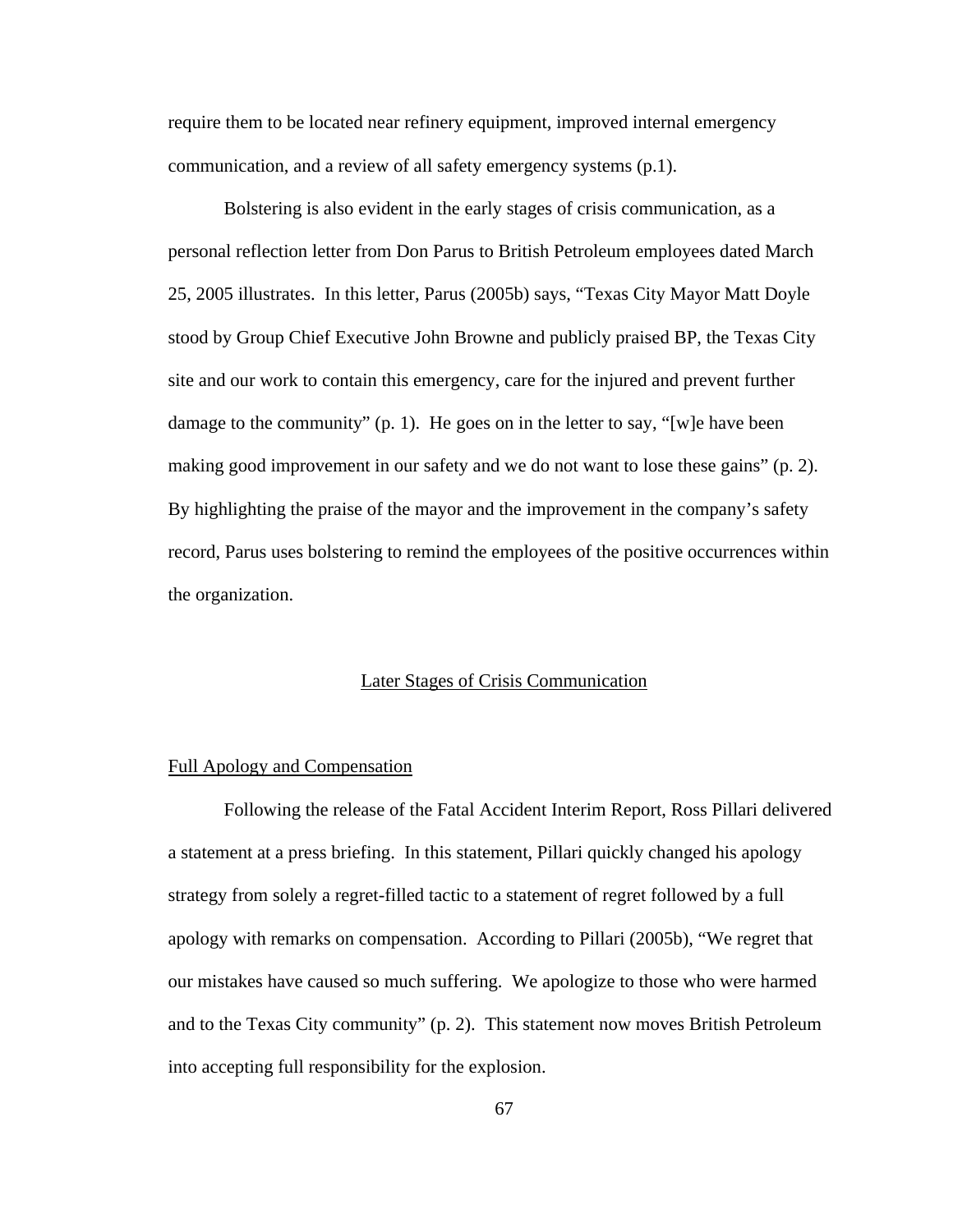In addition to this, Pillari (2005b) states that "[…] we can assure that those who were injured and the families of those who died receive financial support and compensation. Our goal is to provide fair compensation without the need for lawsuits or lengthy court proceedings" (p. 2). Pillari goes on to discuss how British Petroleum has begun contacting families and is attempting to expedite and simplify the settlement process. Therefore, in this statement, Pillari is publicly stating that the organization takes full responsibility for the explosion and asks for forgiveness while providing compensation to restore the public's image of British Petroleum.

Also, in a statement made by British Petroleum clarifying a news report made by the Houston Chronicle, a full apology is issued for mistakes made in the language used by British Petroleum's spokespersons to describe the causes of the incident. British Petroleum (2005b) says, "[i]n speaking about the report, we have sometimes described the immediate critical factors as root causes. This has caused some confusion, for which we apologize" (p. 1). Although this is not a direct apology in response to the occurrence of the crisis, it is an apology for the discourse that has been used in statements concerning the incident.

### Accident

Pillari (2005b) turns to a description of the conclusions of the investigation and cites worker error as a cause for the explosion. In this sense, Pillari uses the accident strategy, citing that the incident was a result of worker misdeeds but was not intentional. According to Pillari (2005b), "[i]f ISOM unit managers had properly supervised the startup or if ISOM unit operators had followed procedures or taken corrective action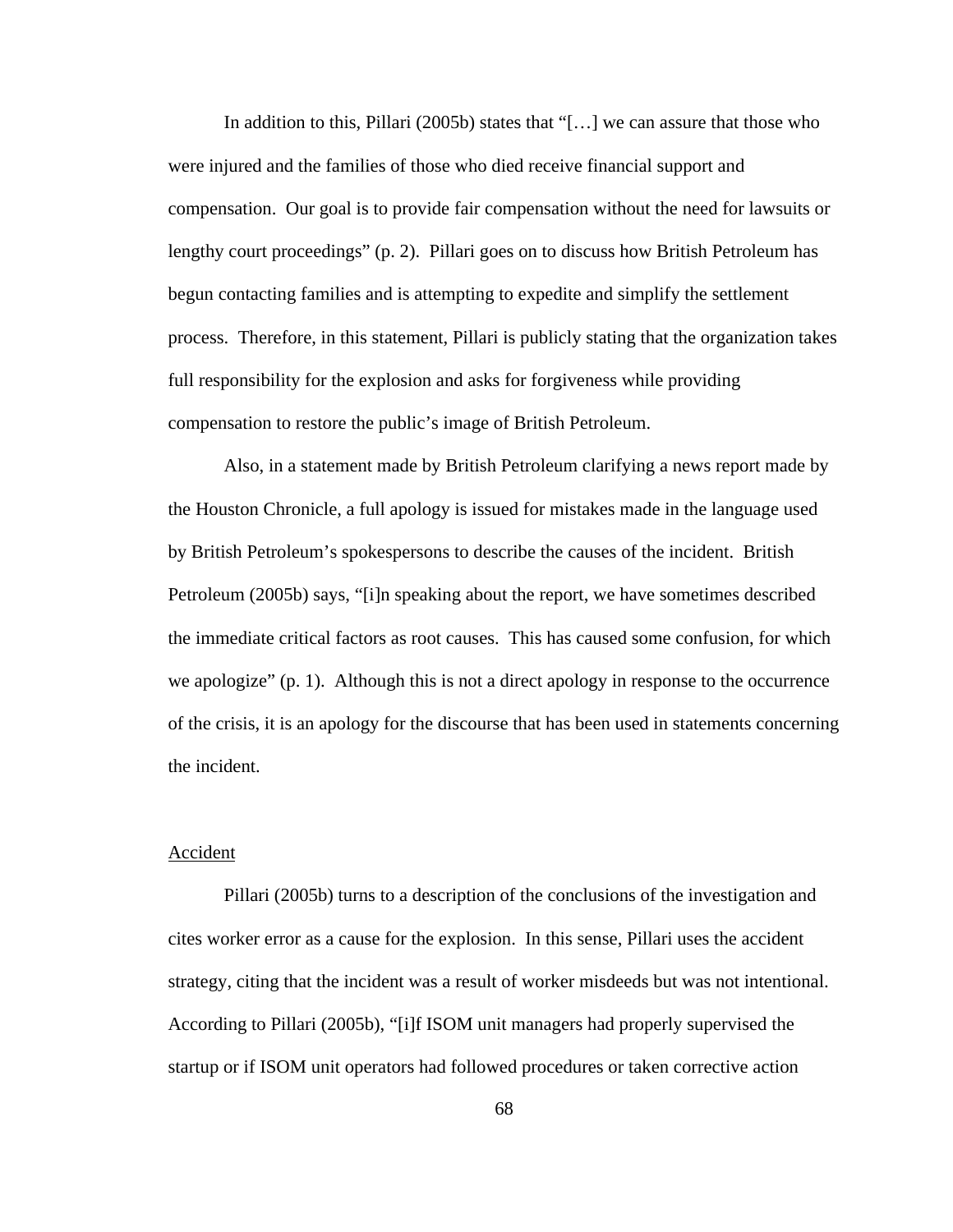earlier, the explosion would not have occurred" (p. 3). He also uses the word "mistake" in his explanation of the sources of the tragedy specifically stating that "[t]he mistakes made during the startup of this unit were surprising and deeply disturbing. The result was an extraordinary tragedy" (p. 4). Based on this statement, Pillari allows British Petroleum to take responsibility for the tragedy but reinforce the idea that the explosion was unintentional.

#### Corrective Action

The final strategy employed by British Petroleum after the release of the Fatal Accident Interim report is corrective action. In the aforementioned statement made by Pillari, corrective action is a clear task as causes for the explosion are determined and could have been prevented. Pillari (2005b) discusses actions that British Petroleum has taken to prevent similar crises in the future. These actions include the prohibition of occupancy of trailers within 500 feet of stacks and flares, the removal of non-essential personnel from the site, a new facility sitting study to be led by a third party, the requirement of the presence of supervisors at their units when complex operations are underway, documented handover discussions for shift changes, the elimination of heavier than air hydrocarbon vapors from stacks at the Texas City, Texas and Whiting, Indiana refineries, a modification of the 12 units, and a comprehensive examination of all process related atmospheric relief systems at all BP-operated refineries. Additionally, British Petroleum is reportedly in the process of signing a contract to locate British Petroleum and up to 500 of its employees and contract workers into the former Big Kmart building, rather than having them located in trailers around the plant. By moving contract workers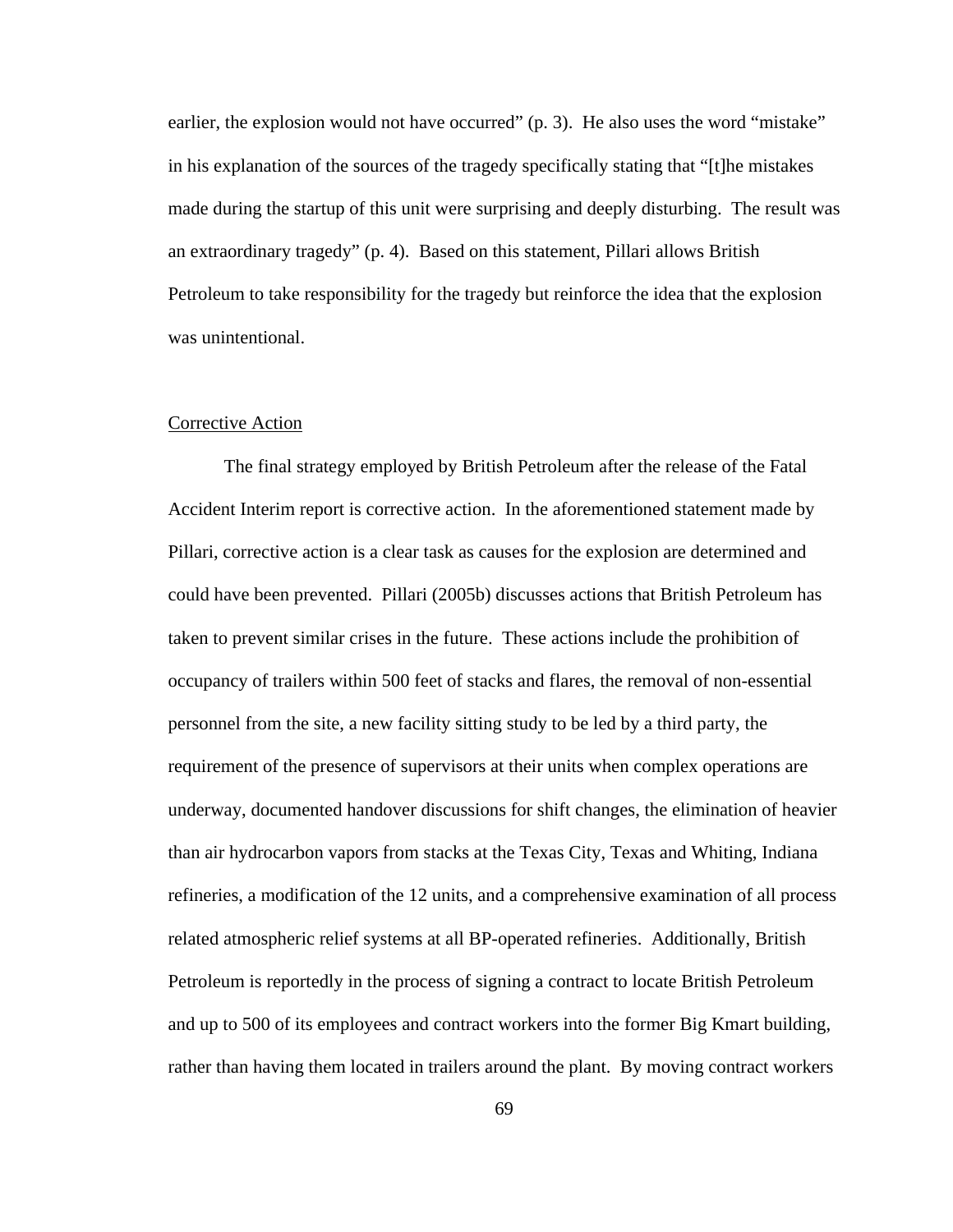into this building, corrective action is being taken as the cause of the explosion was, presumably, due to exhaust from idle trailers that the workers were staying in, igniting the vapors from the stacks. According to Aulds (2005d), "[t]he move is part of BP's reaction to the March 23 explosions at its Texas City refinery" (p. 1).

In addition to safety procedures implemented as corrective action, Pillari discusses disciplinary action to be taken against employees responsible for the explosion. Pillari (2005b) says:

> [...] we have begun disciplinary action against both supervisory and hourly employees directly responsible for operation of the Isomerization Unit on March 22 and 23. As our investigation continues, and as our understanding of what happened and why improves, we may be required to discipline others. The actions taken will range from warnings to termination of employment. (p. 9)

By issuing disciplinary action against the employees the organization has deemed as being responsible for the incident, British Petroleum shows that they are taking action against the possibility for a similar occurrence in the future.

Finally, British Petroleum has begun its settlements with the injured and families of the deceased. According to Aulds (2005b), 10 of the 12 cases that Attorney Joe Jamail is handling have been settled, with the other two close to being settled. At the time of research for this study, about five other cases were close to settlement, as well. A quick settlement is meant to allow British Petroleum to restore their image and continue with its normal operations as quickly as possible.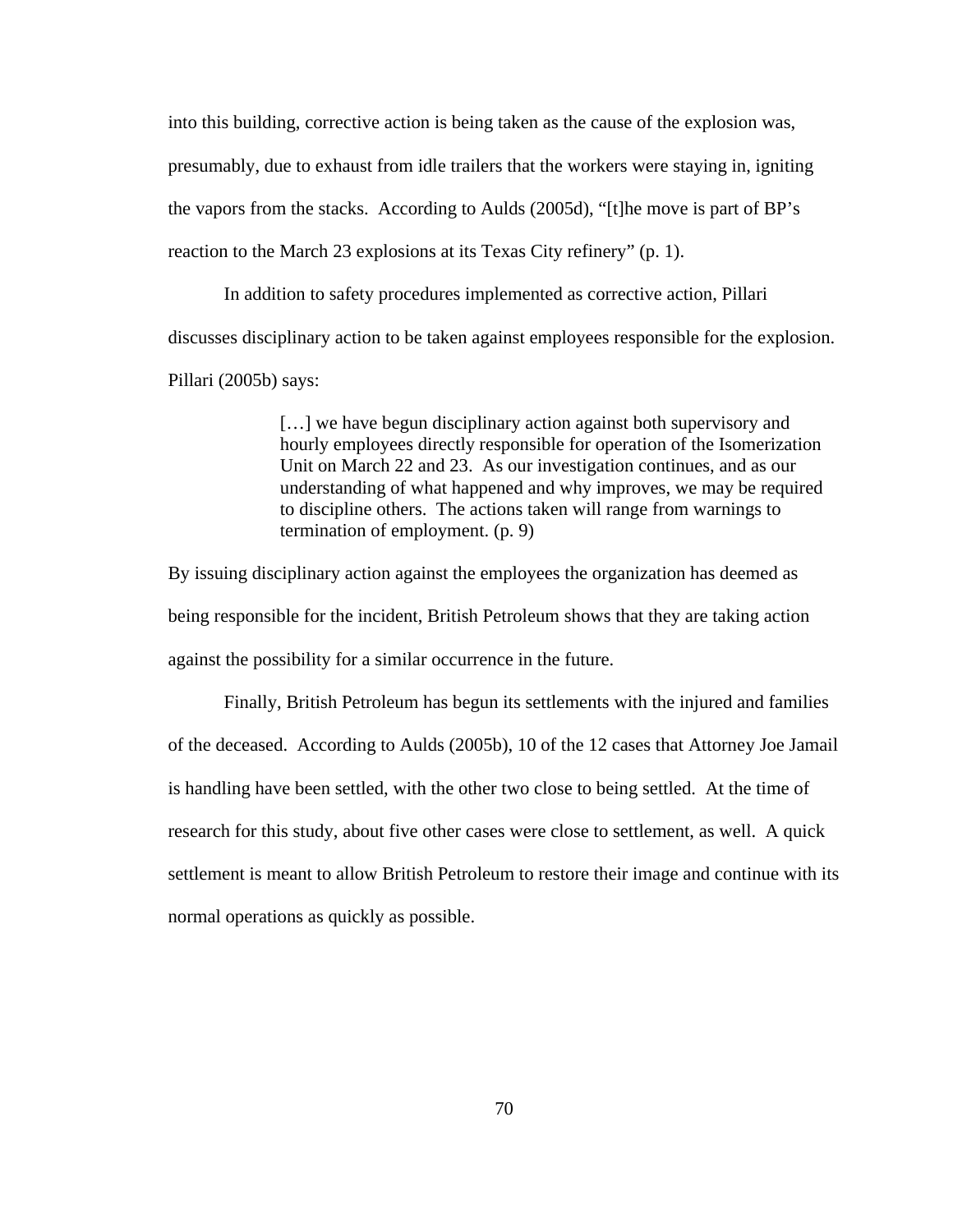#### Phillips Petroleum Case History

According to Staff and Wire Reports (2000a), the site of the March 27, 2000, explosion at Phillips Petroleum was the same unit that killed two workers and injured four others in June of 1999 (p. 11). Furthermore, on October 23, 1989, 23 people were killed and 130 workers injured when a series of explosions in a polyethylene reactor occurred. Notably, as a result of an investigation of the October 1989 incident by the Occupational Safety and Health Administration, it was […] found that four highly flammable gases escaped from an open valve, forming a huge vapor cloud that traveled through the plants within seconds because of high pressure. A series of explosions occurred after something ignited the cloud" (Staff and Wire Reports, 2000a). Additionally, there was no record of backup protection such as a double valve to ensure against valve failure being used in the unit.

Based on this information, it can be inferred that Phillips Petroleum is familiar with malfunctions and explosions occurring in their Pasadena plant, particularly reoccurring in the same K-Resin unit. As previously stated, the March 27, 2000 explosion occurred at approximately 1:22 p.m. at Phillips Petroleum's K-Resin unit. According to Rendon (2000d), "[t]he tank was one of four 10,000-gallon-capacity dry butadiene tanks clustered in the center of the K-Resin unit, on the north side of the 640 acre Phillips complex on Texas 225" (p. A1). Rendon, Bryant, Hopper, and Antosh (2000) report that huge flames erupted after the blast, "[…] sending a massive column of black smoke upward and spurring area school officials to seal their buildings and keep children inside as a precaution against the possibility of toxic fumes" (p. A1).

71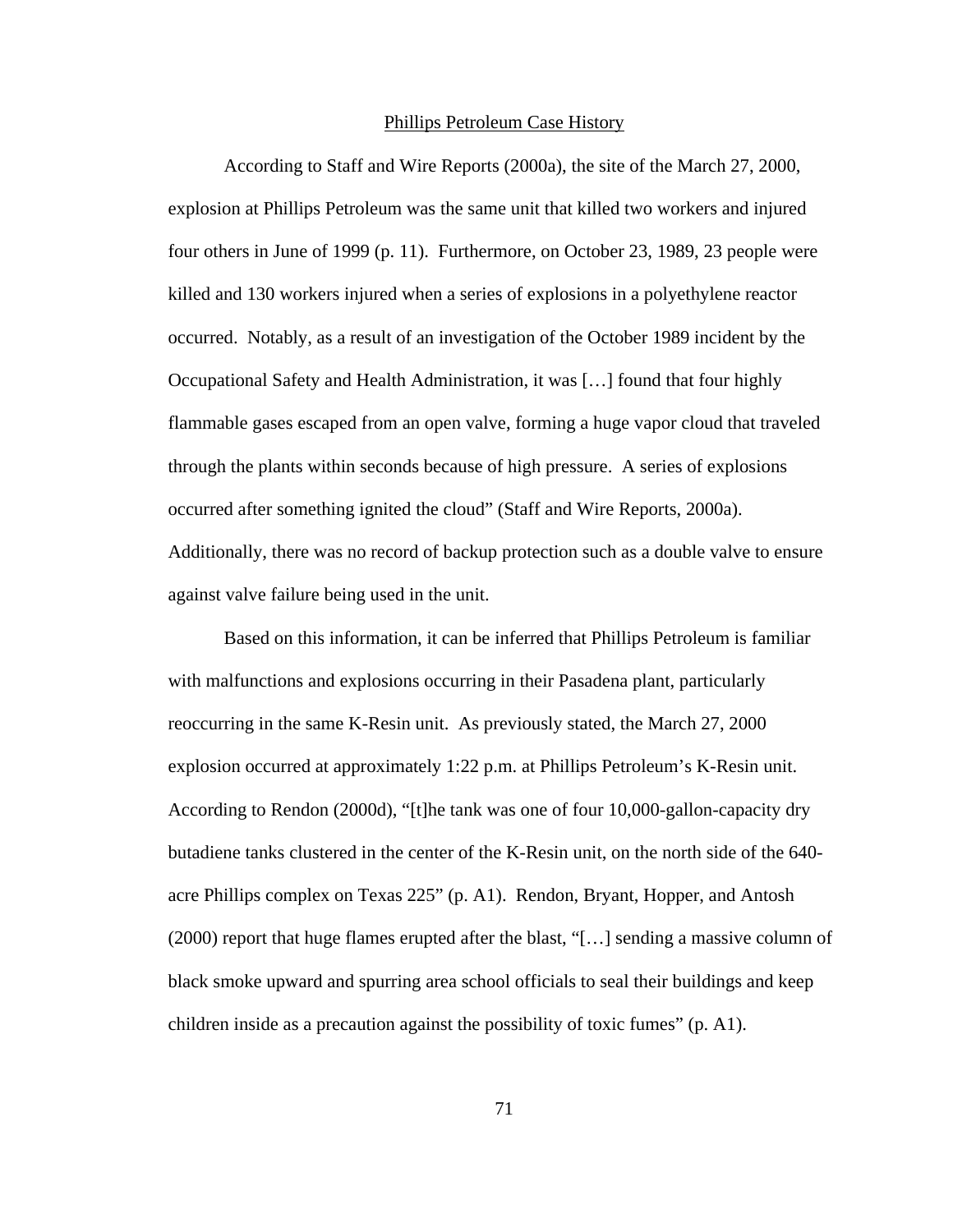Plant alarms sounded but, due to repairs being made to the local siren system, the city of Pasadena's siren system did not alert residents until 1:45 p.m. A total of 23 campuses in the Pasadena school district and eight schools in the Galena Park district followed shelter in place procedures until the all-clear was given for area schools and homes at 3:25 p.m. According to Rendon et al. (2000), "Pasadena school buses, meanwhile, were used to help evacuate employees and take them to the credit union, where supervisors conducted a head count. They were taken back to the plant about 4 p.m. to get their vehicles" (p. A1). The fire was finally extinguished shortly before 5 p.m. Additionally, the body of a missing employee was discovered five hours after the accident occurred (Nichols, 2000a).

According to Stack (2000), Phillips Petroleum Spokesperson Norm Berkley stated that the Pasadena plant employs about 850 people, 600 of which would have been on duty at the time of the explosion (n.p.). Of the 600 workers, one was killed and 71 were injured due to burns, smoke inhalation, cuts from flying debris, and other injuries and were sent to area hospitals for treatment and evaluation. According to White (2000), of the 71 injured, 32 were employees of Phillips Petroleum, while 39 were employees of the H.B. Zachry contracting firm.

As of Tuesday, March 28, 2000, five workers remained in critical condition at Hermann Hospital with burns over 35 percent to 70 percent of their bodies, four other patients at Hermann were listed in serious but stable condition with burns ranging from 15 percent to thirty percent of their bodies, and five were treated and released (Bryant, 2000). Twenty-seven patients were taken to Bayshore Medical Center for treatment, where only two remained under observation and in stable condition. Twelve patients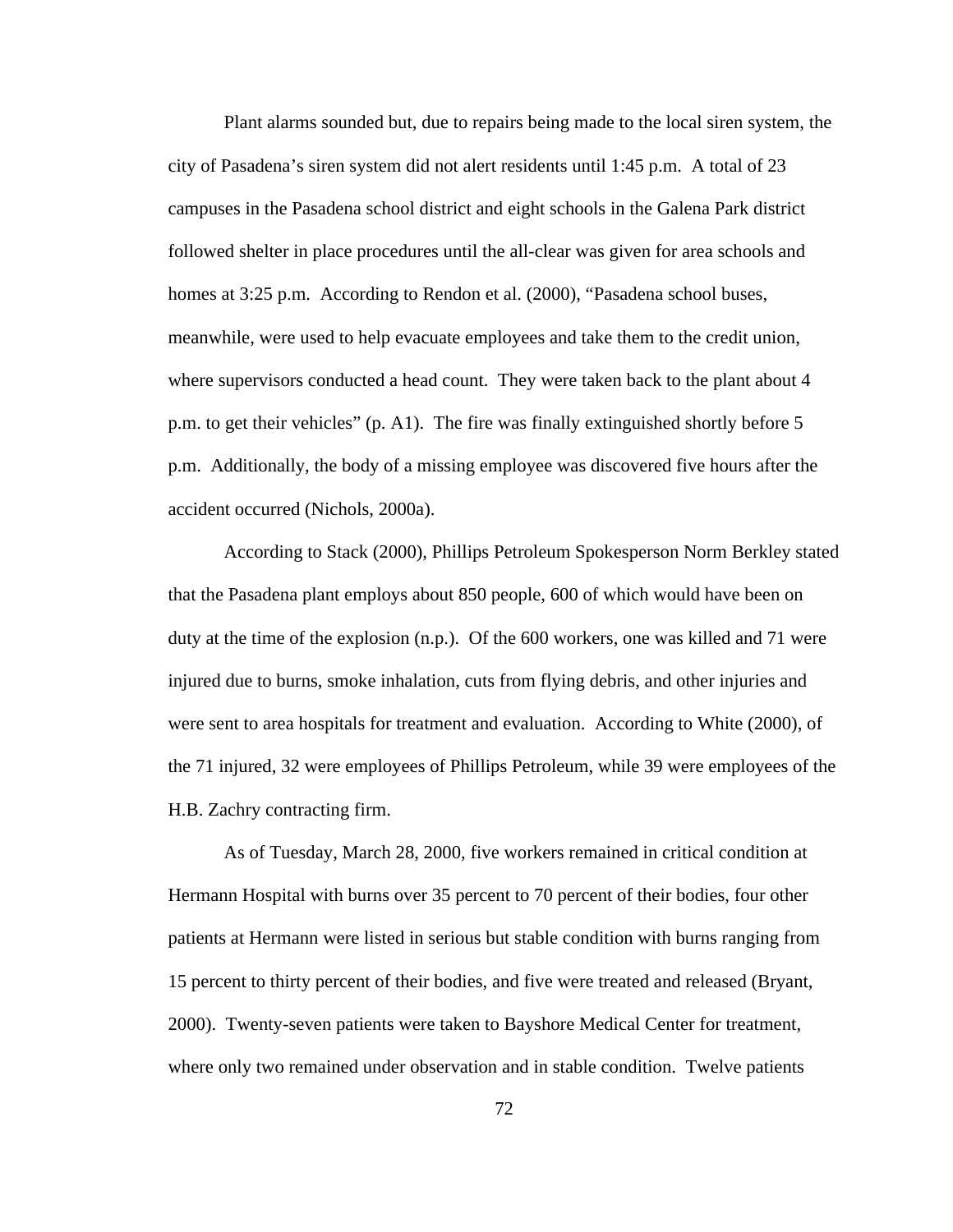were treated and released at East Houston Regional Medical Center, and nine patients were taken to Ben Taub, where three remained in fair condition (Bryant, 2000).

On April 14, 2000, District Judge Harvey Brown Jr. issued a two-week long restraining order to ensure that evidence from the explosion is preserved. According to Rendon (2000b):

> Brown ordered that no evidence or documents concerning the explosion be altered, destroyed or disrupted […]. The restraining order also bars Phillips from destroying, altering or moving any equipment damaged in the blast without giving 48 hours' notice to the plaintiff's attorneys or their agents and giving them an opportunity to inspect and photograph the equipment. (p. A35)

The restraining order was sought in response to allegations that a Phillips supervisor and engineer tampered with a lockbox in a secured area of the plant. It is possible that this lockbox would contain data that may help explain the cause of the explosion.

Rendon (2000c) states that, as of April 14, 2000, prosecutors argued that it would be premature to begin their investigation of the explosion until the Occupational Safety and Health Administration and the FBI have completed their investigation (p. A36). However, on April 15, 2000, Phillips Petroleum officials argued that "[a] chemical reaction created by residue at the bottom of a storage tank is the 'most plausible' cause'' for the deadly explosion (Asher, 2000). According to Esposito and Ledson (2000), "[t]he tank in question had been shut down for routine maintenance. Workers had thought the tank was empty" (p. 6). The K-Resin unit was closed pending further investigation.

On September 21, 2000, the Occupational Safety and Health Administration proposed fining Phillips Chemical Co. \$2.5 million for the explosion, although the company said it would vigorously appeal the citations. According to Rendon, Sixel, and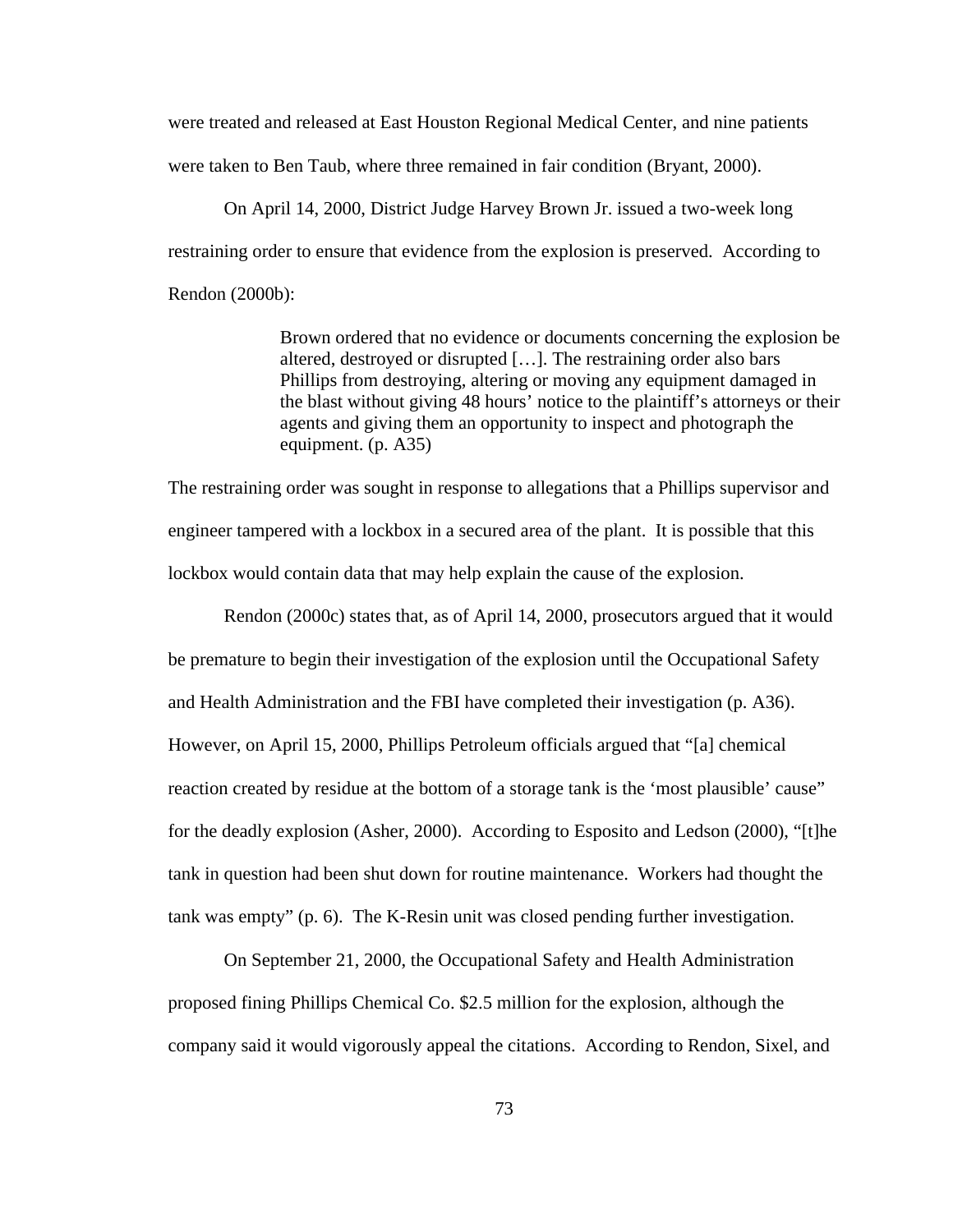Moreno (2000), "OSHA's proposed fine included \$2.1 million for 30 alleged willful violations for failure to train plant operators and \$280,000 for four willful violations of process safety management and lockout/tagout standards" (p. A1).

It was also reported that attorneys representing a family in a wrongful-death case against Phillips Petroleum argued that "Phillips Petroleum Co. is engaged in a cover-up and needs to change the way it does business […]" (Mack, 2000). As of January 3, 2002, Phillips Petroleum agreed to pay more than \$2.1 million in penalties for both safety and health violations at its complex. They also "[...] agreed to retain the services of both a process safety management training and operating procedures consultant" and "[…] implement all feasible recommendations of the consultants by July 21, 2002" (Wright, 2002).

## Phillips Petroleum Stakeholders

As told by the history of this crisis, Phillips Petroleum stakeholders are, as follows: Phillips Petroleum Co. and its employees; the employees of contracting firm H.B. Zachry; the families of the deceased victim and the injured workers of past and present Phillips Petroleum crises; the Pasadena, Texas, area community; the Phillips Petroleum stockholders (ticker: P), and the United States citizens who utilize products made with butadiene.

The larger Phillips Petroleum Corporation is a major stakeholder, as the organization's image is impacted by crises such as this explosion, causing them to be atrisk for financial dilemmas. The employees of Phillips Petroleum are stakeholders based on the idea that the organization is, in many ways, responsible for their well-being. As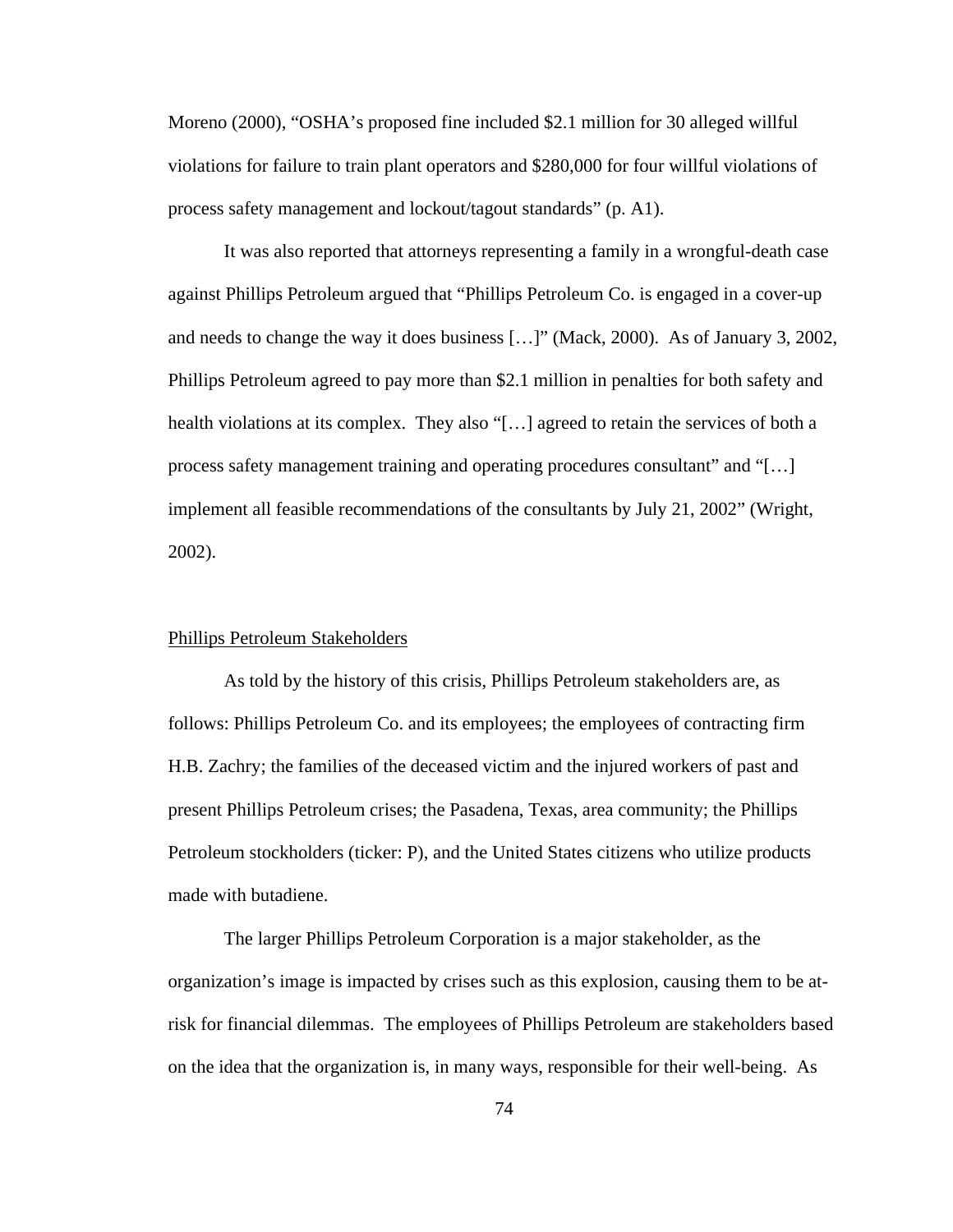accidents at this particular Phillips Petroleum plant are reoccurring, the families of Phillips Petroleum employees are stakeholders, as there is a possibility that their family members may not return home. Contracting firm H.B. Zachry is a stakeholder due to the fact that over half of the employees injured by the explosion belonged to their firm and are at risk for future refinery explosions at Phillips Petroleum.

Additionally, the damage caused by the explosion to nearby homes, as well as the possibility of unhealthy toxins being present in the air enables Pasadena, Texas, and its surrounding areas to become stakeholders. Phillips Petroleum stockholders also serve as notable stakeholders, as they have a considerable amount of financial control over the organization. According to Antosh (2002), "[s]hares of Phillips were down 35 cents to close at \$59.77 on the New York Stock Exchange" following notification of the \$2.1 million settlement of the March 27, 2000, explosion case. Finally, the United States citizens who utilize products made with butadiene are considered stakeholders in this case, as they must incur a possible rise in prices of these products, following an explosion of this magnitude. Since Phillips Petroleum is a leading manufacturer of this chemical, it is fair to say that the possibility for a loss in productivity could result in a rise in existing product prices.

### Phillips Petroleum Key Players

The Phillips Petroleum explosion crisis impacted the Pasadena, Texas, community in such a way that caused the local community and news media to search for answers and more information. Various spokespersons representing Phillips Petroleum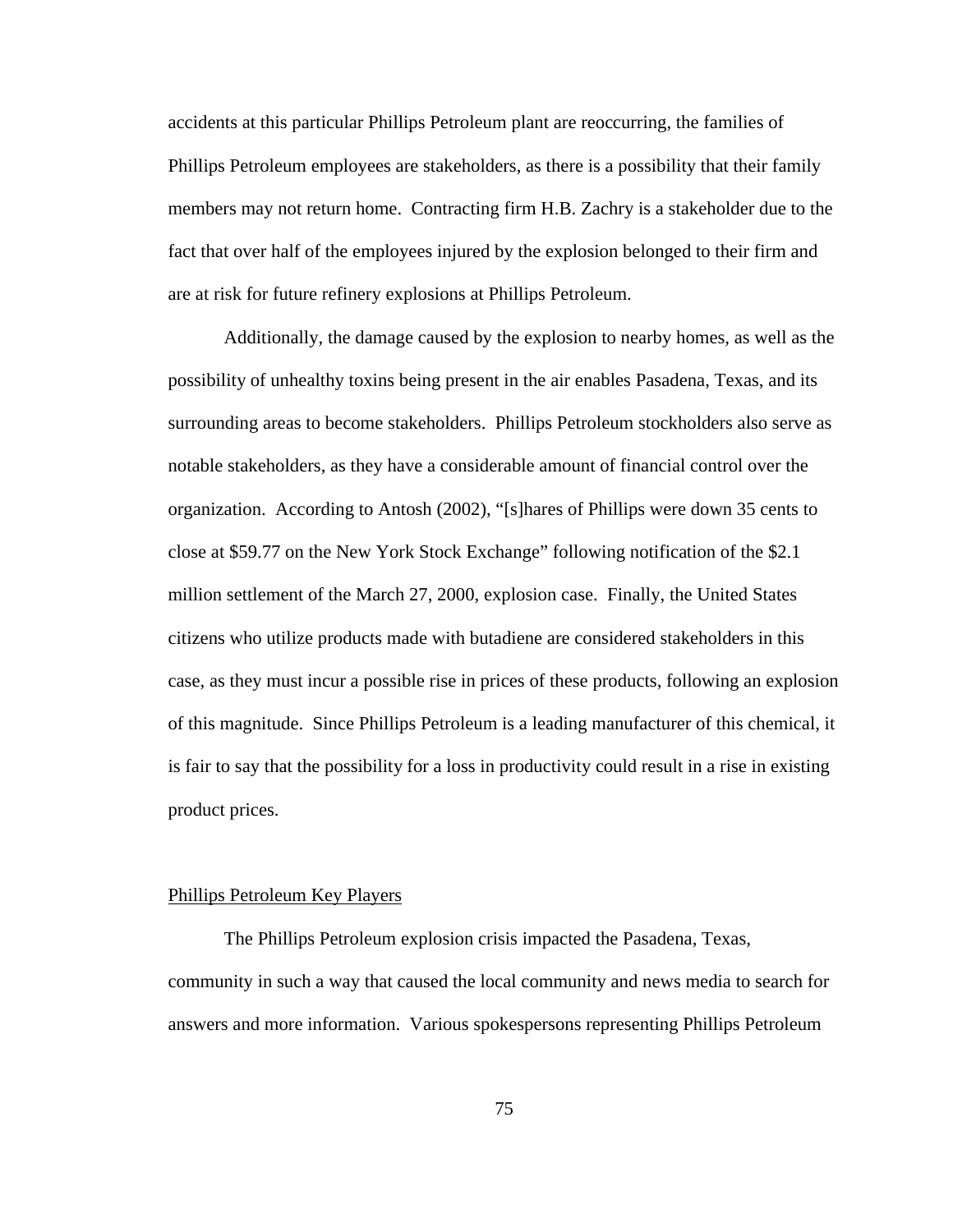Co., H.B. Zachry, and the victims of the explosion and their families are present within the media coverage of this crisis.

Phillips Petroleum's Pasadena plant General Manager Jim Ross and Norm Berkley served as the initial spokespersons for the plant. These individuals detail the amount of employees present at the time of the incident as well as the number of employees who were taken to hospitals with injuries. Additionally, propylene plant manager Kevin Collins also provides response, arguing that the cause of the blast is undetermined but assuring that equipment will not be restarted until it is proven to be safe. Another early response is given by James J. Mulva, chairman and chief executive officer of Phillips Petroleum Co. aimed to express concern and support for injured workers and families through various statements provided to the media.

Evidence of a poor safety record supported by previous inspections and citations against Phillips Petroleum is provided by OSHA's area director of Houston's south division is provided by Ray Skinner. Additionally, secretary-treasurer Joe Campbell of the Paper, Allied-Industrial, Chemical and Energy (PACE) union local 4227 publicly argues for the poor safety record and working conditions at the Pasadena plant.

Following the launch of the investigation led by OSHA, Jere Smith and Kristi Desjarlais began serving as spokespersons for Phillips Petroleum. These individuals updated the news media on the condition of the injured employees and argued that Phillips Petroleum would be fully cooperative of the pending investigation. Diana Petterson, John B. Miles, and Administrator Charles N. Jeffress served as spokespersons for the Occupational Safety and Health Administration, providing information on the probability of the Pasadena plant being shut down, previous violations of the plant, and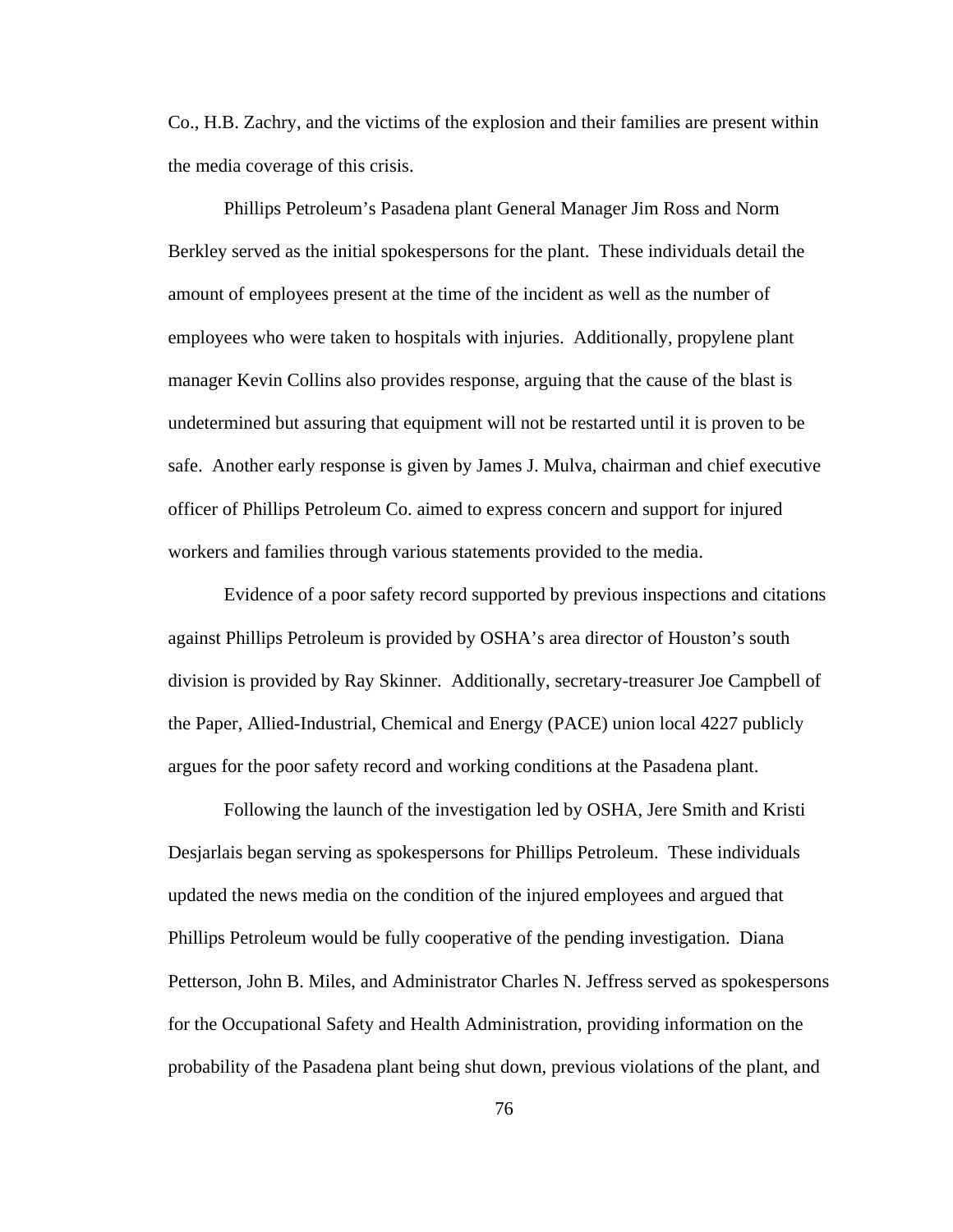available details on the current investigation. At this point, Glenn Erwin and Jim Lefton joined secretary-treasurer Joe Campbell as spokespersons for PACE. Finally, several law firms in the state of Texas began representing Phillips Petroleum and others began handling cases on behalf of the family of the deceased employee, as well as the employees that were injured in the explosion. Representing Phillips Petroleum was Dan Cogdell and Kenneth Tekell. The only named attorney for the family of the deceased and the injured employees found in news media reports was John Eddie Williams, Jr.

### Pre-Crisis Risk Assessment

Throughout the period between June 1999 and March 2000, Phillips Petroleum had ample time to assess the risk present in the K-Resin unit and take steps toward preventing a crisis of this magnitude. At the Pasadena plant, accidents causing investigation and penalty by the Occupational Safety and Health Administration have been numerous. According to Hanson and Kennett (2000), "[t]he worst of those accidents occurred on June 23, when a blast in the same K-Resin reactor that exploded Monday claimed the lives of a pipe fitter and a maintenance mechanic" (p. A1). Four men were also injured in the June 23, 1999 explosion. As a result of this explosion, "[…] federal officials fined Phillips \$204,000 for 13 alleged safety violations" (Stack, 2000).

Phillips Petroleum's Pasadena plant history provides evidence to claims of a lapse in engineering, maintenance, and management. According to Staff (2000), "[t]wo workers at the Phillips plant allege that plant managers use maintenance shortcuts that avoid shutting down processes but impair safety" (p. A18). If shortcuts are used, this points to poor judgment on behalf of the management at the plant. Regardless of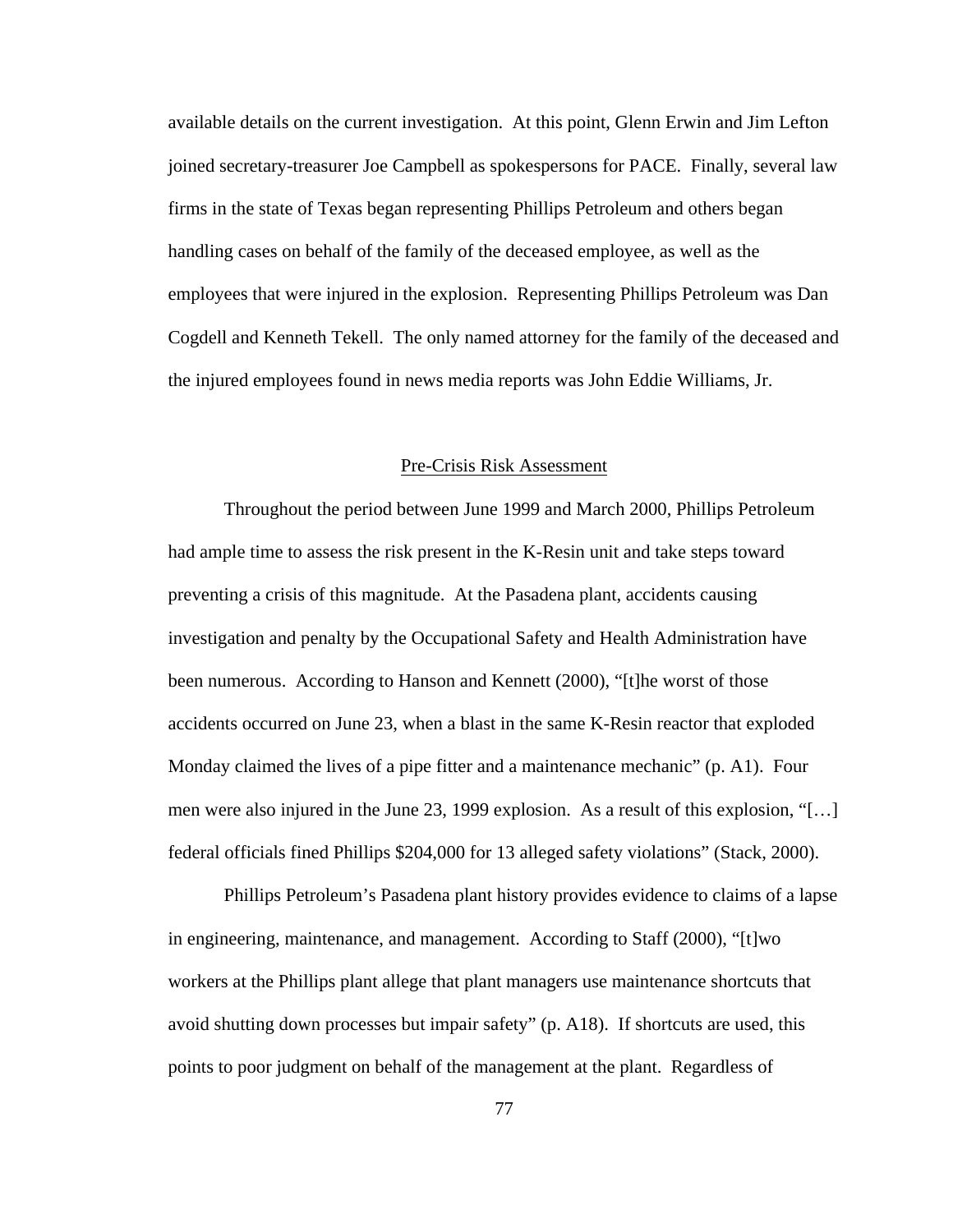maintenance shortcuts, however, the frequency of explosions and other fatal accidents at the chemical plant warrant the claim for a lack of risk assessment within the Phillips Petroleum organization. Following the June 1999 tragedy, Phillips Petroleum crisis managers should have addressed the possibility of future crises of the same magnitude occurring in the K-Resin unit.

### Crisis Communication and Management

The initial response given by the representatives of an organization is considered more important than the final message delivered once a cause for the crisis has been determined. According to Coombs (1999), in crisis response, "[a]ny information void will be filled somehow and by someone" (p. 115). Therefore, organizations must respond as quickly, thoroughly and consistently as possible.

Phillips Petroleum is mostly consistent with the crisis response strategies that they employ throughout the duration of the March 27, 2000 crisis. From the initial response given by Phillips officials several hours after the explosion occurred to the early stages of crisis communication, defined as the statements made before the preliminary findings of the Phillips investigation, Phillips Petroleum uses ingratiation and excuse, as well as corrective action and bolstering. However, following the release of the preliminary results of Phillips investigation, defined as being in the later stages of crisis communication, Phillips Petroleum claims that the crisis was an accident and employs a full-on corrective action and compensation strategy.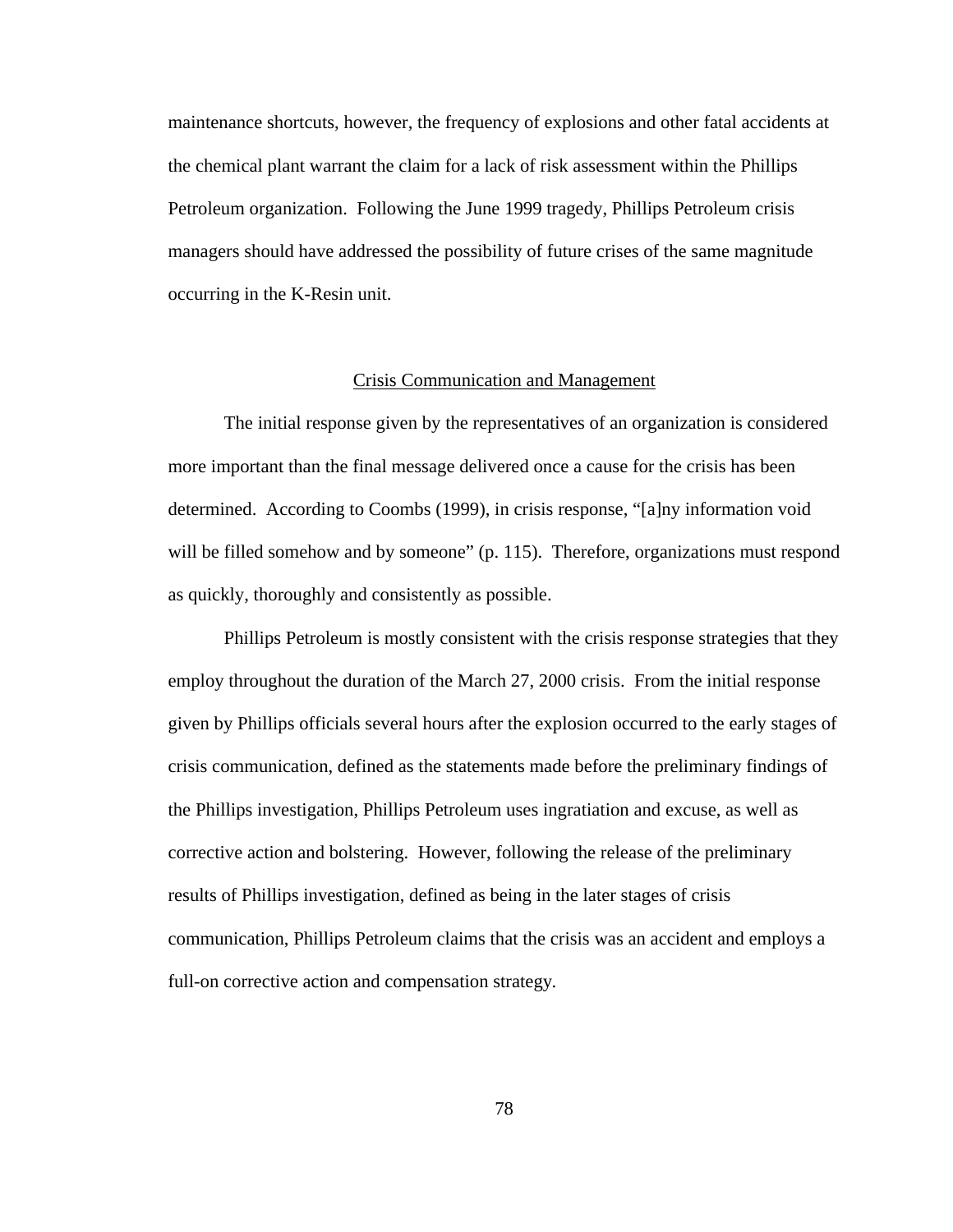#### The Initial Response

A crisis triggers the need for information and the initial response made by a spokesperson can determine the way an organization will be received by its stakeholders. According to Coombs (1999), the initial response should be quick, as "[a] quick response helps to ensure that stakeholders receive accurate crisis-related information" (p. 115). Furthermore, the initial response should be thorough, as "[t]he use of silence reflects uncertainty and passivity by the organization. Passiveness is the exact opposite perception an organization should be attempting to create" (Coombs, 1999). Phillips Petroleum's initial response to the public occurred at approximately 3:53 p.m. (CT) and was delivered by unnamed Phillips officials. The first detailed response was seen in newspapers as being delivered by plant general manager Jim Ross and spokesperson Norm Berkley.

The initial response to the public given by unnamed Phillips officials merely stated that there were injuries from the blast, but that Phillips had no further details concerning the situation (Staff and Wire Reports, 2000a). However, the next set of responses was more detailed than the first, explaining the amount of employees that are employed by Phillips petroleum and giving an approximate number of employees from Phillips and other contracting firms that were taken to hospitals with injuries. According to Stack (2000), plant general manager Jim Ross stated, "[…] 32 employees and 39 contract employees were taken to hospitals with injuries that included burns, smoke inhalation and anxiety-related disorders" (n.p.). Ross added, "[i]t's a very sad day for us and our facility" (Nichols, 2000a). Additionally, Stack (2000) reported that "Spokesman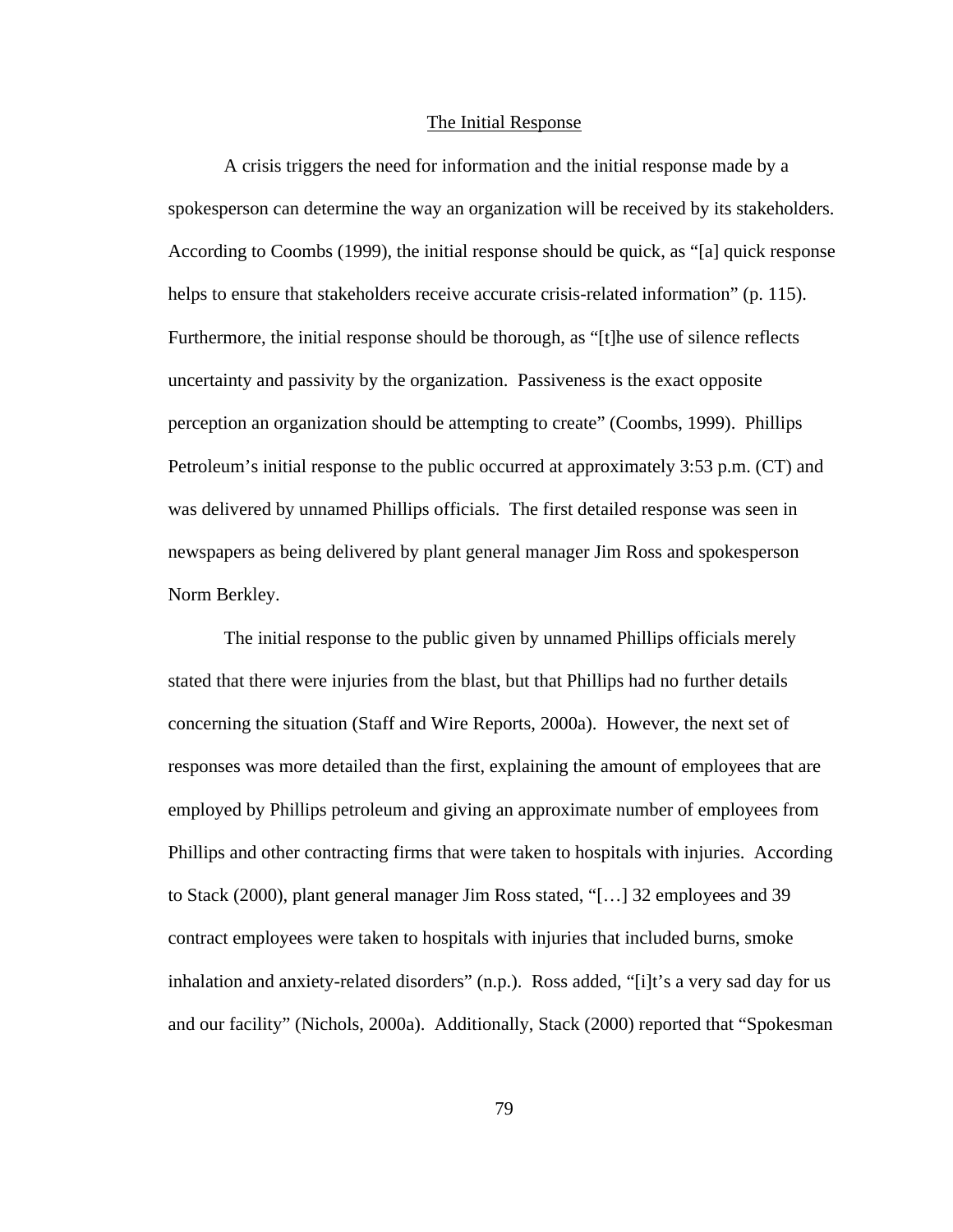Norm Berkley said the plant employs about 850 people, and said about 600 would have been there at the time of the blast" (n.p.).

Also in this response, Berkley provides commentary showing that the efforts of the Pasadena plant have been stunted, as the plant has been taking measures to ensure that a crisis of this type would not occur. Berkley is quoted by Stack (2000), as stating that "[w]e have worked tremendously hard to make sure a situation like that never, ever occurred again. […] Obviously, it has" (n.p.). The initial responses follow Coombs' guidelines in that they are quick and informative; however, the first response mostly used silence and only the response made by Ross was sympathetic.

# Early Stages of Crisis Communication

### Ingratiation and Excuse

On the day following the deadly explosion, spokesperson Kevin Collins released a statement concerning the cause of the blast being unknown. In this statement, excuse is used as Collins attempts to argue that he does not understand why the plant has recently had many serious accidents. According to Rendon, Bryant, Hopper, and Antosh (2000), Collins stated that the cause of the blast was unknown and being looked into, as "[o]ur efforts right now are focused on making the remainder of the plant safe and ensuring that the other employees and other operating units are in safe condition" (p. A1). He continues by saying that all of the plants in the Phillips complex are believed to be safe, but were shut down as a precaution and will not be restarted until it is proven to be safe. Finally, he adds that he has "[…] no idea why the facility has had so many serious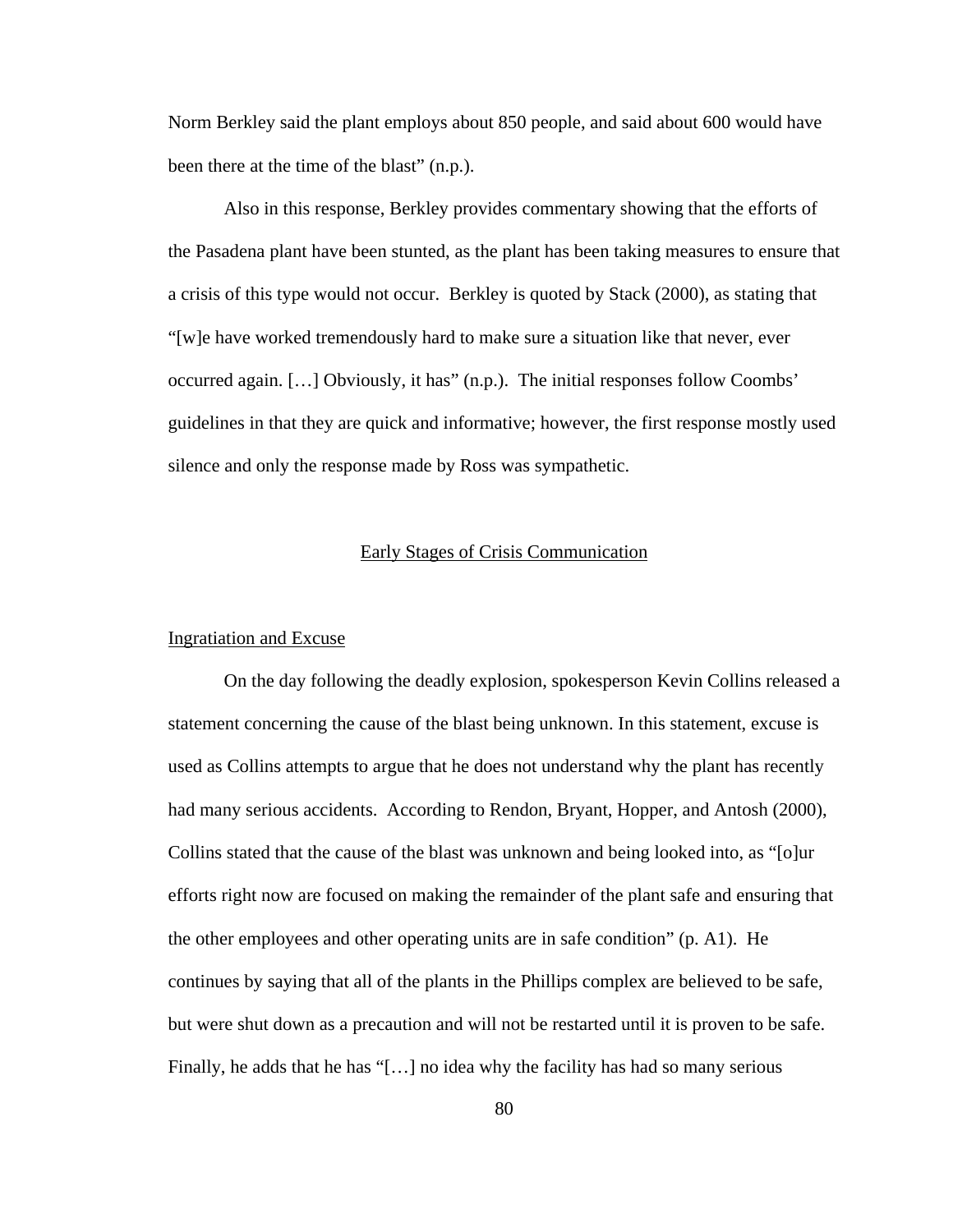accidents in the past year" (Rendon, et al., 2000). It is through this technique that Collins excuses Phillips Petroleum from any possible blame at the present time.

On the same day, Phillips Petroleum spokesperson Norm Berkley issued a statement, in which he claims:

> I don't know what has happened in this case. The only similarity (to the fatal 1989 explosion) is that we had a tragic, tragic day. We've had an explosion. We've had a fire. We've got injured employees. I couldn't feel worse about that. We have worked tremendously hard to make sure that a situation like that never, ever occurred again. Obviously, it has. (Rendon, et al., 2000)

In this statement, excuse is combined with ingratiation in this expression of sorrow for the loss and injury of workers. This statement serves as ingratiation as Berkley reminds the public of the work they have done to try to prevent a crisis like this from occurring again; however, it is also considered an excuse as he argues that these improvements could not stop the present crisis from occurring. In this sense, he also makes the excuse that Phillips Petroleum could not plan for this crisis to occur, as the only thing it has in common with the 1989 explosion was that there was a fire and people have died and are injured. Through this use of ingratiation and excuse, Berkley defends Phillips Petroleum by illustrating their inability to control the occurrence of this tragic event.

#### Corrective Action and Bolstering

As early as the day after the fatal explosion, Phillips Petroleum began employing strategies of corrective action. Officials set up a phone number for anyone with questions about the explosion or seeking information concerning employees to call to obtain this information (Rendon, Bryant, Hopper, & Antosh, 2000). This phone number allows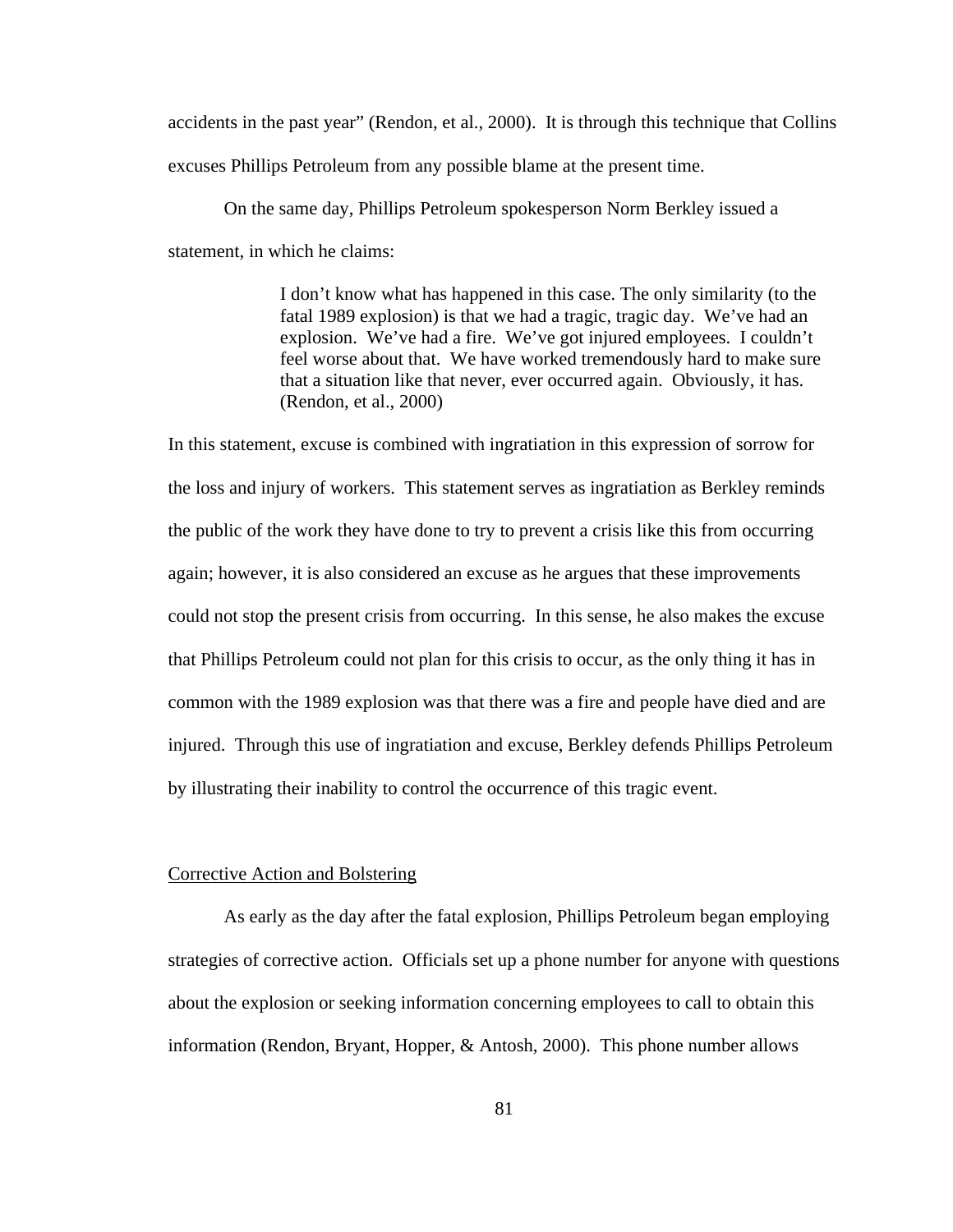Phillips Petroleum to be more available to stakeholders, as inquiries concerning specific information regarding the explosion can be handled by one of Phillips' own representatives.

As the Occupational Safety and Health Administration began conducting its own investigation, Phillips Petroleum used their media statements to show that they are fully cooperating with the investigation. According to Nichols (2000a), "James J. Mulva, chairman and chief executive officer of Phillips Petroleum Co. arrived at the site during the afternoon to express concern and promise support for injured workers and their families" (n.p.). Additionally, Norm Berkley said that Phillips will "[…] cooperate…fully, whatever it takes to learn what's happened so we can keep it from happening again. It's a terrible day for us in the plant, a terrible day" (Nichols, 2000a). By showing that Phillips Petroleum is willing to cooperate in a major investigation, Berkley is helping Phillips begin their journey into correcting the problems within their organization. Similarly, Mulva's visit to the site of the explosion promised help for the injured workers and their families, showing Phillips Petroleum's promise to attempt to make up for the damage that the crisis has caused.

In the later stages of the investigation being conducted by the Occupational Safety and Health Administration, a Phillips Petroleum supervisor and engineer allegedly entered a control room and may have tampered with a lock box containing data that could have led to answers concerning the cause of the explosion. As the possibility of these allegations reached the media, the Phillips Petroleum safety record was released to the public and Phillips had to conduct its crisis response while, at the same time, defending their organization against these claims. At this point, Phillips Petroleum began coupling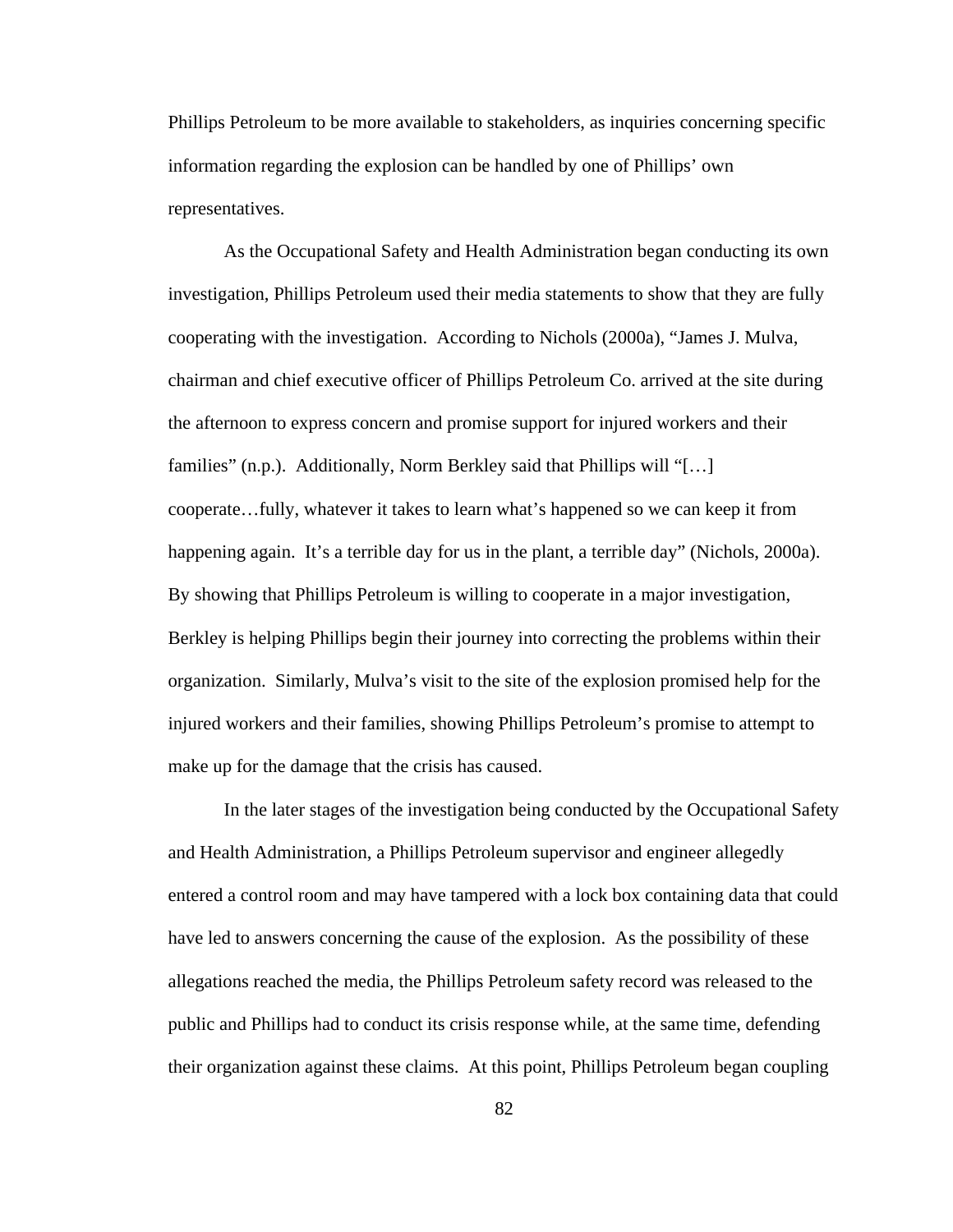corrective action with bolstering to defend its organization against claims of being at fault for the occurrence of the explosion and the possibility of tampering with important evidence proving these claims.

Corrective action was employed as spokesperson Jere Smith stated that "Phillips is cooperating fully in their investigation" (Rendon, 2000e). However, at this point, Phillips Petroleum decided to use bolstering as a strategy to bring to light their policy that allows employees to file their safety concerns with the plant. According to Rendon (2000e):

> Smith, the company spokesman, said Phillips management provides a number of ways to deal with employees' safety concerns. He said Phillips has an employee safety committee, area safety representatives and an open-door policy with any company official, as well as daily, weekly, and monthly safety meetings. (p. A1)

Additionally, corrective action was used in conjunction with bolstering as a Phillips spokesperson said that Phillips began working with the Paper, Allied-Industrial, Chemical and Energy union to place the Pasadena plant in a voluntary protection participation program. This program allows companies to work together to reduce accidents in their plants and exceed OSHA's standards (Nichols, 2000b). The statement showing the Phillips will be joining this program implies that corrective action is being taken. However, Jere Smith used this opportunity to once again utilize the bolstering strategy, stating that "Phillips takes great pride in its safety record. We thought we were at the point where we could avoid these incidents. We're still working on it. We're going to continue. We'd like to have it at zero" (Nichols, 2000b). This statement implies to stakeholders that Phillips has a positive safety record with few incidents occurring.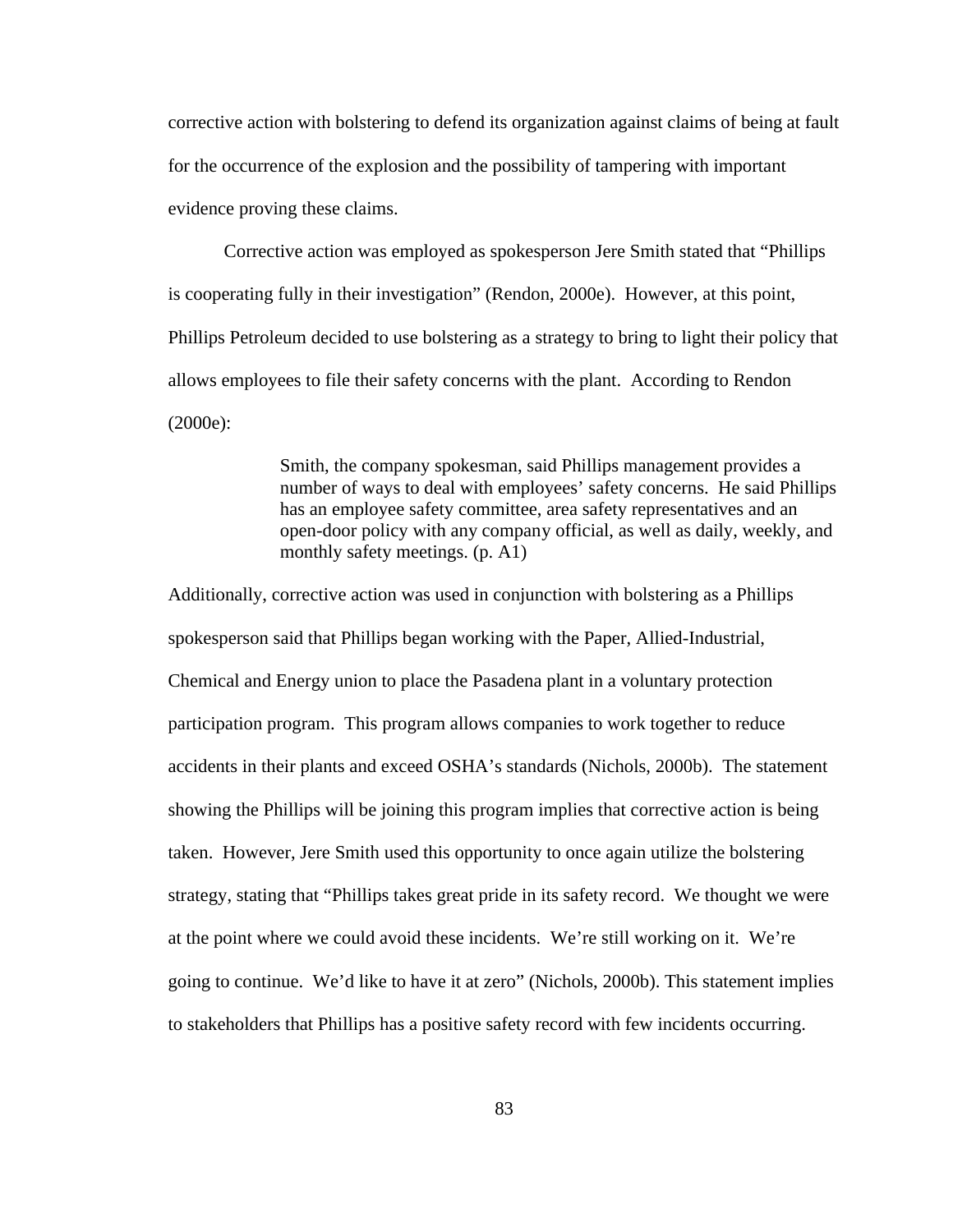### Later Stages of Crisis Communication

#### Accident

Following the release of the results of a preliminary investigation conducted by Phillips Petroleum, company officials cited a chemical reaction caused by residue at the bottom of the storage tank as the likely cause of the explosion. In this sense, spokespersons for Phillips Petroleum use the accident strategy, citing that the incident was the result of an unintentional mistake in judgment by workers. According to Asher (2000), Jim Ross said:

> [w]e thought it was empty. In fact, it had been checked, and all measures showed it was empty. But apparently it had some residue material in the bottom, and over time it reacted and gave of enough hate to overpressure the vessel. Under certain conditions, this chemical will slowly react with itself. When it does, it gives off heat. That then pressures up the vessel. As the vessel pressured up, it failed, it blew apart. That is the most plausible scenario. (p. A37)

Although Ross does not assign blame as to who thought the vessel was empty, this statement implies that Phillips Petroleum is taking responsibility as a whole for an accident. It is further considered an accident as Ross justifies that the storage tank was checked and all measures showed that it was empty.

In more technical jargon, Ross stated:

[t]he most plausible scenario at this point is that a dry butadiene tank – taken off line, believed to be empty and in a purge mode – had sufficient 'popcorn' polymer and butadiene in the tank to react. We also believe the popcorn polymer plugged the purge lines so that an effective purge was not taking place. Under those circumstances, it appears that a reaction of residual popcorn polymer and butadiene could provide enough heat to overpressure the vessel, resulting in vessel failure. (AcuSafe, 2000)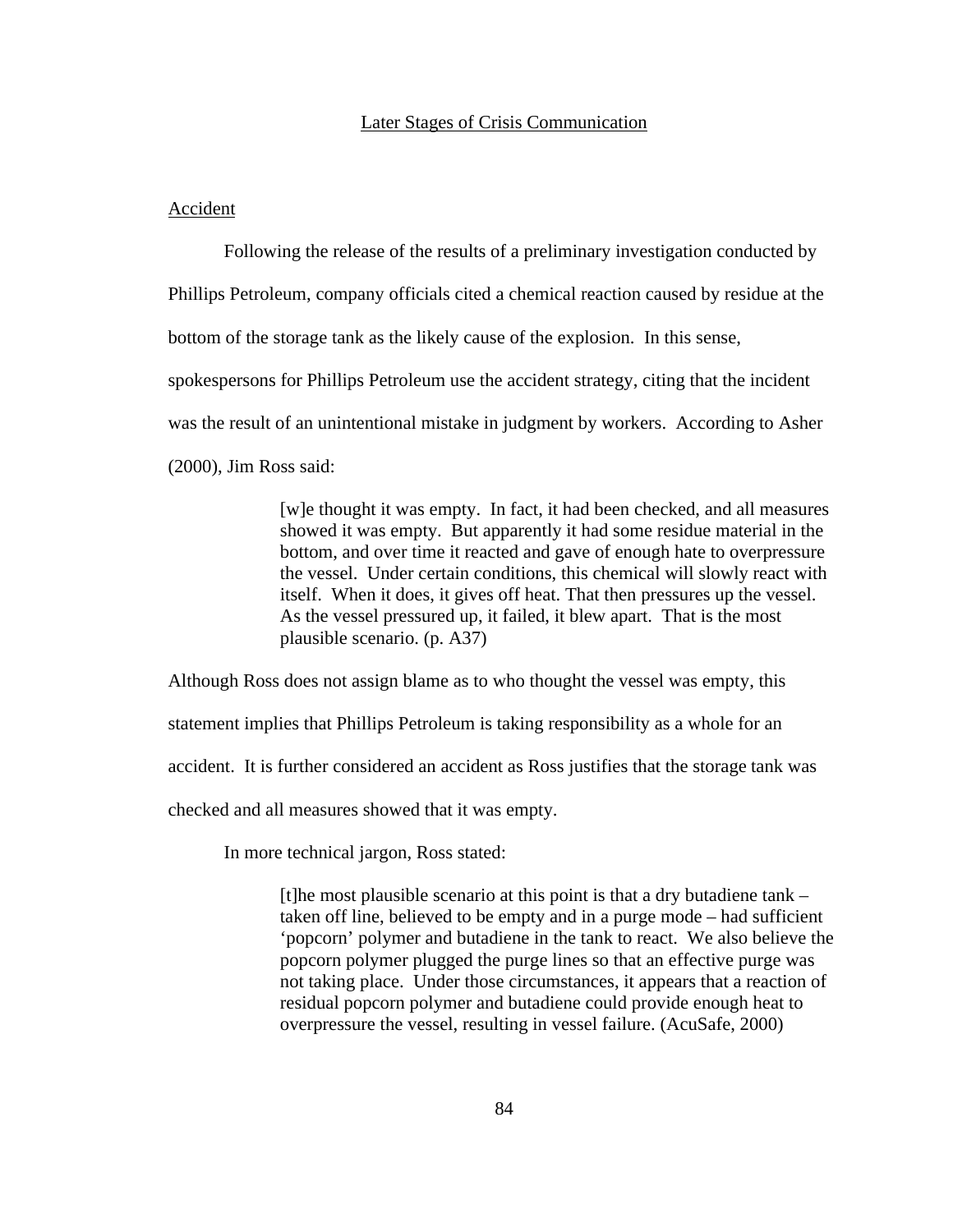In this statement, Ross is also using the accident strategy as he includes the idea that Phillips Petroleum workers believed that this tank was empty and in a purge mode. This statement allows Phillips Petroleum to take responsibility for the tragedy, while reinforcing the idea that the explosion was unintentional and could not be foreseen.

## Corrective Action and Compensation

The final strategy employed by Phillips Petroleum following the release of the preliminary investigation report is corrective action coupled with compensation. General manager Jim Ross argues that the company's investigation is not complete. He states that, "[w]e've actually brought in some outside experts and analytical people. We are not going to stop the investigation until we know absolutely for sure what happened" (Asher,  $2000$ ). Furthermore, he says, "[w]e are working closely with the investigating agencies, local officials, union leadership and our employees to fully understand exactly what has happened and take corrective actions" (Asher, 2000). By showing that Phillips Petroleum is cooperating with and contributing to ongoing investigations, Ross is showing that Phillips is committed to taking corrective action for this case.

Additionally, in regard to the alleged criminal trespassing of Phillips Petroleum employees, Ross released a statement saying:

> [o]ur investigation did not lead us to that conclusion. To date, we feel that our employees acted responsibly. Shortly after the incident, three people went into a building in the general area. There has been some alleged wrongdoing. When we heard of it, we took immediate action and contacted our own criminal investigators. We cooperated fully with the FBI. I do know that when they left, they seemed to be satisfied that there was no wrongdoing.  $(n.p.)$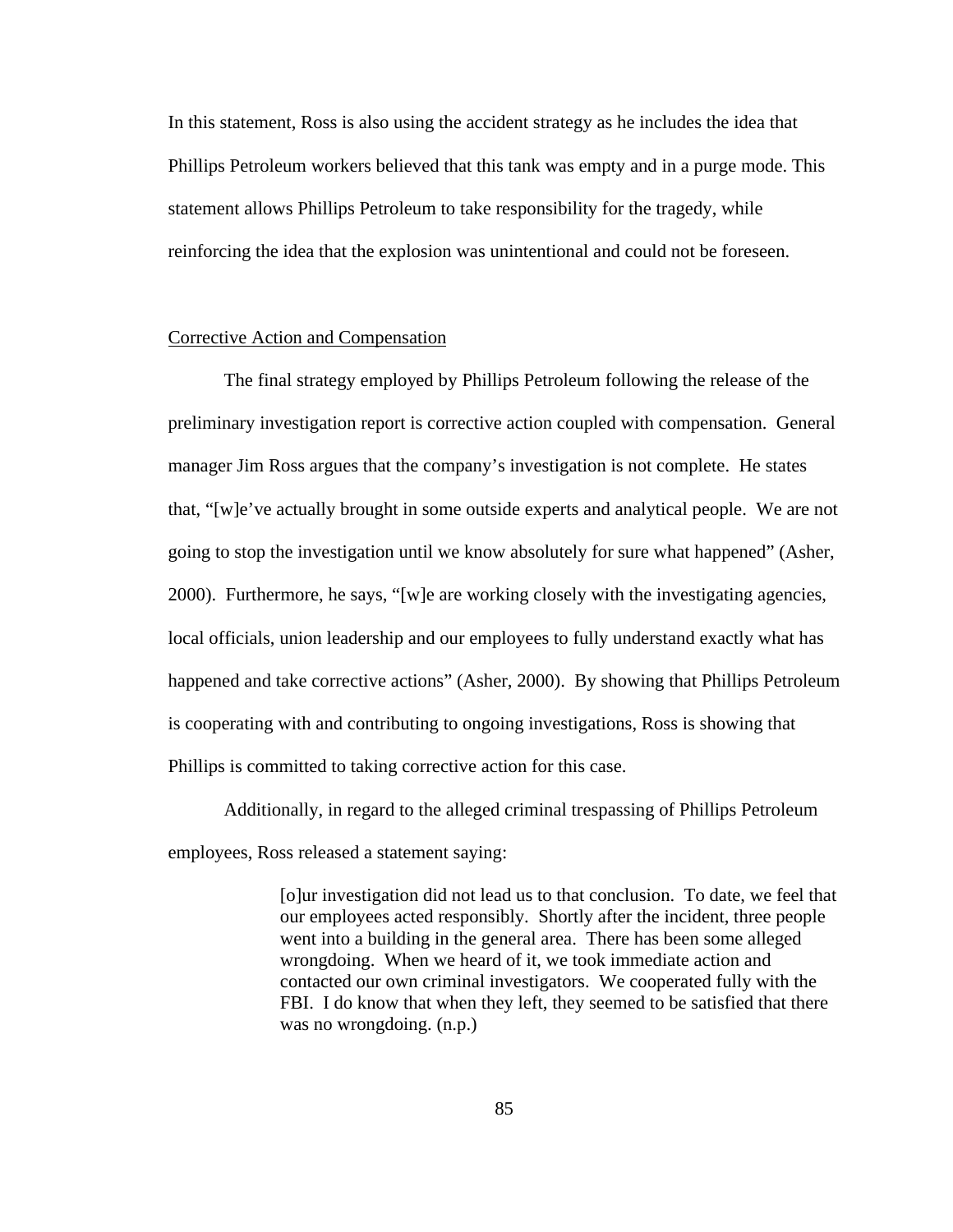In this statement, Ross is attempting to illustrate Phillips Petroleum's cooperation to take corrective action for the possibility of a tampered investigation by showing that Phillips Petroleum contacted criminal investigators and cooperated with investigators concerning allegations against their own employees.

Compensation is largely the most important strategy employed by Phillips Petroleum in response to the explosion. The first instance of this strategy was in a statement made by Jim Ross in which he states that "[o]ur people are improving. We've been working with the families and support them with any needs that they may have" (Asher, 2000). Later, compensation is shown as a means of bringing relatives closer to their injured family members, as well as ensuring available jobs for the injured once they have recovered. According to Rendon (2000d), Phillips spokesperson Mike Catt said:

> [w]hile the injured workers are recovering, they continue to receive full pay and benefits […]. He said the company also is providing counseling for the victims and family members, lodging so that relatives can stay near hospitals, travel expenses and the use of mobile phones and computers. (p. A1)

By providing such services to family members, Phillips Petroleum is providing compensation for the unexpected financial expense that the families of the injured and deceased must incur.

Finally, in January 2002, Phillips Petroleum combined both corrective action and compensation as they agreed to pay more than \$2.1 million in penalties, as well as hire safety and health consultants. According to Antosh (2002), Phillips spokesperson Kristi DesJarlais said, "[t]he current plant owner is committed to safe operations and has initiated several steps to further improve safety there" (n.p.). According to Wright (2002):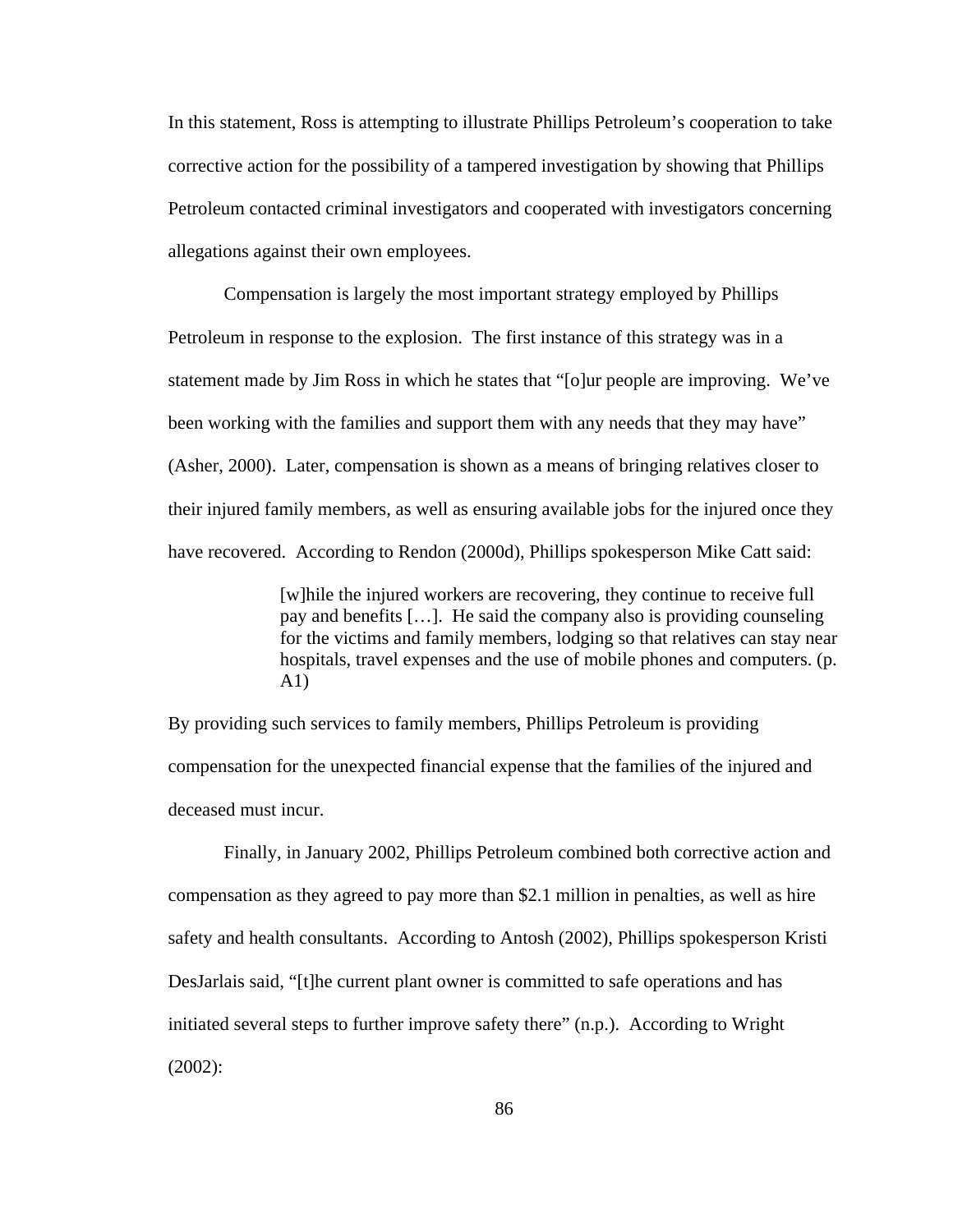Chevron Phillips has agreed to retain the services of both a process safety management training and operating procedures consultant. Each consultant will conduct comprehensive reviews of the training program and standard operating procedures at the K-Resin facility. The company has agreed to implement all feasible recommendations of the consultants by July 31, 2002. (n.p.)

By taking part in safety management training and allowing a consultant to evaluate their

operating procedures, Phillips Petroleum shows that they are taking action against the

possibility for a similar occurrence in the future.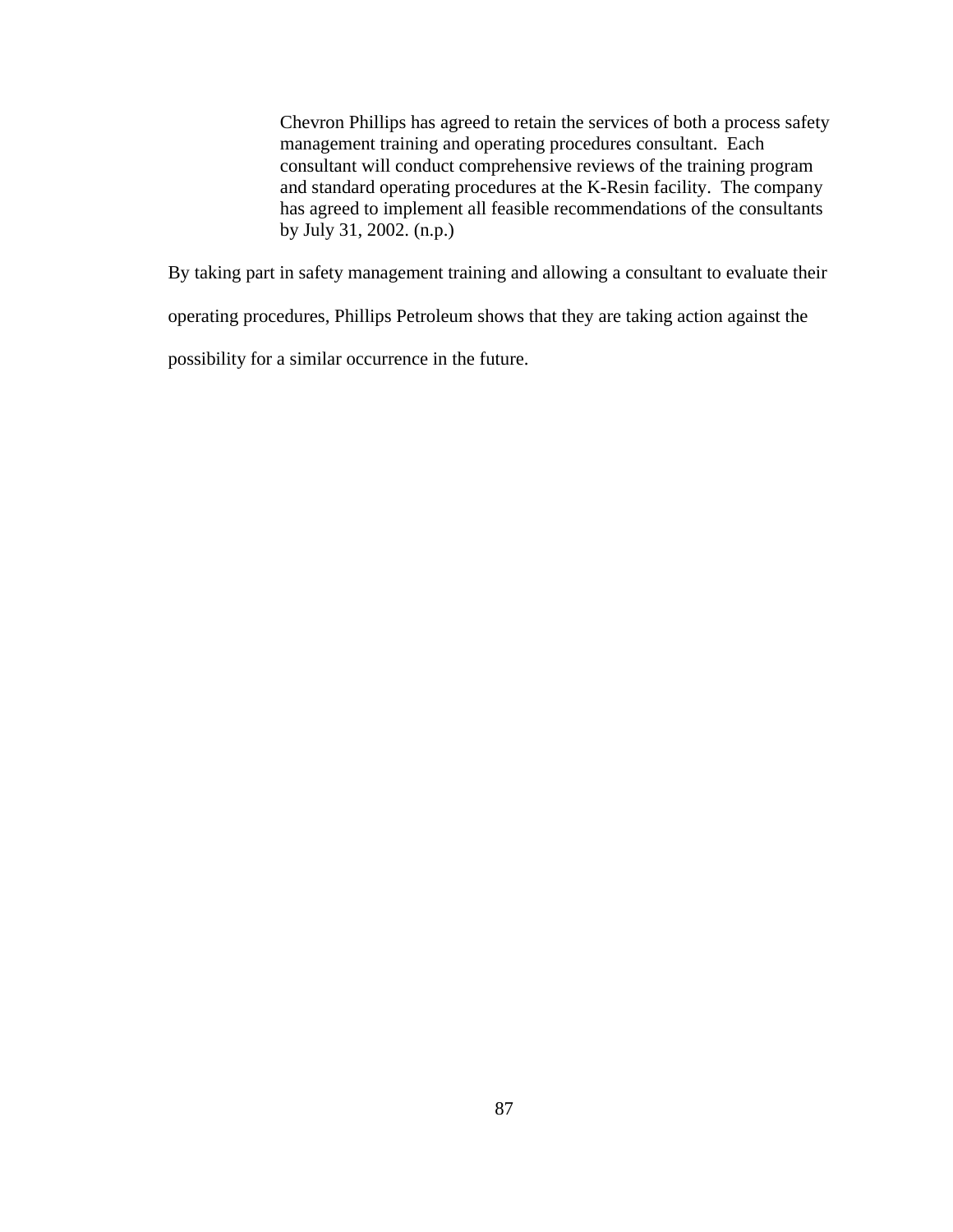## CHAPTER V

## EVALUATION AND DISCUSSION

The March 23, 2005, explosion at British Petroleum and the March 27, 2000 explosion at Phillips Petroleum have had a remarkable impact on these refineries and the way that they view safety and procedure in each of their plants. Both companies have undergone a great deal of criticism based on the reoccurrence of tragedies at their plants that could have been prevented with proper risk assessment procedures put into place. Furthermore, British Petroleum has specifically been criticized based on their use of the accident strategy, blaming the crisis on refinery employees. Although the compensation strategy enacted in the later stages of crisis communication allowed the organization to slightly rebound, many shareholders, specifically the employees who were fired and the union that represents them, remain angry. Phillips Petroleum, on the other hand, has been criticized based on their use of bolstering and excuse. Reports citing that there were indications of problems in the unit that were not recognized due to improper employee training undermined Phillips' attempt at an effective excuse strategy. Additionally, reports of multiple violations from OSHA also undermined Phillips' attempt at using bolstering to expose a safe workplace record. More specific examples of the criticism British Petroleum and Phillips Petroleum endured based on their choice of crisis response strategies will be furthered discussed in this chapter under the headings "Significance of British Petroleum" and "Significance of Phillips Petroleum."

Based on the negative response from stakeholders, one may argue that British Petroleum and Phillips Petroleum were unsuccessful in their crisis communication;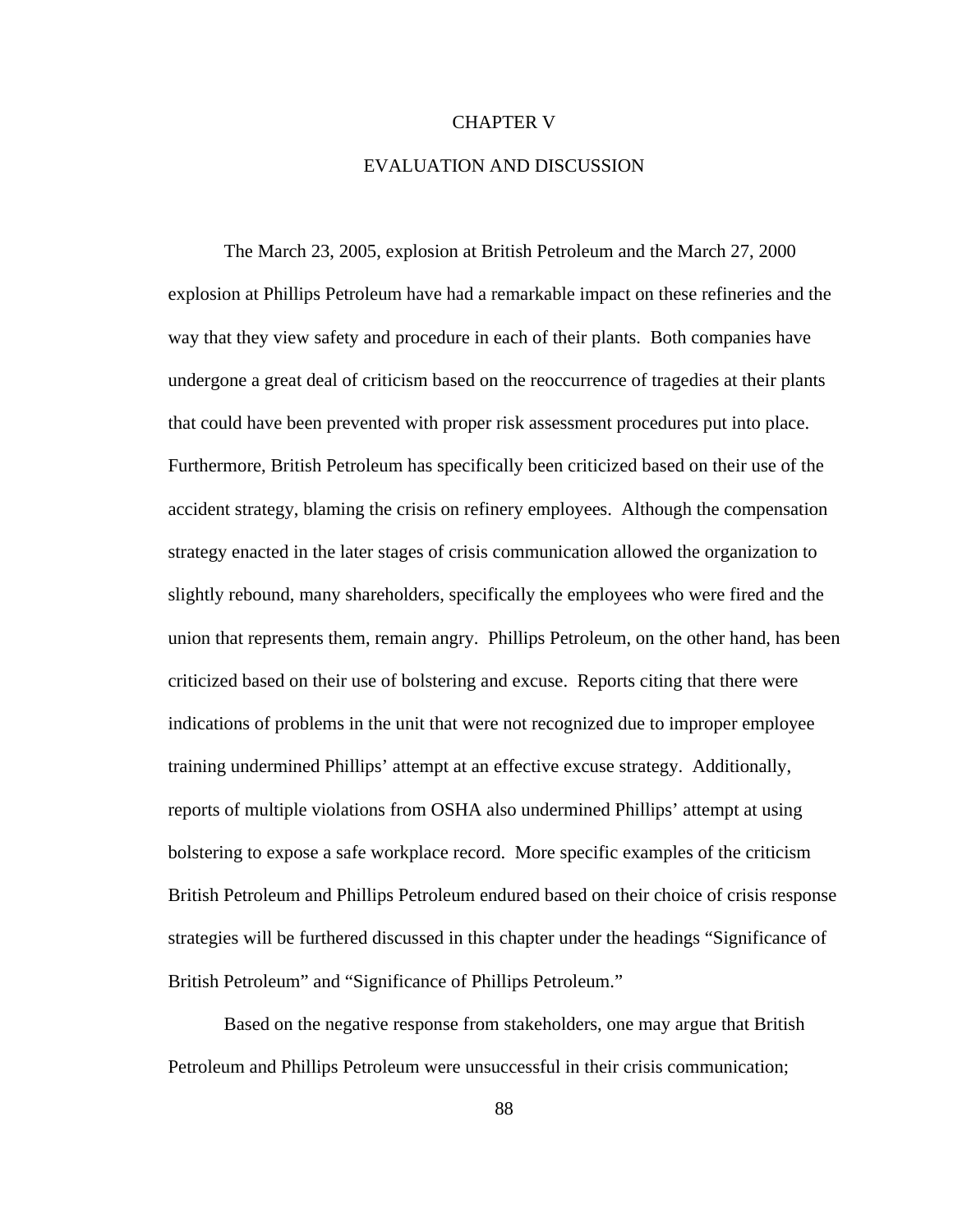however, these particular portions of the strategies they used seem to be the sole roadblock in what appears to be an overall effective contingency plan. Because of this, there are many far-reaching implications embedded in the analysis of the two cases, specifically in regard to a significance of actions and crisis response strategies employed by British Petroleum and Phillips Petroleum and a failure to enact pre-crisis risk assessment which has unnecessarily affected post-crisis damage.

### Significance of British Petroleum

British Petroleum is significant in that various changes in policy and procedure were made within the plant, as well as an extremely quick settlement with many of the victims, following the occurrence of the March 23 crisis. One commendable action taken by British Petroleum is the significant amount of changes in policy and procedure that they have taken following the March 23 explosion. It is unfortunate that a crisis of this magnitude had to occur before the safety vulnerability was accounted for, but the changes taken are a part of a larger risk assessment plan for the future. The changes in policy and procedure implemented include: a clarification and reinforcement of roles, responsibilities, and expectations around startup, operating, and evacuation procedures; the prohibition of the occupancy of trailers within 500 feet of stacks and flares; the removal of non-essential personnel; the commissioning of a new facility siting study; the requirement of supervisor presence at units during complex operations; and the detailed documentation of shift changes (Pillari 2005b). Additionally, British Petroleum is currently enforcing more policy and procedure changes, such as: the elimination of venting heavier than air hydrocarbon vapors from blow down drums and stacks;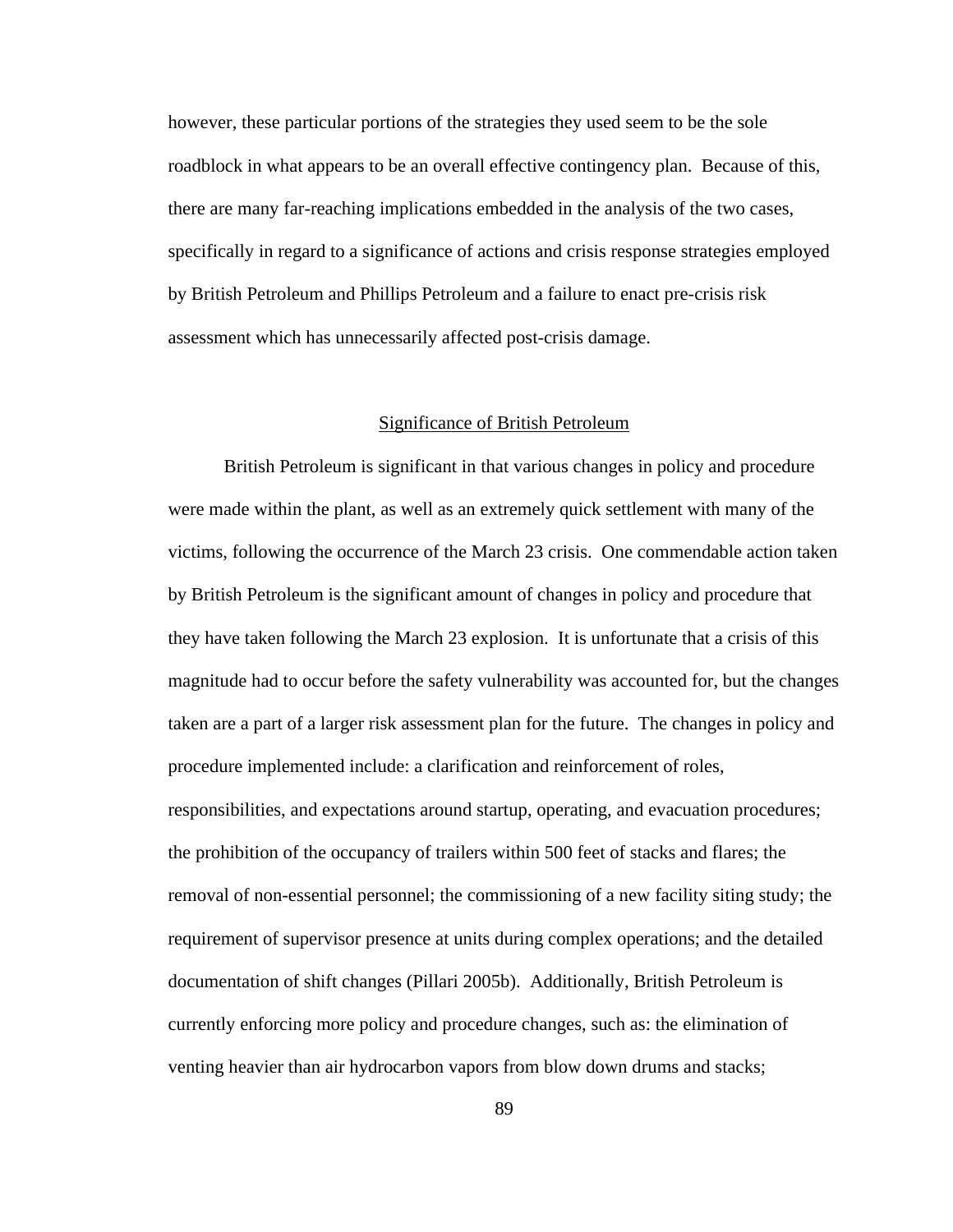modification of the design of the 12 units; and a comprehensive examination of all process related atmospheric relief systems (Pillari 2005b).

Another commendable action is that of the quick settlement that British Petroleum is enacting. Attorney Robert Kwok is quoted by Aulds (2005b) as saying, "I think they are doing the right thing  $[\ldots]$  [t]his process has moved along at a remarkable pace" (p. 2). Similarly, Aulds quotes Attorney David Perry as saying that BP officials "[…] made a business decision to put this behind them […] I have hope they have made the commitment to do the right thing in making a number of operational changes at that (refinery) as well" (p. 2). The words of these attorneys echo loudly. If British Petroleum settles quickly, they will be more likely to recover from the damage that the crisis has done to their reputation.

Although the above-mentioned actions are positive, British Petroleum did not escape heavy criticism from stakeholders. A change in image and credibility certainly surrounded the case largely due to their use of the accident strategy. In this strategy, British Petroleum clearly took responsibility for the crisis, but blamed workers on its occurrence. British Petroleum's Fatal Accident Investigation Report cited a lack of direction by supervisors, specifically that the superintendent was unaware that the raffinate splitter was being restarted and so other workers were unaware of who was in command and, in turn, the possibility of danger nearby. This angered many stakeholders, specifically employees and the union that represents them, as well as those workers who were reprimanded or fired for their "involvement" in the incident.

At the British Petroleum's annual meeting in London, Shah (2005) reports that "[o]ne shareholder, Brian Nixon, persistently harangued the assembled board on a huge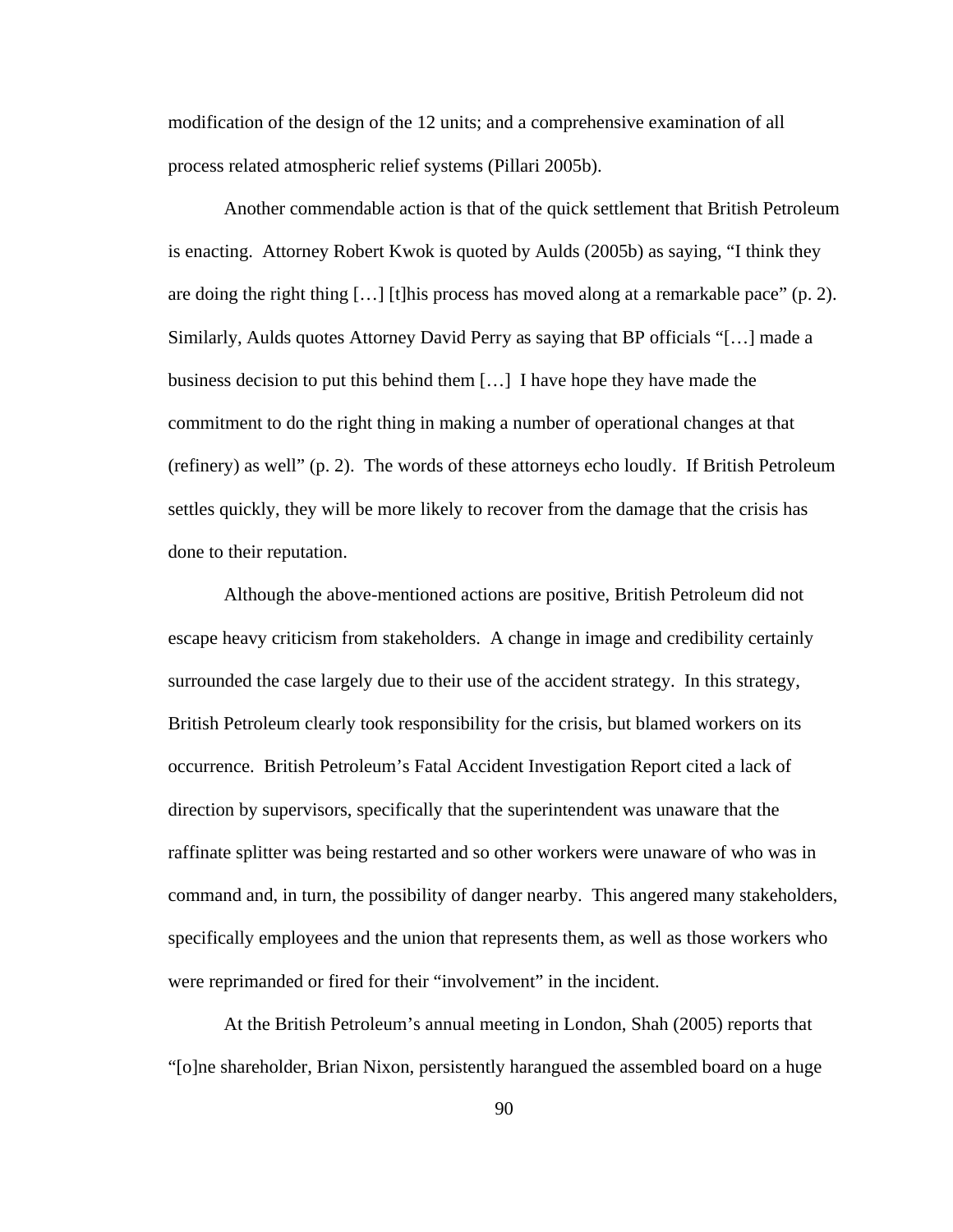number of issues, accusing them of 'feathering your own nests'" (n.p). Furthermore, according to Aulds (2005d), "[t]he union contends the company spent more time blaming workers than facing up to its own missteps" (p. 1). This union, The United Steelworkers, says that management decisions, unsafe design flaws, and process safety procedures are mostly to blame. Aulds cites Gary Beevers, United Steelworkers regional director, as stating:

> [i]f the company had taken the union's advice to pipe the atmospheric vent (a pressure release system known as the blowdown stack) where the hydrocarbons were released to (a) flare system, and if the company had not violated its own policy and issued themselves a variance in order to place the trailer in the middle of a dangerous unit, there would have been no fire and there would have been no deaths. (n.p.)

This response from the union shows a significant severing of the relationship between British Petroleum and its workers. The response does not stop at a verbal challenge, though. Top local and national United Steelworkers have begun their own inquiry into the explosion. British Petroleum fired three of the union's members following the investigation and reassigned the refinery manager. Aulds (2005e) cites union President Steve Lyle as stating, "[o]ne of the guys told me of a story that his daughter has not gone to school sporting events because people were labeling her dad as a killer […] (BP) hasn't just terminated a man. They are trying to ruin his life" (n.p.).

# Significance of Phillips Petroleum

Efforts made by Phillips Petroleum to show their willingness to cooperate with officials and correct the problems within their organization were hampered by their attempt to avoid joining voluntary programs and enact corrective measures early on. It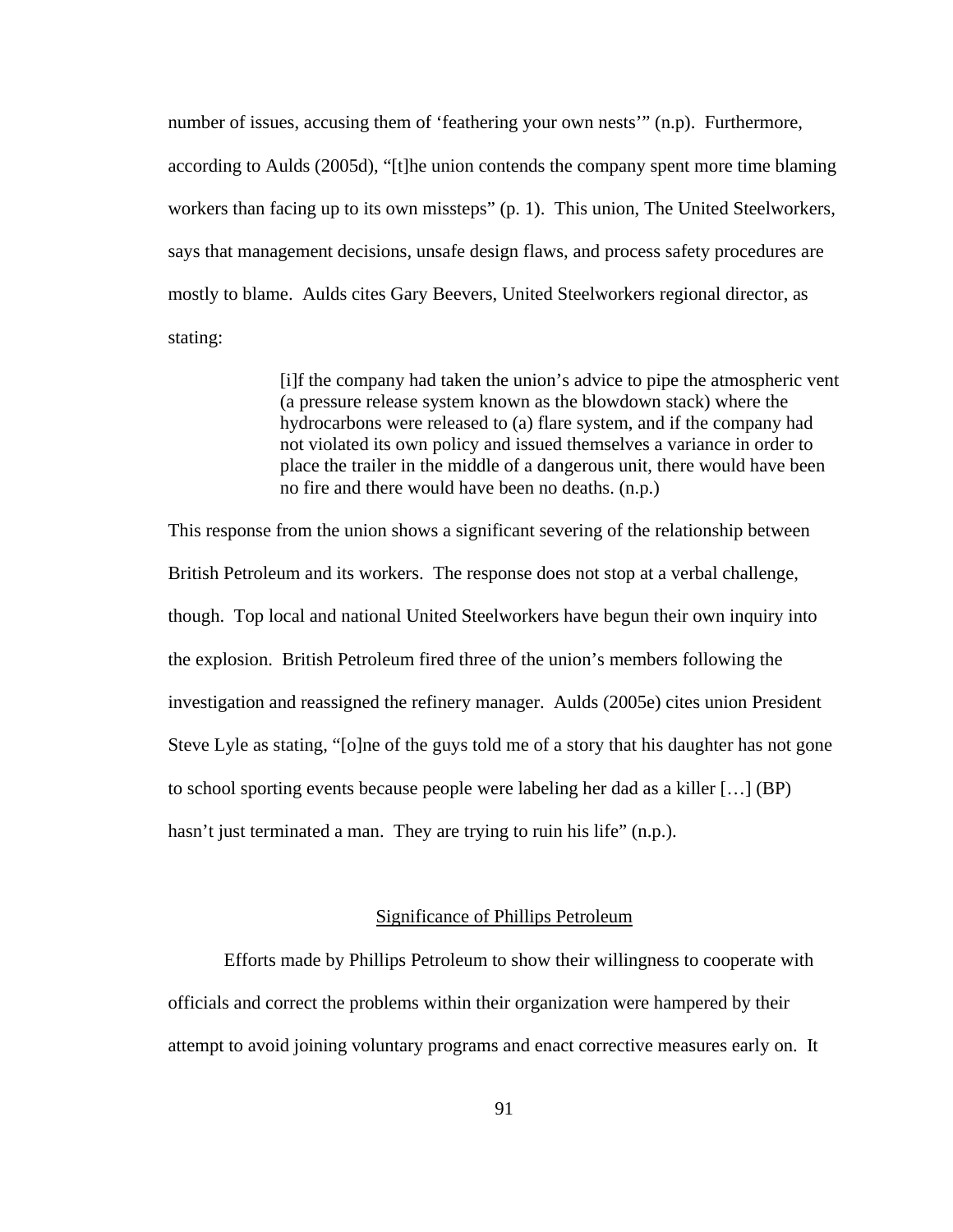was not until the final stages of crisis communication that Phillips agreed to put these measures into place, making it look like a forced agreement rather than a voluntary one. Similarly, Phillips was given citations from the Occupational Safety and Health Administration for 30 instances of failure to properly train operators and supervisors of the hazards involved with butadiene chemicals. Rather than using these citations to drive an implementation of procedures to properly train employees, Phillips shrugged the citations off, faulting OSHA for not attempting to find a resolution. According to Rendon, Sixel, and Moreno (2000), "Phillips Petroleum disagreed with the conclusions, expressing disappointment that OSHA 'chose to issue citations rather than pursue a mutually satisfactory resolution of the issues'" (p. A1).

Similarly, their effort to use bolstering as a strategy to remind stakeholders of a commendable safety record was hampered by the release of the plant's OSHA record. From 1990 to the time of the explosion in 2000, Phillips had been cited for 59 violations from 20 incidents and has paid about \$324,000 in fines. Forty-three of these violations were deemed willful, serious or repeat offenses, representing Phillips' lack of not only a commendable safety record, but also a willingness to take corrective action to prevent future incidents from occurring. This record is "[…] more than twice the violations of other facilities using the same kind of hazardous chemicals, government records show" (Kennett, 2000). Kennett cites Jim Lefton, a representative with the Paper, Allied-Industrial, Chemical and Energy Workers International Union as stating, "[t]here is something seriously wrong out there, and you would think, after 1989 that would be the safest plant on the Ship Channel" (p. A1). Furthermore, Rendon (2000e) cited Phillips employee Steve Cadena as being bothered by officials' comments after the explosion,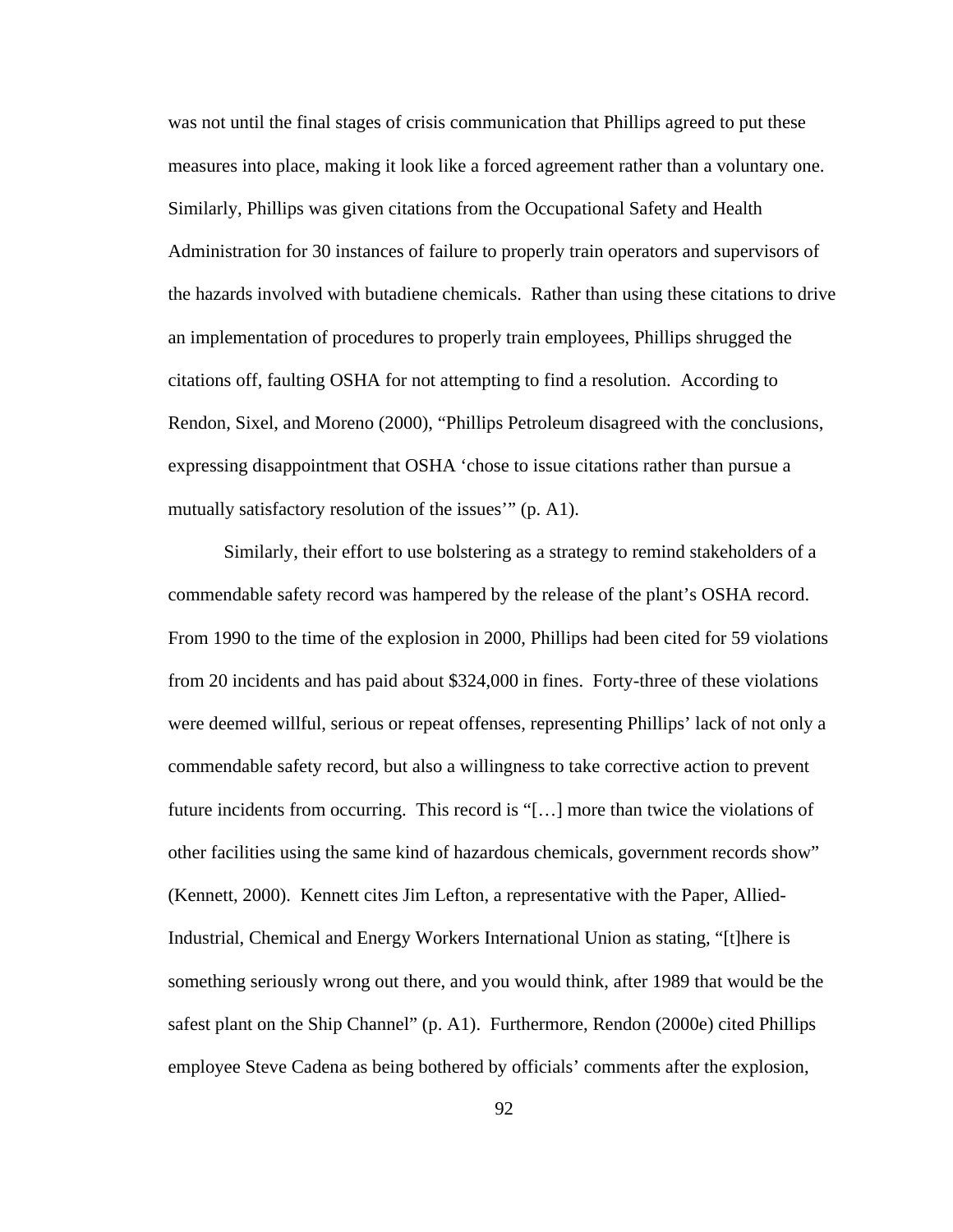saying "[t]hey said they were doing everything they can do to make the plant safer, well I'd have to personally disagree with that because if they were, my friend Alan Goss would be home with his wife and not in the hospital" (p. A1).

Phillips Petroleum also did not escape heavy criticism from stakeholders regarding their use of the accident strategy. A change in image and credibility surrounds this case due to this strategy, as Phillips Petroleum takes full responsibility for the crisis, but manages to implicitly state that the incident was the result of an unintentional mistake in judgment by workers, rather than a fault of the management for not training workers properly. Although it was stated that this accident was unintentional, stakeholders still cling to the notion that Phillips Petroleum spends more time blaming its workers than correcting the problems within the plant. Rendon (2000e) cited Cadena as stating that company officials should "quit pointing fingers at individual employees and saying, 'It was your fault this happened,' and finally admit there is something wrong with this system" (p. A1).

A severing of the relationship between Phillips Petroleum and its employees and other stakeholders occurred due to the frequency of tragedies at the plant. According to Hanson and Kennett (2000), Joe Campbell, secretary-treasure of the Paper, Allied-Industrial, Chemical and Energy union stated, in reference to Phillips Petroleum, "[i]t's the only plant I know of that has had as many of these things as they've had. I can tell you, there's been just too many damn accidents out there to suit my taste" (p. A1). The frequency of explosions no longer surprises residents of Houston and nearby counties, either. According to Hanson and Kennett (2000), Winnie Moore, a resident of southeastern Fort Bend County, said "I just think it's a damn dangerous plant. I don't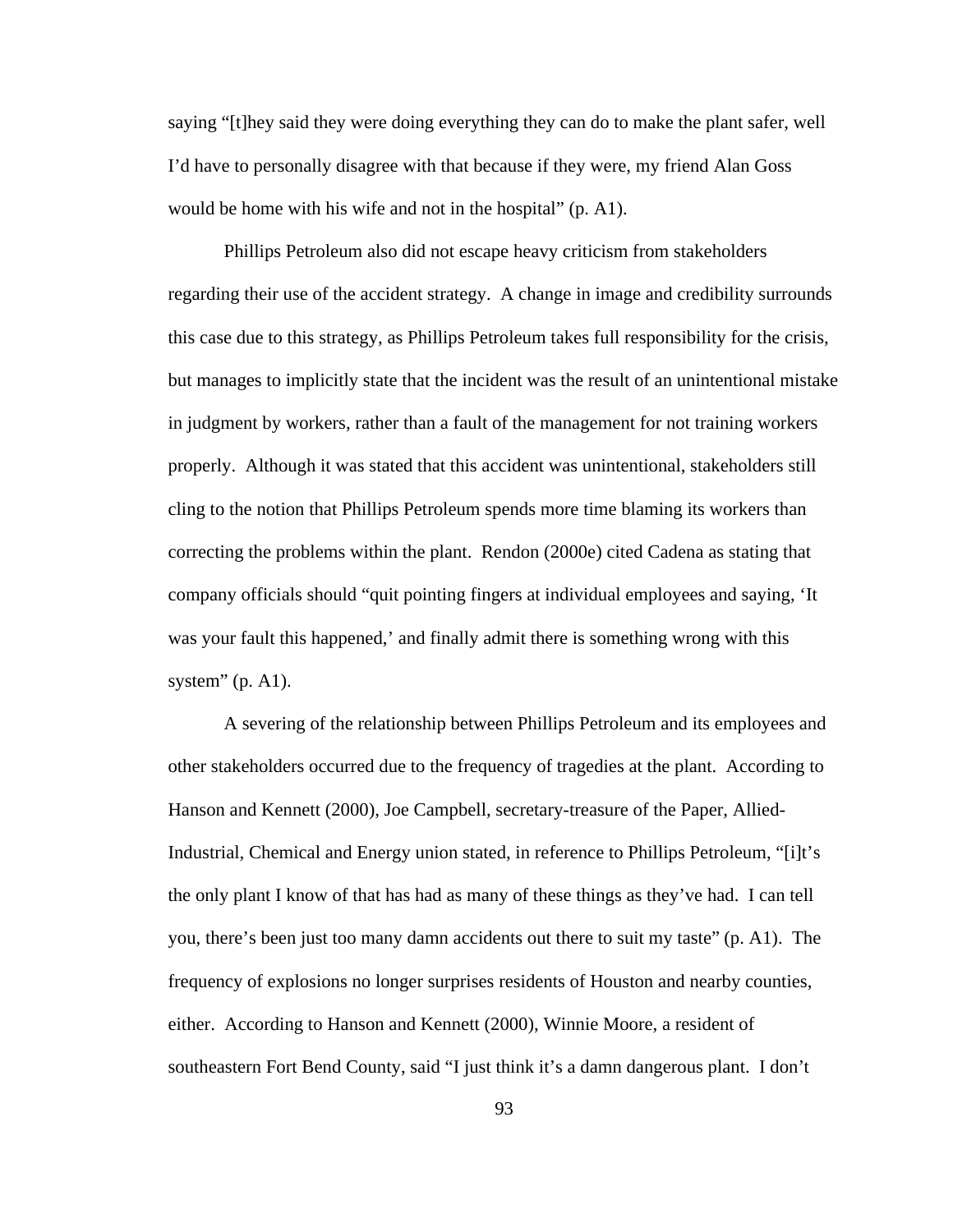know how much more those poor workers out there can take" (p. A1). Similarly, employees are equally desensitized to the frequent occurrence of explosions at the Pasadena refinery plant. Danny George, a Phillips Petroleum chemical worker, is cited by Rendon, Bryant, Hopper, and Antosh (2000), as claiming, "Phillips has got some problems. There's too many explosions. You've got to look at the history. Now, when you hear of an explosion, the first place you look at is Phillips" (p. A1).

 The frequency of tragic explosions at Phillips Petroleum is not the only contributor to a broken relationship between the organization and its stakeholders. Mistrust between workers and management is another factor, stemming from the disagreement between the actions that have been taken. Workers claim that management does not listen to its employees concerning safety concerns, however management has argued differently within the statements they released during their crisis response. According to Kennett (2000), "[i]nterviews with union and company officials at the Phillips plant, however, paint the portrait of a workplace rife with mistrust between management and workers" (p. A1). Much of this mistrust exists as many employees state that going public with their safety concerns is a threat to their jobs. Although Phillips officials denied this threat to fire employees, employees claim the threat has been made clear. According to Rendon (2000e), general mechanics Jimmy Easter and Steve Cadena said "[…] that they have tried to work with Phillips management for years to iron out their safety concerns. The company, however, continues using stopgap measures that place workers' safety at risk […]" (p. A1).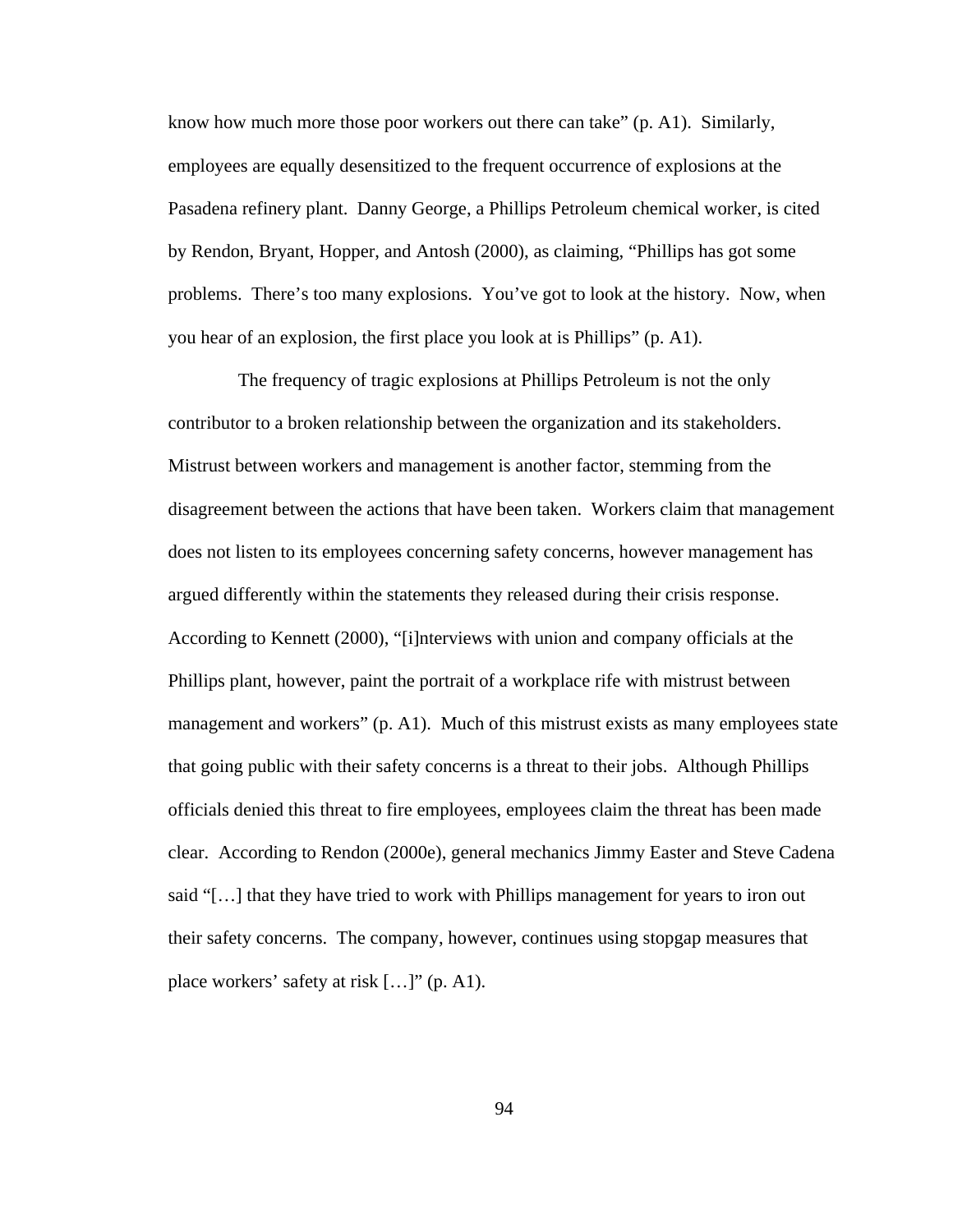#### Significance of Crisis Response

It is of interest to note that, although there is no existing model on industryspecific crisis communication strategies, the two individual case studies used extremely similar tactics in their crisis response. Both cases are broken into two sets of a combination of strategies. In the early stages of crisis communication for British Petroleum, ingratiation and excuse, apology/regret, and corrective action and bolstering were used. Phillips Petroleum made use of ingratiation and excuse, and corrective action and bolstering, skipping the apology/regret strategy. In the later stages of crisis communication, however, British Petroleum made use of full apology and compensation, action, and corrective action, whereby Phillips Petroleum used accident, and corrective action and compensation, skipping the full apology stage and combining corrective action and compensation. Although the two sets of strategies the refineries used exhibit some slight differences, it is obvious that extremely similar strategies were used in regard to two crisis cases that were extremely parallel in nature. By understanding the strategies that were considered successful and unsuccessful, a parallelism in this regard could be significant. As stated before, no existing model on industry-specific crisis communication exists, but this similarity suggests that there is a possibility that a model of this type can be developed using the responses that were successful to both organizations.

Although no evidence exists to confirm or deny whether British Petroleum merely modeled their crisis communication after that of Phillips Petroleum, it is probable that this may have occurred. Since Phillips' explosion happened in 2000, the British Petroleum explosion five years later may have mimicked the crisis response of Phillips

95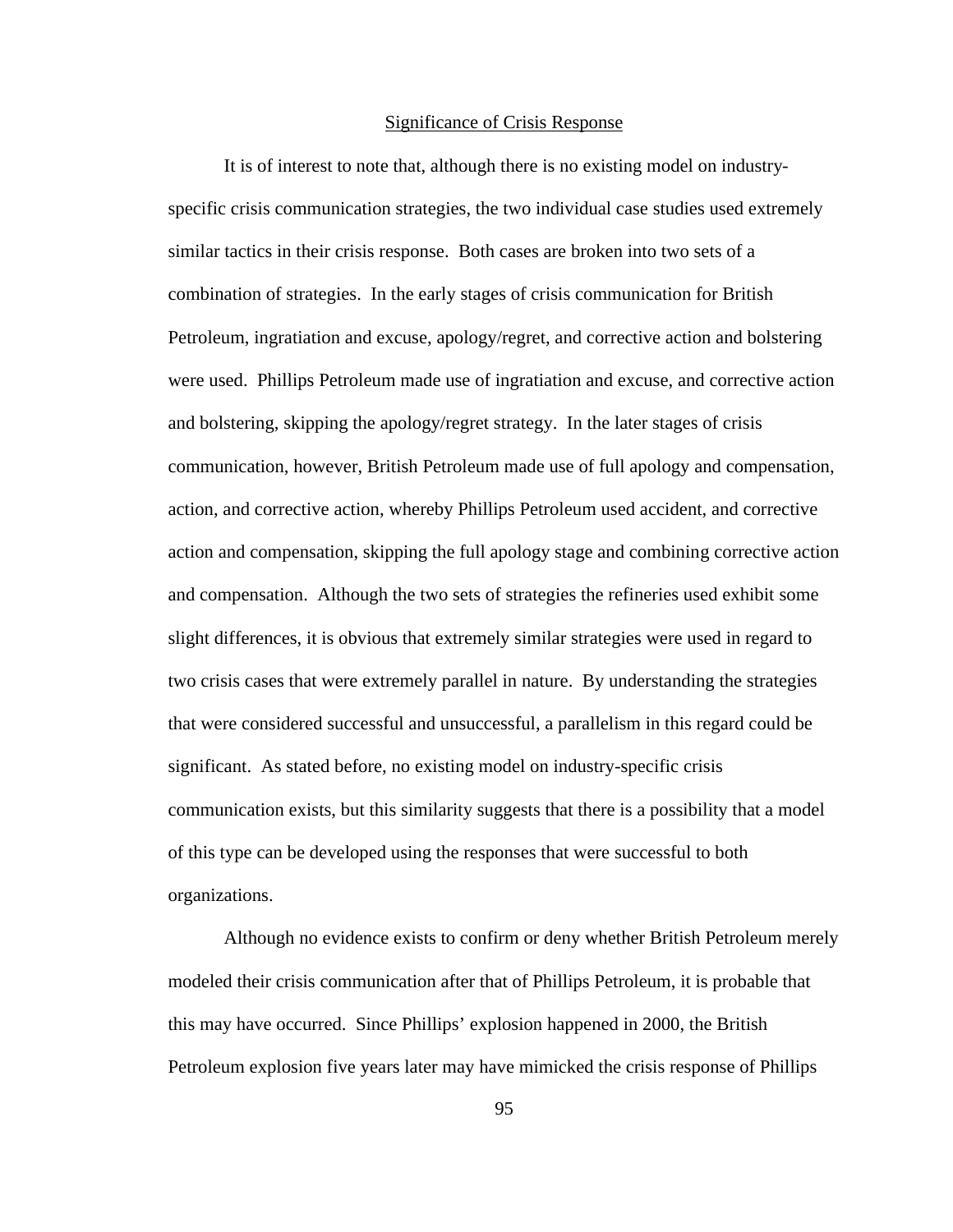and altered strategies that they felt were ineffective in Phillips' response. For example, in the early stages of crisis communication, British Petroleum added the apology/regret strategy, while in the later stages of crisis communication British Petroleum added a full apology and combined it with compensation, then began its issuing of corrective action. The possibility of British Petroleum mimicking Phillips' strategy further supplies evidence suggesting that a model can be developed, using the failures and successes of refineries that were faced with a similar crisis in the past.

With the exception of the particular use of the accident strategy, the set of strategies used by British Petroleum and Phillips Petroleum in both the early and later stages of crisis communication was effective. Furthermore, for British Petroleum, their use of inclusive language within their ingratiation and excuse strategy, such as referring to employees and management collectively as "we," "family," and "us," allows their spokesperson to portray a close relationship amongst its employees, arguing that employers and employees are going through the loss of someone close to them together. Since the use of inclusive language adds to the effectiveness of the ingratiation and excuse strategies, it should be suggested as a possible addition to the models developed by Coombs, Benoit, and Hearit.

In the early stages of crisis communication, the use of ingratiation and excuse enabled both refineries to remind stakeholders of the positive accomplishments belonging to their company, while arguing that they were not able to prevent or foresee the crisis' occurrence. Corrective action and bolstering showed both refineries' willingness to identify and correct the malfunctions in their individual systems and, once again, remind the stakeholders of how well they managed the crisis. Furthermore, British Petroleum's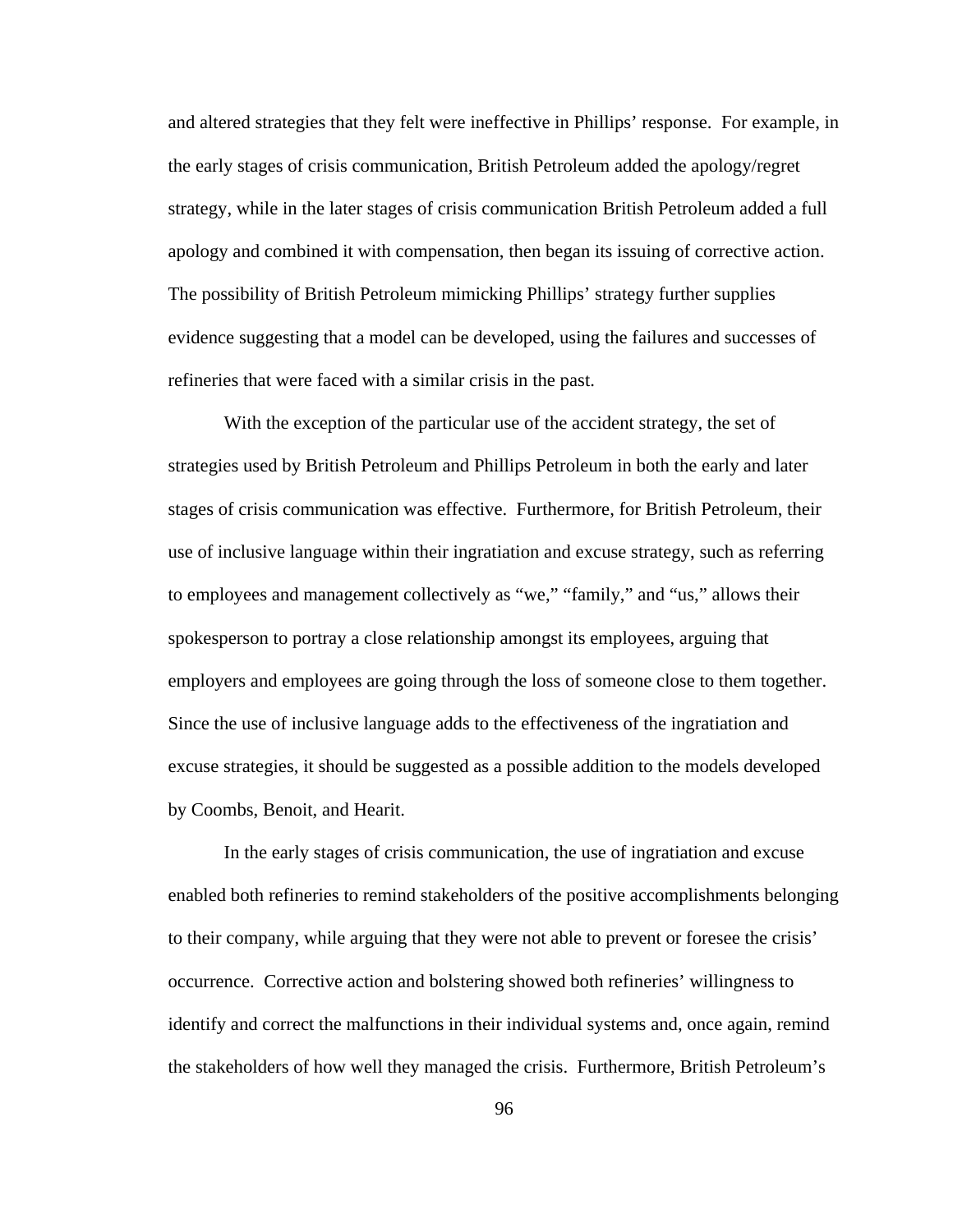added use of apology/regret allowed the expression of grief for the occurrence of the crisis and for those who were injured or killed in the tragedy.

In the later stages of crisis communication, the use of full apology and compensation showed that British Petroleum took full responsibility for the explosion and its effects. It also showed that British Petroleum was willing to work with the injured and the families of the victims to provide monetary relief. By Phillips Petroleum withholding a full apology, however, it showed the public that, although they attempted to take responsibility for the explosion, they do not feel that they were at fault and, therefore, do not need to issue an apology to their employees or stakeholders. Corrective action showed that both organizations had not stopped in their efforts to correct problems in policy that contributed to the explosion. Phillips pairing of corrective action and compensation made their attempt to correct what the crisis had damaged seem forced. Because they did not attempt to enact the corrective action as they promised in the early stages of crisis communication until the accident report placed them at fault for the crisis, it appeared that this was a last resort attempt at crisis response.

Finally, the use of the accident strategy was ineffective for both British Petroleum and Phillips Petroleum. However, in many ways, this strategy could have been effective if it had been employed differently. Had the two refineries taken responsibility for their respective explosions as an organization, rather than placing full blame on its employees, their relationship with stakeholders would not have been strained. In regards to this contention, Tara Hart, chief executive of the Compliance Alliance, a Houston, Texas based workplace consulting firm is quoted by Aulds (2005e) as saying "[i]f you only fire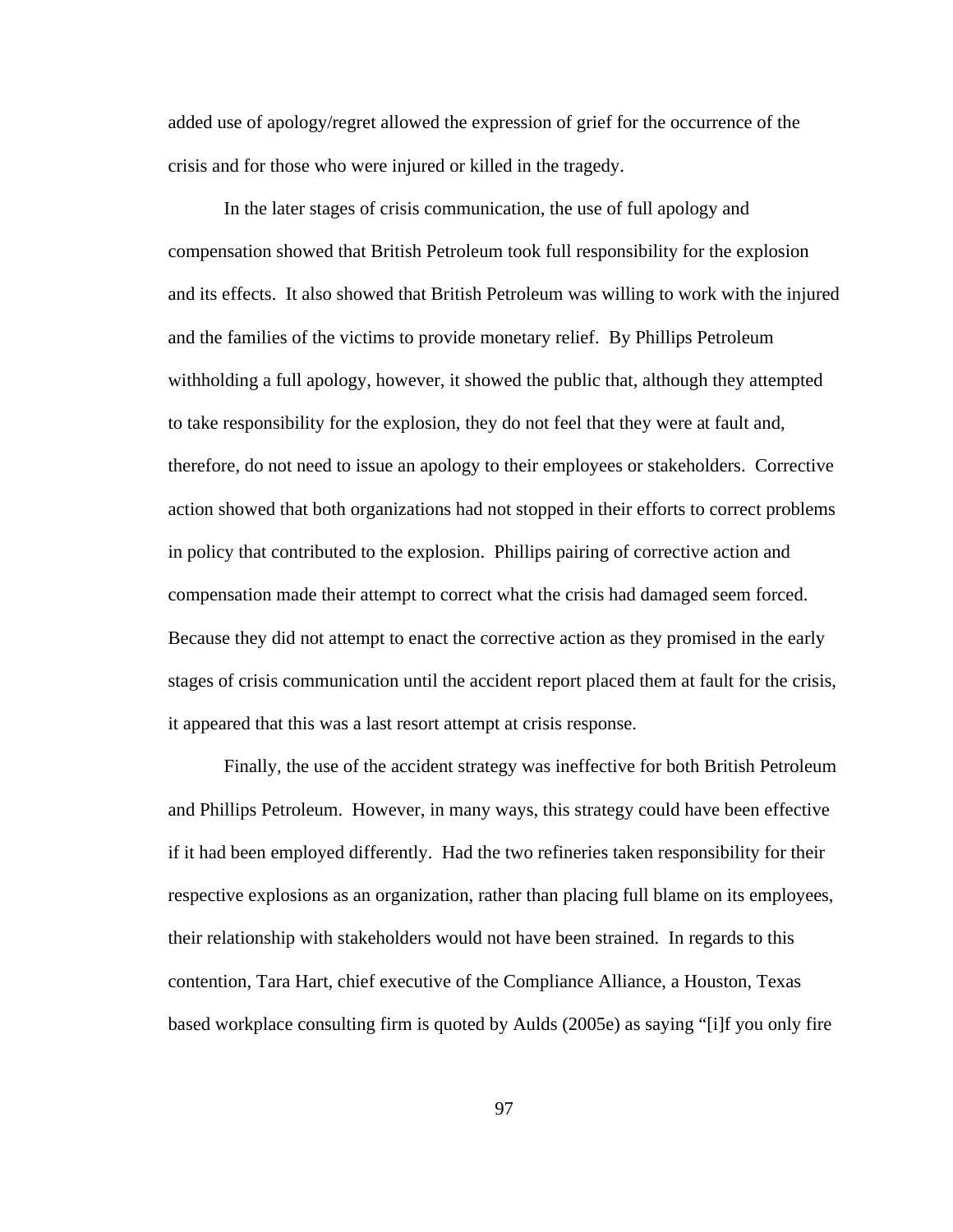people after an explosion you are not following safety. Accountability, responsibility, begins before the explosion, not after" (p. 4).

## Implications of Pre-Crisis Actions

Not only does the crisis response delivered following a crisis affect an organization; the pre- and post- crisis actions have an equal bearing on an organization's credibility and their stakeholders' perception of them. As for British Petroleum's precrisis action, as stated in the analysis, it is commonly known that the turnaround period is a dangerous time for any refinery. Depland (2005) states that "[t]he explosion and fire on March  $23<sup>rd</sup>$  was completely unanticipated" and "[w]e did not anticipate the series of compounding events that we believe led to the incident" (p. 1). Evidence exists, however, that points to the possibility for anticipation not based on the series of events Depland speaks of, but on the sole fact that unit was in the turnaround and had previously exploded a year ago during the same period. Had British Petroleum enacted a proper risk assessment team to evaluate these possibilities, they could have better prepared for the crisis by correcting some of the discrepancies in their policy and procedures, namely the supervision failure, before the unit had ever been restarted.

Phillips Petroleum's pre-crisis action also has its faults. According to Rendon (2000e), Phillips spokesman Jere Smith said "[…] six safety grievances have been filed over the past two years regarding the K-Resin plant, five of them from one person" (p. A1). However, regardless of who files what amount of complaints, the fact is that complaints were filed and attention should have been given to this matter. Furthermore, two people were killed and four injured in June 1999 in the same K-Resin unit where the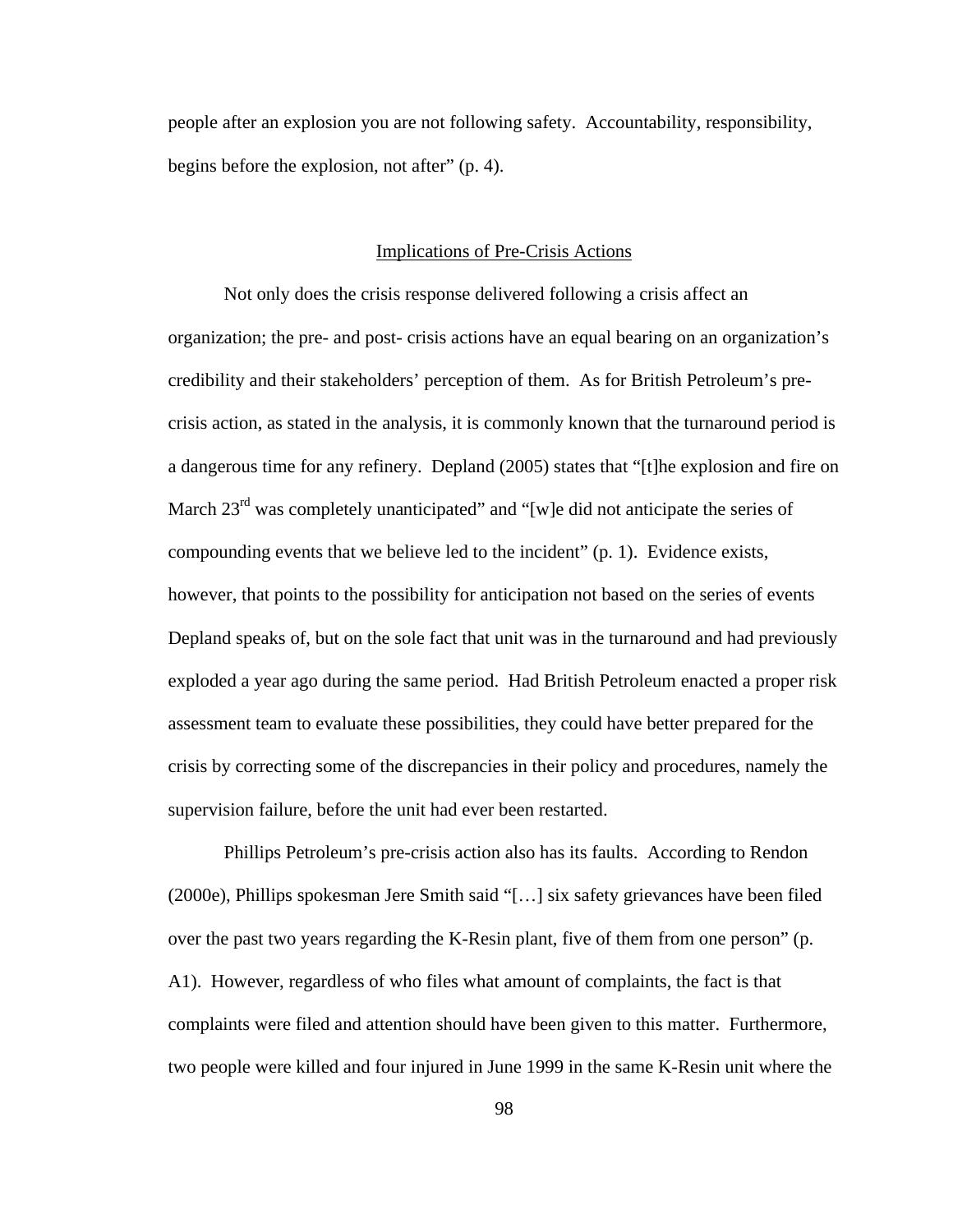2000 explosion occurred. This fact alone shows that there have been known problems in the unit that must not have been corrected after the first incident occurred. Additionally, the grim record released by the Occupational Safety and Health Administration shows that many citations were given for lack of training workers properly, which is what was determined to be the underlying cause for the explosion, illustrating the opportunity they had from 1990 to 2000 to correct this improper training method. According to White (2000), Joe Campbell, the secretary-treasurer of PACE Local 4227 stated,

> Phillips is one of the most penny-pinching SOBs there are. They are always talking about cost savings, just like the rest of corporate America. They've been cited so many times by OSHA, but all they get is a slap on the wrist and they promise to do better next time. (n.p.)

## Implications of Post-Crisis Actions

Because of the lack of risk assessment in each case, both British Petroleum and Phillips Petroleum were faced with a crisis that caused much damage. A post-damage impact assessment shows that British Petroleum and Phillips Petroleum suffered financially, with human loss, and with their reputation. Financially, both refineries had to compensate for lost time, unit reparation, medical costs, and settlement costs.

Although, at the time of this research, detailed damage assessments for British Petroleum were not available, one risk analysis source was quoted as saying that they "[…] can't see the settlement being less than \$100M […]" (Newratings, 2005b). Other, unidentified risk analysis sources state that "[…] damage to the refinery and potential litigation could put the costs of the incident over US \$1 billion […]" (Carson, 2005). One financial cost away from the lawsuits by injured employees and the families of those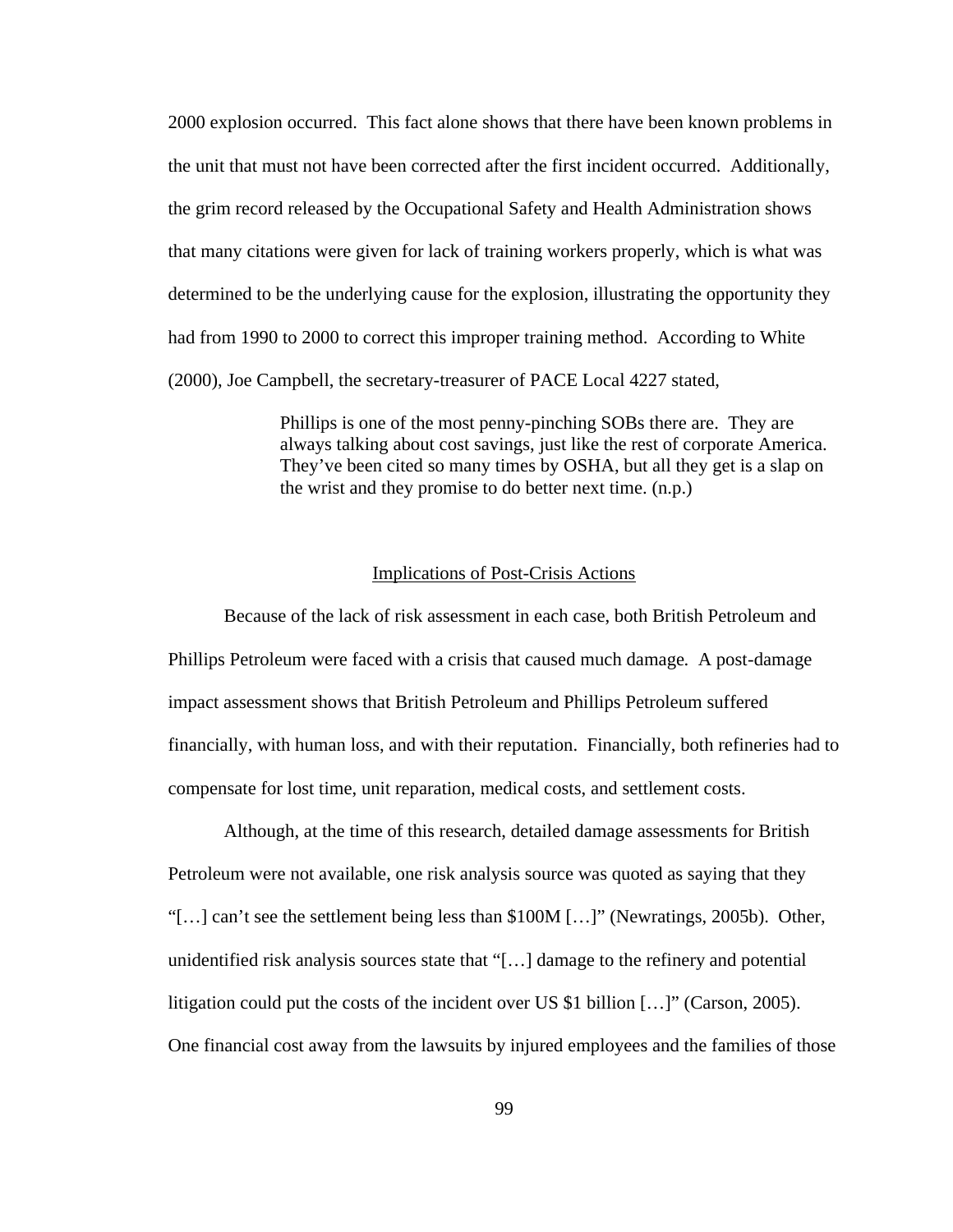who were killed is that of OSHA. According to Aulds (2005f), on September 23, 2005, "[t]he Occupational Safety and Health Administration on Thursday levied the largest fine in the agency's history against BP Products North America for the March 23 explosions at the company's Texas City refinery" (n.p.). This fine totaled \$21 million and citations for 12 willful violations. Additionally, the U.S. Justice Department is reportedly seeking criminal charges against British Petroleum in relation to the explosion. According to Aulds (2005g), a report published in online editions of the Scotsman, a national newspaper in Scotland, quoted unnamed sources as confirming possible criminal and civil charges.

Phillips Petroleum, on the other hand, was fined \$2 million in penalties for safety and health violations. In addition to this financial burden, the organization had to hire safety and health consultants to aid them in their compliance with OSHA's process safety management standards. Furthermore, they agreed to retain the services of process safety management training and an operating procedures consultant who will provide comprehensive reviews of the procedures taking place at the K-Resin facility.

In addition to financial loss for both refineries are the loss of human life and the acquirement of a negative reputation for the organization. This loss is illustrated by the fact that each explosion killed and severely injured employees. In the British Petroleum case, 15 employees were killed and 170 others were injured, whereas in the Phillips Petroleum case, 1 employee was killed and 74 others were injured. In terms of organizational reputation, the weakened stakeholder relationship in each case evidences the reputational damage that took place following these crises. In the British Petroleum case, obviously stakeholders began questioning BP's value of financial cost over human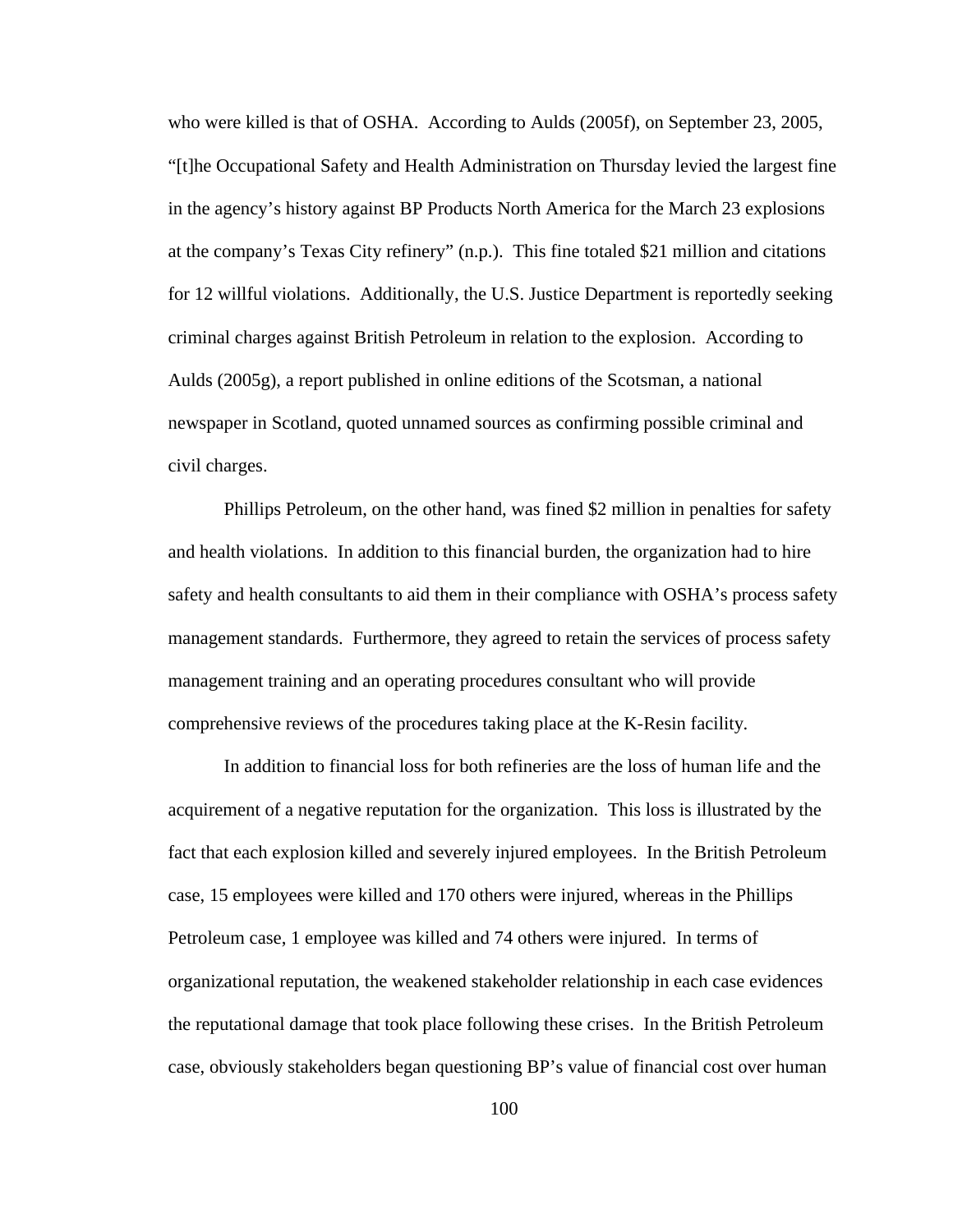life. Tony Alves of KBC Peel Hunt is quoted by Newratings (2005b) as stating "[…] the incident was 'hugely embarrassing' for BP, and the impact on its reputation is much more severe" (p. 1). For Phillips Petroleum, Joe Campbell is quoted by White (2000) arguing, "[t]oo many people have been killed in the complex over the last 10 years. We've got people who are scared to go back in that plant because they are worried there is going to be a reoccurrence. Several are going to psychiatrists" (n.p.). Additionally, stakeholders felt their pleas for correcting poor safety measures were being ignored. According to

Rendon (2000e), employee Steve Cadena stated,

I believe management in K-Resin is not listening to the employees. That's the key. They don't believe us. In the last nine years, they say Jimmy and I bring too much up there and that we're constantly throwing safety grenades and shooting arrows in the air. But (the warnings) have come true.  $(p. A1)$ 

Similarly, the Phillips Petroleum site manager continuously rescheduled and postponed

meetings with the union to a point where they never occurred. According to Kennett

(2000), these meetings were set to address the

[…] employees' loss of faith in plant officials to put safety first; the movement of the safety department from the production units to the front office; changes of convenience in standard operating procedures; and a staffing shortage and reliance on overtime that affected workers' attitudes and safety. (p. A1)

Ultimately, union officials grew frustrated with Phillips Petroleum managers and pulled

their representatives from the meetings.

Therefore, both explosions had a major impact on the stakeholders' perception of

each refinery. Each company was criticized for their use of the accident and bolstering

strategies, and lack of attention given to pre-crisis risk assessment and previous safety

violations. Losses were incurred financially, as well as in regard to human life and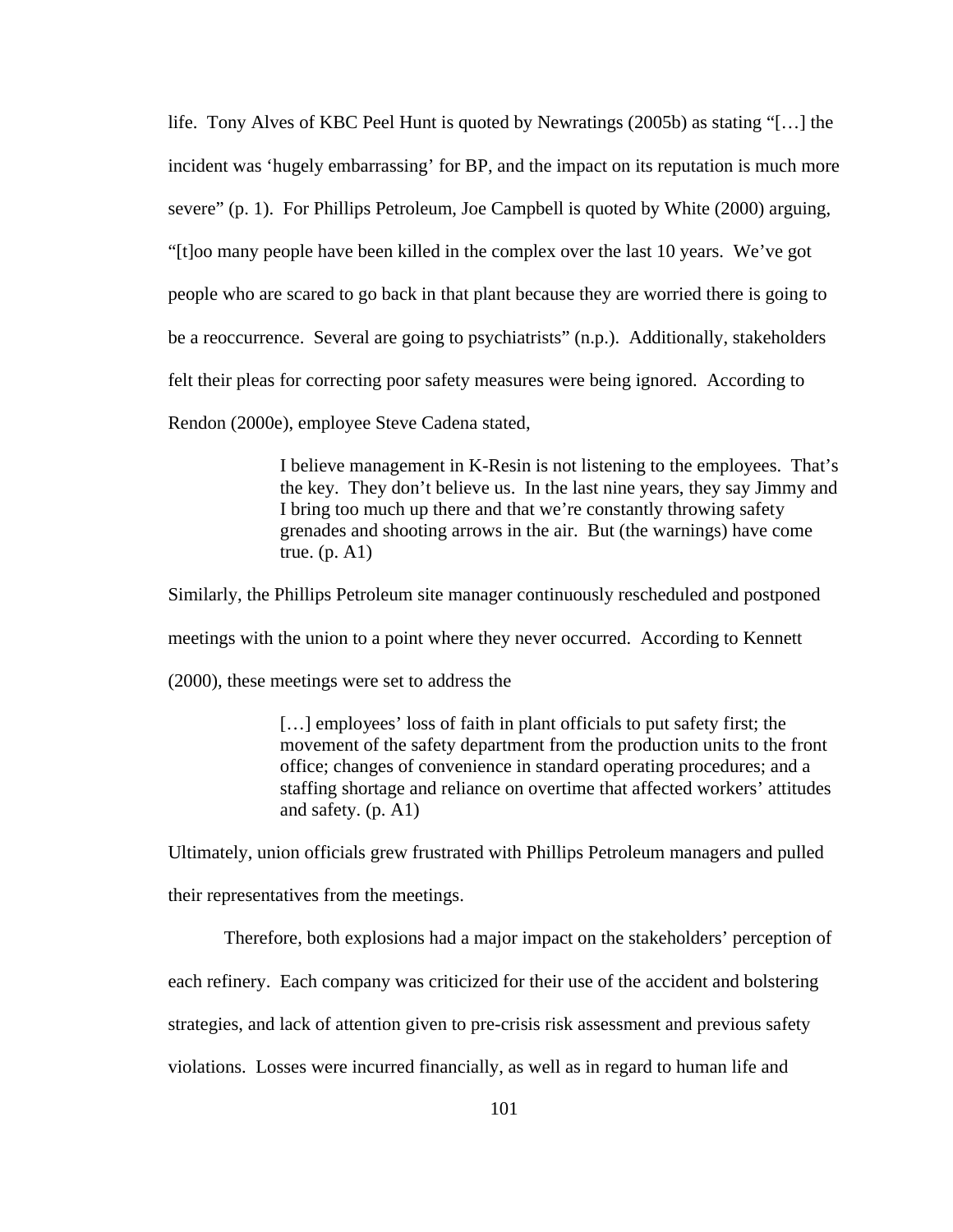organization reputation for each refinery, as well. However, the overall set of crisis communication strategies used by the refineries during their response to their respective crises seem to be a viable consideration for a future model in industry-specific crisis response, particularly in the refinery industry in the event of a similar crisis.

## Developing a Preliminary Model

By analyzing the effectiveness of the crisis response techniques used in the case study presented, fundamental resources to propose a possible model are available. This model (Figure 1) would consist of three time periods; labeled as "I," "A" and "B." Time period "I" is representative of the initial response the refinery would give following the notification of the occurrence of a crisis. "A" represents the early stages of crisis communication, those occurring before the cause of the crisis is determined. Likewise, "B" represents the later stages of crisis communication, those occurring following the announcement of the cause of the crisis. Using the British Petroleum and Phillips Petroleum crises as a basis for proposal, the strategies included under time period "A" would be ingratiation/excuse (embedded with the use of inclusive language), apology/regret, and corrective action/bolstering. The strategies included under time period "B" would be full apology and compensation, and corrective action.

Strategies included under time period "A" reflect the need for the refinery to protect itself from criticism of fault, but remain sensitive to the needs of the audience. Furthermore, as the period moves closer to the release of the report detailing the cause of the crisis, the organization is afforded the opportunity to remind stakeholders of the positive elements of their organization and prepare for the worst by issuing corrective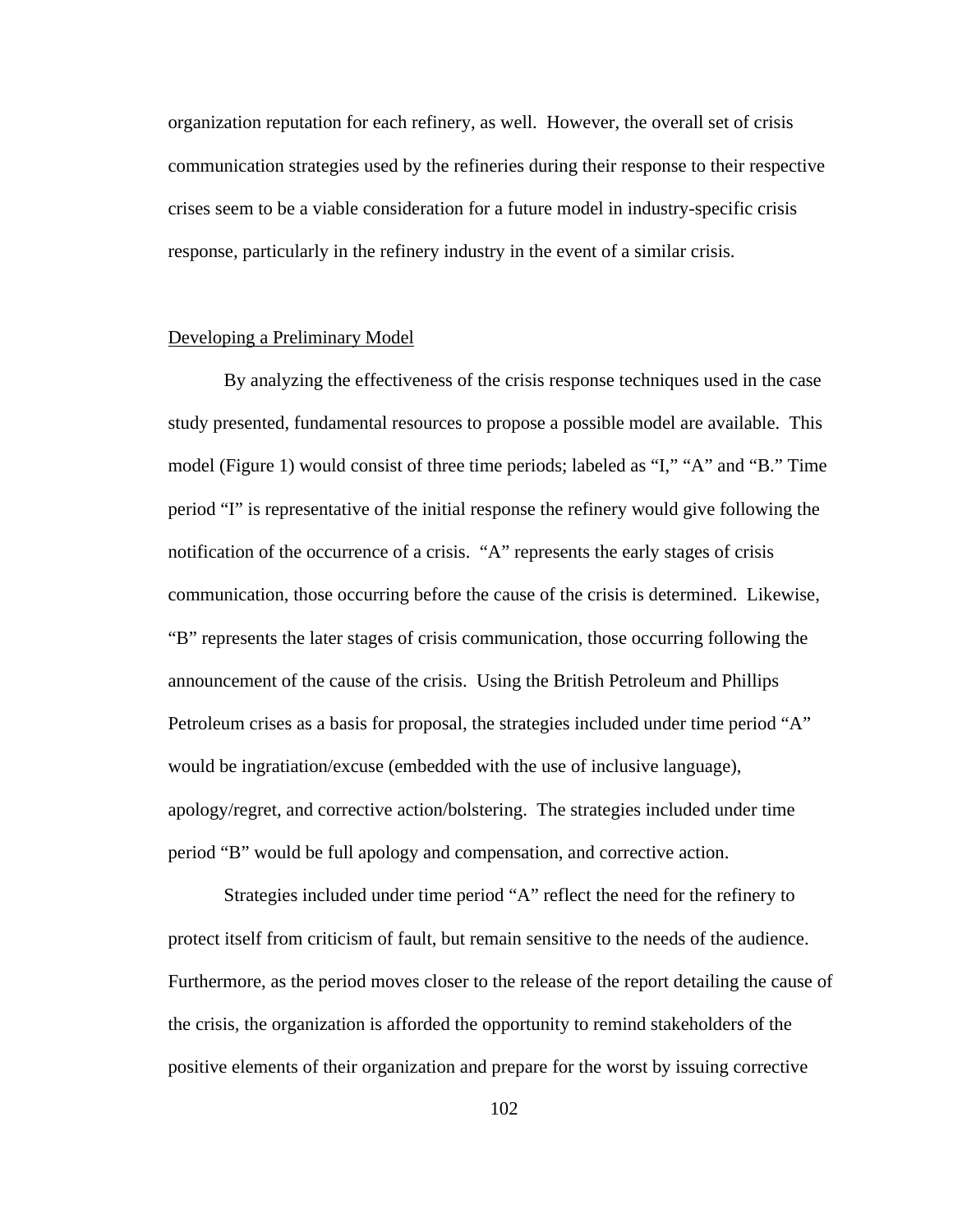action. Should the organization be found at fault, the use of apology and corrective action in this set of strategies will lessen the chance for an organization to be heavily criticized. Strategies included under time period "B," however, reflect a need for the refinery to finalize its crisis response attempts. By issuing a full apology, the organization takes responsibility for the crisis. Compensation and corrective action are also necessary to show the stakeholders that they are willing to correct the damage that has been caused by the crisis.

It should be noted that strategies such as minimization, transcendence, bolstering, and accident are left out of this model. The reason for this lack of inclusion is the idea that each of these strategies serves to make the crisis seem less tragic than it is, to show that something worse could have happened. In the event of a crisis that causes the loss of life, it is against the value of human life to argue that something could be worse or that the current crisis is not as horrible as it seems. Furthermore, the use of bolstering was considered to be an ineffective strategy in the case study presented in this analysis. As evidence showing that the refineries had safety records that were not as positive as their bolstering claimed, stakeholders became less trusting. Similarly, with the use of the accident strategy, British Petroleum used it to accuse employees of causing the crisis which was ineffective once union leaders and stakeholders became angered.

Based on the strategies included in this preliminary model, as well as those not included, it should be argued that, with the combination of proper pre-crisis risk assessment and manipulation of the crisis response strategies that proved to be successful for both refineries, post-crisis damage could be lessened for future refinery cases that are similar to the two presented.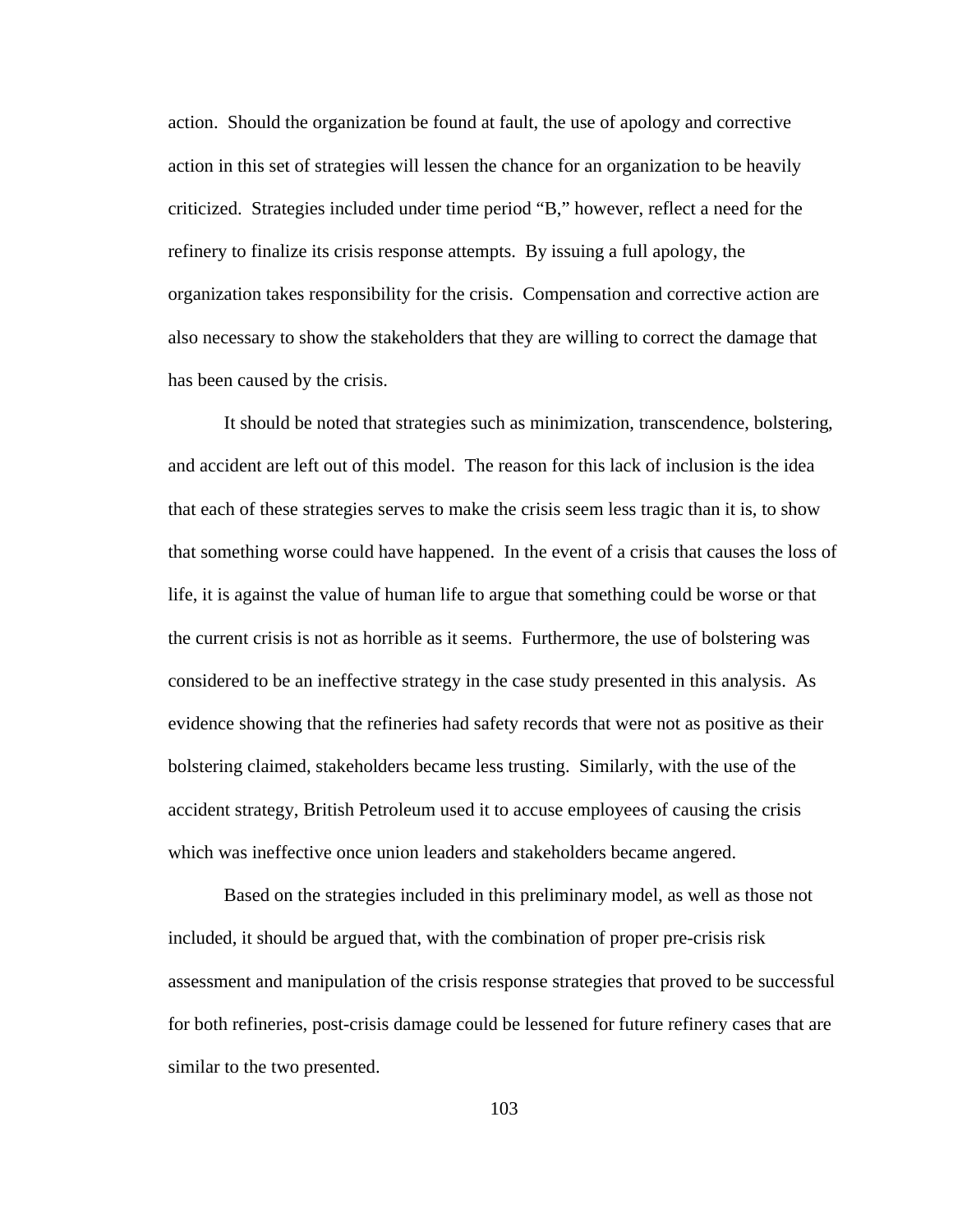#### Recommendations for Future Research

Several assertions have been made throughout this thesis that call for further scholarly examination. In chapter one, the idea that rhetorical criticism and public relations can be merged, as rhetorical studies do not need to focus on building theory is asserted. In other words, in following a rhetorical case study approach to crisis communication, individual cases are examined to generate an understanding of the crisis response released by each organization. This method, using only individual cases, rather than multiple instances of similar cases is still a valid rhetorical study. In this sense, this study is unique in that it takes a rhetorical, public address approach to conducting a case study. Future research should further examine the ability to merge these fields based on the idea that understanding the damage a crisis has caused, and examining the discourse used, is crucial to the goal of crisis communication literature—understanding the success of crisis response methods.

In chapter two, another connection between crisis communication and rhetorical theory is made as apologia's roots in rhetoric are discovered via apologia's derivation from classical Greek language. Similarly, the idea that effective apologia must embody elements implied in the literature of Aristotle—logos, ethos, pathos—is also worthy of further scrutiny. Additionally, in this chapter, the ideas of Hikins on the rhetoric of disaster are introduced. It is unfortunate that the majority of research on crisis communication deals only with the strategies employed, failing to analyze how the discourse used in these strategies influence the overall image of the organization. It should be stated that understanding the discursive effect on crisis response is, really, quite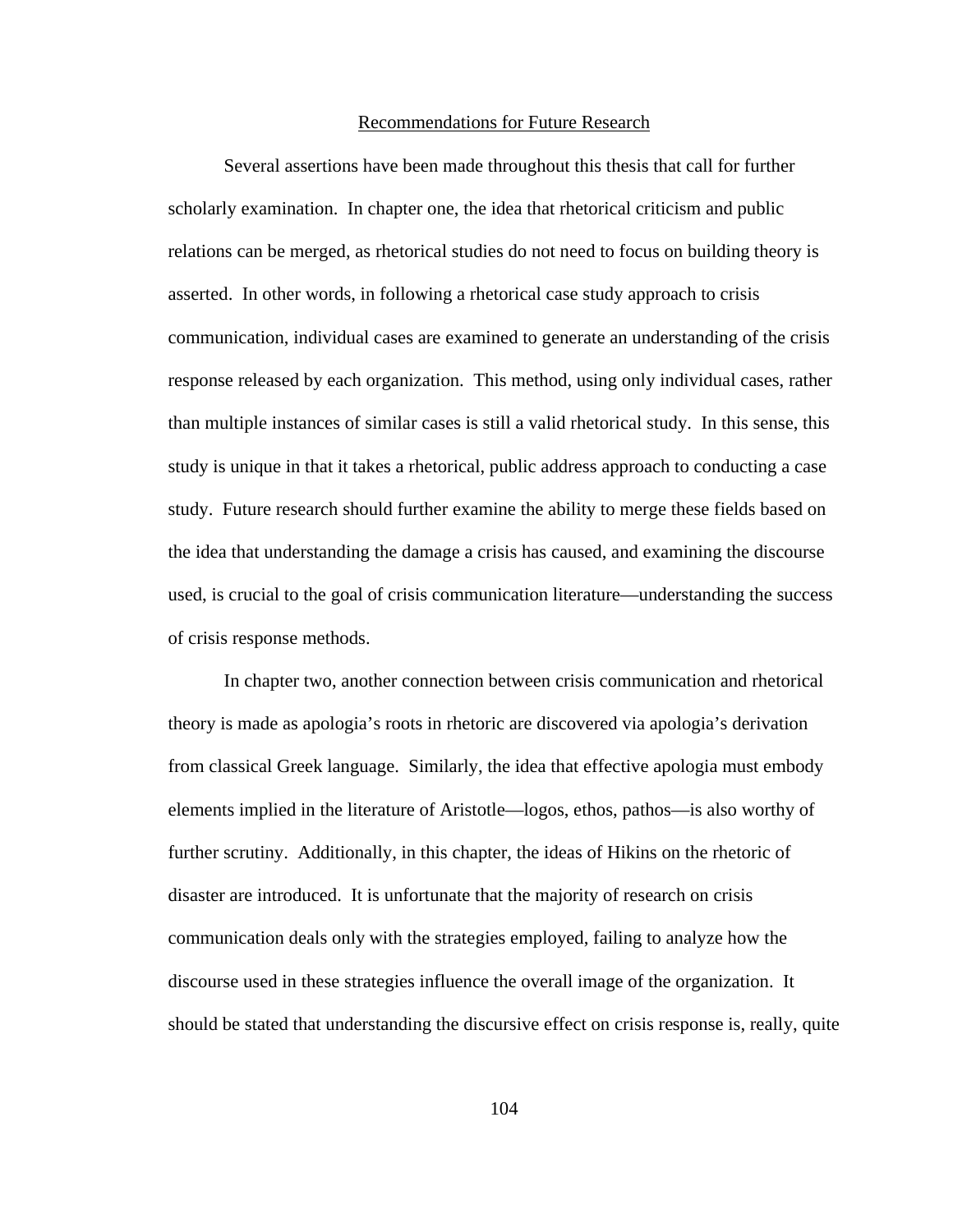an important component to understanding crisis communication and, thus, deserves additional attention in future studies.

Future research should also work toward creating a more specific definition of a crisis. In chapter three, definitions of crisis coined in crisis communication literature by Weick, Paschall, and Lerbinger were examined against Coombs' study of definitions by Fink, Fearn-Banks, and Barton. Collectively, themes that emerged in both explications argue for a working definition that considers a crisis as being an improbable threat with the potential to severely damage various aspects of an organization (such as: reputation, profitability, and stakeholder relations) unless a rapid, well-formed response is delivered to the affected audience.

Chapter three also explores the question of "what constitutes a crisis?" and examines possible answers in terms of exigence. It is argued that, in a crisis such as the explosions at British and Phillips Petroleum, the act is representative of Bitzer's claim that a situation calls for a rhetorical response, rather than Vatz' argument for rhetor-based rhetoric. Since a crisis that harms employees or citizens will alert the audience to ethical values on life, this establishes a need for the audience to have questions concerning the crisis answered, supporting the idea of a situation calling for rhetoric. It is discussed in this section that crisis communication has the potential to add to the subjectivist/objectivist debate in the field. Reality has the ability to impinge on our discourse in such a way that, although rhetoric has the ability to ease the concerns of the audience and lessen the perceived severity of an event, the crisis itself cannot be dismissed. Therefore, future research should serve to use crisis communication to add to this debate.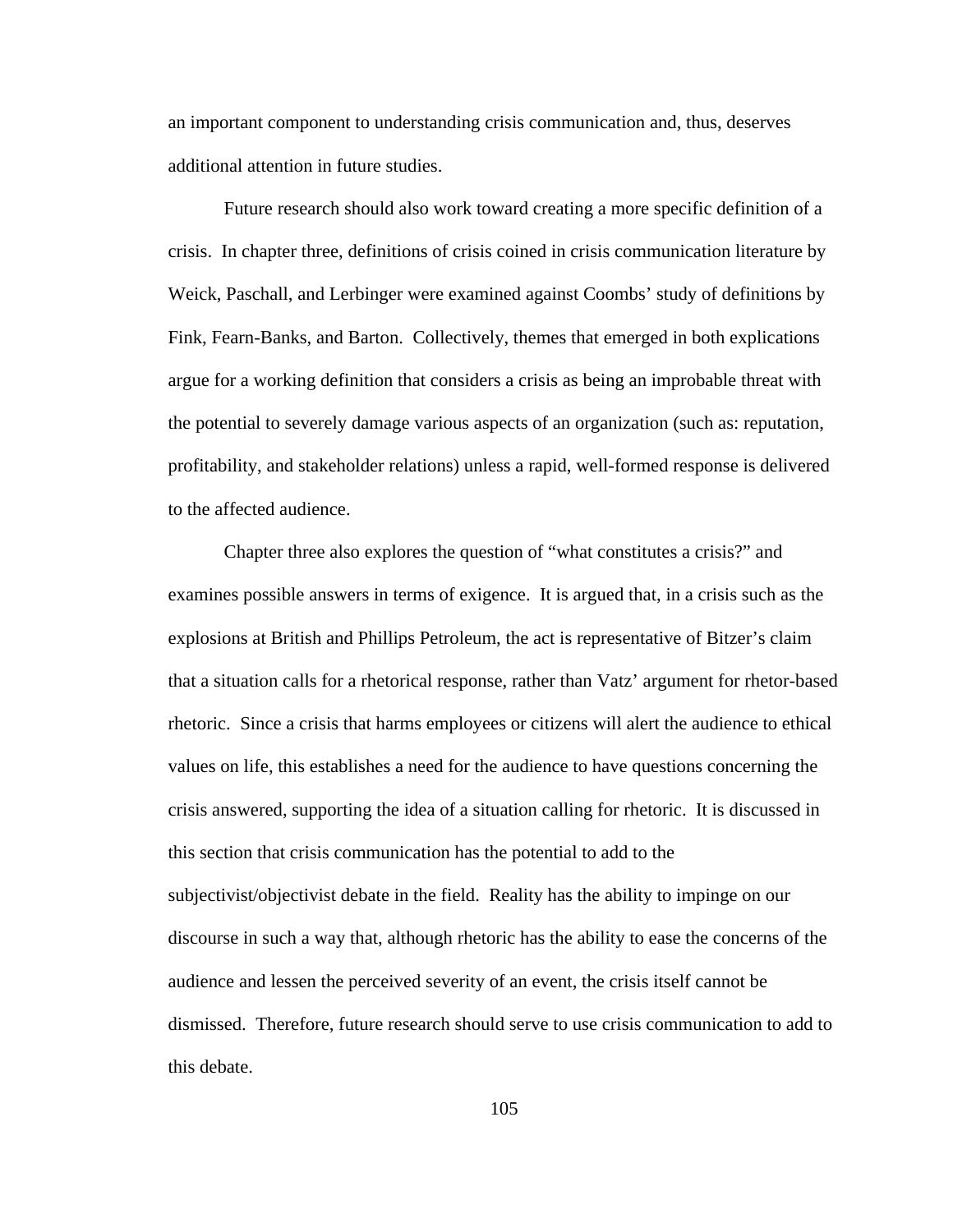Also in chapter three, the notion that the goals of Neo-Aristotelian criticism and crisis communication research are the same, as well as the techniques used to critique and analyze the discourse produced is put forth. Further research on the more in-depth similarities between Neo-Aristotelian analysis methods and crisis communication research methods should be considered, as both forms of analysis assume that we can evaluate a few cases and use the results of the evaluation to understand a larger rhetorical event.

Finally, the analysis of the crisis communication strategies employed by British Petroleum and Phillips Petroleum resulted in several interesting avenues for future research to examine. First, as no existing model on industry-specific crisis communication exists, the fact that both refineries employed such similar techniques throughout all stages of crisis communication supports the possibility that this type of model could be developed. Although it is unknown whether British Petroleum mimicked the efforts made by Phillips Petroleum's crisis response teams five years prior, this possibility further evidences the idea that a model can be developed using the failures and successes of crisis response efforts in the past to mold it.

Furthermore, if the attempt to create an industry-specific model fails, the results of this study also propose the idea that an applied rhetorical analysis that could be genrespecific exists. For example, perhaps a new genre for industry accidents may be created, considering the similarities that exist between both crisis response efforts. So, the genre of industry accidents may join the pre-existing rhetorical genres such as the eulogy and the parody as its own genre.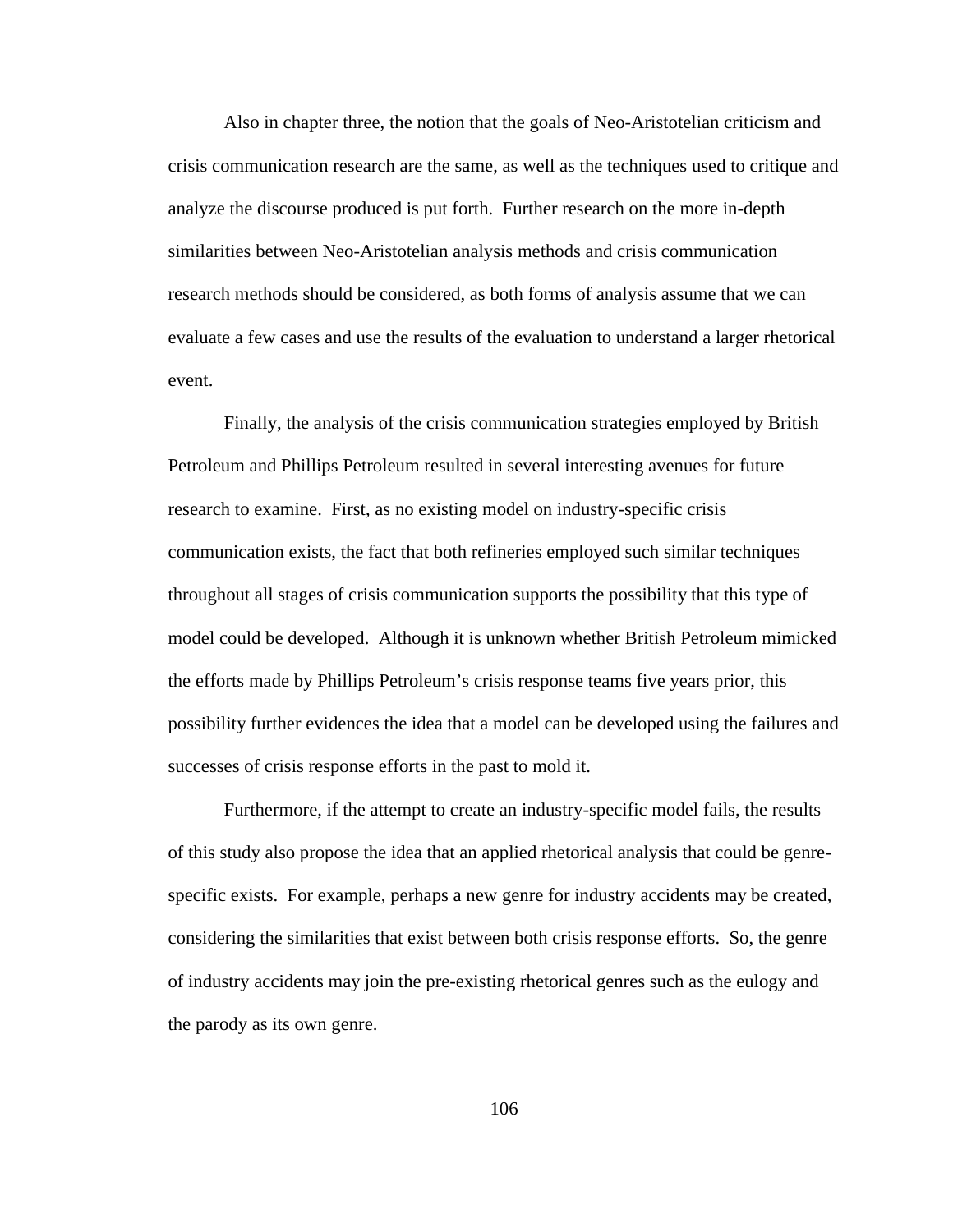The use of inclusive language embedded in British Petroleum's crisis response seems to have been an effective strategy. Their crisis response strategies were supplemented with their referring to employees and management collectively as "we," "family," "our," and "us," simulating an emotional closeness between the audience and the spokesperson. This rhetorical function suggests a possible addition to the models developed by Coombs, Benoit, and Hearit, as well as the possibility for becoming part of the preliminary model. Although inclusive language would not be considered a main strategy, such as ingratiation or corrective action, it should be considered a viable component to such strategies. Using inclusive language during the ingratiation/excuse strategy, for example, may contribute to the overall success of that strategy. Thus, the idea of inclusive language as a supplement to existing strategies warrants further examination.

Additionally, as seen in the British Petroleum case, unions play a unique role in an organization's crisis response. The union can be examined in several angles: as a stakeholder, as a protector of employee rights, and as a whistleblower to discrepancy. In this sense, the union may have its own agenda in their claims against an organization which may cause a researchers' perception of stakeholder response to a crisis to be incorrect. For that reason, further research in crisis communication should explore the roles a union plays in facilitating or hindering crisis response efforts, as well as the overall success of crisis response efforts made by an organization.

In conclusion, this study takes an important step in the direction of enriching our understanding of crisis communication. By proposing a merge between the fields of public relations and rhetorical criticism, in the search for better understanding the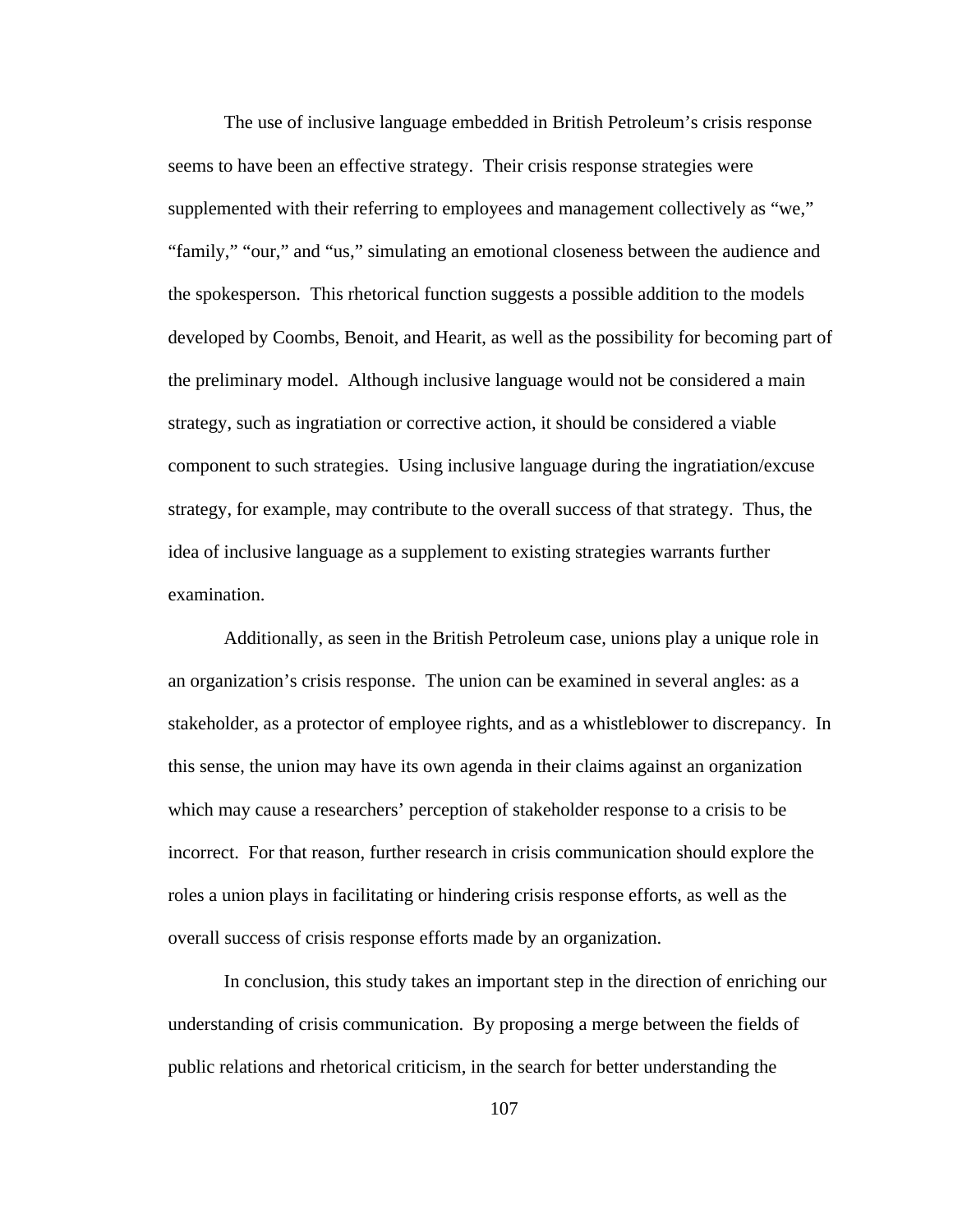effectiveness of crisis communication, an interesting movement is taking place. Through evaluating and understanding the extensive connections between the roots of each field and their respective methods for analysis, this proposal is supported. Of special importance to note is that, as past literature has evidenced, the merging of two related fields can only strengthen the scholarship of both.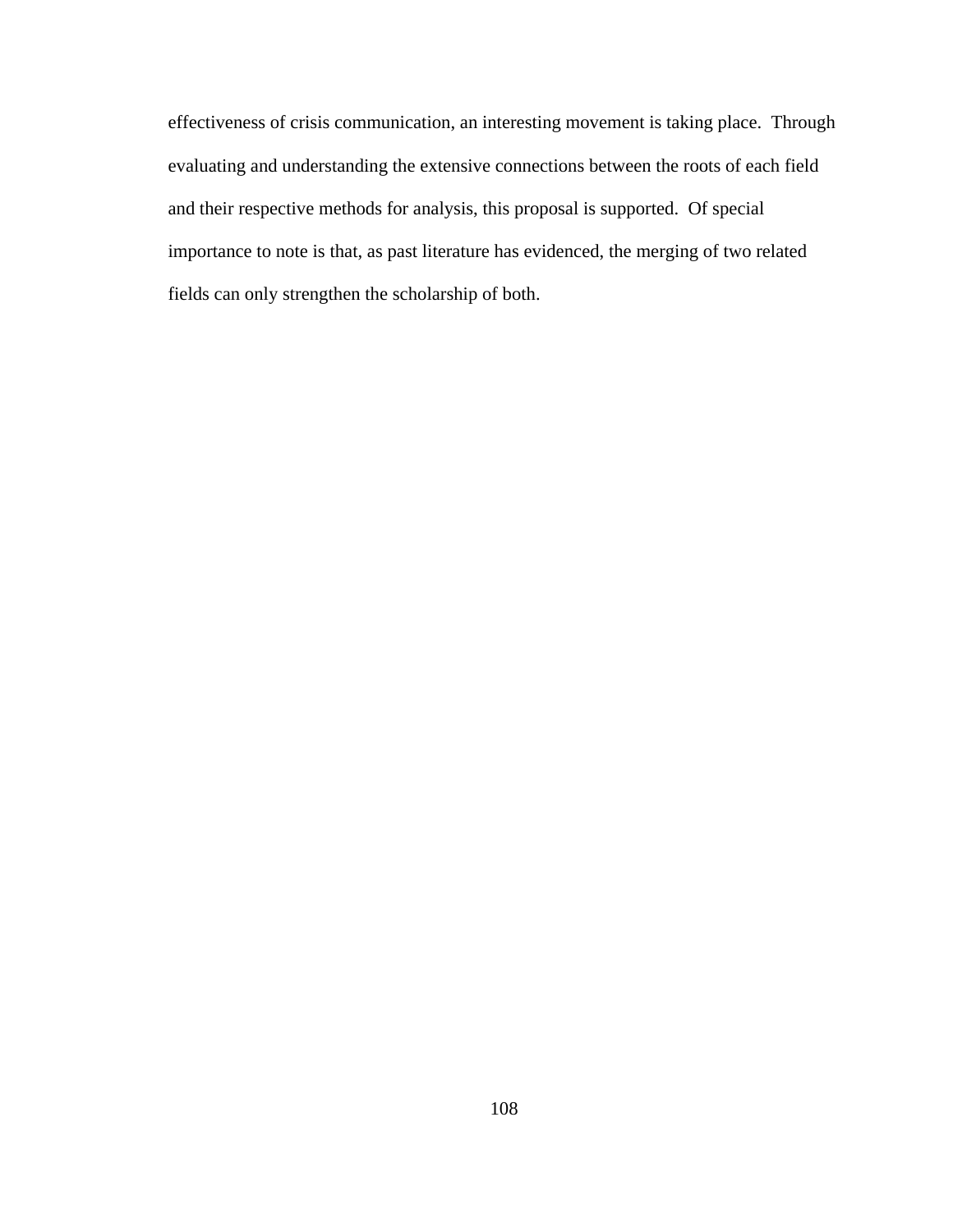

I: Represents the organization's initial response upon learning of the occurrence of a crisis

A: Represents the steps an organization should take if they are unsure of who is at fault for the crisis

B: Represents the steps an organization should take if they are at fault for the crisis

Figure 1 Preliminary industry-specific (refinery) model for crisis response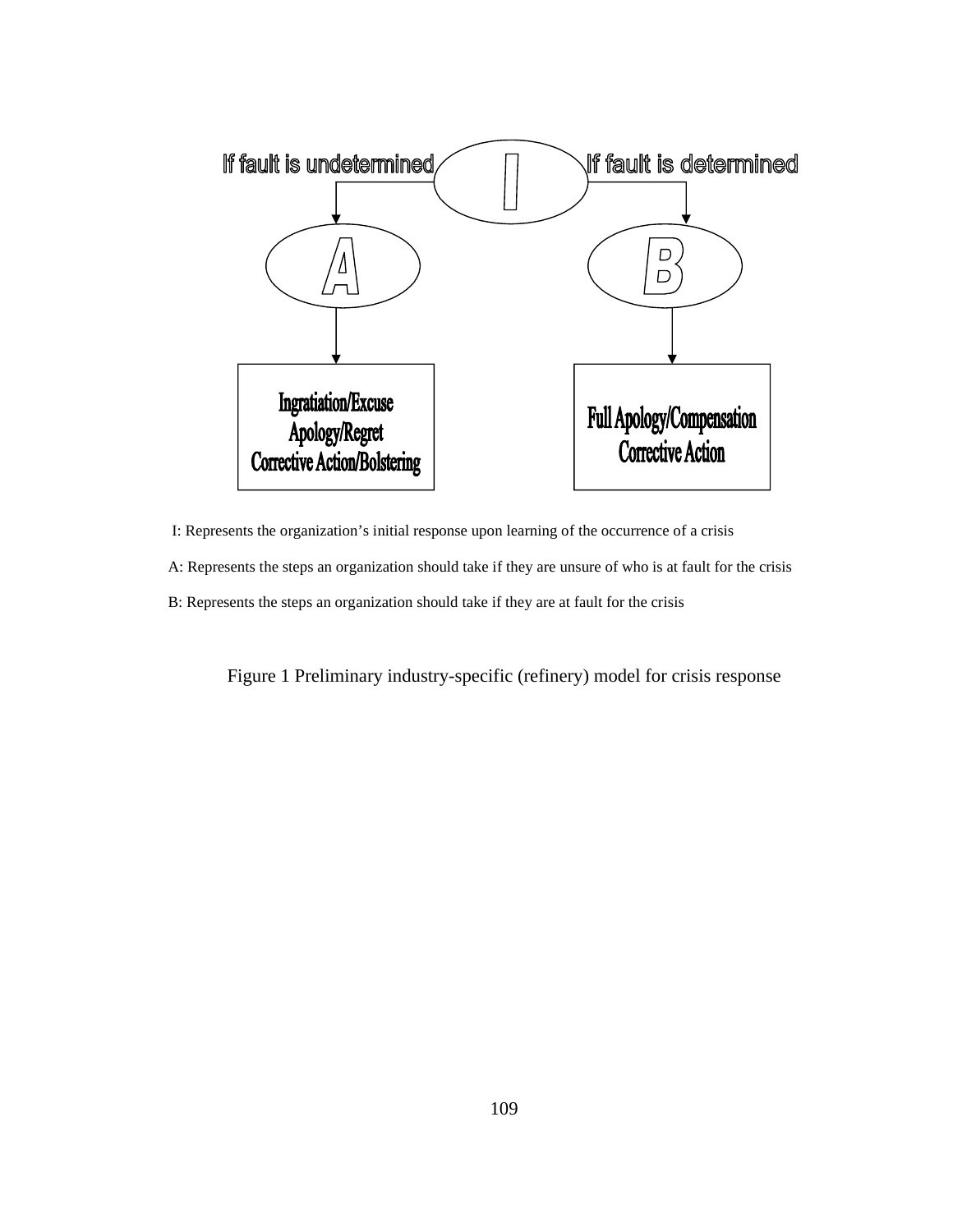## **REFERENCES**

- AcuSafe. (2000). Update on Phillips 66 K-Resin plant incident. *AcuSafe Newsletter, May 2000,* n.p. Retrieved January 14, 2006, from http://www.acusafe.com/Newsletter/Stories/0500News-Phillips.htm
- Antosh, N. (2002). Phillips settles fatal explosion case: Federal penalties \$2.1 million. *Houston Chronicle, March 24, 2005,* n.p. Retrieved January 6, 2006, from http://www.chron.com/disp/story.mpl/special/05/blastarchive/1197465.html
- Asher, E. (2000). Phillips blaming blast on chemical reaction / Company says scenario is 'most plausible' cause. *Houston Chronicle, April 16, 2000,* A37.
- Aulds, T. J. (2005a). Flash fire broke out at unit day before blast. *The Daily News, March 26, 2005,* 1-2. Retrieved June 5, 2005, from http://galvestondailynews.com/story.lasso?ewcd=15dfd1630630df68
- Aulds, T. J. (2005b). BP settles first group of blast cases. *The Daily News, June 22, 2005,* 1-3. Retrieved June 22, 2005, from http://galvestondailynews.com/story.lasso?tool=print&ewcd=acd3f10818a35351
- Aulds, T. J. (2005c). BP chief executive pledges full investigation. *The Daily News, March 25, 2005*, 1-2. Retrieved June 7, 2005, from http://www.galvnews.com/story.lasso?tool=print&ewcd=ef6b8e4f530df27b
- Aulds, T. J. (2005d). BP to move into former Big Kmart building. *The Daily News, June 26, 2005,* 1-2. Retrieved June 26, 2005, from http://www.galvnews.com/story.lasso?tool=print&ewcd=e8b20acd107032b5
- Aulds, T. J. (2005e). Unit superintendent was not aware of start-up. *The Daily News, May 29, 2005,* 1-4. Retrieved June 27, 2005, from http://www.galvnews.com/story.lasso?tool=print&ewcd=94fa046c4811a921
- Aulds, T.J. (2005f). OSHA fines BP \$21 million. *The Daily News, September 23, 2005,* n.p. Retrieved October 31, 2005, from http://galvestondailynews.com/story.lasso?ewcd=575a03e6d6a0d298
- Aulds, T. J. (2005g). Report: Criminal charges against BP coming. *The Daily News, January 27, 2006,* n.p. Retrieved February 9, 2005, from http://galvestondailynews.com/story.lasso?ewcd=4647f39e04979b6a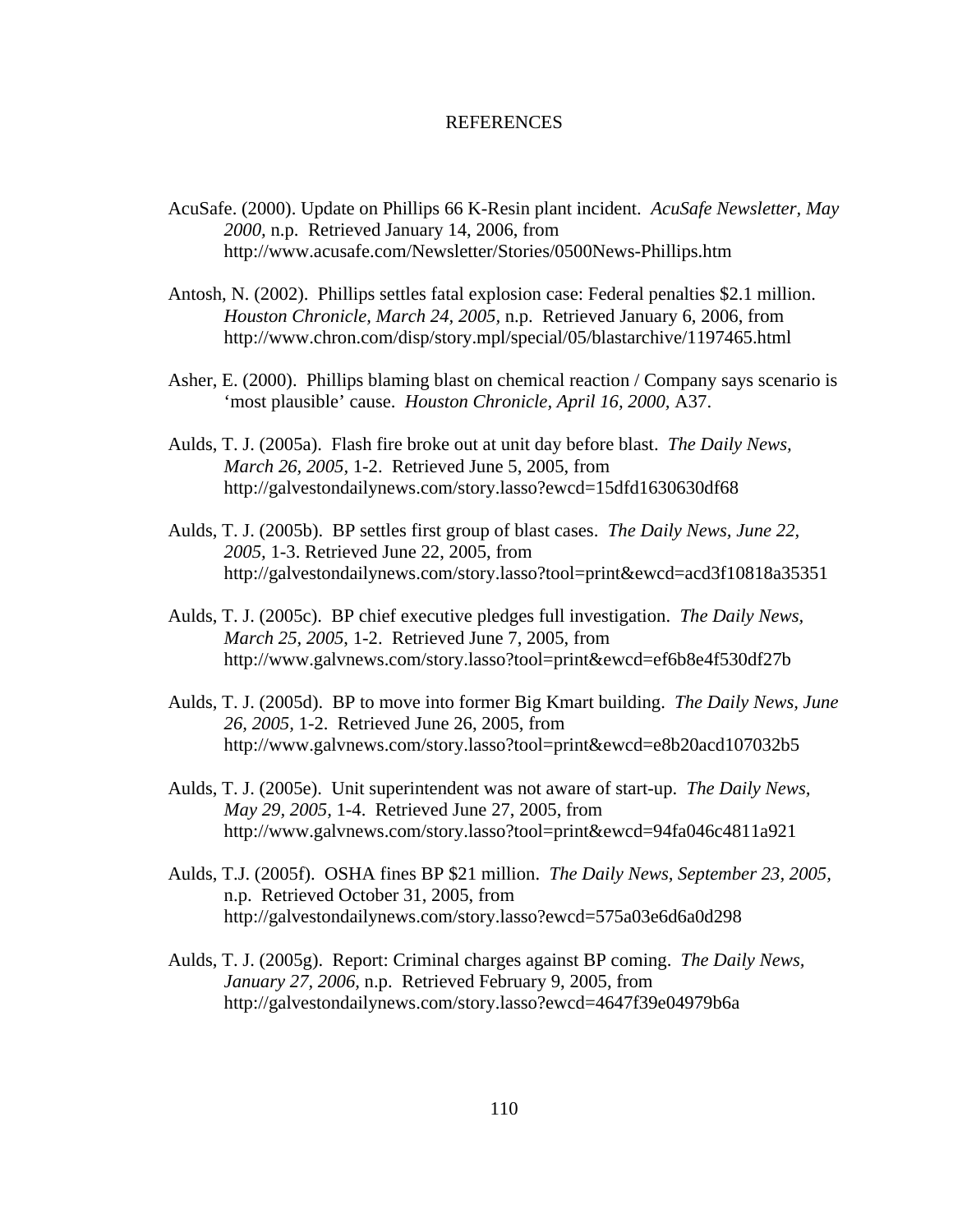- Aulds, T. J. (2005h). Union slams BP report. *The Daily News, May 20, 2005*, n.p. Retrieved February 16, 2006, from http://www.galvnews.com/story.lasso?tool=print&ewcd=3440c8Eaaae13c2f
- Aulds, T. J., Huron, D., Smith, N., Williams, S., & Viren, S. (2005). 'Scariest thing I've ever seen.' *The Daily News, March 24, 2005,* 1-6. Retrieved June 7, 2005, from http://www.galvnews.com/story.lasso?tool=print&ewcd=07f00f5048aaf9b6
- Barton, L. (1993). *Crisis in organizations: Managing and communicating in the heat of chaos.* Cincinnati: College Divisions South-Western.
- Baskerville, B. (1977). Must we all be 'rhetorical critics'? *The Quarterly Journal of Speech 63*(2), 107-117.
- Benoit, W. L. (1997). Image restoration discourse and crisis communication. In Millar, D. P. & Heath, R. L. (Eds.). *Responding to crisis: A rhetorical approach to crisis communication* (263-280). New Jersey: Lawrence Erlbaum Associates.
- Benoit, W. L. & Hanczor, R. S. (1994). The Tonya Harding controversy: An analysis of image restoration strategies. *Communication Quarterly 42*(4), 416-433.
- Benoit, W. L. & Nill, D. M. (1998). Oliver Stone's defense of JFK. *Communication Quarterly 46*(2), 127-143.
- Bitzer, L. F. (1968). The rhetorical situation. *Philosophy and Rhetoric 1*(1), 1-14.
- BP America (2005). *Proactive steps being taken in Texas City regarding operations*. Retrieved June 14, 2005, from http://www.bpresponse.org/external/index.cfm?cid=946&fuseaction=EXTERNA L.docview&documentID=68340
- British Petroleum (2005a). Fatal accident investigation report: Isomerization unit explosion interim report. *The Daily News, May 17, 2005,* 1-47. Retrieved June 4, 2005, from http://galvestondailynews.com/photos/2005.May/BP\_Interim\_Report.pdf
- British Petroleum (2005b). *BP stands behind Texas City investigation report.* Retrieved, June 8, 2005, from http://www.bpresponse.org/external/index.cfm?cid=946&fuseaction=EXTERNA L.docview&documentID=71932
- British Petroleum (2005c). *Operations move from recovery to stabilization phase following Texas City incident.* Retrieved June 6, 2005, from http://www.bpresponse.org/external/index.cfm?cid=946&fuseaction=EXTERNA L.docview&documentID=67086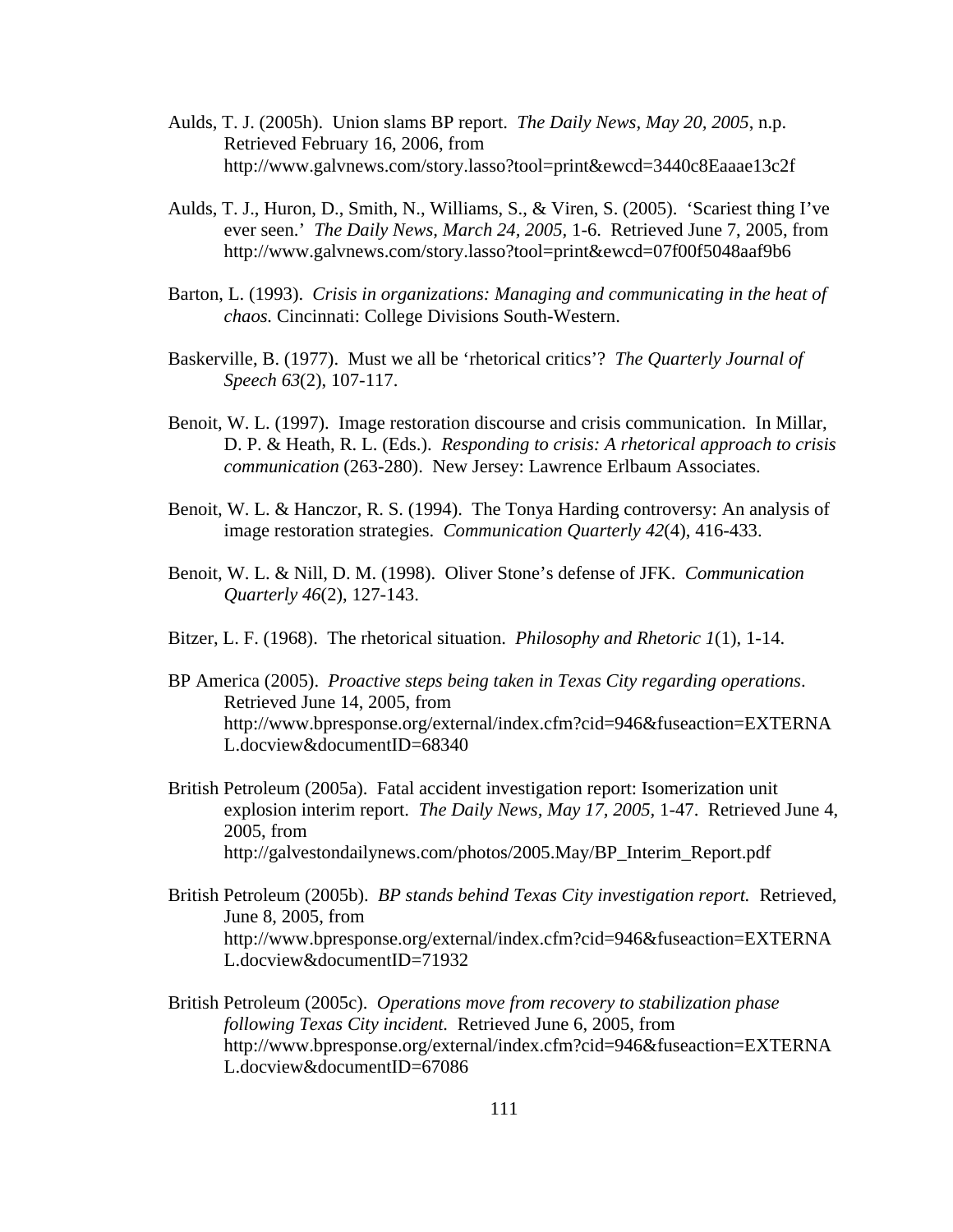- Browne, J. (2005a). *BP CEO statement to media*. Retrieved, June 7, 2005, from http://www.bpresponse.org/external/index.cfm?cid=946&fuseaction=EXTERNA L.docview&documentID=67136
- Browne, J. (2005b). *A message from BP's group chief executive.* Retrieved June 7, 2005, from http://www.bp.com/liveassets/bp\_internet/globalbp/STAGING/global\_assets/dow nloads/E/ES\_2004\_Browne\_letter\_insert\_v3.pdf
- Browne, J. (2005c). *Letter to employees.* Retrieved June 13, 2005, from http://www.bpresponse.org/external/index.cfm?cid=946&fuseaction=EXTERNA L.docview&documentID=67088
- Bryant, S. (2000). 5 hurt in blast still in critical condition. *Houston Chronicle, March 29, 2000,* A23.
- Burgchardt, C. R. (2005). *Readings in rhetorical criticism.* State College, PA: Strata Publishing, Inc.
- Burke, K. (1945). A grammar of motives. In Bizzell, P. & Herzberg, B. (2001). *The rhetorical tradition: Readings from classical times to the present (2<sup>nd</sup> ed.).* Boston: Bedford/St. Martin's, 1298-1324.
- Carson, R. (2005). Flags fly at half staff outside the British Petroleum refinery in Texas City. *Reuters, March 26, 2005*, 1-3. Retrieved June 4, 2005, from http://www.wigrum.com/articles/bp\_article1.cfm
- CBS News (2005). *Terrorism ruled out in Texas blast.* Retrieved June 27, 2005, from http://www.cbsnews.com/stories/2005/03/25/national/printable683124.shtml
- Coombs, W. T. (1999). *Ongoing crisis communication: Planning, managing, and responding.* Thousand Oaks: SAGE Publications.
- Coombs, W. T. (2004). Impact of past crises on current crisis communication: Insights from situational crisis communication theory. *Journal of Business Communication 41*(3), 265-289.
- Coombs, W. T., & Holladay, S. J. (1996). Communication and attributions in a crisis: An experimental study in crisis communication. *Journal of Public Relations Research 8*(4), 279-295.
- Coombs, T. & Schmidt, L. (2000). An empirical analysis of image restoration: Texaco's racism crisis. *Journal of Public Relations Research 12*(2), 163-178.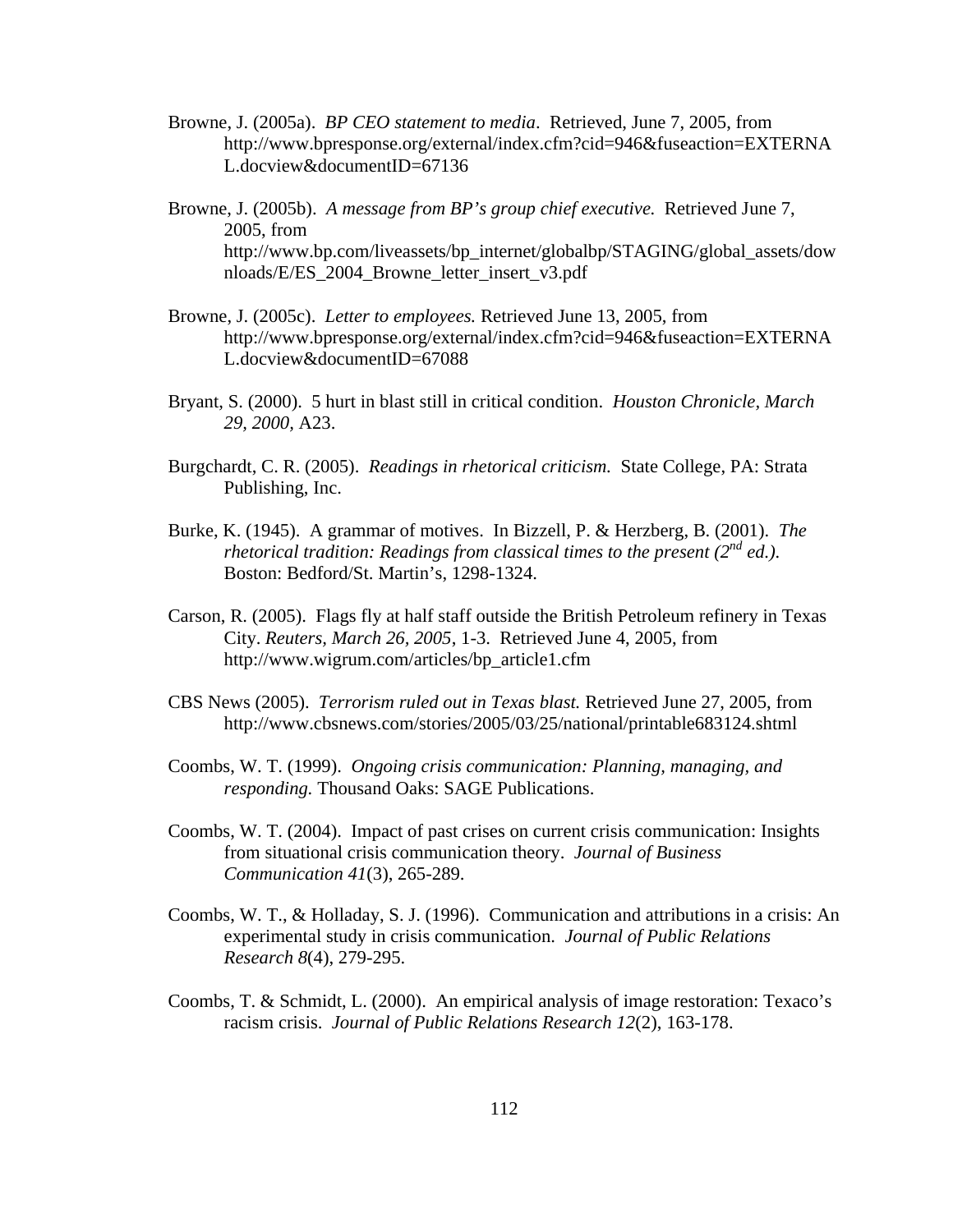- Coombs, W. T., Hazleton, V., Holladay, S. J., & Chandler, R. C. (1996). The crisis grid: Theory and application in crisis management. In Barton, L. (Ed.). *New avenues in risk and crisis management* (30-39). Las Vegas, NV: UNLV Small Business Development Center.
- Cowden, K. & Sellnow, T. L. (2002). Issues advertising as crisis communication: Northwest Airlines' use of image restoration strategies during the 1998 pilot's strike. *The Journal of Business Communication 39*(2), 193-219.
- Darsey, J. (1994). Must we all be rhetorical theorists?: An anti-democratic inquiry. *Western Journal of Communication 58*, 164-181.
- Depland, H. (2005). Questions concerning crisis management for March 23 explosion [Email correspondence with Maresh, M. M.] June 7, 2005.
- Easton, P. (2005). Investigators say blast caused by staff errors. *Corpus Christi Caller Times, May 18, 2005*, 1. Retrieved June 7, 2005, from http://www.caller.com/ccct/business/article/,2537,CCCT\_873\_3787001,00.html
- Egelhoff, W. G., & Sen, F. (1992). An information-processing model of crisis management. *Management Communication Quarterly, 5*, 443-484.
- Esposito, F. & Ledson, S. (2000). K-Resin blast pinned on tank, processors seek alternatives. *Plastics News 12*(8), 6.
- Fearn-Banks, K. (1996). *Crisis communications: A casebook approach.* Mahwah, NJ: Lawrence Erlbaum.
- Fink, S. (1986). *Crisis management: Planning for the inevitable.* New York: AMACOM.
- Fisher, W. R. (1970). A motive view of communication. *The Quarterly Journal of Speech 27,* 131-139.
- Fisher, L. & Briggs, W. (1989). Communicating with employees during a time of tragedy. *Communication World,* 1-5.
- Gonzalez-Herrero, A., & Pratt, C. B. (1995). How to manage a crisis before- or whenever- it hits. *Public Relations Quarterly 40*(1), 25-29.
- Hanson, E., & Kennett, J. (2000). Phillips plant blast kills 1, injures 71 / Complex has an infamous safety record. *Houston Chronicle, March 28, 2000*, A1.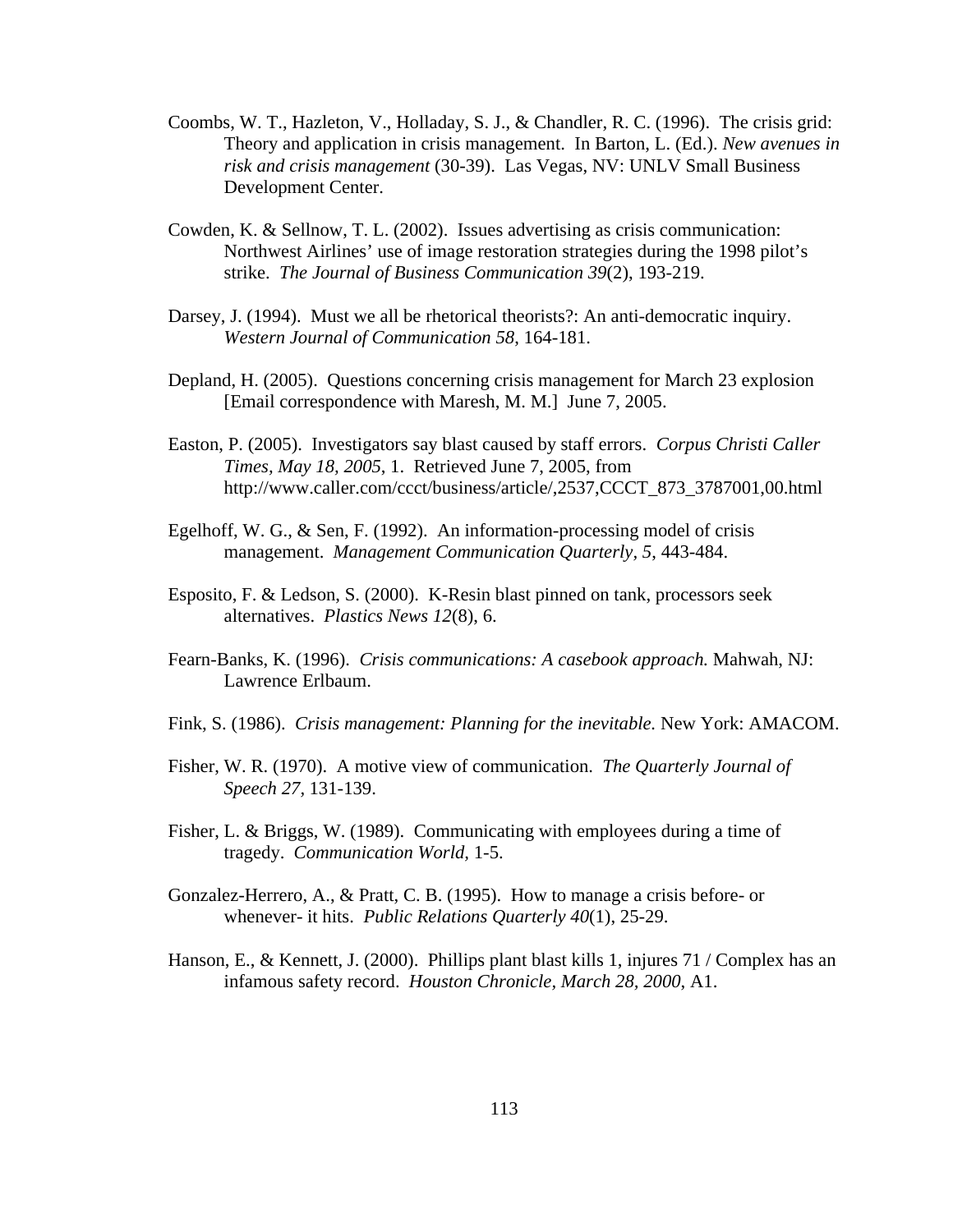- Hayward, T. (Chief Executive, Exploration and Production). (2005). *Working safely- A continuous journey.* [Speech]. London: International Regulators' Offshore Safety Forum. Retrieved June 13, 2005, from http://www.bp.com/genericarticle.do?categoryId=98&contentId=7005279
- Heath, R. L., & Millar, D. P. (2004). A rhetorical approach to crisis communication: Management, communication processes, and strategic responses. In Millar, D. P., & Heath, R. L. (Eds.). *Responding to crisis: A rhetorical approach to crisis communication* (30-39). Mahwah, NJ: Lawrence Erlbaum Associates, Inc.
- Hearit, K. M. (1994). Apologies and public relations crises at Chrysler, Toshiba, and Volvo. *Public Relations Review 20*(2), 113-125.
- Hearit, K. M. (2001). Corporate apologia: When an organization speaks in defense of itself. In Heath, R. L. (Ed). *Handbook of public relations* (501-511). Thousand Oaks, CA: Sage Publications, Inc.
- Hikins, J. (1996). Discursive response to calamity: The rhetoric of disaster. In Cali, D. (Ed). *Generic criticism of American public address* (107-136). Dubuque, IA: Kendall/Hunt Publishing Co.
- Hill, F. I. (2005). The "traditional" perspective. In Kuypers, J. A. (Ed). *The art of rhetorical criticism* (56-82). Boston, MA: Pearson.
- Kennett, J. (2000). Pasadena plant has grim OSHA record. *Houston Chronicle, April 1, 2000*, A1.
- Kruse, N.W. (1981). The scope of apologetic discourse: Establishing generic parameters. *The Southern Speech Communication Journal 46*, 278-291.
- Lerbinger, O. (1997). *The crisis manager: Facing risk and responsibility.* Mahwah, NJ: Lawrence Erlbaum.
- Marcus, A. A., & Goodman, R. S. (1991). Victims and shareholders: The dilemmas of presenting corporate policy during a crisis. *Academy of Management Journal, 34*, 281-305.
- Massey, J. E. (2001). Managing organizational legitimacy: Communication strategies for organizations in crisis. *Journal of Business Communication 38*(2), 153-183.
- Mokhiber, R. & Weissman, R. (2001). USA: Ten worst corporations of 2000. *CorpWatch, January 3, 2001,* n.p. Retrieved January 7, 2006, from http://www.corpwatch.org/article.php?id=206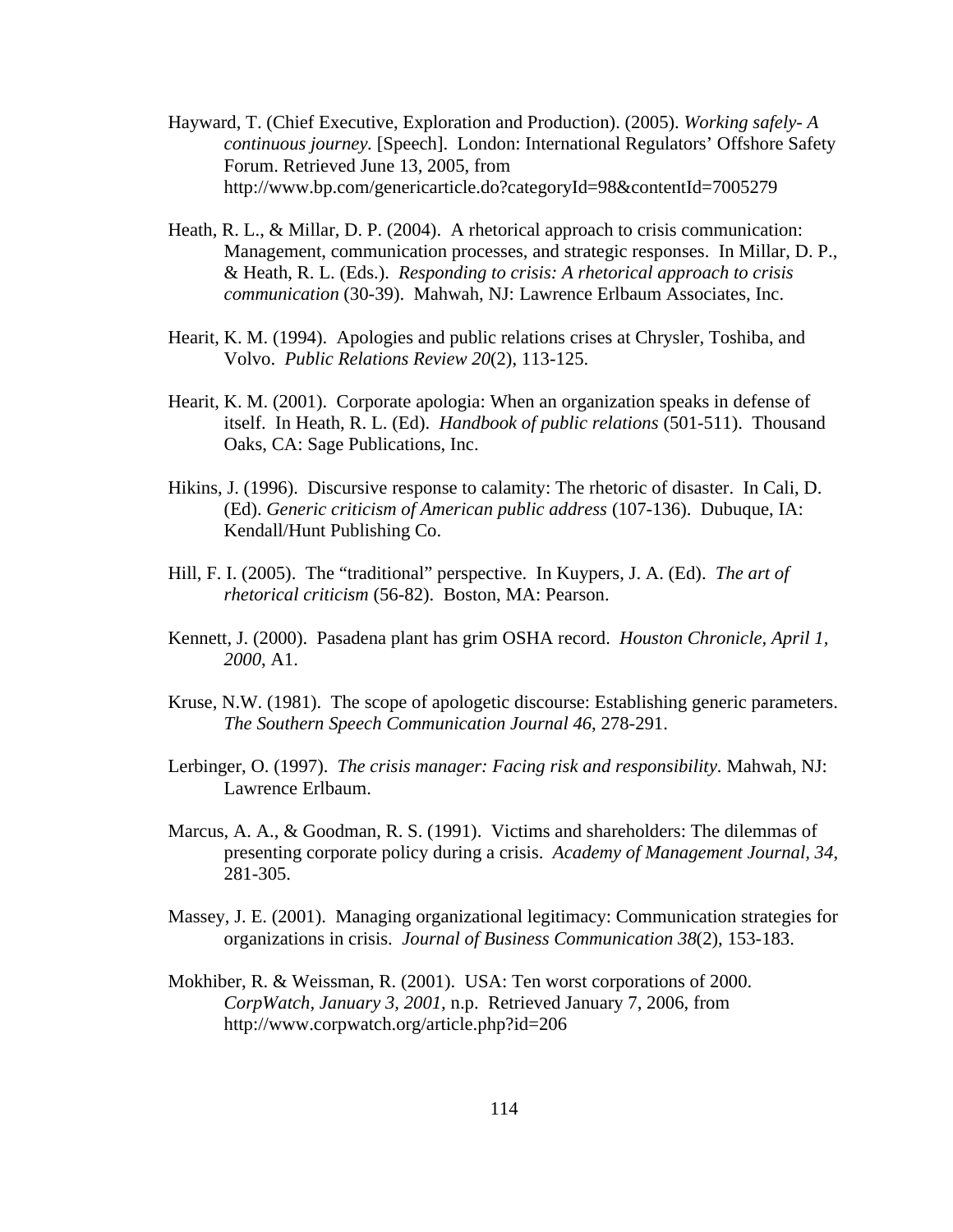- Moran, K. (2005). 15<sup>th</sup> body pulled from refinery rubble. *Houston Chronicle, March 24*, *2005,* 1-8. Retrieved June 5, 2005, from http://www.chron.com/cs/CDA/ssistory.mpl/topstory3100123
- Moran, K. & Turner, A. (2005). Day of loss, search for answers. *Houston Chronicle,* 1- 3. Retrieved June 2, 2005, from http://www.wigrum.com/articles/bp\_article2.cfm
- NC4 Incident Monitoring Center (2005). *Alert summary: Texas City refinery explosion*. Retrieved June 7, 2005, from http://www.nc4.us/nc4/TXRefineryExplosion.php
- Newratings (2005). Crude oil prices climb on BP refinery explosion. *Newratings,* 1. Retrieved June 5, 2005, from http://www.newratings.com/analyst\_news/article\_747798.html
- Newratings (2005b). BP settlement won't have big financial hit. *Newratings,* 1. Retrieved June 26, 2005, from http://www.newratings.com/analyst\_news/article\_863052.html
- Nichols, B. (2000a). Blast kills 1 worker, injures 71 at plant: Cause of Houston-area explosion sought. *The Dallas Morning News, March 28, 2000,* n.p. Retrieved January 14, 2006, from http://www.newsbank.com.
- Nichols, B. (2000b). Agents open investigation of fatal blast: Explosion fourth in a year at Phillips plant, OSHA says. *The Dallas Morning News, March 29, 2000*, n.p. Retrieved January 14, 2006, from http://www.newsbank.com.
- Parrish W. M. (1954). The study of speeches. In Burgchardt, C. R. (Ed). *Readings in rhetorical criticism* (46-58). State College, PA: Strata Publishing, Inc.
- Parus, D. (2005a). *Letter to refinery employees*. Retrieved, June 7, 2005, from http://www.bpresponse.org/external/index.cfm?cid=946&fuseaction=EXTERNA L.docview&documentID=67200
- Parus, D. (2005b). *A personal reflection on the past few days*. Retrieved, June 7, 2005, from http://www.galvnews.com/story.lasso?tool=print&ewcd=6ad48bd600c58079
- Parus, D. (2005c). *BP Texas City refinery manager provides update on explosion.* Retrieved, June 3, 2005, from http://www.bpresponse.org/go/doc/946/66998/
- Paschall, R. (1992). *Critical incident management*. Chicago: University of Illinois at Chicago Press.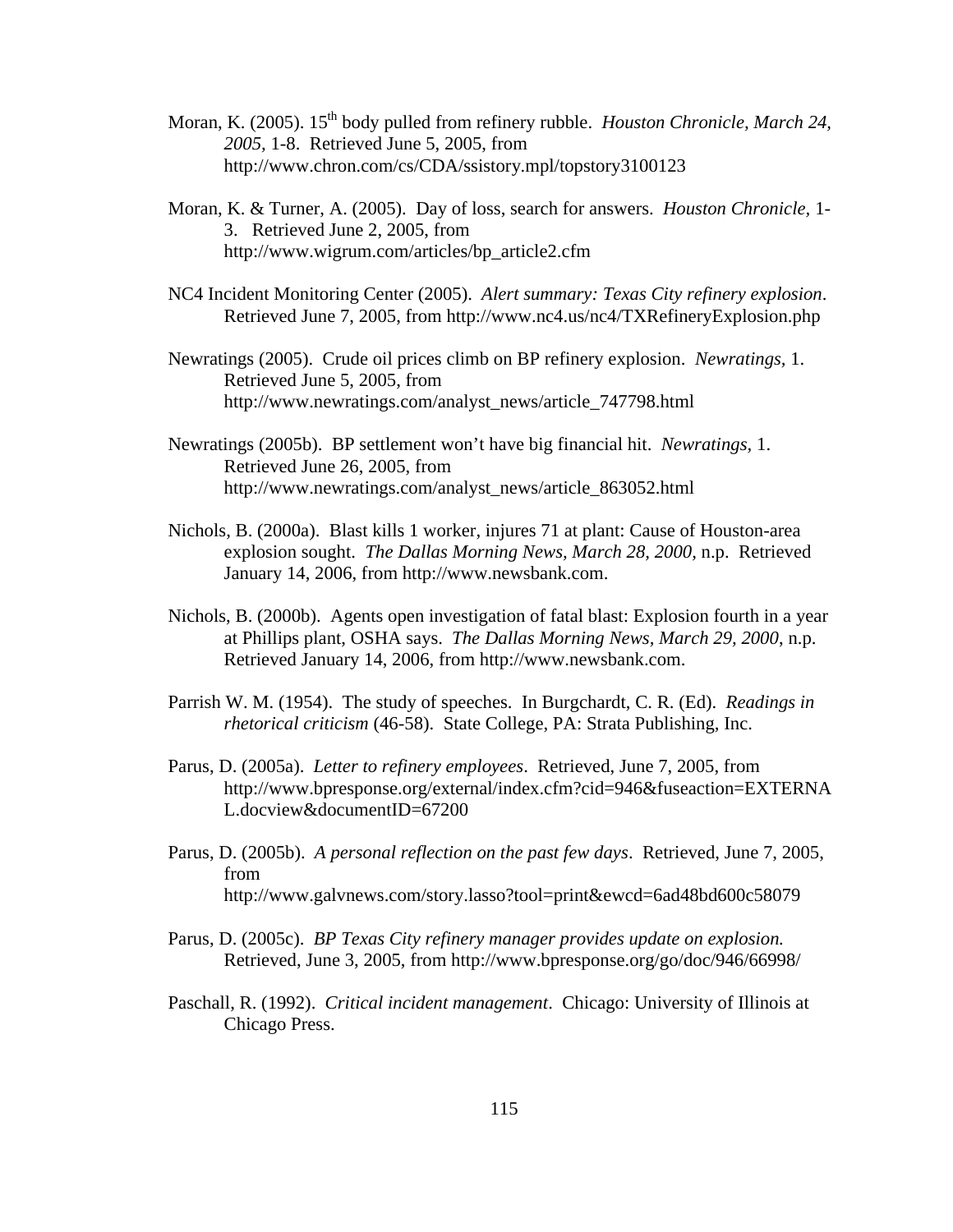- Pauchant, T. C., & Mitroff, I. I. (1992). *Transforming the crisis-prone organization.* San Francisco: Jossey-Bass.
- Perrow, C. (1984). *Normal accidents.* New York: Basic Books.
- Pillari, R. (2005a). *Statement by BP America president.* Retrieved June 7, 2005, from http://www.bpresponse.org/external/index.cfm?cid=946&fuseaction=EXTERNA L.docview&documentID=67157
- Pillari, R. (2005b). *Texas City investigation report press briefing.* Retrieved June 7, 2005, from http://www.bpresponse.org/external/index.cfm?cid=946&fuseaction=EXTERNA L.docview&documentID=71365
- Rendon, R. (2000a). Phillips plant blast kills 1, injures 71: Investigators seek cause of inferno. *Houston Chronicle, March 27, 2000*, n.p. Retrieved January 9, 2006, from http://www.chron.com/disp/story.mpl/special/05/blastarchive/505309.html
- Rendon, R. (2000b). Court order preserves evidence in Phillips blast. *Houston Chronicle, April 15, 2000,* A35.
- Rendon, R. (2000c). Too soon to probe plant blast, DA says. *Houston Chronicle, April 14, 2000,* A36.
- Rendon, R. (2000d). Surviving an inferno / Days full of pain for burn victims of Phillips explosion. *Houston Chronicle, June 26, 2000,* A1.
- Rendon, R. (2000e). Phillips workers say they can't keep quiet / Employees put at risk, pair asserts. *Houston Chronicle, April 1, 2000*, A1.
- Rendon, R., Bryant, S., Hopper, L., & Antosh, N. (2000). Phillips plant blast kills 1, injures 71 / Investigators seek reason for inferno. *Houston Chronicle, March 28, 2000,* A1.
- Rendon, R., Sixel, L. M., & Moreno, J. (2000). Phillips facing fine for fatal plant blast. *Houston Chronicle, September 22, 2000,* A1.
- Rosenfield, L. W. (1968). A case study in speech criticism: The Nixon-Truman analog. *Speech Monographs 35*, 435-450.
- Schmidt, O. S. (2005). The 10-point guide to effective employee communication during a company crisis. *Business Communicator 5*(9), 8-9.
- Schoenberg, A. (2005). Do crisis plans matter? A new perspective on leading during a crisis. *Public Relations Quarterly 50*(1), 2-6.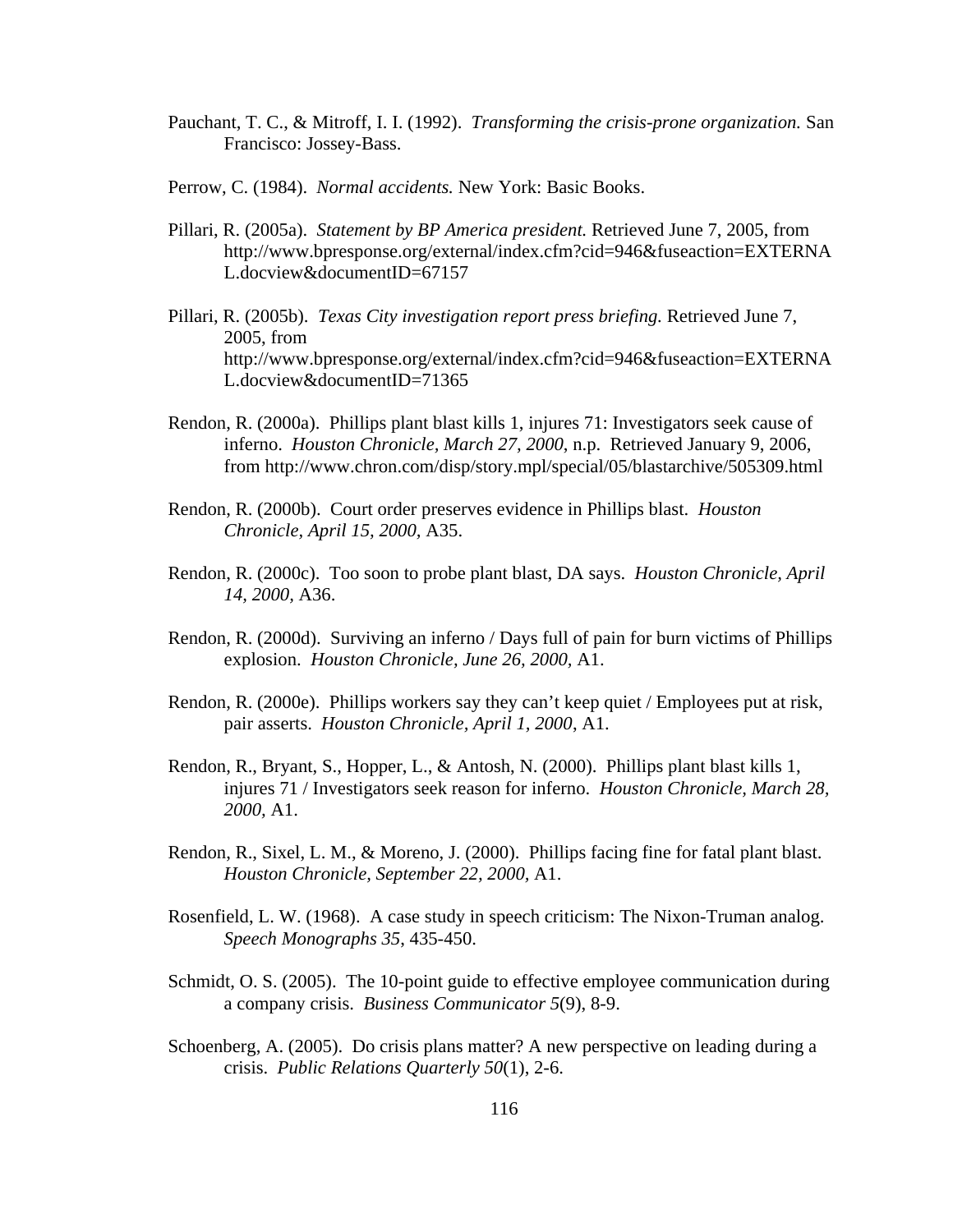- Schultz, P. D., & Seeger, M. W. (1991). Corporate centered apologia: Iacocca in defense of Chrysler. *Speaker and Gavel 28*(1-4), 50-60.
- Seeger, M. W., Sellnow, T. L., & Ulmer, R. R. (1998). Communication, organization, and crisis. *Communication Yearbook 21*, 231-275.
- Shah, S. (2005). Investors grill BP's Browne over pay. *The Independent (London), April 15, 2005,* 1-2. Retrieved June 8, 2005, from http://web.lexisnexis.com/universe/printdoc
- Smith, N. (2005). Final BP blast autopsy reports released. *The Daily News, June 15, 2005,* 1. Retrieved June 24, 2005, from http://www.galvestondailynews.com/story.lasso?tool=print&ewcd=d4c67f24ce99 47c4
- Stack, M. (2000). Cause unknown in deadly blast. *Associated Press Archive, March 28, 2000*, n.p.
- Staff (2000). Safety first: Mishaps at Phillips plant warrant thorough review. *Houston Chronicle, April 4, 2000,* A18.
- Staff and Wire Reports (2000a). Phillips facility has been shaken previously by fatal explosions. *Fort Worth Star-Telegram, March 28, 2000,* 11.
- Staff and Wire Reports (2000b). Explosion rocks chemical plant in Houston area. *CNN, March 27, 2000,* n.p.
- Stephens, K. K., Malone, P. C., & Bailey, C. M. (2005). Communicating with stakeholders during a crisis. *Journal of Business Communication 42*(4), 390-419.
- Thomsen, S. R., & Rawson, B. (1998). Purifying a tainted corporate image: Odwalla's response to an E.Coli poisoning. *Public Relations Quarterly 43*(3), 35-46.
- Toulmin, S. (1993). The marginal relevance of theory to the humanities. *Common Knowledge,* 83.
- Vatz, R. (1973). The myth of the rhetorical situation. *Philosophy and Rhetoric 6*, 154- 161.
- Viren, S. (2005). 'It was unbelievable; the fire was ungodly.' *The Daily News, March 24, 2005,* 1-3. Retrieved June 7, 2005, from http://www.galvnews.com/story.lasso?tool=print&ewcd=1b93bade33a7a49b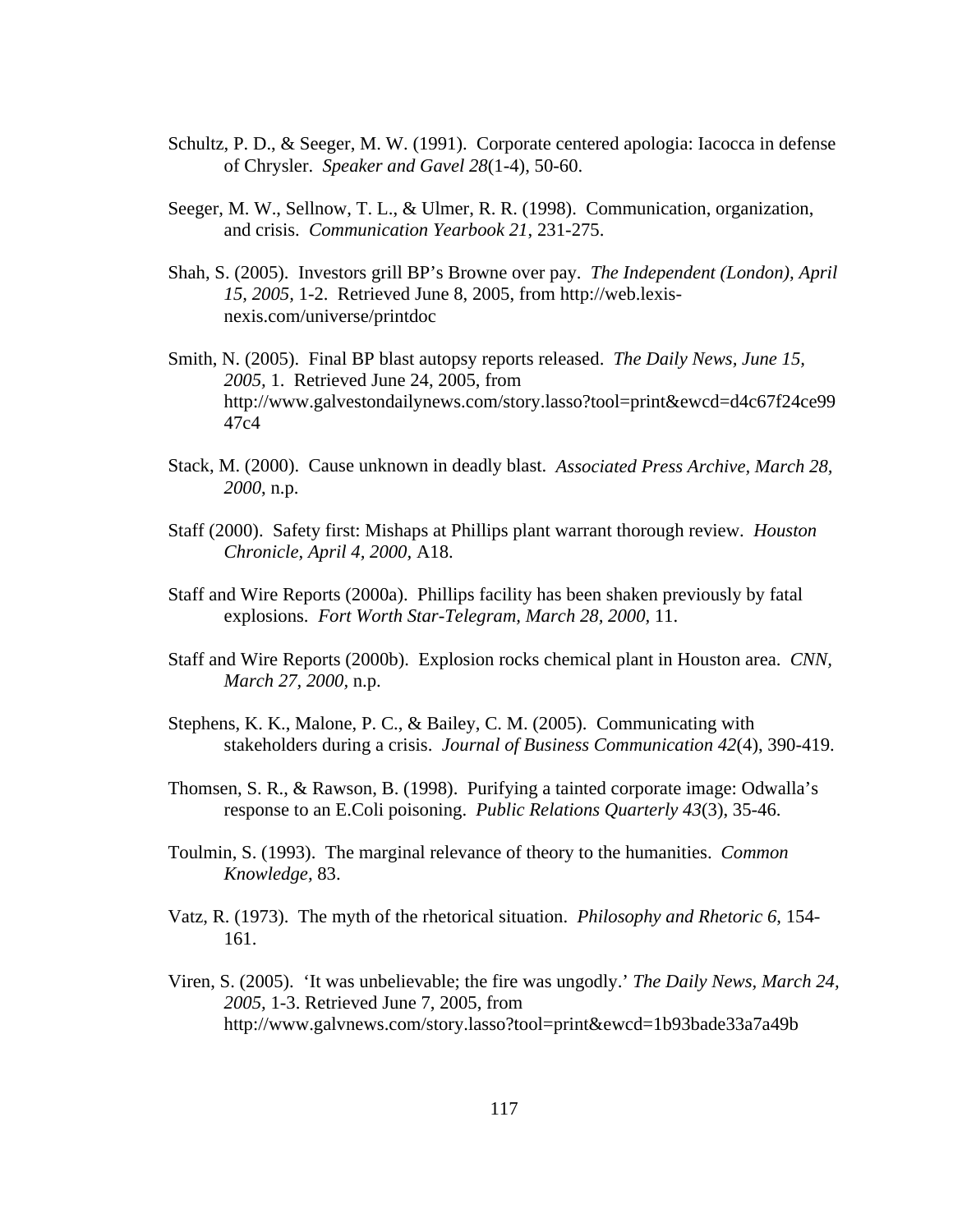- Ware, B. L., & Linkugel, W. A. (1973). The spoke in defense of themselves: On the generic criticism of the apologia. *Quarterly Journal of Speech 59*, 273-283.
- Weick, K. E. (1988). Enacted sense-making in crisis situations. *Journal of Management Studies 25*, 305-317.
- White, J. (2000). Phillips Petroleum plant explosion: The latest in a series of deadly accidents at Houston facility. *World Socialist Web Site, March 30, 2000,* n.p. Retrieved January 9, 2006, http://www.wsws.org/articles/2000/mar2000/explm30.shtml
- Williams, S. E. (2005a). Six BP victims identified; death toll rises. *The Daily News, March 25, 2005,* 1-2. Retrieved June 7, 2005, from http://www.galvnews.com/story.lasso?tool=print&ewcd=6b1296d5c087c1db
- Williams, S. E. (2005b). Medical examiner: Blast victims identified. *The Daily News, March 25, 2005,* 1-2. Retrieved June 7, 2005, from http://www.galvnews.com/story.lasso?tool=print&ewcd=a8426fc7c456ab4b
- Wrage, E. J. (1947). Public address: A study in social and intellectual history. In Burgchardt, C. R. (Ed). *Readings in rhetorical criticism* (28-34). State College, PA: Strata Publishing, Inc.
- Wright, B. (2002). Texas companies settle safety and health violations. *OSHA National News Release, January 3, 2002*, n.p.